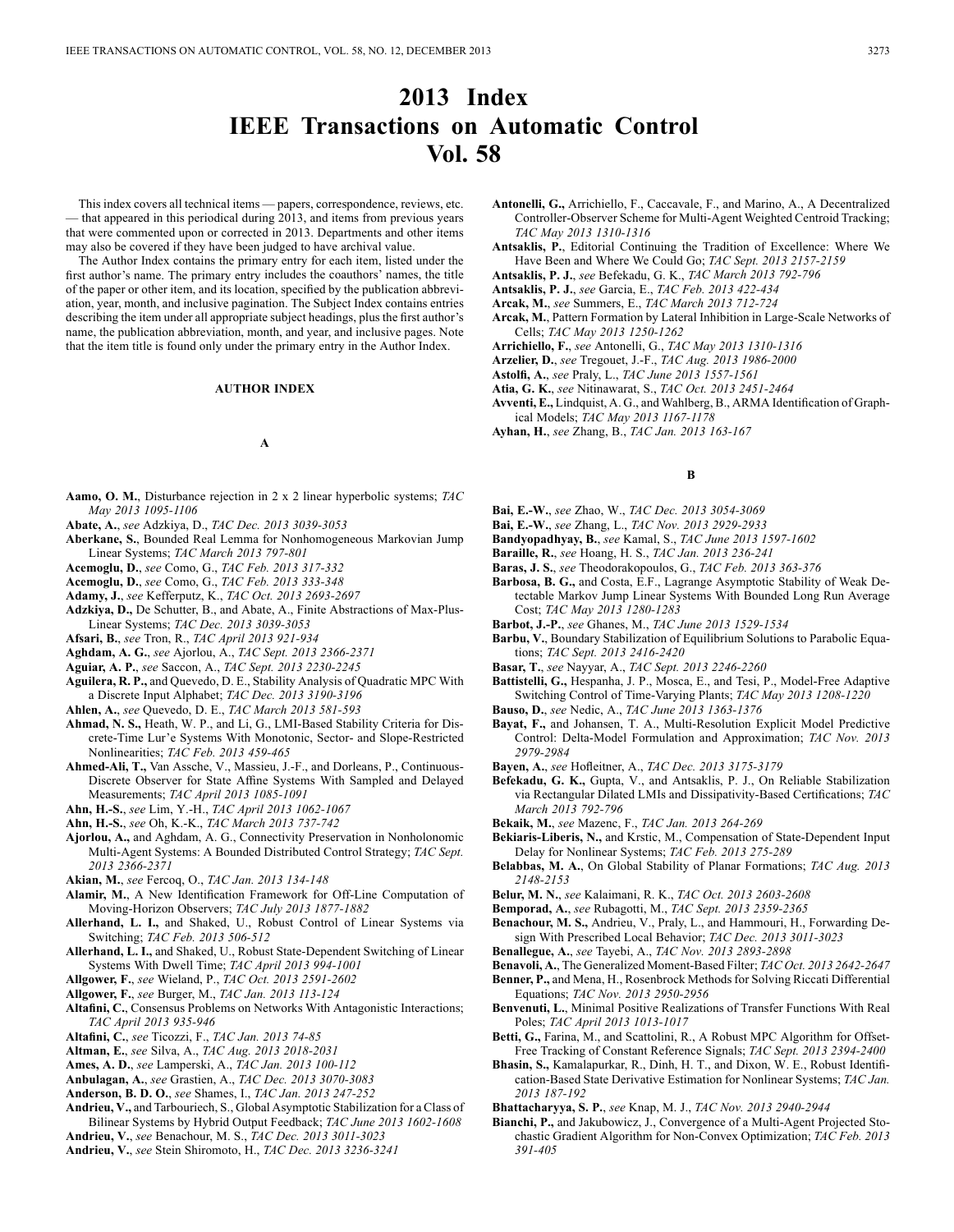**Biemond, J. J. B.,** van de Wouw, N., Heemels, W. P. M. H., and Nijmeijer, H., Tracking Control for Hybrid Systems With State-Triggered Jumps; *TAC April 2013 876-890*

- **Blankenship, G. L.**, *see* Chen, R. C., *TAC Feb. 2013 487-493*
- **Bodson, M.,** and Kiselychnyk, O., The Complex Hurwitz Test for the Analysis of Spontaneous Self-Excitation in Induction Generators; *TAC Feb. 2013 449-454*
- **Boizot, N.,** and Gauthier, J.-P., Motion Planning for Kinematic Systems; *TAC June 2013 1430-1442*
- **Bolognani, S.,** and Zampieri, S., A Distributed Control Strategy for Reactive Power Compensation in Smart Microgrids; *TAC Nov. 2013 2818-2833*
- **Bolzern, P.,** Colaneri, P., and De Nicolao, G., Almost Sure Stability of Markov Jump Linear Systems With Deterministic Switching; *TAC Jan. 2013 209-214*
- **Bonnabel, S.**, Stochastic Gradient Descent on Riemannian Manifolds; *TAC Sept. 2013 2217-2229*
- **Bouhtou, M.**, *see* Fercoq, O., *TAC Jan. 2013 134-148*
- **Boussaid, N.,** Caponigro, M., and Chambrion, T., Weakly Coupled Systems in Quantum Control; *TAC Sept. 2013 2205-2216*
- **Bras, I.,** Carapito, A. C., and Rocha, P., Stability of Switched Systems With Partial State Reset; *TAC April 2013 1008-1012*
- **Braslavsky, J. H.**, *see* Haimovich, H., *TAC March 2013 814-820*

**Bremond, S.**, *see* Bribiesca Argomedo, F, *TAC Feb. 2013 290-303*

- **Briat, C.,** and Seuret, A., Affine Characterizations of Minimal and Mode-Dependent Dwell-Times for Uncertain Linear Switched Systems; *TAC May 2013 1304-1310*
- **Bribiesca Argomedo, F,** Prieur, C., Witrant, E., and Bremond, S., A Strict Control Lyapunov Function for a Diffusion Equation With Time-Varying Distributed Coefficients; *TAC Feb. 2013 290-303*
- **Broucke, M. E.**, *see* Helwa, M. K., *TAC Oct. 2013 2704-2709*
- **Bruckner, M.,** Galeani, S., and Del Re, L., Robustified Anti-Windup via Switching Adaptation; *TAC March 2013 731-737*

**Bullo, F.**, *see* Pasqualetti, F., *TAC Nov. 2013 2715-2729*

- **Burgarth, D.,** D'Alessandro, D., Hogben, L., Severini, S., and Young, M., Zero Forcing, Linear and Quantum Controllability for Systems Evolving on Networks; *TAC Sept. 2013 2349-2354*
- **Burger, M.,** Zelazo, D., and Allgower, F., Hierarchical Clustering of Dynamical Networks Using a Saddle-Point Analysis; *TAC Jan. 2013 113-124*

**Buss, M.**, *see* Passenberg, B., *TAC Aug. 2013 2131-2136*

**C**

- **Caccavale, F.**, *see* Antonelli, G., *TAC May 2013 1310-1316*
- **Cai, J.,** Wen, C., Su, H., and Liu, Z., Robust Adaptive Failure Compensation of Hysteretic Actuators for a Class of Uncertain Nonlinear Systems; *TAC Sept. 2013 2388-2394*
- **Cai, T.-Y.**, *see* Li, X.-G., *TAC May 2013 1338-1343*
- **Caines, P**, *see* Passenberg, B., *TAC Aug. 2013 2131-2136*
- **Caines, P. E.**, *see* Jia, P., *TAC Feb. 2013 529-534*
- **Caines, P. E.**, *see* Kizilkale, A. C., *TAC April 2013 905-920*
- **Caines, P. E.**, *see* Nourian, M., *TAC March 2013 639-653*
- **Calafiore, G. C.,** and Fagiano, L., Robust Model Predictive Control via Scenario Optimization; *TAC Jan. 2013 219-224*
- **Camlibel, M. K.**, *see* Cao, M., *TAC Feb. 2013 465-469*
- **Cantoni, M.**, *see* Khong, S. Z., *TAC Aug. 2013 2090-2095*
- **Cao, M.**, *see* Wang, C., *TAC Dec. 2013 3248-3254*
- **Cao, M.,** Zhang, S., and Camlibel, M. K., A Class of Uncontrollable Diffusively Coupled Multiagent Systems with Multichain Topologies; *TAC Feb. 2013 465-469*
- **Caponigro, M.**, *see* Boussaid, N., *TAC Sept. 2013 2205-2216*
- **Caramanis, C.**, *see* Gopalan, A., *TAC June 2013 1443-1456*
- **Carapito, A. C.**, *see* Bras, I., *TAC April 2013 1008-1012*
- **Carnevale, D.**, *see* Praly, L., *TAC June 2013 1557-1561*
- **Carrasco, D. S.,** Goodwin, G. C., and Yuz, J. I., Vector Measures of Accuracy for Sampled Data Models of Nonlinear Systems; *TAC Jan. 2013 224-230*
- **Cassandras, C. G.,** Lin, X., and Ding, X., An Optimal Control Approach to the Multi-Agent Persistent Monitoring Problem; *TAC April 2013 947-961*
- **Castellanos, J. F. G.**, *see* Marchand, N., *TAC May 2013 1332-1337*
- **Cela, A.**, *see* Li, X.-G., *TAC May 2013 1338-1343*
- **Cerone, V.,** Piga, D., and Regruto, D., Computational Load Reduction in Bounded Error Identification of Hammerstein Systems; *TAC May 2013 1317-1322*
- **Cerpa, E.,** and Coron, J.-M., Rapid Stabilization for a Korteweg-de Vries Equation From the Left Dirichlet Boundary Condition; *TAC July 2013 1688- 1695*
- **Cerri, J.P.**, *see* Terra, M.H., *TAC Aug. 2013 2065-2071*
- **Chakraborty, D.**, *see* Kalaimani, R. K., *TAC Oct. 2013 2603-2608*
- **Chambrion, T.**, *see* Boussaid, N., *TAC Sept. 2013 2205-2216*
- **Chang, D. E.,** and McLenaghan, R. G., Geometric Criteria for the Quasi-Linearization of the Equations of Motion of Mechanical Systems; *TAC April 2013 1046-1050*
- **Chang, L.,** Hu, B., Li, A., and Qin, F., Transformed Unscented Kalman Filter; *TAC Jan. 2013 252-257*
- **Chapman, A.,** and Mesbahi, M., Semi-Autonomous Consensus: Network Measures and Adaptive Trees; *TAC Jan. 2013 19-31*
- **Chatterjee, D.,** Hokayem, P., Ramponi, F, and Lygeros, J., On Mean-Square Boundedness of Stochastic Linear Systems With Quantized Observations; *TAC Aug. 2013 2082-2085*
- **Chen, C.-H.**, *see* Peng, Y., *TAC April 2013 1017-1023*
- **Chen, H.-F.**, *see* Mu, B.-Q., *TAC March 2013 802-808*
- **Chen, H.-F.**, *see* Zhao, W., *TAC Dec. 2013 3255-3259*
- **Chen, J.**, *see* Shi, L., *TAC July 2013 1835-1841*
- **Chen, J.**, *see* Ren, Z., *TAC Dec. 2013 3265-3271*
- **Chen, K. K.,** and Rowley, C. W., Normalized Coprime Robust Stability and Performance Guarantees for Reduced-Order Controllers; *TAC April 2013 1068-1073*
- **Chen, M. Z. Q.,** Wang, K., Zou, Y., and Lam, J., Realization of a Special Class of Admittances with One Damper and One Inerter for Mechanical Control; *TAC July 2013 1841-1846*
- **Chen, R. C.,** Wagner, K., and Blankenship, G. L., Constrained Partially Observed Markov Decision Processes With Probabilistic Criteria for Adaptive Sequential Detection; *TAC Feb. 2013 487-493*
- **Chen, W.**, *see* Qiu, L., *TAC March 2013 554-568*
- **Chen, W.-H.,** Yuan, G., and Zheng, W. X., Robust Stability of Singularly Perturbed Impulsive Systems Under Nonlinear Perturbation; *TAC Jan. 2013 168-174*
- **Cheng, P.**, *see* Ren, Z., *TAC Dec. 2013 3265-3271*
- **Cheng, Z.**, *see* Wang, X., *TAC June 2013 1573-1579*
- **Chesi, G.**, Sufficient and Necessary LMI Conditions for Robust Stability of Rationally Time-Varying Uncertain Systems; *TAC June 2013 1546-1551* **Chih, M.**, *see* Song, W. T., *TAC April 2013 1035-1040*
- 
- **Choghadi, M.A.,** and Talebi, H. A., The Routh-Hurwitz Stability Criterion, Revisited: The Case of Multiple Poles on Imaginary Axis; *TAC July 2013 1866-1869*
- **Chopra, N.**, *see* Tallapragada, P., *TAC Sept. 2013 2343-2348*
- **Chu, T.**, *see* Li, R., *TAC July 2013 1853-1857*
- **Chuang, S.**, *see* Song, W. T., *TAC April 2013 1035-1040*
- **Cocquempot, V.**, *see* Leth, J., *TAC Aug. 2013 2048-2054*
- **Colaneri, P.**, *see* Sajja, S. S. K., *TAC Aug. 2013 2071-2076*
- **Colaneri, P.**, *see* Bolzern, P., *TAC Jan. 2013 209-214*
- **Combastel, C.**, Stable Interval Observers in BBC for Linear Systems With Time-Varying Input Bounds; *TAC Feb. 2013 481-487*
- **Como, G.,** Savla, K., Acemoglu, D., Dahleh, M. A., and Frazzoli, E., Robust Distributed Routing in Dynamical Networks—Part I: Locally Responsive Policies and Weak Resilience; *TAC Feb. 2013 317-332*
- **Como, G.,** Savla, K., Acemoglu, D., Dahleh, M. A., and Frazzoli, E., Robust Distributed Routing in Dynamical Networks–Part II: Strong Resilience, Equilibrium Selection and Cascaded Failures; *TAC Feb. 2013 333-348*
- **Consolini, L.**, *see* Maggiore, M., *TAC April 2013 1001-1008*
- **Constantinides, G**, *see* Hasan, A., *TAC June 2013 1524-1529*
- **Cordone, R.,** Nazeem, A., Piroddi, L., and Reveliotis, S., Designing Optimal Deadlock Avoidance Policies for Sequential Resource Allocation Systems Through Classification Theory: Existence Results and Customized Algorithms; *TAC Nov. 2013 2772-2787*
- **Coron, J.-M.**, *see* Cerpa, E., *TAC July 2013 1688-1695*
- **Cortes, J.**, *see* Nowzari, C., *TAC May 2013 1236-1249*
- **Costa, E.F.**, *see* Barbosa, B. G., *TAC May 2013 1280-1283*
- **Coviello, L.**, *see* Minero, P., *TAC Feb. 2013 349-362*
- **Cui, M.**, *see* Wu, Z., *TAC Aug. 2013 1904-1918*
- **Cui, M.-Y.,** Xie, X.-J., and Wu, Z.-J., Dynamics Modeling and Tracking Control of Robot Manipulators in Random Vibration Environment; *TAC June 2013 1540-1545*

**Bishop, A. N.**, *see* Shames, I., *TAC Jan. 2013 247-252*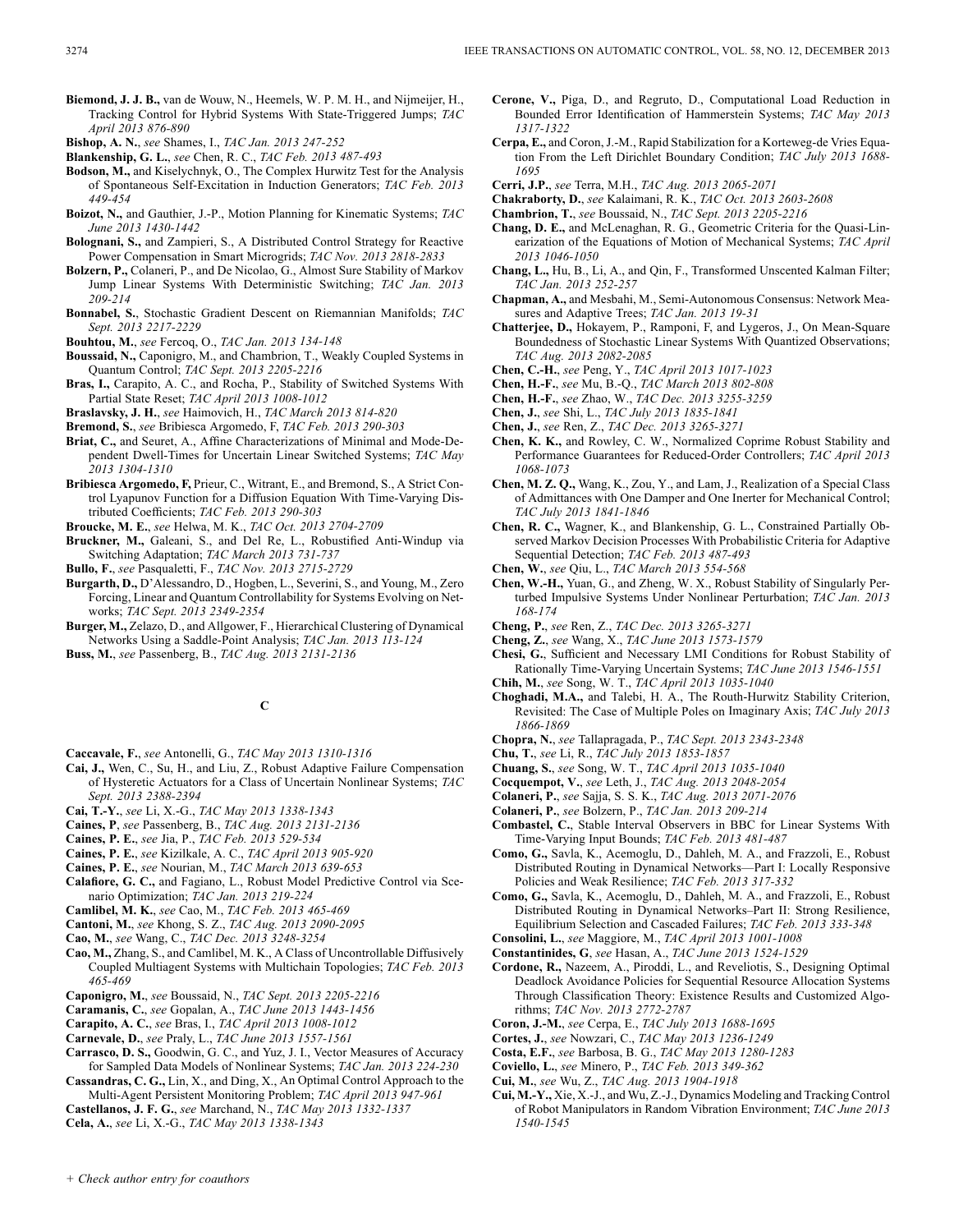#### **D**

- **D'Alessandro, D.**, *see* Burgarth, D., *TAC Sept. 2013 2349-2354*
- **D'Innocenzo, A.,** Di Benedetto, M, and Serra, E., Fault Tolerant Control of Multi-Hop Control Networks; *TAC June 2013 1377-1389*
- **Daafouz, J.**, *see* Jungers, M., *TAC March 2013 768-772*
- **Daafouz, J.**, *see* Geromel, J.C., *TAC July 2013 1857-1861*
- **Dahleh, M. A.**, *see* Como, G., *TAC Feb. 2013 317-332*
- **Dahleh, M. A.**, *see* Como, G., *TAC Feb. 2013 333-348*
- **Dai, W.,** and Yuksel, S., Observability of a Linear System Under Sparsity Constraints; *TAC Sept. 2013 2372-2376*
- **Dasanayake, I.**, *see* Li, J.-S., *TAC Aug. 2013 1919-1930*
- **Dashkovskiy, S**, *see* Ito, H., *TAC May 2013 1192-1207*
- **Davila, J.**, Exact Tracking Using Backstepping Control Design and High-Order Sliding Modes; *TAC Aug. 2013 2077-2081*
- **Davison, D. E.**, *see* Wang, W. S. W., *TAC Sept. 2013 2292-2306*
- **Davison, E. J.**, *see* Wang, W. S. W., *TAC Sept. 2013 2292-2306*
- **De Leon, J.**, *see* Ghanes, M., *TAC June 2013 1529-1534*
- **De Nicolao, G.**, *see* Bolzern, P., *TAC Jan. 2013 209-214*
- **De Persis, C.,** and Frasca, P., Robust Self-Triggered Coordination With Ternary Controllers; *TAC Dec. 2013 3024-3038*
- **De Schutter, B.**, *see* Adzkiya, D., *TAC Dec. 2013 3039-3053*
- **Deaecto, G.S.**, *see* Geromel, J.C., *TAC July 2013 1857-1861*
- **Debbah, M.**, *see* Silva, A., *TAC Aug. 2013 2018-2031*
- **Del Re, L.**, *see* Bruckner, M., *TAC March 2013 731-737*
- **Del Vecchio, D.,** and Slotine, J.-J. E., A Contraction Theory Approach to Singularly Perturbed Systems; *TAC March 2013 752-757*
- **Di Benedetto, M**, *see* D'Innocenzo, A., *TAC June 2013 1377-1389*
- **di Bernardo, M.,** Montanaro, U., and Santini, S., Hybrid Model Reference Adaptive Control of Piecewise Affine Systems; *TAC Feb. 2013 304-316*
- **di Bernardo, M.**, *see* Russo, G., *TAC May 2013 1328-1331*
- **Di Meglio, F., Vazquez, R., and Krstic, M., Stabilization of a System of**  $n +$ Coupled First-Order Hyperbolic Linear PDEs With a Single Boundary Input; *TAC Dec. 2013 3097-3111*
- **Ding, X.**, *see* Cassandras, C. G., *TAC April 2013 947-961*
- **Ding, Z.**, Consensus Output Regulation of a Class of Heterogeneous Nonlinear Systems; *TAC Oct. 2013 2648-2653*
- **Dinh, H. T.**, *see* Bhasin, S., *TAC Jan. 2013 187-192*
- **Diwadkar, A.,** and Vaidya, U., Limitations for Nonlinear Observation Over Erasure Channel; *TAC Feb. 2013 454-459*
- **Dixon, W. E.**, *see* Fischer, N., *TAC Sept. 2013 2333-2338*
- **Dixon, W. E.**, *see* Bhasin, S., *TAC Jan. 2013 187-192*
- **Doan, T. S.,** Kalauch, A., and Siegmund, S., A Constructive Approach to Linear Lyapunov Functions for Positive Switched Systems Using Collatz-Wielandt Sets; *TAC March 2013 748-751*
- **Dominguez-Garcia, A. D.,** and Hadjicostis, C. N., Distributed Matrix Scaling and Application to Average Consensus in Directed Graphs; *TAC March 2013 667-681*
- **Dong, D.,** Petersen, I. R., and Rabitz, H., Sampled-Data Design for Robust Control of a Single Qubit; *TAC Oct. 2013 2654-2659*
- **Dong, H.**, *see* Wang, Z., *TAC July 2013 1707-1718*
- **Donkers, M. C. F.**, *see* Heemels, W. P. M. H., *TAC April 2013 847-861*
- **Dorfler, F.**, *see* Pasqualetti, F., *TAC Nov. 2013 2715-2729*
- **Dorleans, P.**, *see* Ahmed-Ali, T., *TAC April 2013 1085-1091*
- **Doyle, F. J.**, *see* Wang, Y., *TAC April 2013 989-994*
- **Dragan, V.**, Optimal Filtering for Discrete-Time Linear Systems With Multiplicative White Noise Perturbations and Periodic Coefficients; *TAC April 2013 1029-1034*
- **Du, H.,** Huang, J., and Qin, Y., A Stochastic Maximum Principle for Delayed Mean-Field Stochastic Differential Equations and Its Applications; *TAC Dec. 2013 3212-3217*
- **Duncan, T. E.**, Linear-Exponential-Quadratic Gaussian Control; *TAC Nov. 2013 2910-2911*
- **Duncan, T.E.,** and Pasik-Duncan, B., Discrete Time Linear Quadratic Control With Arbitrary Correlated Noise; *TAC May 2013 1290-1293*
- **Dunik, J.,** Straka, O., and Simandl, M., Stochastic Integration Filter; *TAC June 2013 1561-1566*
- **Durand, S.**, *see* Marchand, N., *TAC May 2013 1332-1337*

### **E**

**Ebihara, Y.**, *see* Tregouet, J.-F., *TAC Aug. 2013 1986-2000* **Edwards, C.**, *see* Yan, X.-G., *TAC April 2013 1023-1029*

- **Efimov, D.,** Perruquetti, W., Raissi, T., and Zolghadri, A., Interval Observers for Time-Varying Discrete-Time Systems; *TAC Dec. 2013 3218-3224*
- **Efimov, D.,** Raissi, T., and Zolghadri, A., Control of Nonlinear and LPV Systems: Interval Observer-Based Framework; *TAC March 2013 773-778*
- **Egerstedt, M.**, *see* Jaleel, H., *TAC Feb. 2013 534-539*
- **Einicke, G. A.,** Falco, G., and Malos, J. T., Bounded Constrained Filtering for GPS/INS Integration; *TAC Jan. 2013 125-133*
- **El Ghaoui, L.**, *see* Hofleitner, A., *TAC Dec. 2013 3175-3179*
- **El-Hawwary, M. I.,** and Maggiore, M., Distributed Circular Formation Stabilization for Dynamic Unicycles; *TAC Jan. 2013 149-162*
- **Elliott, R. J.,** Siu, T. K., and Lau, J. W., Filtering a Double Threshold Model With Regime Switching; *TAC Dec. 2013 3185-3190*

**F**

- **Fagiano, L.**, *see* Calafiore, G. C., *TAC Jan. 2013 219-224*
- **Falco, G.**, *see* Einicke, G. A., *TAC Jan. 2013 125-133*
- **Fang, H.**, *see* Zhou, Z., *TAC Aug. 2013 2096-2101*
- **Fang, H.-T.**, *see* Zhao, W., *TAC Dec. 2013 3255-3259*
- **Fardad, M.**, *see* Lin, F., *TAC Sept. 2013 2426-2431*
- **Farina, M.**, *see* Betti, G., *TAC Sept. 2013 2394-2400*
- **Farina, M.**, *see* Riverso, S., *TAC Oct. 2013 2608-2614* **Farrell, J. A.**, *see* Kamal, A. T., *TAC Dec. 2013 3112-3125*
- 
- **Fasano, A.,** Germani, A., and Monteriu, A., Reduced-Order Quadratic Kalman-Like Filtering of Non-Gaussian Systems; *TAC July 2013 1744-1757*
- **Fedele, G.,** and Ferrise, A., Biased Sinusoidal Disturbance Compensation With Unknown Frequency; *TAC Dec. 2013 3207-3212*
- **Feng, Y., and Yagoubi, M., On State Feedback**  $H_{\infty}$  **Control for Discrete-Time** Singular Systems; *TAC Oct. 2013 2674-2679*
- **Fercoq, O.,** Akian, M., Bouhtou, M., and Gaubert, S., Ergodic Control and Polyhedral Approaches to PageRank Optimization; *TAC Jan. 2013 134-148*
- **Feron, E.**, *see* Roozbehani, M., *TAC March 2013 696-711*
- **Ferrante, A.,** and Ntogramatzidis, L., The Extended Symplectic Pencil and the Finite-Horizon LQ Problem With Two-Sided Boundary Conditions; *TAC Aug. 2013 2102-2107*
- **Ferrara, A.**, *see* Tanelli, M., *TAC April 2013 962-974*
- **Ferrari-Trecate, G.**, *see* Riverso, S., *TAC Oct. 2013 2608-2614*
- **Ferrise, A.**, *see* Fedele, G., *TAC Dec. 2013 3207-3212*
- **Fiacchini, M.,** and Millerioux, G., Dead-Beat Functional Observers for Discrete-Time LPV Systems With Unknown Inputs; *TAC Dec. 2013 3230- 3235*
- **Filippone, M.**, *see* Zhao, Y., *TAC Aug. 2013 1976-1985*
- **Fischer, B.**, *see* Kefferputz, K., *TAC Oct. 2013 2693-2697*
- **Fischer, N.,** Kamalapurkar, R., and Dixon, W. E., LaSalle-Yoshizawa Corollaries for Nonsmooth Systems; *TAC Sept. 2013 2333-2338*
- **Fornasini, E.,** and Valcher, M. E., Observability, Reconstructibility and State Observers of Boolean Control Networks; *TAC June 2013 1390-1401*
- **Forni, F.**, *see* Teel, A, *TAC June 2013 1591-1596*
- **Forni, F.,** Teel, A. R., and Zaccarian, L., Follow the Bouncing Ball: Global Results on Tracking and State Estimation With Impacts; *TAC June 2013 1470-1485*
- **Franceschetti, M.**, *see* Minero, P., *TAC Feb. 2013 349-362*
- **Frasca, P.**, *see* De Persis, C., *TAC Dec. 2013 3024-3038*
- **Frazzoli, E.**, *see* Como, G., *TAC Feb. 2013 317-332*
- **Frazzoli, E.**, *see* Como, G., *TAC Feb. 2013 333-348*
- **Frazzoli, E.**, *see* Treleaven, K., *TAC Sept. 2013 2261-2276*
- **Fridman, E.**, *see* Hetel, L., *TAC Nov. 2013 2922-2928*
- **Fu, J.,** and Tanner, H. G., Bottom-Up Symbolic Control: Attractor-Based Planning and Behavior Synthesis; *TAC Dec. 2013 3142-3155*
- **Fu, M.**, *see* Li, Z., *TAC July 2013 1786-1791*
- **Fu, M. C.**, *see* Peng, Y., *TAC April 2013 1017-1023*
- **Fujimoto, K.**, *see* Satoh, S., *TAC May 2013 1139-1153*
- **Fujioka, H.**, *see* Kao, C.-Y., *TAC Aug. 2013 2085-2090*
- **Fujita, M.**, *see* Hatanaka, T., *TAC March 2013 623-638*

**G**

- **Gackowski, S.**, *see* Niedzwiecki, M., *TAC July 2013 1847-1853*
- **Galeani, S.**, *see* Bruckner, M., *TAC March 2013 731-737*
- **Gao, H.**, *see* Wang, Z., *TAC July 2013 1707-1718*
- **Gao, H.**, *see* Wu, L., *TAC March 2013 785-791*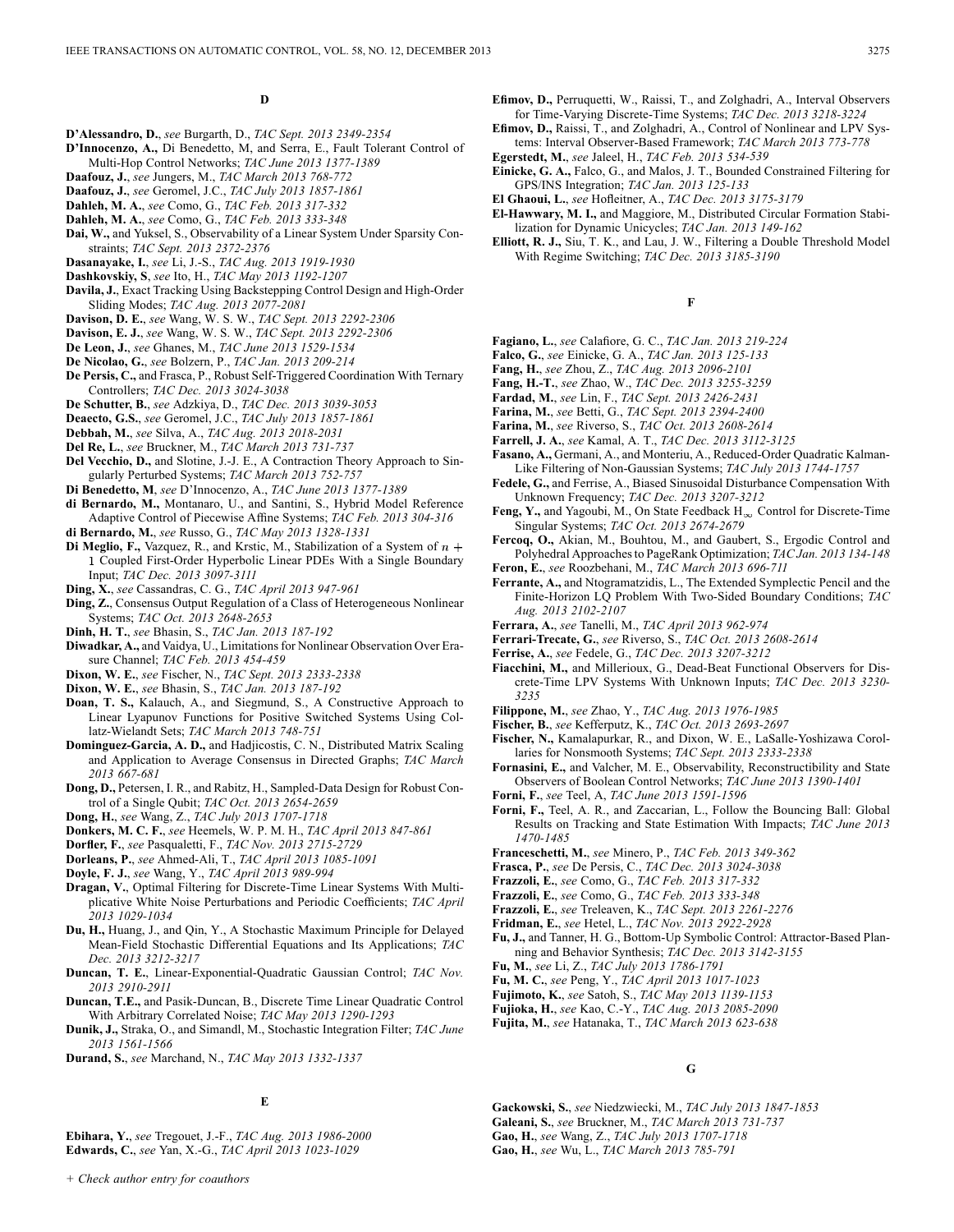- **Garcia, E.,** and Antsaklis, P. J., Model-Based Event-Triggered Control for Systems With Quantization and Time-Varying Network Delays; *TAC Feb. 2013 422-434*
- **Garcia, G.**, *see* Valmorbida, G., *TAC July 2013 1758-1770*
- **Garulli, A.,** Masi, A., Valmorbida, G., and Zaccarian, L., Global Stability and Finite LL2m-Gain of Saturated Uncertain Systems via Piecewise Polynomial Lyapunov Functions; *TAC Jan. 2013 242-246*
- **Gaubert, S.**, *see* Fercoq, O., *TAC Jan. 2013 134-148*
- **Gauthier, J.-P.**, *see* Boizot, N., *TAC June 2013 1430-1442*
- **George, J.**, Robust Kalman-Bucy Filter; *TAC Jan. 2013 174-180*
- **Georgiou, T. T.**, *see* Karlsson, J., *TAC July 2013 1659-1673*
- **Georgiou, T. T.,** and Lindquist, A., The Separation Principle in Stochastic Control, Redux; *TAC Oct. 2013 2481-2494*
- **Germani, A.**, *see* Fasano, A., *TAC July 2013 1744-1757*
- **Geromel, J.C.,** Deaecto, G.S., and Daafouz, J., Suboptimal Switching Control Consistency Analysis for Switched Linear Systems; *TAC July 2013 1857- 1861*
- Gershon, E., Robust Reduced-order  $H_{\infty}$  Output-Feedback Control of Retarded Stochastic Linear Systems; *TAC Nov. 2013 2898-2904*
- **Ghadami, R.,** and Shafai, B., Decomposition-Based Distributed Control for Continuous-Time Multi-Agent Systems; *TAC Jan. 2013 258-264*
- **Ghamgui, M.**, *see* Yeganefar, N., *TAC May 2013 1299-1304*

**Ghanes, M.,** De Leon, J., and Barbot, J.-P., Observer Design for Nonlinear Systems Under Unknown Time-Varying Delays; *TAC June 2013 1529-1534*

- **Gholami, M.**, *see* Leth, J., *TAC Aug. 2013 2048-2054*
- **Gielen, R. H.,** Lazar, M., and Rakovic, S. V., Necessary and Sufficient Razumikhin-Type Conditions for Stability of Delay Difference Equations; *TAC Oct. 2013 2637-2642*
- **Gohari, P.**, *see* Mannani, A., *TAC May 2013 1343-1348*
- **Gonzalez, O. R.**, *see* Tejada, A., *TAC Dec. 2013 3156-3168*
- **Goodwin, G. C.**, *see* Yucra, E. A., *TAC Sept. 2013 2383-2388*
- **Goodwin, G. C.**, *see* Carrasco, D. S., *TAC Jan. 2013 224-230*
- **Gopalan, A.,** Caramanis, C., and Shakkottai, S., On the Value of Coordination and Delayed Queue Information in Multicellular Scheduling; *TAC June 2013 1443-1456*
- **Goulart, P. J.**, *see* Van Parys, B. P. G., *TAC Nov. 2013 2803-2817*
- **Grajales, R. M.**, *see* Nadri, M., *TAC March 2013 757-762*
- **Grastien, A.,** and Anbulagan, A., Diagnosis of Discrete Event Systems Using Satisfiability Algorithms: A Theoretical and Empirical Study; *TAC Dec. 2013 3070-3083*
- **Gray, W. S.**, *see* Tejada, A., *TAC Dec. 2013 3156-3168*
- **Gregg, R. D.,** and Righetti, L., Controlled Reduction With Unactuated Cyclic Variables: Application to 3D Bipedal Walking With Passive Yaw Rotation; *TAC Oct. 2013 2679-2685*
- **Grover, P.,** Park, S. Y., and Sahai, A., Approximately Optimal Solutions to the Finite-Dimensional Witsenhausen Counterexample; *TAC Sept. 2013 2189- 2204*
- **Gruszka, A.,** Malisoff, M., and Mazenc, F., Bounded Tracking Controllers and Robustness Analysis for UAVs; *TAC Jan. 2013 180-187*

**Gu, G.**, *see* Qiu, L., *TAC March 2013 554-568*

- **Guo, B.-Z.,** and Jin, F.-F., Sliding Mode and Active Disturbance Rejection Control to Stabilization of One-Dimensional Anti-Stable Wave Equations Subject to Disturbance in Boundary Input; *TAC May 2013 1269-1274*
- **Guo, B.-Z.**, *see* Guo, W., *TAC July 2013 1631-1643*
- **Guo, B.-Z.,** and Zhao, Z.-L., Weak Convergence of Nonlinear High-Gain Tracking Differentiator; *TAC April 2013 1074-1080*
- **Guo, J.**, *see* Zhao, Y., *TAC May 2013 1293-1298*
- **Guo, L.**, *see* Qi, B., *TAC May 2013 1349-1354*
- **Guo, W.,** and Guo, B.-Z., Parameter Estimation and Non-Collocated Adaptive Stabilization for a Wave Equation Subject to General Boundary Harmonic Disturbance; *TAC July 2013 1631-1643*
- **Gupta, V.,** and Luo, F., On a Control Algorithm for Time-Varying Processor Availability; *TAC March 2013 743-748*
- **Gupta, V.**, *see* Befekadu, G. K., *TAC March 2013 792-796*
- **Gupta, V.**, *see* Quevedo, D. E., *TAC Feb. 2013 377-390*

### **H**

**Haber, A.,** and Verhaegen, M., Moving Horizon Estimation for Large-Scale Interconnected Systems; *TAC Nov. 2013 2834-2847*

- **Haddad, W. M.**, *see* Yucelen, T., *TAC April 2013 1080-1085*
- **Hadjicostis, C. N.**, *see* Sundaram, S., *TAC Jan. 2013 60-73*
- **Hadjicostis, C. N.**, *see* Li, L., *TAC Jan. 2013 198-203*
- **Hadjicostis, C. N.**, *see* Dominguez-Garcia, A. D., *TAC March 2013 667-681*
- **Haimovich, H.,** and Braslavsky, J. H., Sufficient Conditions for Generic Feedback Stabilizability of Switching Systems via Lie-Algebraic Solvability; *TAC March 2013 814-820*
- **Hakimi Moghaddam, M.,** and Khaloozadeh, H., Comments on "A Note on Spectral Conditions for Positive Realness of Single-Input-Single-Output Systems With Strictly Proper Transfer Functions"; *TAC April 2013 1091- 1092*
- **Halgamuge, S. K.**, *see* Premaratne, U., *TAC July 2013 1696-1706*
- **Hammouri, H.**, *see* Nadri, M., *TAC March 2013 757-762*
- **Hammouri, H.**, *see* Benachour, M. S., *TAC Dec. 2013 3011-3023*
- **Han, Q.-L.**, *see* Peng, C., *TAC Oct. 2013 2620-2626*
- **Han, Q.-L.**, *see* Li, X., *TAC Sept. 2013 2410-2415*
- **Han, Q.-L.**, *see* Yue, D., *TAC Feb. 2013 475-481*
- **Han, S.**, *see* Wang, X., *TAC April 2013 975-988*
- **Hariharan, S.,** Zheng, Z., and Shroff, N. B., Maximizing Information in Unreliable Sensor Networks Under Deadline and Energy Constraints; *TAC June 2013 1416-1429*
- **Hartley, E. N.,** and Maciejowski, J. M., Designing Output-Feedback Predictive Controllers by Reverse-Engineering Existing LTI Controllers; *TAC Nov. 2013 2934-2939*
- **Hasan, A.,** Kerrigan, E, and Constantinides, G, Control-Theoretic Forward Error Analysis of Iterative Numerical Algorithms; *TAC June 2013 1524-1529*
- **Hashimoto, T.,** Yoshioka, Y., and Ohtsuka, T., Receding Horizon Control With Numerical Solution for Nonlinear Parabolic Partial Differential Equations; *TAC March 2013 725-730*
- **Hatanaka, T.,** and Fujita, M., Cooperative Estimation of Averaged 3-D Moving Target Poses via Networked Visual Motion Observer; *TAC March 2013 623-638*
- **Hauser, J.**, *see* Saccon, A., *TAC Sept. 2013 2230-2245*
- **Heath, W. P.**, *see* Ahmad, N. S., *TAC Feb. 2013 459-465*
- **Heemels, W**, *see* Lazar, M., *TAC June 2013 1609-1613*
- **Heemels, W. P. M. H.,** Donkers, M. C. F., and Teel, A. R., Periodic Event-Triggered Control for Linear Systems; *TAC April 2013 847-861*
- **Heemels, W. P. M. H.**, *see* Biemond, J. J. B., *TAC April 2013 876-890*
- **Helwa, M. K.,** and Broucke, M. E., Monotonic Reach Control on Polytopes; *TAC Oct. 2013 2704-2709*
- **Hendrickx, J. M.,** and Tsitsiklis, J. N., Convergence of Type-Symmetric and Cut-Balanced Consensus Seeking Systems; *TAC Jan. 2013 214-218*
- **Hespanha, J. P.**, *see* Battistelli, G., *TAC May 2013 1208-1220*
- **Hetel, L.,** and Fridman, E., Robust Sampled Data Control of Switched Affine Systems; *TAC Nov. 2013 2922-2928*
- **Hirche, S.**, *see* Molin, A., *TAC Feb. 2013 470-474*
- **Hoang, H. S.,** and Baraille, R., A Regularized Estimator For Linear Regression Model With Possibly Singular Covariance; *TAC Jan. 2013 236-241*
- **Hofleitner, A.,** Rabbani, T., El Ghaoui, L., and Bayen, A., Online Homotopy Algorithm for a Generalization of the LASSO; *TAC Dec. 2013 3175-3179*
- **Hogben, L.**, *see* Burgarth, D., *TAC Sept. 2013 2349-2354*
- **Hokayem, P.**, *see* Chatterjee, D., *TAC Aug. 2013 2082-2085*
- **Hong, Y.**, *see* Xu, X., *TAC Nov. 2013 2974-2979*
- **Hong, Y.**, *see* Su, Y., *TAC May 2013 1275-1279*
- **Hong, Y.**, *see* Shi, G., *TAC March 2013 610-622*
- **Hong, Y.**, *see* Zhou, Z., *TAC Aug. 2013 2096-2101*
- **Hovakimyan, N.**, *see* Li, D., *TAC June 2013 1457-1469*
- **Hovakimyan, N.**, *see* Wang, X., *TAC Oct. 2013 2536-2549*
- **Hu, B.**, *see* Chang, L., *TAC Jan. 2013 252-257*
- **Hu, F.,** and Zhu, W. Q., Stabilization of Quasi Integrable Hamiltonian Systems With Fractional Derivative Damping by Using Fractional Optimal Control; *TAC Nov. 2013 2968-2973*
- **Hu, J.,** Shen, J., and Zhang, W., Addendum to "Generating Functions of Switched Linear Systems: Analysis, Computation, and Stability Applications" [May 11 1059-1074]; *TAC July 2013 1887*
- **Hu, J.-Q.**, *see* Peng, Y., *TAC April 2013 1017-1023*
- **Hu, L.,** Mao, X., and Zhang, L., Robust Stability and Boundedness of Nonlinear Hybrid Stochastic Differential Delay Equations; *TAC Sept. 2013 2319-2332*
- **Huang, J.**, *see* Du, H., *TAC Dec. 2013 3212-3217*
- **Huang, J.**, *see* Su, Y., *TAC May 2013 1275-1279*
- **Huang, M.**, *see* Nourian, M., *TAC March 2013 639-653*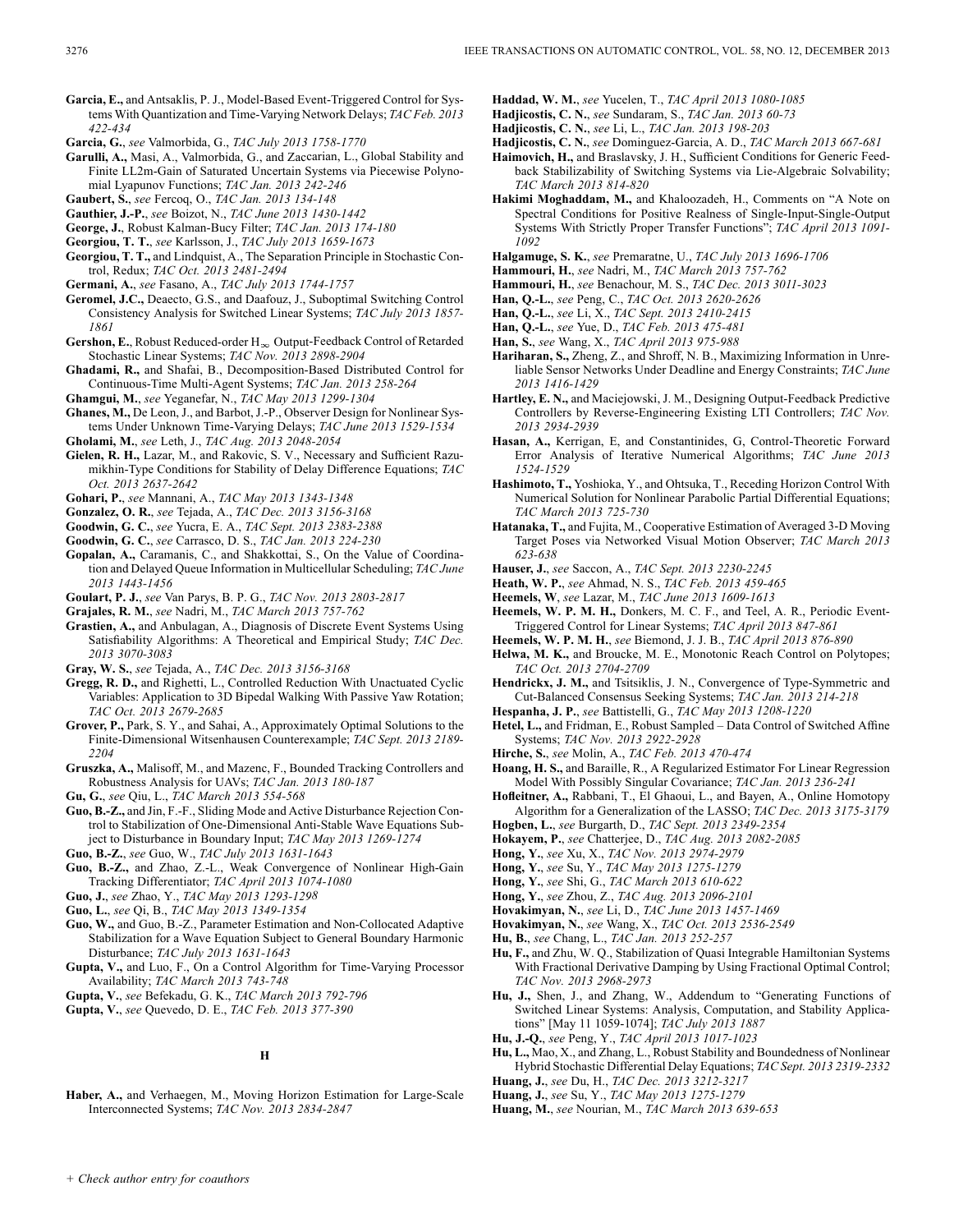**Hui, Q.**, Optimal Semistable Control in Ad Hoc Network Systems: A Sequential Two-Stage Approach; *TAC March 2013 779-784*

**I**

- **Iannello, F.,** and Simeone, O., On the Optimal Scheduling of Independent, Symmetric and Time-Sensitive Tasks; *TAC Sept. 2013 2421-2425*
- **Ignaciuk, P.**, LQ Optimal and Robust Control of Perishable Inventory Systems With Multiple Supply Options; *TAC Aug. 2013 2108-2113*
- **Ishihara, J. Y.**, *see* Terra, M.H., *TAC Aug. 2013 2065-2071*
- **Ishitobi, M.,** Nishi, M., and Kunimatsu, S., Asymptotic Properties and Stability Criteria of Zeros of Sampled-Data Models for Decouplable MIMO Systems; *TAC Nov. 2013 2985-2990*
- **Ito, H.,** Jiang, Z.-P., Dashkovskiy, S, and Ruffer, B, Robust Stability of Networks of iISS Systems: Construction of Sum-Type Lyapunov Functions; *TAC May 2013 1192-1207*
- **Ito, H.**, *see* Mazenc, F., *TAC Feb. 2013 512-517*

### **J**

- **Jadbabaie, A.**, *see* Preciado, V. M., *TAC Sept. 2013 2338-2343*
- **Jadbabaie, A.**, *see* Wei, E., *TAC Sept. 2013 2162-2175*
- **Jadbabaie, A.**, *see* Wei, E., *TAC Sept. 2013 2176-2188*
- **Jakubowicz, J.**, *see* Bianchi, P., *TAC Feb. 2013 391-405*
- **Jaleel, H.,** Rahmani, A., and Egerstedt, M., Probabilistic Lifetime Maximization of Sensor Networks; *TAC Feb. 2013 534-539*
- **James, M. R.**, *see* Zhang, G., *TAC May 2013 1221-1235*
- **Jeon, M.**, *see* Kim, D. Y., *TAC May 2013 1284-1289*
- **Jesus, G.**, *see* Terra, M.H., *TAC Aug. 2013 2065-2071*
- **Jia, P.,** and Caines, P. E., Analysis of Decentralized Quantized Auctions on Cooperative Networks; *TAC Feb. 2013 529-534*
- **Jia, Q.-S.**, Efficient Computing Budget Allocation for Simulation-Based Optimization With Stochastic Simulation Time; *TAC Feb. 2013 539-544*
- **Jia, Q.-S.**, *see* Wu, J., *TAC April 2013 1041-1046*
- **Jiang, B.**, *see* Wang, Y.-E., *TAC Aug. 2013 2114-2119*
- **Jiang, Z.-P.**, *see* Ito, H., *TAC May 2013 1192-1207*
- **Jiang, Z.-P.**, *see* Liu, T., *TAC Nov. 2013 2912-2917*
- **Jiang, Z.-P.**, *see* Karafyllis, I., *TAC Oct. 2013 2550-2562*
- **Jin, F.-F.**, *see* Guo, B.-Z., *TAC May 2013 1269-1274*
- **Jin, X.**, *see* Xu, J.-X., *TAC May 2013 1322-1327*
- **Johansen, T. A.**, *see* Bayat, F., *TAC Nov. 2013 2979-2984*
- **Johansson, K. H.**, *see* Shi, G., *TAC March 2013 610-622*
- **Johansson, K. H.**, *see* Quevedo, D. E., *TAC March 2013 581-593*
- **Johansson, K. H.**, *see* Ramesh, C., *TAC Aug. 2013 1962-1975*
- **Johansson, K. H.**, *see* Wu, J., *TAC April 2013 1041-1046*
- **Jonsson, U. T.**, *see* Moller, A., *TAC April 2013 834-846*
- **Jovanovic, M. R.**, *see* Lin, F., *TAC Sept. 2013 2426-2431*
- **Juang, J.-C.**, On the Formation Patterns Under Generalized Cyclic Pursuit; *TAC Sept. 2013 2401-2405*
- **Jungel, A.**, *see* Schorkhuber, B., *TAC Sept. 2013 2277-2291*
- **Jungers, M.,** and Daafouz, J., Guaranteed Cost Certification for Discrete-Time Linear Switched Systems With a Dwell Time; *TAC March 2013 768-772*

### **K**

- **Kalaimani, R. K.,** Belur, M. N., and Chakraborty, D., Singular LQ Control, Optimal PD Controller and Inadmissible Initial Conditions; *TAC Oct. 2013 2603-2608*
- **Kalauch, A.**, *see* Doan, T. S., *TAC March 2013 748-751*
- **Kamal, A. T.,** Farrell, J. A., and Roy-Chowdhury, A. K., Information Weighted Consensus Filters and Their Application in Distributed Camera Networks; *TAC Dec. 2013 3112-3125*
- **Kamal, S.,** Raman, A., and Bandyopadhyay, B., Finite-Time Stabilization of Fractional Order Uncertain Chain of Integrator: An Integral Sliding Mode Approach; *TAC June 2013 1597-1602*
- **Kamalapurkar, R.**, *see* Bhasin, S., *TAC Jan. 2013 187-192*
- **Kamalapurkar, R.**, *see* Fischer, N., *TAC Sept. 2013 2333-2338*
- **Kamyar, R.,** Peet, M. M., and Peet, Y., Solving Large-Scale Robust Stability Problems by Exploiting the Parallel Structure of Polya's Theorem; *TAC Aug. 2013 1931-1947*
- **Kao, C.-Y.,** and Fujioka, H., On Stability of Systems With Aperiodic Sampling Devices; *TAC Aug. 2013 2085-2090*
- **Kar, K.**, *see* Sarkar, S., *TAC July 2013 1792-1798*
- **Karafyllis, I.,** and Jiang, Z.-P., Global Stabilization of Nonlinear Systems Based on Vector Control Lyapunov Functions; *TAC Oct. 2013 2550-2562* **Karimi, H. R.**, *see* Wu, Z., *TAC Aug. 2013 1904-1918*
- **Karlsson, J.,** and Georgiou, T. T., Uncertainty Bounds for Spectral Estimation; *TAC July 2013 1659-1673*
- **Kasinathan, D.,** and Morris, K., H<sub>∞</sub>-Optimal Actuator Location; *TAC Oct. 2013 2522-2535*
- **Kawano, Y.,** and Ohtsuka, T., Simple Sufficient Conditions for Reachability of Discrete-Time Polynomial Systems; *TAC Dec. 2013 3203-3206*
- **Kaynama, S.,** and Oishi, M., A Modified Riccati Transformation for Decentralized Computation of the Viability Kernel Under LTI Dynamics; *TAC Nov. 2013 2878-2892*
- **Keel, L. H.**, *see* Knap, M. J., *TAC Nov. 2013 2940-2944*
- **Kefferputz, K.,** Fischer, B., and Adamy, J., A Nonlinear Controller for Input Amplitude and Rate Constrained Linear Systems; *TAC Oct. 2013 2693- 2697*
- **Keliris, C.,** Polycarpou, M. M., and Parisini, T., A Distributed Fault Detection Filtering Approach for a Class of Interconnected Continuous-Time Nonlinear Systems; *TAC Aug. 2013 2032-2047*
- **Keller, J.-Y.,** and Sauter, D. D. J., Kalman Filter for Discrete-Time Stochastic Linear Systems Subject to Intermittent Unknown Inputs; *TAC July 2013 1882-1887*
- **Kerrigan, E**, *see* Hasan, A., *TAC June 2013 1524-1529*
- **Khalil, H. K.**, *see* Prasov, A. A., *TAC March 2013 569-580*
- **Khaloozadeh, H.**, *see* Hakimi Moghaddam, M., *TAC April 2013 1091-1092*
- **Khong, S. Z.,** and Cantoni, M., Reconciling /spl nu/-Gap Metric and IQC Based Robust Stability Analysis; *TAC Aug. 2013 2090-2095*
- **Khorrami, F.**, *see* Krishnamurthy, P., *TAC Oct. 2013 2686-2692*
- **Khouzani, M. H. R.**, *see* Sarkar, S., *TAC July 2013 1792-1798*
- **Kim, D. Y.,** and Jeon, M., Square Root Receding Horizon Information Filters for Nonlinear Dynamic System Models; *TAC May 2013 1284-1289*
- **Kim, J.**, *see* Zhao, Y., *TAC Aug. 2013 1976-1985*
- **Kim, S.-H.**, *see* Wang, H., *TAC June 2013 1613-1619*
- **Kiselychnyk, O.**, *see* Bodson, M., *TAC Feb. 2013 449-454*
- **Kizilkale, A. C.,** and Caines, P. E., Mean Field Stochastic Adaptive Control; *TAC April 2013 905-920*
- **Knap, M. J.,** Keel, L. H., and Bhattacharyya, S. P., Controller Design and the Gauss–Lucas Theorem; *TAC Nov. 2013 2940-2944*
- **Knorn, S.,** and Middleton, R. H., Stability of Two-Dimensional Linear Systems With Singularities on the Stability Boundary Using LMIs; *TAC Oct. 2013 2579-2590*
- Kong, S., Saif, M., and Zhang, H., Optimal Filtering for Itô-Stochastic Continuous-Time Systems With Multiple Delayed Measurements; *TAC July 2013 1872-1877*
- **Konigorski, U.**, *see* Wang, X. A., *TAC Sept. 2013 2354-2359*
- **Koshal, J.,** Nedic, A., and Shanbhag, U. V., Regularized Iterative Stochastic Approximation Methods for Stochastic Variational Inequality Problems; *TAC March 2013 594-609*
- **Krishnamurthy, P.,** and Khorrami, F., A Singular Perturbation Based Global Dynamic High Gain Scaling Control Design for Systems With Nonlinear Input Uncertainties; *TAC Oct. 2013 2686-2692*
- **Krishnamurthy, V.**, *see* Namvar Gharehshiran, O., *TAC Oct. 2013 2435-2450*
- **Krstic, M.**, *see* Di Meglio, F., *TAC Dec. 2013 3097-3111*
- **Krstic, M.**, *see* Bekiaris-Liberis, N., *TAC Feb. 2013 275-289*
- **Krstic, M.**, *see* Scheinker, A., *TAC May 2013 1107-1122*
- **Kulikova, M. V.**, *see* Tsyganova, J. V., *TAC Nov. 2013 2944-2950*
- **Kulikova, M.V.,** and Pacheco, A., Kalman Filter Sensitivity Evaluation With Orthogonal and J-Orthogonal Transformations; *TAC July 2013 1798-1804* **Kunimatsu, S.**, *see* Ishitobi, M., *TAC Nov. 2013 2985-2990*
- **Kuppuraj, V.**, *see* Rengaswamy, R., *TAC Aug. 2013 2054-2059*

### **L**

- **Lafortune, S.**, *see* Liao, H., *TAC May 2013 1123-1138*
- **Laila, D. S.**, *see* Navarro-Lopez, E. M., *TAC Dec. 2013 3196-3202*
- **Lall, S.**, *see* Wang, T.-C., *TAC Oct. 2013 2508-2521*
- **Lam, J.**, *see* Chen, M. Z. Q., *TAC July 2013 1841-1846*
- **Lamperski, A.,** and Ames, A. D., Lyapunov Theory for Zeno Stability; *TAC Jan. 2013 100-112*
- **Langbort, C.**, *see* Tanaka, T., *TAC June 2013 1486-1496*
- **Lau, J. W.**, *see* Elliott, R. J., *TAC Dec. 2013 3185-3190*
- **Lazar, M.**, *see* Gielen, R. H., *TAC Oct. 2013 2637-2642*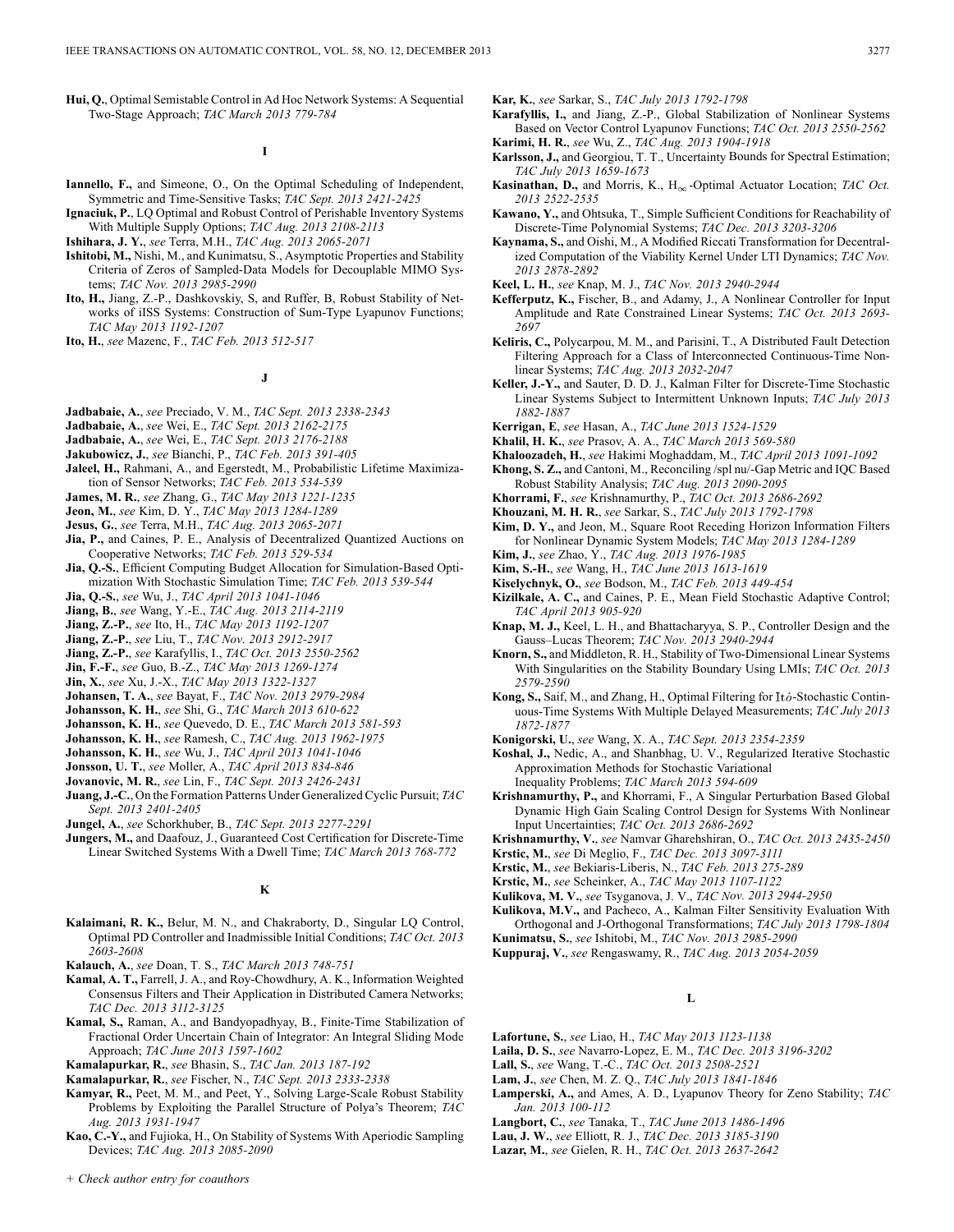- **Le Boudec, J.-Y.**, *see* Theodorakopoulos, G., *TAC Feb. 2013 363-376*
- **Le Ny, J.,** and Pappas, G. J., Adaptive Deployment of Mobile Robotic Networks; *TAC March 2013 654-666*
- **Leduc, R.**, *see* Malik, R., *TAC Aug. 2013 1891-1903*
- **Lee, D.,** and Li, P. Y., Passive Decomposition of Mechanical Systems With Coordination Requirement; *TAC Jan. 2013 230-235*
- **Lee, T. H.**, *see* Xue, Z., *TAC July 2013 1805-1810*
- **Leibold, M.**, *see* Passenberg, B., *TAC Aug. 2013 2131-2136*
- **Leonard, N.E.,** and Olshevsky, A., Nonuniform coverage control on the line; *TAC Nov. 2013 2743-2755*
- **Leth, J.,** Schioler, H., Gholami, M., and Cocquempot, V., Stochastic Stability of Markovianly Switched Systems; *TAC Aug. 2013 2048-2054*
- **Levant, A.,** Li, S., and Yu, X., Accuracy of Some Popular Non-Homogeneous 2-Sliding Modes; *TAC Oct. 2013 2615-2619*
- **Levy, B. C.,** and Nikoukhah, R., Robust State Space Filtering Under Incremental Model Perturbations Subject to a Relative Entropy Tolerance; *TAC March 2013 682-695*
- **Li, A.**, *see* Chang, L., *TAC Jan. 2013 252-257*
- **Li, D.,** and Hovakimyan, N., Bode-like Integral for Continuous-Time Closed-Loop Systems in the Presence of Limited Information; *TAC June 2013 1457-1469*
- **Li, G.**, *see* Ahmad, N. S., *TAC Feb. 2013 459-465*
- **Li, J.-S.,** Dasanayake, I., and Ruths, J., Control and Synchronization of Neuron Ensembles; *TAC Aug. 2013 1919-1930*
- **Li, K.**, *see* Zhang, L., *TAC Nov. 2013 2929-2933*
- **Li, L.,** and Hadjicostis, C. N., Minimum Initial Marking Estimation in Labeled Petri Nets; *TAC Jan. 2013 198-203*
- **Li, L.,** and Xia, Y., Unscented Kalman Filter Over Unreliable Communication Networks With Markovian Packet Dropouts; *TAC Dec. 2013 3224-3230*
- **Li, P. Y.**, *see* Lee, D., *TAC Jan. 2013 230-235*
- **Li, R.,** Yang, M., and Chu, T., State Feedback Stabilization for Boolean Control Networks; *TAC July 2013 1853-1857*
- **Li, S.**, *see* Levant, A., *TAC Oct. 2013 2615-2619*
- **Li, W.,** and Wu, Z., Output Tracking of Stochastic High-Order Nonlinear Systems with Markovian Switching; *TAC June 2013 1585-1590*
- **Li, X.,** Yu, X., and Han, Q.-L., Stability Analysis of Second-Order Sliding Mode Control Systems With Input-Delay Using Poincaré Map; *TAC Sept. 2013 2410-2415*
- **Li, X.-G.,** Niculescu, S.-I., Cela, A., Wang, H.-H., and Cai, T.-Y., On Computing Puiseux Series for Multiple Imaginary Characteristic Roots of LTI Systems With Commensurate Delays; *TAC May 2013 1338-1343*
- **Li, Y.,** and Lin, Z., Design of Saturation-Based Switching Anti-Windup Gains for the Enlargement of the Domain of Attraction; *TAC July 2013 1810-1816* **Li, Y. P.**, *see* Tan, Y., *TAC Sept. 2013 2405-2410*
- **Li, Z.,** Ren, W., Liu, X., and Fu, M., Consensus of Multi-Agent Systems With General Linear and Lipschitz Nonlinear Dynamics Using Distributed Adaptive Protocols; *TAC July 2013 1786-1791*
- **Li, Z.,** Liu, X., Ren, W., and Xie, L., Distributed Tracking Control for Linear Multiagent Systems With a Leader of Bounded Unknown Input; *TAC Feb. 2013 518-523*
- **Liang, Y.**, *see* Wang, X., *TAC July 2013 1828-1835*
- **Liao, H.,** Lafortune, S., Reveliotis, S., Wang, Y., and Mahlke, S., Optimal Liveness-Enforcing Control for a Class of Petri Nets Arising in Multithreaded Software; *TAC May 2013 1123-1138*
- **Liberzon, D.**, *see* Tanwani, A., *TAC April 2013 891-904*
- **Liberzon, D.,** and Trenn, S., The Bang-Bang Funnel Controller for Uncertain Nonlinear Systems With Arbitrary Relative Degree; *TAC Dec. 2013 3126- 3141*
- **Lim, Y.-H.,** Oh, K.-K., and Ahn, H.-S., Stability and Stabilization of Fractional-Order Linear Systems Subject to Input Saturation; *TAC April 2013 1062- 1067*
- **Lin, F.,** Fardad, M., and Jovanovic, M. R., Design of Optimal Sparse Feedback Gains via the Alternating Direction Method of Multipliers; *TAC Sept. 2013 2426-2431*
- **Lin, F.**, *see* Shu, S., *TAC April 2013 862-875*
- **Lin, F.**, *see* Shu, S., *TAC Aug. 2013 2125-2130*
- **Lin, H.**, *see* Xue, Z., *TAC July 2013 1805-1810*
- **Lin, X.**, *see* Cassandras, C. G., *TAC April 2013 947-961*
- **Lin, Z.**, *see* Li, Y., *TAC July 2013 1810-1816*
- **Lindquist, A.**, *see* Georgiou, T. T., *TAC Oct. 2013 2481-2494*
- **Lindquist, A. G.**, *see* Avventi, E., *TAC May 2013 1167-1178*
- **Lindquist, A. G.,** and Picci, G., The Circulant Rational Covariance Extension Problem: The Complete Solution; *TAC Nov. 2013 2848-2861*
- **Liu, F.**, *see* Luan, X., *TAC June 2013 1566-1572*
- **Liu, G.-P.**, *see* Tan, C., *TAC Nov. 2013 2962-2968*
- **Liu, J.,** Ozay, N., Topcu, U., and Murray, R. M., Synthesis of Reactive Switching Protocols From Temporal Logic Specifications; *TAC July 2013 1771-1785*
- **Liu, L.**, *see* Xie, X.-J., *TAC Feb. 2013 494-499*
- **Liu, T.,** and Jiang, Z.-P., Distributed Output-Feedback Control of Nonlinear Multi-Agent Systems; *TAC Nov. 2013 2912-2917*
- **Liu, X.**, *see* Li, Z., *TAC Feb. 2013 518-523*
- **Liu, X.**, *see* Li, Z., *TAC July 2013 1786-1791*
- **Liu, Z.**, *see* Cai, J., *TAC Sept. 2013 2388-2394*
- **Long, R.,** Riviello, G., and Rabitz, H., The Gradient Flow for Control of Closed Quantum Systems; *TAC Oct. 2013 2665-2669*
- **Luan, X.,** Zhao, S., and Liu, F., H∞ Control for Discrete-Time Markov Jump Systems With Uncertain Transition Probabilities; *TAC June 2013 1566- 1572*
- **Luo, F.**, *see* Gupta, V., *TAC March 2013 743-748*
- **Luo, X.,** and Yau, S. S.-T., Hermite Spectral Method to 1-D Forward Kolmogorov Equation and Its Application to Nonlinear Filtering Problems; *TAC Oct. 2013 2495-2507*
- **Luo, X.,** and Yau, S. S.-T., Complete Real Time Solution of the General Nonlinear Filtering Problem Without Memory; *TAC Oct. 2013 2563-2578*
- **Lygeros, J.**, *see* Chatterjee, D., *TAC Aug. 2013 2082-2085*

### **M**

- **Maciejowski, J. M.**, *see* Hartley, E. N., *TAC Nov. 2013 2934-2939*
- **Maggiore, M.,** and Consolini, L., Virtual Holonomic Constraints for Euler–Lagrange Systems; *TAC April 2013 1001-1008*
- **Maggiore, M.**, *see* El-Hawwary, M. I., *TAC Jan. 2013 149-162*
- **Mahajan, A.**, *see* Nayyar, A., *TAC July 2013 1644-1658*
- **Mahajan, A.**, Optimal Decentralized Control of Coupled Subsystems With Control Sharing; *TAC Sept. 2013 2377-2382*
- **Mahlke, S.**, *see* Liao, H., *TAC May 2013 1123-1138*
- **Mahony, R.**, *see* Zamani, M., *TAC Nov. 2013 2917-2921*
- **Maione, G.**, On the Laguerre Rational Approximation to Fractional Discrete Derivative and Integral Operators; *TAC June 2013 1579-1585*
- **Malhame, R. P.**, *see* Nourian, M., *TAC March 2013 639-653*
- **Malik, R.,** and Leduc, R., Compositional Nonblocking Verification Using Generalized Nonblocking Abstractions; *TAC Aug. 2013 1891-1903*
- **Malisoff, M.**, *see* Gruszka, A., *TAC Jan. 2013 180-187*
- **Malos, J. T.**, *see* Einicke, G. A., *TAC Jan. 2013 125-133*
- **Mannani, A.,** and Gohari, P., Modeling and Synthesis of Event-Transferring Communicating Decentralized Supervisors for Discrete-Event Systems; *TAC May 2013 1343-1348*
- **Manzie, C.**, *see* Nesic, D., *TAC Feb. 2013 435-448*
- **Mao, X.**, *see* Hu, L., *TAC Sept. 2013 2319-2332*
- **Marchand, N.,** Durand, S., and Castellanos, J. F. G., A General Formula for Event-Based Stabilization of Nonlinear Systems; *TAC May 2013 1332- 1337*
- **Marconi, L.,** and Teel, A. R., Internal Model Principle for Linear Systems With Periodic State Jumps; *TAC Nov. 2013 2788-2802*
- **Marden, J,** and Wierman, A., Overcoming the Limitations of Utility Design for Multiagent Systems; *TAC June 2013 1402-1415*
- **Mareels, I. M. Y.**, *see* Premaratne, U., *TAC July 2013 1696-1706*
- **Mareels, I. M. Y.**, *see* Tan, Y., *TAC Sept. 2013 2405-2410*
- **Marino, A.**, *see* Antonelli, G., *TAC May 2013 1310-1316*
- **Marino, R.,** and Tomei, P., Global Adaptive Regulation of Uncertain Nonlinear Systems in Output Feedback Form; *TAC Nov. 2013 2904-2909*
- **Martinez, S.**, *see* Zhu, M., *TAC June 2013 1534-1539*
- **Masi, A.**, *see* Garulli, A., *TAC Jan. 2013 242-246*
- **Massieu, J.-F.**, *see* Ahmed-Ali, T., *TAC April 2013 1085-1091*
- **Mauroy, A.,** and Sepulchre, R. J., Global Analysis of a Continuum Model for Monotone Pulse-Coupled Oscillators; *TAC May 2013 1154-1166*
- **Mayhew, C. G.,** and Teel, A. R., Synergistic Hybrid Feedback for Global Rigid-Body Attitude Tracking on  $SO(3)$ <sup>\*</sup>  $SO(3)$ <sup>\*</sup>; *TAC Nov. 2013 2730-2742*
- **Mayhew, C.G.,** Sanfelice, R. G., and Teel, A. R., On Path-Lifting Mechanisms and Unwinding in Quaternion-Based Attitude Control; *TAC May 2013 1179-1191*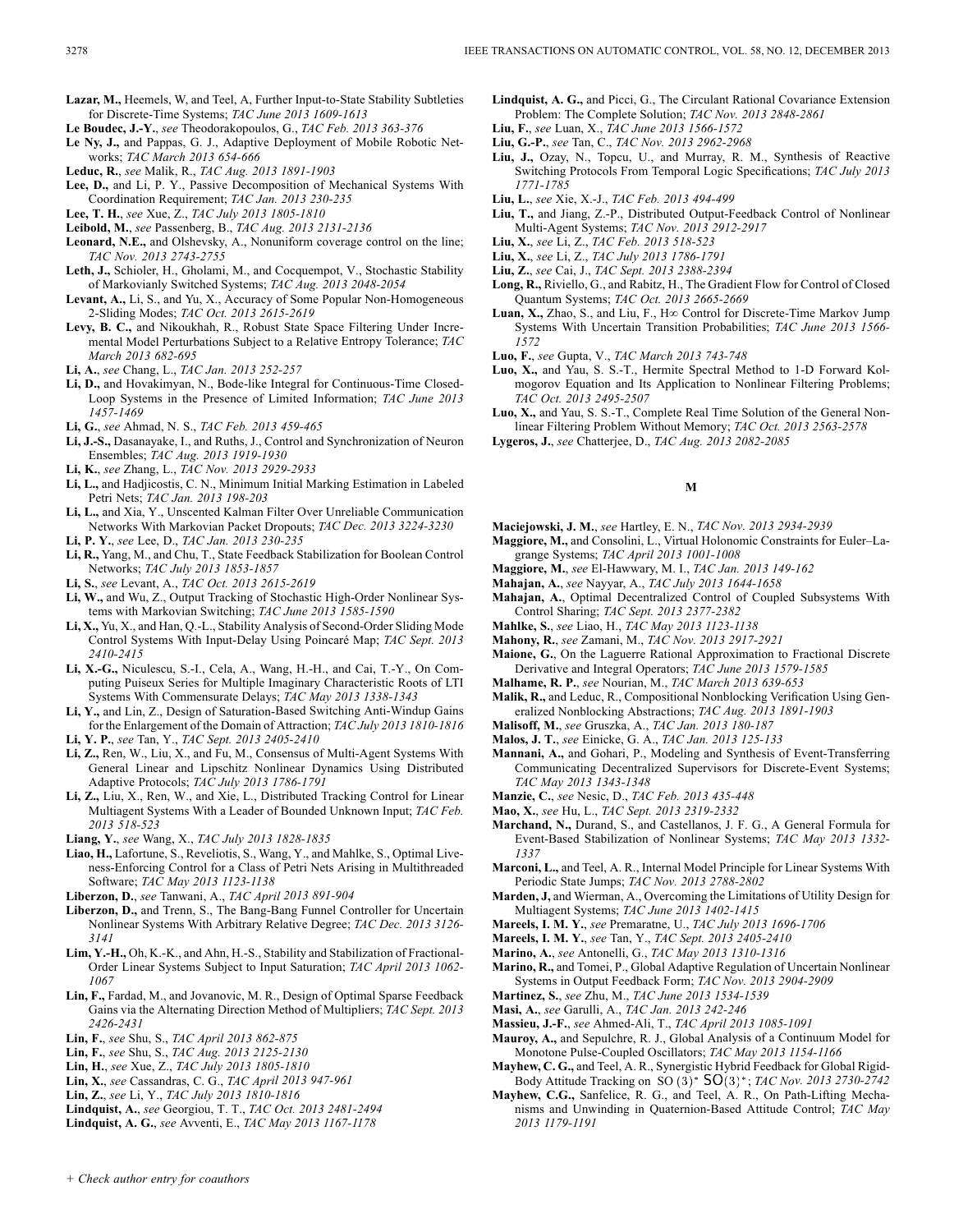- **Mazenc, F.,** and Normand-Cyrot, D., Reduction Model Approach for Linear Systems With Sampled Delayed Inputs; *TAC May 2013 1263-1268*
- **Mazenc, F.,** Niculescu, S.-I., and Bekaik, M., Stabilization of Time-Varying Nonlinear Systems With Distributed Input Delay by Feedback of Plant's State; *TAC Jan. 2013 264-269*
- **Mazenc, F.,** and Ito, H., Lyapunov Technique and Backstepping for Nonlinear Neutral Systems; *TAC Feb. 2013 512-517*
- **Mazenc, F.**, *see* Gruszka, A., *TAC Jan. 2013 180-187*
- **McLenaghan, R. G.**, *see* Chang, D. E., *TAC April 2013 1046-1050*
- **Megretski, A.**, *see* Roozbehani, M., *TAC March 2013 696-711*
- **Mehta, P. G.**, *see* Yang, T., *TAC Oct. 2013 2465-2480*
- **Mena, H.**, *see* Benner, P., *TAC Nov. 2013 2950-2956*
- **Mesbahi, M.**, *see* Chapman, A., *TAC Jan. 2013 19-31*
- **Mesbahi, M.**, *see* Nabi-Abdolyousefi, M., *TAC Dec. 2013 3179-3184*
- **Meurer, T.**, *see* Schorkhuber, B., *TAC Sept. 2013 2277-2291*
- **Meurer, T.**, On the Extended Luenberger-Type Observer for Semilinear Distributed-Parameter Systems; *TAC July 2013 1732-1743*
- **Meyn, S. P.**, *see* Yang, T., *TAC Oct. 2013 2465-2480*
- **Meyn, S. P.**, *see* Yuksel, S., *TAC Jan. 2013 47-59*
- **Middleton, R. H.**, *see* Knorn, S., *TAC Oct. 2013 2579-2590*
- **Milanese, M.**, *see* Novara, C., *TAC Jan. 2013 86-99*
- **Millerioux, G.**, *see* Fiacchini, M., *TAC Dec. 2013 3230-3235*
- **Minero, P.,** Coviello, L., and Franceschetti, M., Stabilization Over Markov Feedback Channels: The General Case; *TAC Feb. 2013 349-362*
- **Mohammadi, A.**, *see* Nesic, D., *TAC Feb. 2013 435-448*
- **Molin, A.,** and Hirche, S., On the Optimality of Certainty Equivalence for Event-Triggered Control Systems; *TAC Feb. 2013 470-474*
- **Moller, A.,** and Jonsson, U. T., Input–Output Analysis of Power Control in Wireless Networks; *TAC April 2013 834-846*
- **Monin, A.**, Modal Trajectory Estimation Using Maximum Gaussian Mixture; *TAC March 2013 763-768*
- **Monshizadeh, N.**, *see* Trentelman, H. L., *TAC June 2013 1511-1523*
- **Montanaro, U.**, *see* di Bernardo, M., *TAC Feb. 2013 304-316*
- **Monteriu, A.**, *see* Fasano, A., *TAC July 2013 1744-1757*
- **Morari, M.**, *see* Van Parys, B. P. G., *TAC Nov. 2013 2803-2817*
- **Morris, K.**, *see* Kasinathan, D., *TAC Oct. 2013 2522-2535*
- **Mosca, E.**, *see* Battistelli, G., *TAC May 2013 1208-1220*
- **Moulay, E.**, *see* Yeganefar, N., *TAC May 2013 1299-1304*
- **Mu, B.-Q.,** and Chen, H.-F., Recursive Identification of MIMO Wiener Systems; *TAC March 2013 802-808*
- **Munteanu, I.**, Boundary Feedback Stabilization of Periodic Fluid Flows in a Magnetohydrodynamic Channel; *TAC Aug. 2013 2119-2125*
- **Murray, R. M.**, *see* Liu, J., *TAC July 2013 1771-1785*

### **N**

- **Nabi-Abdolyousefi, M.,** and Mesbahi, M., On the Controllability Properties of Circulant Networks; *TAC Dec. 2013 3179-3184*
- **Nadri, M.,** Hammouri, H., and Grajales, R. M., Observer Design for Uniformly Observable Systems With Sampled Measurements; *TAC March 2013 757-762*
- **Nair, G. N.**, A Nonstochastic Information Theory for Communication and State Estimation; *TAC June 2013 1497-1510*
- **Namvar Gharehshiran, O.,** Krishnamurthy, V., and Yin, G., Distributed Tracking of Correlated Equilibria in Regime Switching Noncooperative Games; *TAC Oct. 2013 2435-2450*
- **Namvar, M.,** and Safaei, F., Adaptive Compensation of Gyro Bias in Rigid-Body Attitude Estimation Using a Single Vector Measurement; *TAC July 2013 1816-1822*
- **Narasimhan, S.**, *see* Rengaswamy, R., *TAC Aug. 2013 2054-2059*
- **Nascimento, J.,** and Powell, W. B., An Optimal Approximate Dynamic Programming Algorithm for Concave, Scalar Storage Problems With Vector-Valued Controls; *TAC Dec. 2013 2995-3010*
- **Navarro-Lopez, E. M.,** and Laila, D. S., Group and Total Dissipativity and Stability of Multi-Equilibria Hybrid Automata; *TAC Dec. 2013 3196-3202*
- **Nayyar, A.,** Basar, T., Teneketzis, D., and Veeravalli, V. V., Optimal Strategies for Communication and Remote Estimation With an Energy Harvesting Sensor; *TAC Sept. 2013 2246-2260*
- **Nayyar, A.,** Mahajan, A., and Teneketzis, D., Decentralized Stochastic Control with Partial History Sharing: A Common Information Approach; *TAC July 2013 1644-1658*
- **Nazeem, A.**, *see* Cordone, R., *TAC Nov. 2013 2772-2787*
- **Necoara, I.**, Random Coordinate Descent Algorithms for Multi-Agent Convex Optimization Over Networks; *TAC Aug. 2013 2001-2012*
- **Nedic, A.,** and Bauso, D., Dynamic Coalitional TU Games: Distributed Bargaining Among Players' Neighbors; *TAC June 2013 1363-1376*
- **Nedic, A.**, *see* Koshal, J., *TAC March 2013 594-609*
- **Neely, M. J.**, Dynamic Optimization and Learning for Renewal Systems; *TAC Jan. 2013 32-46*
- **Neely, M. J.,** and Supittayapornpong, S., Dynamic Markov Decision Policies for Delay Constrained Wireless Scheduling; *TAC Aug. 2013 1948-1961*
- **Nesic, D.**, *see* Quevedo, D. E., *TAC July 2013 1869-1872*
- **Nesic, D.,** Mohammadi, A., and Manzie, C., A Framework for Extremum Seeking Control of Systems With Parameter Uncertainties; *TAC Feb. 2013 435-448*
- **Ngoc, P. H. A.**, Stability of Positive Differential Systems With Delay; *TAC Jan. 2013 203-209*
- **Niculescu, S.-I.**, *see* Mazenc, F., *TAC Jan. 2013 264-269*
- **Niculescu, S.-I.**, *see* Li, X.-G., *TAC May 2013 1338-1343*
- **Niedzwiecki, M.,** and Gackowski, S., New Approach to Noncausal Identification of Nonstationary Stochastic FIR Systems Subject to Both Smooth and Abrupt Parameter Changes; *TAC July 2013 1847-1853*
- **Nijmeijer, H.**, *see* Biemond, J. J. B., *TAC April 2013 876-890*
- **Nikoukhah, R.**, *see* Levy, B. C., *TAC March 2013 682-695*
- **Nishi, M.**, *see* Ishitobi, M., *TAC Nov. 2013 2985-2990*
- **Nishio, K.**, *see* Ticozzi, F., *TAC Jan. 2013 74-85*
- **Nitinawarat, S.,** Atia, G. K., and Veeravalli, V. V., Controlled Sensing for Multihypothesis Testing; *TAC Oct. 2013 2451-2464*
- **Normand-Cyrot, D.**, *see* Mazenc, F., *TAC May 2013 1263-1268*
- **Notarstefano, G.,** and Parlangeli, G., Controllability and Observability of Grid Graphs via Reduction and Symmetries; *TAC July 2013 1719-1731*
- **Nourian, M.,** Caines, P. E., Malhame, R. P., and Huang, M., Nash, Social and Centralized Solutions to Consensus Problems via Mean Field Control Theory; *TAC March 2013 639-653*
- **Novara, C.,** Ruiz, F., and Milanese, M., Direct Filtering: A New Approach to Optimal Filter Design for Nonlinear Systems; *TAC Jan. 2013 86-99*
- **Nowzari, C.,** and Cortes, J., Self-Triggered Optimal Servicing in Dynamic Environments With Acyclic Structure; *TAC May 2013 1236-1249*
- **Ntogramatzidis, L.**, *see* Ferrante, A., *TAC Aug. 2013 2102-2107*

### **O**

**Ogura, M.,** and Yamamoto, Y., Dissipativity of Pseudorational Behaviors; *TAC April 2013 823-833*

**Oh, K.-K.**, *see* Lim, Y.-H., *TAC April 2013 1062-1067*

- **Oh, K.-K.,** and Ahn, H.-S., Formation Control of Mobile Agents Based on Distributed Position Estimation; *TAC March 2013 737-742*
- **Ohtsuka, T.**, *see* Kawano, Y., *TAC Dec. 2013 3203-3206*
- **Ohtsuka, T.**, *see* Hashimoto, T., *TAC March 2013 725-730*
- **Oishi, M.**, *see* Kaynama, S., *TAC Nov. 2013 2878-2892*
- **Olshevsky, A.,** and Tsitsiklis, J. N., Degree Fluctuations and the Convergence Time of Consensus Algorithms; *TAC Oct. 2013 2626-2631*
- **Olshevsky, A.**, *see* Leonard, N.E., *TAC Nov. 2013 2743-2755*
- **Ostergaard, J.**, *see* Quevedo, D. E., *TAC July 2013 1869-1872*
- **Ozay, N.**, *see* Liu, J., *TAC July 2013 1771-1785*
- **Ozdaglar, A.**, *see* Wei, E., *TAC Sept. 2013 2176-2188*
- **Ozdaglar, A.**, *see* Wei, E., *TAC Sept. 2013 2162-2175*

### **P**

- **Pacheco, A.**, *see* Kulikova, M.V., *TAC July 2013 1798-1804*
- **Packard, A.**, *see* Summers, E., *TAC March 2013 712-724*
- **Pan, H.**, *see* Qi, B., *TAC May 2013 1349-1354*
- **Pan, Q.**, *see* Wang, X., *TAC July 2013 1828-1835*
- **Pappas, G. J.**, *see* Zavlanos, M. M., *TAC Jan. 2013 3-18*
- **Pappas, G. J.**, *see* Le Ny, J., *TAC March 2013 654-666*
- **Parisini, T.**, *see* Keliris, C., *TAC Aug. 2013 2032-2047*
- **Park, S. Y.**, *see* Grover, P., *TAC Sept. 2013 2189-2204*
- **Parlangeli, G.**, *see* Notarstefano, G., *TAC July 2013 1719-1731*
- **Parrilo, P. A.**, *see* Shah, P., *TAC Dec. 2013 3084-3096*
- **Pasik-Duncan, B.**, *see* Duncan, T.E., *TAC May 2013 1290-1293*
- **Pasqualetti, F.,** Dorfler, F., and Bullo, F., Attack Detection and Identification in Cyber-Physical Systems; *TAC Nov. 2013 2715-2729*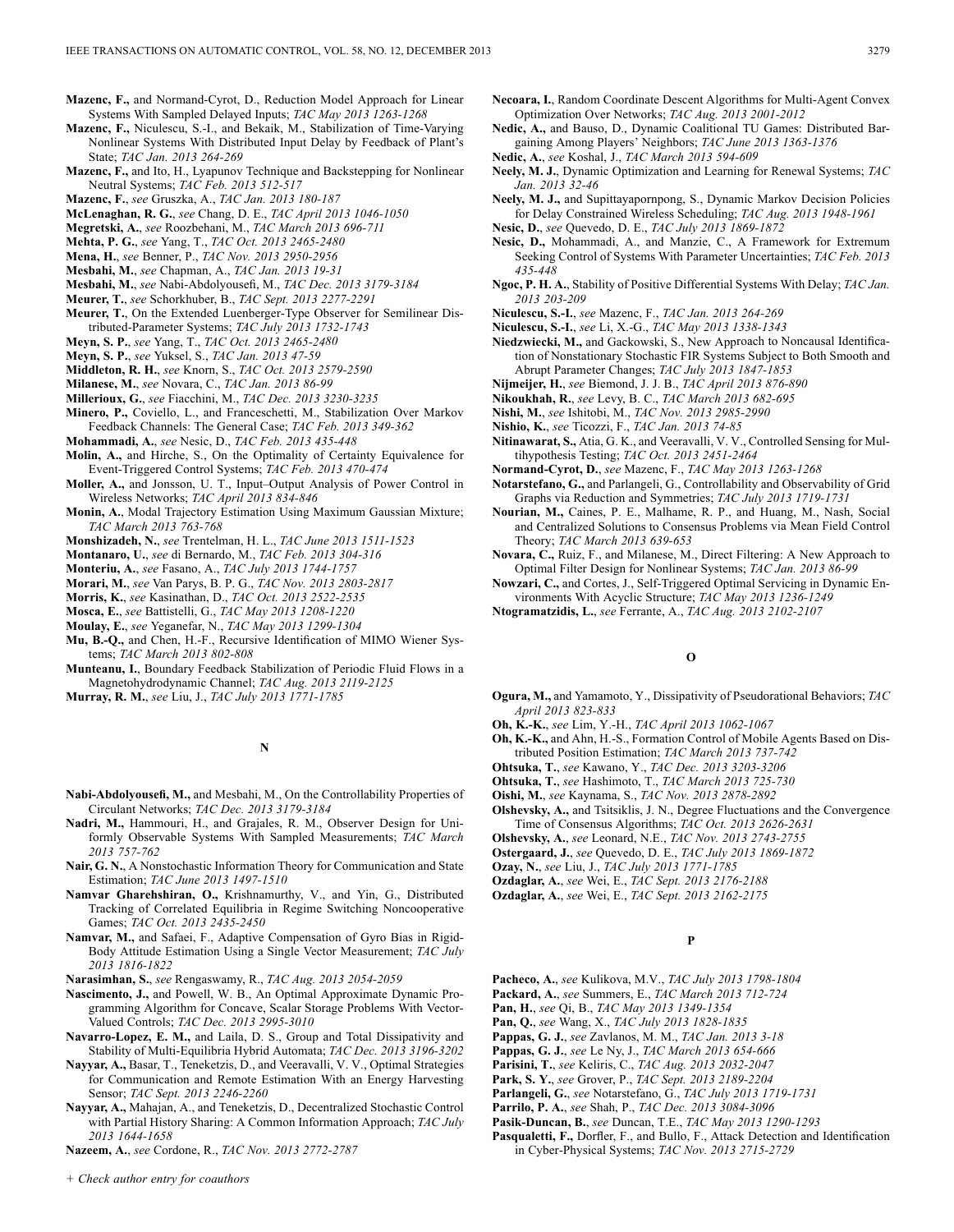- **Passenberg, B.,** Caines, P, Leibold, M., Stursberg, O., and Buss, M., Optimal Control for Hybrid Systems With Partitioned State Space; *TAC Aug. 2013 2131-2136*
- **Paunonen, L.,** and Pohjolainen, S., Reduced Order Internal Models in Robust Output Regulation; *TAC Sept. 2013 2307-2318*
- **Pavone, M.**, *see* Treleaven, K., *TAC Sept. 2013 2261-2276*
- **Peaucelle, D.**, *see* Tregouet, J.-F., *TAC Aug. 2013 1986-2000*
- **Peet, M**, *see* Seuret, A., *TAC June 2013 1620-1625*
- **Peet, M. M.**, *see* Kamyar, R., *TAC Aug. 2013 1931-1947*
- **Peet, Y.**, *see* Kamyar, R., *TAC Aug. 2013 1931-1947*
- **Peng, C.,** and Han, Q.-L., A Novel Event-Triggered Transmission Scheme and Control Co-Design for Sampled-Data Control Systems; *TAC Oct. 2013 2620-2626*
- **Peng, Y.,** Chen, C.-H., Fu, M. C., and Hu, J.-Q., Efficient Simulation Resource Sharing and Allocation for Selecting the Best; *TAC April 2013 1017-1023*
- **Perruquetti, W.**, *see* Efimov, D., *TAC Dec. 2013 3218-3224*
- **Petersen, I. R.**, *see* Dong, D., *TAC Oct. 2013 2654-2659*
- **Petersen, I. R.**, Singular Perturbation Approximations for a Class of Linear Quantum Systems; *TAC Jan. 2013 193-198*
- **Picci, G.**, *see* Lindquist, A. G., *TAC Nov. 2013 2848-2861*
- **Piga, D.**, *see* Cerone, V., *TAC May 2013 1317-1322*
- **Piroddi, L.**, *see* Cordone, R., *TAC Nov. 2013 2772-2787*
- **Pohjolainen, S.**, *see* Paunonen, L., *TAC Sept. 2013 2307-2318*
- **Polycarpou, M. M.**, *see* Keliris, C., *TAC Aug. 2013 2032-2047*
- **Powell, W. B.**, *see* Nascimento, J., *TAC Dec. 2013 2995-3010*
- **Praly, L.,** Carnevale, D., and Astolfi, A., Dynamic Versus Static Weighting of Lyapunov Functions; *TAC June 2013 1557-1561*
- **Praly, L.**, *see* Benachour, M. S., *TAC Dec. 2013 3011-3023*
- **Prasov, A. A.,** and Khalil, H. K., A Nonlinear High-Gain Observer for Systems With Measurement Noise in a Feedback Control Framework; *TAC March 2013 569-580*
- **Preciado, V. M.,** Jadbabaie, A., and Verghese, G. C., Structural Analysis of Laplacian Spectral Properties of Large-Scale Networks; *TAC Sept. 2013 2338-2343*
- **Premaratne, U.,** Halgamuge, S. K., and Mareels, I. M. Y., Event Triggered Adaptive Differential Modulation: A New Method for Traffic Reduction in Networked Control Systems; *TAC July 2013 1696-1706*
- **Prieur, C.**, *see* Stein Shiromoto, H., *TAC Dec. 2013 3236-3241*
- **Prieur, C.**, *see* Bribiesca Argomedo, F, *TAC Feb. 2013 290-303*

### **Q**

- **Qi, B.,** Pan, H., and Guo, L., Further Results on Stabilizing Control of Quantum Systems; *TAC May 2013 1349-1354*
- **Qin, F.**, *see* Chang, L., *TAC Jan. 2013 252-257*
- **Qin, Y.**, *see* Du, H., *TAC Dec. 2013 3212-3217*
- **Qiu, L.,** Gu, G., and Chen, W., Stabilization of Networked Multi-Input Systems With Channel Resource Allocation; *TAC March 2013 554-568*
- **Quevedo, D. E.,** and Gupta, V., Sequence-Based Anytime Control; *TAC Feb. 2013 377-390*
- **Quevedo, D. E.**, *see* Aguilera, R. P., *TAC Dec. 2013 3190-3196*
- **Quevedo, D. E.,** Ostergaard, J., Silva, E. I., and Nesic, D., Correction to "Packetized Predictive Control of Stochastic Systems Over Bit-Rate Limited Channels With Packet Loss"; *TAC July 2013 1869-1872*
- **Quevedo, D. E.,** Ahlen, A., and Johansson, K. H., State Estimation Over Sensor Networks With Correlated Wireless Fading Channels; *TAC March 2013 581-593*

### **R**

- **Rabbani, T.**, *see* Hofleitner, A., *TAC Dec. 2013 3175-3179*
- **Rabitz, H.**, *see* Dong, D., *TAC Oct. 2013 2654-2659*
- **Rabitz, H.**, *see* Long, R., *TAC Oct. 2013 2665-2669*
- **Rahmani, A.**, *see* Jaleel, H., *TAC Feb. 2013 534-539*
- **Raissi, T.**, *see* Efimov, D., *TAC Dec. 2013 3218-3224*
- **Raissi, T.**, *see* Efimov, D., *TAC March 2013 773-778*

- **Raman, A.**, *see* Kamal, S., *TAC June 2013 1597-1602*
- **Ramesh, C.,** Sandberg, H., and Johansson, K. H., Design of State-Based Schedulers for a Network of Control Loops; *TAC Aug. 2013 1962-1975* **Ramponi, F**, *see* Chatterjee, D., *TAC Aug. 2013 2082-2085*

**Rao, S.**, *see* Rapisarda, P., *TAC Oct. 2013 2632-2636*

- **Rapisarda, P.,** and Rao, S., Realization of Lossless Systems Via Constant Matrix Factorizations; *TAC Oct. 2013 2632-2636*
- **Regruto, D.**, *see* Cerone, V., *TAC May 2013 1317-1322*
- **Ren, W.**, *see* Li, Z., *TAC July 2013 1786-1791*
- **Ren, W.**, *see* Li, Z., *TAC Feb. 2013 518-523*
- **Ren, Z.,** Cheng, P., Chen, J., Shi, L., and Sun, Y., Optimal Periodic Sensor Schedule for Steady-State Estimation Under Average Transmission Energy Constraint; *TAC Dec. 2013 3265-3271*
- **Rengaswamy, R.,** Narasimhan, S., and Kuppuraj, V., Receding-Horizon Nonlinear Kalman (RNK) Filter for State Estimation; *TAC Aug. 2013 2054- 2059*
- **Reveliotis, S.**, *see* Cordone, R., *TAC Nov. 2013 2772-2787*
- **Reveliotis, S.**, *see* Liao, H., *TAC May 2013 1123-1138*
- **Ribeiro, A.**, *see* Zavlanos, M. M., *TAC Jan. 2013 3-18*
- **Rice, J,** and van Wingerden, J.-W., Computational Methods for Distributed Control of Heterogeneous Cyclic Interconnection Structures; *TAC Aug. 2013 2136-2142*
- **Righetti, L.**, *see* Gregg, R. D., *TAC Oct. 2013 2679-2685*
- **Riverso, S.,** Farina, M., and Ferrari-Trecate, G., Plug-and-Play Decentralized Model Predictive Control for Linear Systems; *TAC Oct. 2013 2608-2614*
- **Riviello, G.**, *see* Long, R., *TAC Oct. 2013 2665-2669*
- **Roberts, A.**, *see* Tayebi, A., *TAC Nov. 2013 2893-2898*
- **Rocha, P.**, *see* Bras, I., *TAC April 2013 1008-1012*
- **Roozbehani, M.,** Megretski, A., and Feron, E., Optimization of Lyapunov Invariants in Verification of Software Systems; *TAC March 2013 696-711*
- **Rossi, F.**, *see* Sajja, S. S. K., *TAC Aug. 2013 2071-2076*
- **Rotella, F.,** and Zambettakis, I., On Functional Observers for Linear Time-Varying Systems; *TAC May 2013 1354-1360*
- **Rowley, C. W.**, *see* Chen, K. K., *TAC April 2013 1068-1073*
- **Roy-Chowdhury, A. K.**, *see* Kamal, A. T., *TAC Dec. 2013 3112-3125*
- **Rubagotti, M.,** Trimboli, S., and Bemporad, A., Stability and Invariance Analysis of Uncertain Discrete-Time Piecewise Affine Systems; *TAC Sept. 2013 2359-2365*
- **Ruffer, B**, *see* Ito, H., *TAC May 2013 1192-1207*
- **Ruiz, F.**, *see* Novara, C., *TAC Jan. 2013 86-99*
- **Russo, G.,** di Bernardo, M., and Sontag, E. D., A Contraction Approach to the Hierarchical Analysis and Design of Networked Systems; *TAC May 2013 1328-1331*
- **Ruths, J.**, *see* Li, J.-S., *TAC Aug. 2013 1919-1930*

### **S**

- **Saccon, A.,** Hauser, J., and Aguiar, A. P., Optimal Control on Lie Groups: The Projection Operator Approach; *TAC Sept. 2013 2230-2245*
- **Safaei, F.**, *see* Namvar, M., *TAC July 2013 1816-1822*
- **Sahai, A.**, *see* Grover, P., *TAC Sept. 2013 2189-2204*
- **Saif, M.**, *see* Kong, S., *TAC July 2013 1872-1877*
- **Sajja, S. S. K.,** Rossi, F., Colaneri, P., and Shorten, R., Extensions of "Padé Discretization for Linear Systems With Polyhedral Lyapunov Functions" for Generalized Jordan Structures; *TAC Aug. 2013 2071-2076*
- **Sandberg, H.**, *see* Ramesh, C., *TAC Aug. 2013 1962-1975*
- **Sanfelice, R. G.**, *see* Mayhew, C.G., *TAC May 2013 1179-1191*
- **Sanfelice, R. G.**, On the Existence of Control Lyapunov Functions and State-Feedback Laws for Hybrid Systems; *TAC Dec. 2013 3242-3248*
- **Santini, S.**, *see* di Bernardo, M., *TAC Feb. 2013 304-316*
- **Sarkar, S.,** Khouzani, M. H. R., and Kar, K., Optimal Routing and Scheduling in Multihop Wireless Renewable Energy Networks; *TAC July 2013 1792- 1798*
- **Satoh, S.,** and Fujimoto, K., Passivity Based Control of Stochastic Port-Hamiltonian Systems; *TAC May 2013 1139-1153*
- **Sauter, D. D. J.**, *see* Keller, J.-Y., *TAC July 2013 1882-1887*
- **Savla, K.**, *see* Como, G., *TAC Feb. 2013 317-332*
- **Savla, K.**, *see* Como, G., *TAC Feb. 2013 333-348*
- **Scattolini, R.**, *see* Betti, G., *TAC Sept. 2013 2394-2400*
- **Scheinker, A.,** and Krstic, M., Minimum-Seeking for CLFs: Universal Semiglobally Stabilizing Feedback Under Unknown Control Directions; *TAC May 2013 1107-1122*
- **Schioler, H.**, *see* Leth, J., *TAC Aug. 2013 2048-2054*
- **Schoberl, M.,** and Siuka, A., On Casimir Functionals for Infinite-Dimensional Port-Hamiltonian Control Systems; *TAC July 2013 1823-1828*
- **Schorkhuber, B.,** Meurer, T., and Jungel, A., Flatness of Semilinear Parabolic PDEs—A Generalized Cauchy–Kowalevski Approach; *TAC Sept. 2013 2277-2291*

**Rakovic, S. V.**, *see* Gielen, R. H., *TAC Oct. 2013 2637-2642*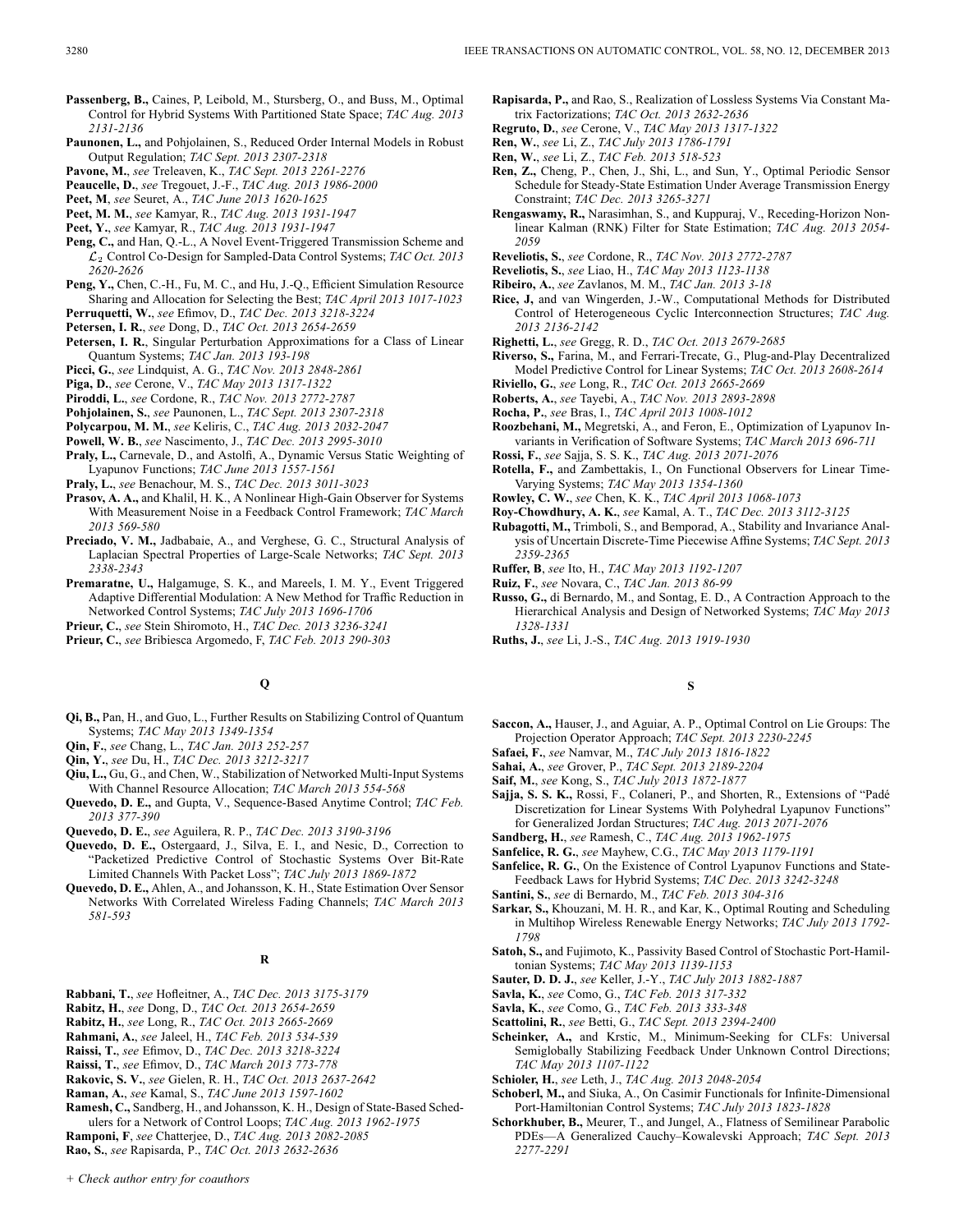- **Schottl, A.**, Filtering Quantized Measurements; *TAC March 2013 809-814*
- **Sepulchre, R. J.**, *see* Mauroy, A., *TAC May 2013 1154-1166*
- **Serra, E.**, *see* D'Innocenzo, A., *TAC June 2013 1377-1389*
- **Seuret, A.**, *see* Briat, C., *TAC May 2013 1304-1310*
- **Seuret, A.,** and Peet, M, Stability Analysis of Sampled-Data Systems Using Sum of Squares; *TAC June 2013 1620-1625*
- **Severini, S.**, *see* Burgarth, D., *TAC Sept. 2013 2349-2354*
- **Shafai, B.**, *see* Ghadami, R., *TAC Jan. 2013 258-264*
- **Shah, P.,** and Parrilo, P. A.,  $H_2$ -Optimal Decentralized Control Over Posets: A State-Space Solution for State-Feedback; *TAC Dec. 2013 3084-3096*
- **Shaked, U.**, *see* Allerhand, L. I., *TAC April 2013 994-1001*
- **Shaked, U.**, *see* Allerhand, L. I., *TAC Feb. 2013 506-512*
- **Shakkottai, S.**, *see* Gopalan, A., *TAC June 2013 1443-1456*
- **Shames, I.,** Bishop, A. N., and Anderson, B. D. O., Analysis of Noisy Bearing-Only Network Localization; *TAC Jan. 2013 247-252*
- **Shanbhag, U. V.**, *see* Koshal, J., *TAC March 2013 594-609*
- **Shen, B.**, *see* Wang, Z., *TAC July 2013 1707-1718*
- **Shen, J.**, *see* Hu, J., *TAC July 2013 1887*
- **Shi, G.,** Johansson, K. H., and Hong, Y., Reaching an Optimal Consensus: Dynamical Systems That Compute Intersections of Convex Sets; *TAC March 2013 610-622*
- **Shi, L.,** Yuan, Y., and Chen, J., Finite Horizon LQR Control With Limited Controller-System Communication; *TAC July 2013 1835-1841*
- **Shi, L.**, *see* Wu, J., *TAC April 2013 1041-1046*
- **Shi, L.**, *see* Ren, Z., *TAC Dec. 2013 3265-3271*
- **Shi, P.**, *see* Wu, Z., *TAC Aug. 2013 1904-1918*
- **Shihada, B.**, *see* Xia, L., *TAC April 2013 1051-1056*
- **Shim, H.**, *see* Tanwani, A., *TAC April 2013 891-904*
- **Shorten, R.**, *see* Sajja, S. S. K., *TAC Aug. 2013 2071-2076*
- **Shroff, N. B.**, *see* Hariharan, S., *TAC June 2013 1416-1429*
- **Shu, S.,** and Lin, F., Enforcing Detectability in Controlled Discrete Event Systems; *TAC Aug. 2013 2125-2130*
- **Shu, S.,** and Lin, F., Delayed Detectability of Discrete Event Systems; *TAC April 2013 862-875*
- **Siegmund, S.**, *see* Doan, T. S., *TAC March 2013 748-751*
- **Silva, A.,** Tembine, H., Altman, E., and Debbah, M., Optimum and Equilibrium in Assignment Problems With Congestion: Mobile Terminals Association to Base Stations; *TAC Aug. 2013 2018-2031*
- **Silva, E. I.,** and Solis, M. A., An Alternative Look at the Constant-Gain Kalman Filter for State Estimation Over Erasure Channels; *TAC Dec. 2013 3259- 3265*
- **Silva, E. I.**, *see* Quevedo, D. E., *TAC July 2013 1869-1872*
- **Simandl, M.**, *see* Dunik, J., *TAC June 2013 1561-1566*
- **Simeone, O.**, *see* Iannello, F., *TAC Sept. 2013 2421-2425*
- **Siu, T. K.**, *see* Elliott, R. J., *TAC Dec. 2013 3185-3190*
- **Siuka, A.**, *see* Schoberl, M., *TAC July 2013 1823-1828*
- **Slotine, J.-J. E.**, *see* Del Vecchio, D., *TAC March 2013 752-757*
- **Solis, M. A.**, *see* Silva, E. I., *TAC Dec. 2013 3259-3265*
- **Song, W. T.,** Chih, M., and Chuang, S., Variance Reduction Techniques on Generating M/M/1 Processes in Simulation Output Analysis; *TAC April 2013 1035-1040*
- **Sontag, E. D.**, *see* Russo, G., *TAC May 2013 1328-1331*
- **Sootla, A.**, Semidefinite Hankel-Type Model Reduction Based on Frequency Response Matching; *TAC April 2013 1057-1062*
- **Spurgeon, S. K.**, *see* Yan, X.-G., *TAC April 2013 1023-1029*
- **Stein Shiromoto, H.,** Andrieu, V., and Prieur, C., Relaxed and Hybridized Backstepping; *TAC Dec. 2013 3236-3241*
- **Straka, O.**, *see* Dunik, J., *TAC June 2013 1561-1566*
- **Stursberg, O.**, *see* Passenberg, B., *TAC Aug. 2013 2131-2136*
- **Su, H.**, *see* Cai, J., *TAC Sept. 2013 2388-2394*
- **Su, Y.,** Hong, Y., and Huang, J., A General Result on the Robust Cooperative Output Regulation for Linear Uncertain Multi-Agent Systems; *TAC May 2013 1275-1279*
- **Summers, E.,** Arcak, M., and Packard, A., Delay Robustness of Interconnected Passive Systems: An Integral Quadratic Constraint Approach; *TAC March 2013 712-724*
- **Sun, S.**, Optimal Linear Filters for Discrete-Time Systems With Randomly Delayed and Lost Measurements With/Without Time Stamps; *TAC June 2013 1551-1556*
- **Sun, Y.**, *see* Ren, Z., *TAC Dec. 2013 3265-3271*
- **Sun, Y.**, *see* Wu, Z., *TAC July 2013 1862-1865*
- **Sundaram, S.,** and Hadjicostis, C. N., Structural Controllability and Observability of Linear Systems Over Finite Fields With Applications to Multi-Agent Systems; *TAC Jan. 2013 60-73*

**Supittayapornpong, S.**, *see* Neely, M. J., *TAC Aug. 2013 1948-1961*

### **T**

- **Takaba, K.**, *see* Trentelman, H. L., *TAC June 2013 1511-1523* **Talebi, H. A.**, *see* Choghadi, M.A., *TAC July 2013 1866-1869*
- **Tallapragada, P.,** and Chopra, N., On Event Triggered Tracking for Nonlinear Systems; *TAC Sept. 2013 2343-2348*
- **Tan, C.,** and Liu, G.-P., Consensus of Discrete-Time Linear Networked Multi-Agent Systems With Communication Delays; *TAC Nov. 2013 2962-2968*
- **Tan, Y.,** Li, Y. P., and Mareels, I. M. Y., Extremum Seeking for Constrained Inputs; *TAC Sept. 2013 2405-2410*
- **Tanaka, T.,** and Langbort, C., Symmetric Formulation of the S-Procedure, Kalman–Yakubovich–Popov Lemma and Their Exact Losslessness Conditions; *TAC June 2013 1486-1496*
- **Tanelli, M.,** and Ferrara, A., Enhancing Robustness and Performance via Switched Second Order Sliding Mode Control; *TAC April 2013 962-974*

**Tanner, H. G.**, *see* Fu, J., *TAC Dec. 2013 3142-3155*

- **Tanwani, A.,** Shim, H., and Liberzon, D., Observability for Switched Linear Systems: Characterization and Observer Design; *TAC April 2013 891-904* **Tarbouriech, S.**, *see* Valmorbida, G., *TAC July 2013 1758-1770*
- **Tarbouriech, S.**, *see* Andrieu, V., *TAC June 2013 1602-1608*
- **Tayebi, A.,** Roberts, A., and Benallegue, A., Inertial Vector Measurements Based Velocity-Free Attitude Stabilization; *TAC Nov. 2013 2893-2898*
- **Teel, A**, *see* Lazar, M., *TAC June 2013 1609-1613* **Teel, A,** Forni, F., and Zaccarian, L., Lyapunov-Based Sufficient Conditions for
- Exponential Stability in Hybrid Systems; *TAC June 2013 1591-1596*
- **Teel, A. R.**, *see* Mayhew, C. G., *TAC Nov. 2013 2730-2742*
- **Teel, A. R.**, A Matrosov Theorem for Adversarial Markov Decision Processes; *TAC Aug. 2013 2142-2148*
- **Teel, A. R.**, *see* Heemels, W. P. M. H., *TAC April 2013 847-861*
- **Teel, A. R.**, *see* Marconi, L., *TAC Nov. 2013 2788-2802*
- **Teel, A. R.**, *see* Mayhew, C.G., *TAC May 2013 1179-1191*
- **Teel, A. R.**, *see* Forni, F., *TAC June 2013 1470-1485*
- **Tejada, A.,** Gonzalez, O. R., and Gray, W. S., Stability Analysis of Stochastic Hybrid Jump Linear Systems Using a Markov Kernel Approach; *TAC Dec. 2013 3156-3168*
- **Tembine, H.**, *see* Silva, A., *TAC Aug. 2013 2018-2031*
- **Teneketzis, D.**, *see* Nayyar, A., *TAC July 2013 1644-1658*
- **Teneketzis, D.**, *see* Nayyar, A., *TAC Sept. 2013 2246-2260*
- **Terra, M.H.,** Ishihara, J. Y., Jesus, G., and Cerri, J.P., Robust Estimation for Discrete-Time Markovian Jump Linear Systems; *TAC Aug. 2013 2065- 2071*
- **Tesi, P.**, *see* Battistelli, G., *TAC May 2013 1208-1220*
- **Theodorakopoulos, G.,** Le Boudec, J.-Y., and Baras, J. S., Selfish Response to Epidemic Propagation; *TAC Feb. 2013 363-376*
- **Tian, E.**, *see* Yue, D., *TAC Feb. 2013 475-481*
- **Ticozzi, F.,** Nishio, K., and Altafini, C., Stabilization of Stochastic Quantum Dynamics via Open- and Closed-Loop Control; *TAC Jan. 2013 74-85*
- **Tomei, P.**, *see* Marino, R., *TAC Nov. 2013 2904-2909*
- **Topcu, U.**, *see* Liu, J., *TAC July 2013 1771-1785*
- **Tregouet, J.-F.,** Peaucelle, D., Arzelier, D., and Ebihara, Y., Periodic Memory State-Feedback Controller: New Formulation, Analysis, and Design Results; *TAC Aug. 2013 1986-2000*
- **Treleaven, K.,** Pavone, M., and Frazzoli, E., Asymptotically Optimal Algorithms for One-to-One Pickup and Delivery Problems With Applications to Transportation Systems; *TAC Sept. 2013 2261-2276*
- **Trenn, S.**, *see* Liberzon, D., *TAC Dec. 2013 3126-3141*
- **Trentelman, H. L.,** Takaba, K., and Monshizadeh, N., Robust Synchronization of Uncertain Linear Multi-Agent Systems; *TAC June 2013 1511-1523*
- **Trimboli, S.**, *see* Rubagotti, M., *TAC Sept. 2013 2359-2365*
- **Tron, R.,** Afsari, B., and Vidal, R., Riemannian Consensus for Manifolds With Bounded Curvature; *TAC April 2013 921-934*
- **Trumpf, J.**, *see* Zamani, M., *TAC Nov. 2013 2917-2921*
- **Tsitsiklis, J. N.**, *see* Hendrickx, J. M., *TAC Jan. 2013 214-218*
- **Tsitsiklis, J. N.**, *see* Olshevsky, A., *TAC Oct. 2013 2626-2631*
- **Tsyganova, J. V.,** and Kulikova, M. V., State Sensitivity Evaluation Within UD Based Array Covariance Filters; *TAC Nov. 2013 2944-2950*

**U**

**Ugrinovskii, V.**, Conditions for Detectability in Distributed Consensus-Based Observer Networks; *TAC Oct. 2013 2659-2664*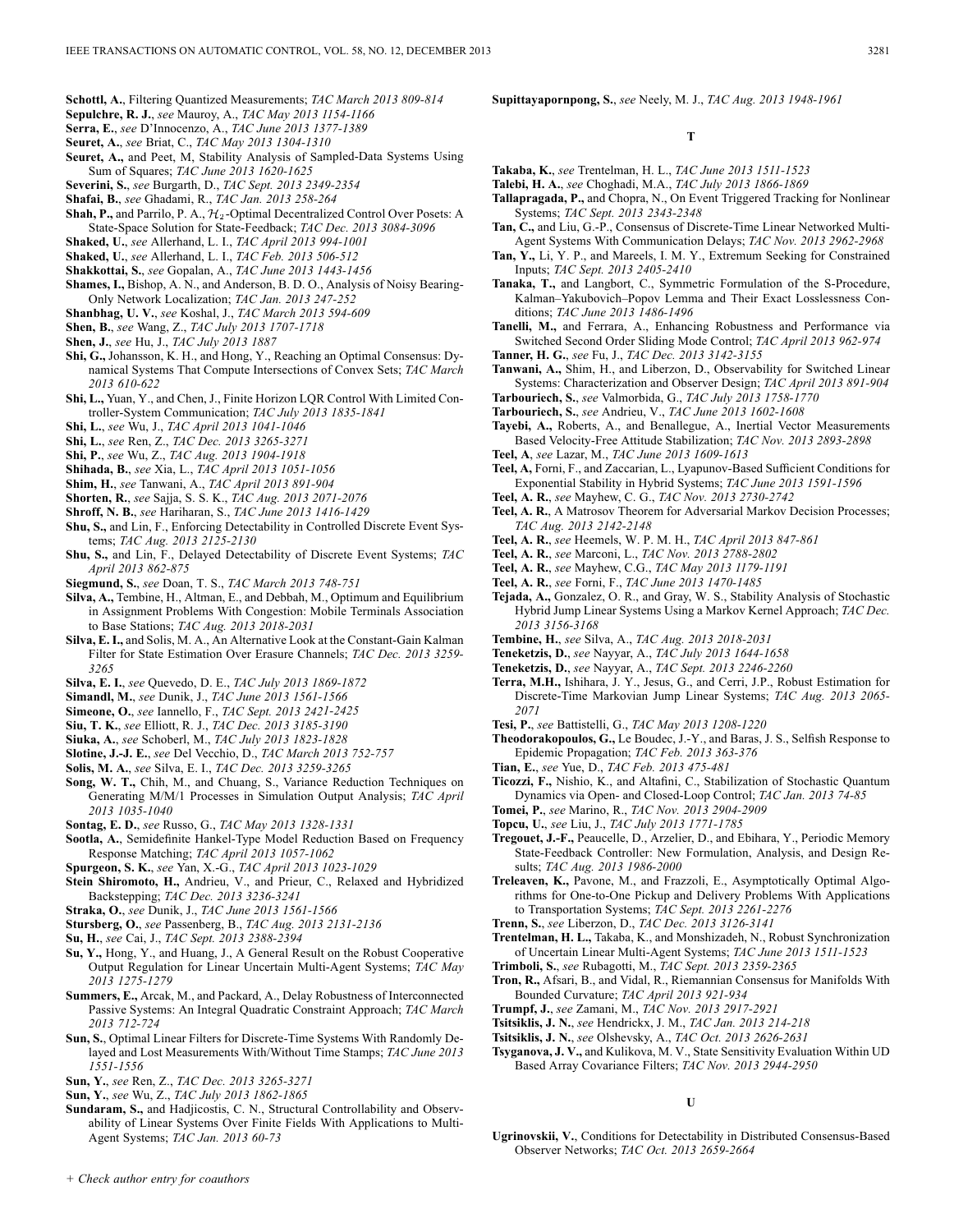#### **V**

- **Vaidya, U.**, *see* Diwadkar, A., *TAC Feb. 2013 454-459*
- **Valcher, M. E.**, *see* Fornasini, E., *TAC June 2013 1390-1401*
- **Valmorbida, G.,** Tarbouriech, S., and Garcia, G., Design of Polynomial Control Laws for Polynomial Systems Subject to Actuator Saturation; *TAC July 2013 1758-1770*
- **Valmorbida, G.**, *see* Garulli, A., *TAC Jan. 2013 242-246*
- **Van Assche, V.**, *see* Ahmed-Ali, T., *TAC April 2013 1085-1091*
- **van de Wouw, N.**, *see* Biemond, J. J. B., *TAC April 2013 876-890*
- **Van Parys, B. P. G.,** Goulart, P. J., and Morari, M., Infinite Horizon Performance Bounds for Uncertain Constrained Systems; *TAC Nov. 2013 2803- 2817*
- **van Wingerden, J.-W.**, *see* Rice, J, *TAC Aug. 2013 2136-2142*
- **Vazquez, R.**, *see* Di Meglio, F., *TAC Dec. 2013 3097-3111*
- **Veeravalli, V. V.**, *see* Nitinawarat, S., *TAC Oct. 2013 2451-2464*
- **Veeravalli, V. V.**, *see* Nayyar, A., *TAC Sept. 2013 2246-2260*
- **Verghese, G. C.**, *see* Preciado, V. M., *TAC Sept. 2013 2338-2343*
- **Verhaegen, M.**, *see* Haber, A., *TAC Nov. 2013 2834-2847*
- **Vidal, R.**, *see* Tron, R., *TAC April 2013 921-934*
- **Vu, H. X.**, *see* White, L. B., *TAC Oct. 2013 2670-2674*

#### **W**

- **Wagner, K.**, *see* Chen, R. C., *TAC Feb. 2013 487-493*
- **Wahlberg, B.**, *see* Avventi, E., *TAC May 2013 1167-1178*
- **Wang, C.,** Xie, G., and Cao, M., Forming Circle Formations of Anonymous Mobile Agents With Order Preservation; *TAC Dec. 2013 3248-3254*
- **Wang, H.**, Task-Space Synchronization of Networked Robotic Systems With Uncertain Kinematics and Dynamics; *TAC Dec. 2013 3169-3174*
- **Wang, H.,** and Kim, S.-H., Reducing the Conservativeness of Fully Sequential Indifference-Zone Procedures; *TAC June 2013 1613-1619*
- **Wang, H.-H.**, *see* Li, X.-G., *TAC May 2013 1338-1343*
- **Wang, K.**, *see* Chen, M. Z. Q., *TAC July 2013 1841-1846*
- **Wang, T.-C.,** Lall, S., and West, M., Polynomial Level-Set Method for Polynomial System Reachable Set Estimation; *TAC Oct. 2013 2508-2521*
- **Wang, W. S. W.,** Davison, D. E., and Davison, E. J., Controller Design for Multivariable Linear Time-Invariant Unknown Systems; *TAC Sept. 2013 2292-2306*
- **Wang, X.,** and Hovakimyan, N., Distributed Control of Uncertain Networked Systems: A Decoupled Design; *TAC Oct. 2013 2536-2549*
- **Wang, X.**, *see* Wang, X., *TAC April 2013 975-988*
- **Wang, X.,** Pan, Q., Liang, Y., and Yang, F., Gaussian Smoothers for Nonlinear Systems With One-Step Randomly Delayed Measurements; *TAC July 2013 1828-1835*
- **Wang, X.,** and Cheng, Z., Synchronization of Coupled Discrete-Time Harmonic Oscillators With Rational Frequency; *TAC June 2013 1573-1579*
- **Wang, X.,** Han, S., Wu, Y., and Wang, X., Coverage and Energy Consumption Control in Mobile Heterogeneous Wireless Sensor Networks; *TAC April 2013 975-988*
- **Wang, X. A.,** and Konigorski, U., On Linear Solutions of the Output Feedback Pole Assignment Problem; *TAC Sept. 2013 2354-2359*
- **Wang, Y.**, *see* Liao, H., *TAC May 2013 1123-1138*
- **Wang, Y.,** and Doyle, F. J., Exponential Synchronization Rate of Kuramoto Oscillators in the Presence of a Pacemaker; *TAC April 2013 989-994*
- **Wang, Y.-E.,** Zhao, J., and Jiang, B., Stabilization of a Class of Switched Linear Neutral Systems Under Asynchronous Switching; *TAC Aug. 2013 2114- 2119*
- **Wang, Z.,** Dong, H., Shen, B., and Gao, H., Finite-Horizon H∞ Filtering With Missing Measurements and Quantization Effects; *TAC July 2013 1707- 1718*
- **Wei, E.,** Ozdaglar, A., and Jadbabaie, A., A Distributed Newton Method for Network Utility Maximization—Part II: Convergence; *TAC Sept. 2013 2176- 2188*
- **Wei, E.,** Ozdaglar, A., and Jadbabaie, A., A Distributed Newton Method for Network Utility Maximization–I: Algorithm; *TAC Sept. 2013 2162-2175*
- **Wen, C.**, *see* Cai, J., *TAC Sept. 2013 2388-2394* **West, M.**, *see* Wang, T.-C., *TAC Oct. 2013 2508-2521*
- **White, L. B.,** and Vu, H. X., Maximum Likelihood Sequence Estimation for
- Hidden Reciprocal Processes; *TAC Oct. 2013 2670-2674*
- **Wieland, P.,** Wu, J., and Allgower, F., On Synchronous Steady States and Internal Models of Diffusively Coupled Systems; *TAC Oct. 2013 2591-2602* **Wierman, A.**, *see* Marden, J, *TAC June 2013 1402-1415*
- **Willems, J. C.**, Open Stochastic Systems; *TAC Feb. 2013 406-421*
- **Witrant, E.**, *see* Bribiesca Argomedo, F, *TAC Feb. 2013 290-303*
- **Wu, J.**, *see* Wieland, P., *TAC Oct. 2013 2591-2602*
- **Wu, J.,** Jia, Q.-S., Johansson, K. H., and Shi, L., Event-Based Sensor Data Scheduling: Trade-Off Between Communication Rate and Estimation Quality; *TAC April 2013 1041-1046*
- **Wu, J.-L.**, Robust H∞ control for polytopic nonlinear control systems; *TAC Nov. 2013 2957-2962*
- **Wu, L.,** Zheng, W. X., and Gao, H., Dissipativity-Based Sliding Mode Control of Switched Stochastic Systems; *TAC March 2013 785-791*
- **Wu, Y.**, *see* Wang, X., *TAC April 2013 975-988*
- **Wu, Z.**, *see* Li, W., *TAC June 2013 1585-1590*
- **Wu, Z.,** Cui, M., Shi, P., and Karimi, H. R., Stability of Stochastic Nonlinear Systems With State-Dependent Switching; *TAC Aug. 2013 1904-1918*
- **Wu, Z.,** and Sun, Y., On Easily Verifiable Conditions for the Existence of Common Linear Copositive Lyapunov Functions; *TAC July 2013 1862- 1865*
- **Wu, Z.-J.**, *see* Cui, M.-Y., *TAC June 2013 1540-1545*

### **X**

- **Xia, L.,** and Shihada, B., Max-Min Optimality of Service Rate Control in Closed Queueing Networks; *TAC April 2013 1051-1056*
- **Xia, Y.**, *see* Li, L., *TAC Dec. 2013 3224-3230*
- **Xie, G.**, *see* Wang, C., *TAC Dec. 2013 3248-3254*
- **Xie, L.**, *see* Li, Z., *TAC Feb. 2013 518-523*
- **Xie, X.-J.**, *see* Zhao, C.-R., *TAC Feb. 2013 523-529*
- **Xie, X.-J.**, *see* Cui, M.-Y., *TAC June 2013 1540-1545*
- **Xie, X.-J.,** and Liu, L., A Homogeneous Domination Approach to State Feedback of Stochastic High-Order Nonlinear Systems With Time-Varying Delay; *TAC Feb. 2013 494-499*
- **Xu, J.-X.,** and Jin, X., State-Constrained Iterative Learning Control for a Class Of MIMO Systems; *TAC May 2013 1322-1327*
- **Xu, X.,** and Hong, Y., Matrix Approach to Model Matching of Asynchronous Sequential Machines; *TAC Nov. 2013 2974-2979*
- **Xue, Z.,** Lin, H., and Lee, T. H., Identification of Unknown Parameters for a Class of Two-Level Quantum Systems; *TAC July 2013 1805-1810*

#### **Y**

- **Yagoubi, M.**, *see* Feng, Y., *TAC Oct. 2013 2674-2679*
- **Yamamoto, Y.**, *see* Ogura, M., *TAC April 2013 823-833*
- **Yan, C.-B.,** and Zhao, Q., A Unified Effective Method for Aggregating Multi-Machine Stages in Production Systems; *TAC July 2013 1674-1687*
- **Yan, X.-G.,** Spurgeon, S. K., and Edwards, C., State and Parameter Estimation for Nonlinear Delay Systems Using Sliding Mode Techniques; *TAC April 2013 1023-1029*
- **Yang, F.**, *see* Wang, X., *TAC July 2013 1828-1835*
- **Yang, M.**, *see* Li, R., *TAC July 2013 1853-1857*
- **Yang, T.,** Mehta, P. G., and Meyn, S. P., Feedback Particle Filter; *TAC Oct. 2013 2465-2480*
- **Yau, S. S.-T.**, *see* Luo, X., *TAC Oct. 2013 2563-2578*
- **Yau, S. S.-T.**, *see* Luo, X., *TAC Oct. 2013 2495-2507*
- **Ye, F.,** and Zhou, E., Optimal Stopping of Partially Observable Markov Processes: A Filtering-Based Duality Approach; *TAC Oct. 2013 2698-2704*
- **Yeganefar, N.,** Yeganefar, N., Ghamgui, M., and Moulay, E., Lyapunov Theory for 2-D Nonlinear Roesser Models: Application to Asymptotic and Exponential Stability; *TAC May 2013 1299-1304*
- **Yeganefar, N.**, *see* Yeganefar, N., *TAC May 2013 1299-1304*
- **Yin, G.**, *see* Namvar Gharehshiran, O., *TAC Oct. 2013 2435-2450*
- **Yoshioka, Y.**, *see* Hashimoto, T., *TAC March 2013 725-730*
- **Young, M.**, *see* Burgarth, D., *TAC Sept. 2013 2349-2354*
- **Yu, X.**, *see* Li, X., *TAC Sept. 2013 2410-2415*
- **Yu, X.**, *see* Levant, A., *TAC Oct. 2013 2615-2619*
- **Yuan, G.**, *see* Chen, W.-H., *TAC Jan. 2013 168-174*
- **Yuan, Y.**, *see* Shi, L., *TAC July 2013 1835-1841*
- **Yucelen, T.,** and Haddad, W. M., Low-Frequency Learning and Fast Adaptation in Model Reference Adaptive Control; *TAC April 2013 1080-1085*
- **Yucra, E. A.,** Yuz, J. I., and Goodwin, G. C., Sampling Zeros of Discrete Models for Fractional Order Systems; *TAC Sept. 2013 2383-2388*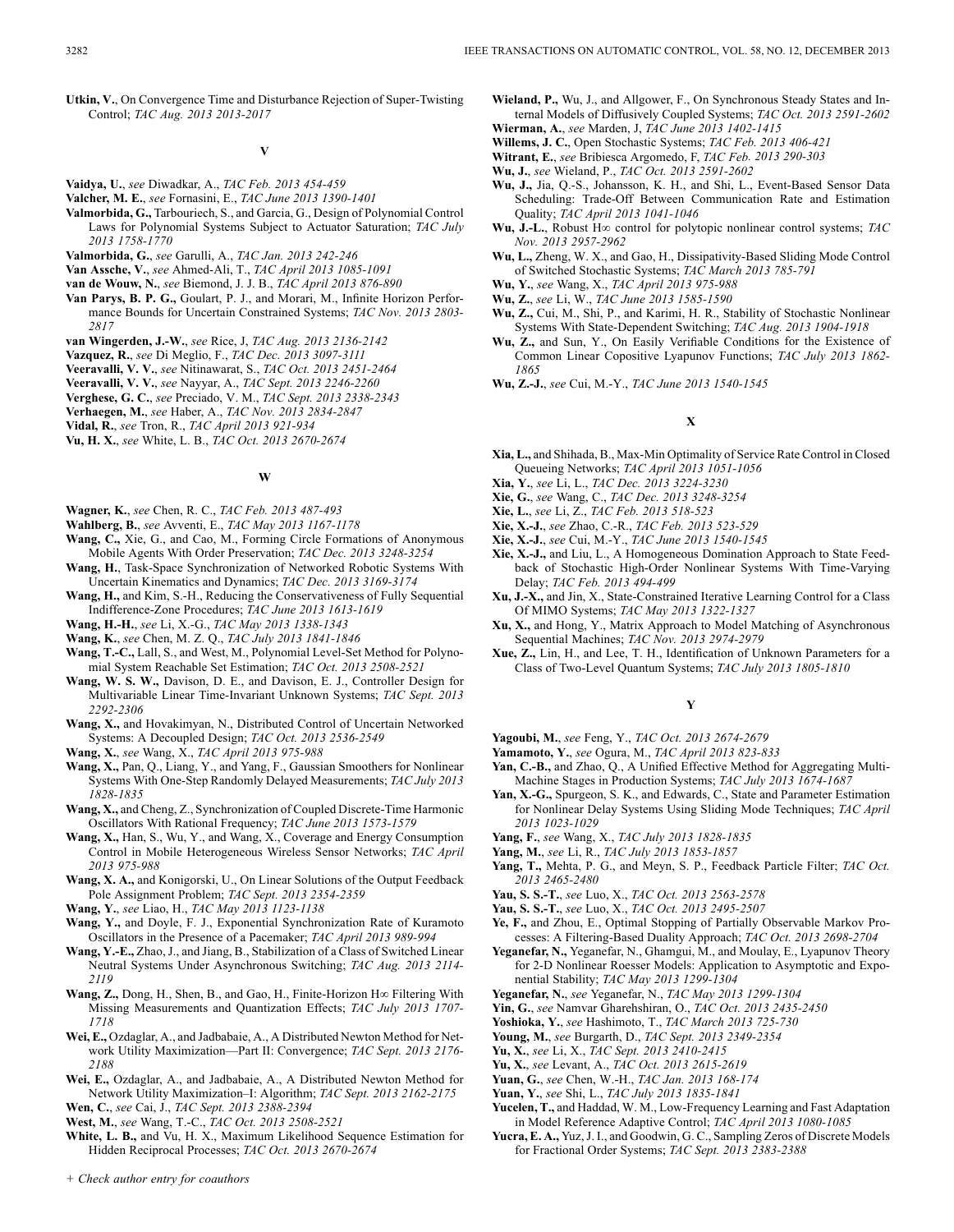- **Yue, D.,** Tian, E., and Han, Q.-L., A Delay System Method for Designing Event-Triggered Controllers of Networked Control Systems; *TAC Feb. 2013 475-481*
- **Yuksel, S.,** and Meyn, S. P., Random-Time, State-Dependent Stochastic Drift for Markov Chains and Application to Stochastic Stabilization Over Erasure Channels; *TAC Jan. 2013 47-59*
- **Yuksel, S.**, *see* Dai, W., *TAC Sept. 2013 2372-2376*
- **Yuz, J. I.**, *see* Yucra, E. A., *TAC Sept. 2013 2383-2388*
- **Yuz, J. I.**, *see* Carrasco, D. S., *TAC Jan. 2013 224-230*

**Z**

- **Zaccarian, L.**, *see* Teel, A, *TAC June 2013 1591-1596*
- **Zaccarian, L.**, *see* Garulli, A., *TAC Jan. 2013 242-246*
- **Zaccarian, L.**, *see* Forni, F., *TAC June 2013 1470-1485*
- **Zamani, M.,** Trumpf, J., and Mahony, R., Minimum-Energy Filtering for Attitude Estimation; *TAC Nov. 2013 2917-2921*
- **Zambettakis, I.**, *see* Rotella, F., *TAC May 2013 1354-1360*
- **Zampieri, S.**, *see* Bolognani, S., *TAC Nov. 2013 2818-2833*
- **Zavlanos, M. M.,** Ribeiro, A., and Pappas, G. J., Network Integrity in Mobile Robotic Networks; *TAC Jan. 2013 3-18*
- **Zelazo, D.**, *see* Burger, M., *TAC Jan. 2013 113-124*
- **Zhang, B.,** and Ayhan, H., Optimal Admission Control for Tandem Queues With Loss; *TAC Jan. 2013 163-167*
- **Zhang, B.**, A Sufficient Condition for Arbitrary Eigenvalue Assignment in Linear Descriptor Systems by Output Feedback; *TAC Aug. 2013 2060-2064*
- **Zhang, G.,** and James, M. R., On the Response of Quantum Linear Systems to Single Photon Input Fields; *TAC May 2013 1221-1235*
- **Zhang, H.**, *see* Kong, S., *TAC July 2013 1872-1877*
- **Zhang, J.-F.**, *see* Zhao, Y., *TAC May 2013 1293-1298*
- **Zhang, J.-F.**, *see* Zhang, Q., *TAC Nov. 2013 2862-2877*
- **Zhang, L.**, *see* Hu, L., *TAC Sept. 2013 2319-2332*
- **Zhang, L.,** Li, K., and Bai, E.-W., A New Extension of Newton Algorithm for Nonlinear System Modelling Using RBF Neural Networks; *TAC Nov. 2013 2929-2933*
- **Zhang, Q.,** and Zhang, J.-F., Adaptive Tracking Games for Coupled Stochastic Linear Multi-Agent Systems: Stability, Optimality and Robustness; *TAC Nov. 2013 2862-2877*
- **Zhang, S.**, *see* Cao, M., *TAC Feb. 2013 465-469*

**Zhang, W.**, *see* Hu, J., *TAC July 2013 1887*

- **Zhao, C.-R.,** and Xie, X.-J., Output Feedback Stabilization Using Small-Gain Method and Reduced-Order Observer for Stochastic Nonlinear Systems; *TAC Feb. 2013 523-529*
- **Zhao, J.**, *see* Wang, Y.-E., *TAC Aug. 2013 2114-2119*
- **Zhao, Q.**, *see* Yan, C.-B., *TAC July 2013 1674-1687*
- **Zhao, S.**, *see* Luan, X., *TAC June 2013 1566-1572*
- **Zhao, W.,** Zheng, W. X., and Bai, E.-W., A Recursive Local Linear Estimator for Identification of Nonlinear ARX Systems: Asymptotical Convergence and Applications; *TAC Dec. 2013 3054-3069*
- **Zhao, W.,** Chen, H.-F., and Fang, H.-T., Convergence of Distributed Randomized PageRank Algorithms; *TAC Dec. 2013 3255-3259*
- **Zhao, Y.,** Kim, J., and Filippone, M., Aggregation Algorithm Towards Large-Scale Boolean Network Analysis; *TAC Aug. 2013 1976-1985*
- **Zhao, Y.,** Guo, J., and Zhang, J.-F., Adaptive Tracking Control of Linear Systems With Binary-Valued Observations and Periodic Target; *TAC May 2013 1293-1298*
- **Zhao, Z.-L.**, *see* Guo, B.-Z., *TAC April 2013 1074-1080*
- **Zheng, W. X.**, *see* Zhao, W., *TAC Dec. 2013 3054-3069*
- **Zheng, W. X.**, *see* Wu, L., *TAC March 2013 785-791*
- **Zheng, W. X.**, *see* Chen, W.-H., *TAC Jan. 2013 168-174*
- **Zheng, Z.**, *see* Hariharan, S., *TAC June 2013 1416-1429*
- **Zhou, E.**, *see* Ye, F., *TAC Oct. 2013 2698-2704*
- **Zhou, E.**, Optimal Stopping Under Partial Observation: Near-Value Iteration; *TAC Feb. 2013 500-506*
- **Zhou, T.**, Coordinated One-Step Optimal Distributed State Prediction for a Networked Dynamical System; *TAC Nov. 2013 2756-2771*
- **Zhou, Z.,** Fang, H., and Hong, Y., Distributed Estimation for Moving Target Based on State-Consensus Strategy; *TAC Aug. 2013 2096-2101*
- **Zhu, M.,** and Martinez, S., An Approximate Dual Subgradient Algorithm for Multi-Agent Non-Convex Optimization; *TAC June 2013 1534-1539*
- **Zhu, W. Q.**, *see* Hu, F., *TAC Nov. 2013 2968-2973*
- **Zolghadri, A.**, *see* Efimov, D., *TAC March 2013 773-778*
- **Zolghadri, A.**, *see* Efimov, D., *TAC Dec. 2013 3218-3224*

**Zou, Y.**, *see* Chen, M. Z. Q., *TAC July 2013 1841-1846*

#### **SUBJECT INDEX**

#### **A**

- **Actuators**
	- A Nonlinear Controller for Input Amplitude and Rate Constrained Linear Systems. *Kefferputz, K.,* +, *TAC Oct. 2013 2693-2697*
	- Controller Design for Multivariable Linear Time-Invariant Unknown Systems. *Wang, W. S. W.,* +, *TAC Sept. 2013 2292-2306*
	- Design of Polynomial Control Laws for Polynomial Systems Subject to Actuator Saturation. *Valmorbida, G.,* +, *TAC July 2013 1758-1770*
	- H<sub>∞</sub>-Optimal Actuator Location. *Kasinathan, D.,* +, *TAC Oct. 2013 2522*-*2535*
	- Periodic Event-Triggered Control for Linear Systems. *Heemels, W. P. M. H.,* +, *TAC April 2013 847-861*
	- Robust Adaptive Failure Compensation of Hysteretic Actuators for a Class of Uncertain Nonlinear Systems. *Cai, J.,* +, *TAC Sept. 2013 2388-2394*

#### **Ad hoc networks**

- Convergence of a Multi-Agent Projected Stochastic Gradient Algorithm for Non-Convex Optimization. *Bianchi, P.,* +, *TAC Feb. 2013 391-405*
- Optimal Semistable Control in Ad Hoc Network Systems: A Sequential Two-Stage Approach. *Hui, Q.,* +, *TAC March 2013 779-784*
- Riemannian Consensus for Manifolds With Bounded Curvature. *Tron, R.,* +, *TAC April 2013 921-934*

#### **Adaptive control**

- A Singular Perturbation Based Global Dynamic High Gain Scaling Control Design for Systems With Nonlinear Input Uncertainties. *Krishnamurthy, P.,* +, *TAC Oct. 2013 2686-2692*
- Adaptive Tracking Control of Linear Systems With Binary-Valued Observations and Periodic Target. *Zhao, Y.,* +, *TAC May 2013 1293-1298*
- Adaptive Tracking Games for Coupled Stochastic Linear Multi-Agent Systems: Stability, Optimality and Robustness. *Zhang, Q.,* +, *TAC Nov. 2013 2862-2877*
- Consensus of Multi-Agent Systems With General Linear and Lipschitz Nonlinear Dynamics Using Distributed Adaptive Protocols. *Li, Z.,* +, *TAC July 2013 1786-1791*
- Constrained Partially Observed Markov Decision Processes With Probabilistic Criteria for Adaptive Sequential Detection. *Chen, R. C.,* +, *TAC Feb. 2013 487-493*
- Extremum Seeking for Constrained Inputs. *Tan, Y.,* +, *TAC Sept. 2013 2405- 2410*
- Global Adaptive Regulation of Uncertain Nonlinear Systems in Output Feedback Form. *Marino, R.,* +, *TAC Nov. 2013 2904-2909*
- Mean Field Stochastic Adaptive Control. *Kizilkale, A. C.,* +, *TAC April 2013 905-920*
- Parameter Estimation and Non-Collocated Adaptive Stabilization for a Wave Equation Subject to General Boundary Harmonic Disturbance. *Guo, W.,* +, *TAC July 2013 1631-1643*
- Robust Adaptive Failure Compensation of Hysteretic Actuators for a Class of Uncertain Nonlinear Systems. *Cai, J.,* +, *TAC Sept. 2013 2388-2394*

Robustified Anti-Windup via Switching Adaptation. *Bruckner, M.,* +, *TAC March 2013 731-737*

Task-Space Synchronization of Networked Robotic Systems With Uncertain Kinematics and Dynamics. *Wang, H.,* +, *TAC Dec. 2013 3169-3174*

#### **Adaptive filters**

Kalman Filter Sensitivity Evaluation With Orthogonal and J-Orthogonal Transformations. *Kulikova, M.V.,* +, *TAC July 2013 1798-1804*

#### **Adaptive modulation**

Event Triggered Adaptive Differential Modulation: A New Method for Traffic Reduction in Networked Control Systems. *Premaratne, U.,* +, *TAC July 2013 1696-1706*

#### **Aerospace control**

Bounded Tracking Controllers and Robustness Analysis for UAVs. *Gruszka, A.,* +, *TAC Jan. 2013 180-187*

#### **Aerospace electronics**

On Path-Lifting Mechanisms and Unwinding in Quaternion-Based Attitude Control. *Mayhew, C.G.,* +, *TAC May 2013 1179-1191*

Sliding Mode and Active Disturbance Rejection Control to Stabilization of One-Dimensional Anti-Stable Wave Equations Subject to Disturbance in Boundary Input. *Guo, B.-Z.,* +, *TAC May 2013 1269-1274*

*+ Check author entry for coauthors*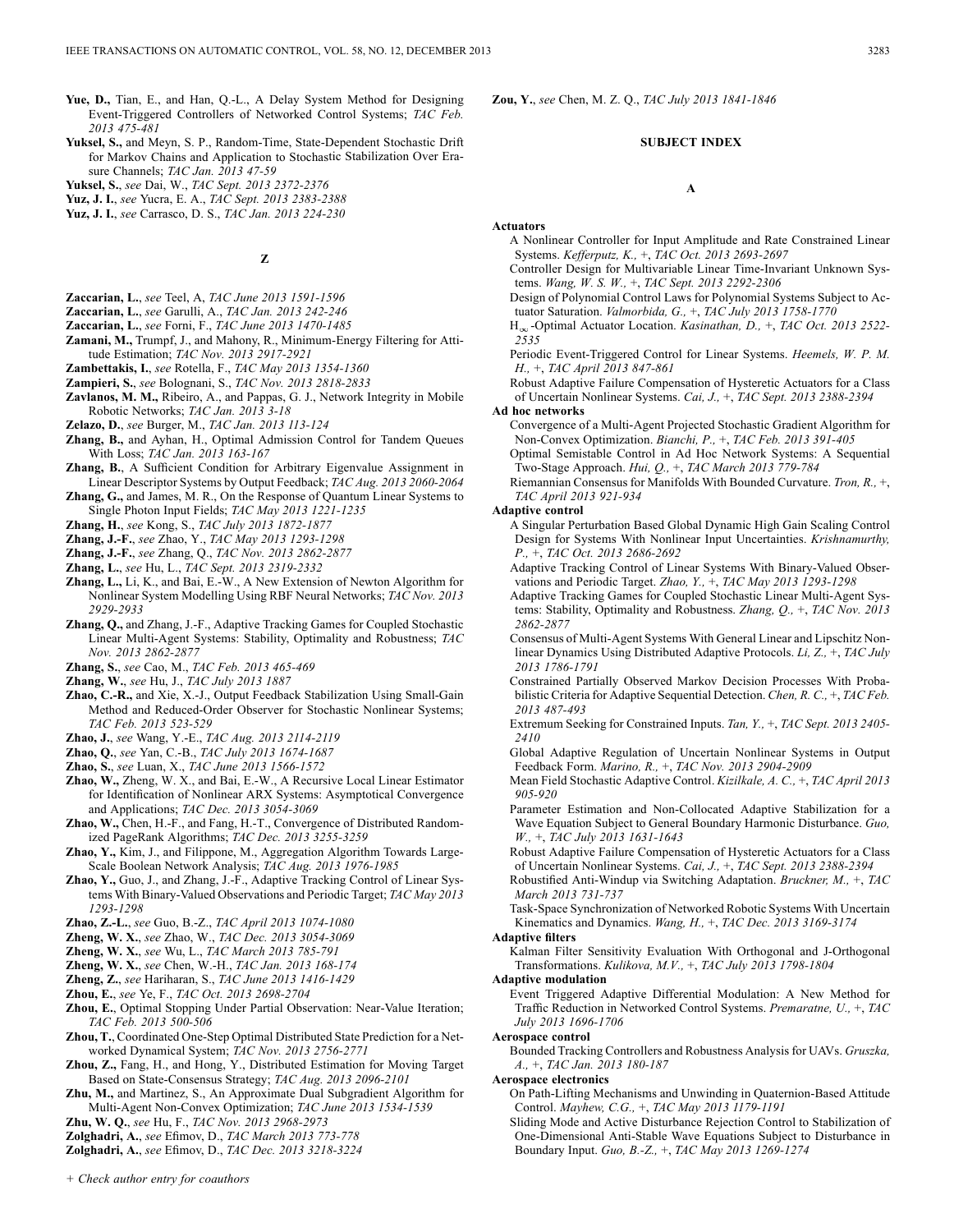**Affine transforms**

- Continuous-Discrete Observer for State Affine Systems With Sampled and Delayed Measurements. *Ahmed-Ali, T.,* +, *TAC April 2013 1085-1091* **Algebra**
- Open Stochastic Systems. *Willems, J. C.,* +, *TAC Feb. 2013 406-421* **Algorithm design and analysis**
	- Adaptive Tracking Control of Linear Systems With Binary-Valued Observations and Periodic Target. *Zhao, Y.,* +, *TAC May 2013 1293-1298* Self-Triggered Optimal Servicing in Dynamic Environments With Acyclic Structure. *Nowzari, C.,* +, *TAC May 2013 1236-1249*
- **Angular velocity**

Inertial Vector Measurements Based Velocity-Free Attitude Stabilization. *Tayebi, A.,* +, *TAC Nov. 2013 2893-2898*

**Angular velocity measurement**

Inertial Vector Measurements Based Velocity-Free Attitude Stabilization. *Tayebi, A.,* +, *TAC Nov. 2013 2893-2898*

#### **Approximation algorithms**

Square Root Receding Horizon Information Filters for Nonlinear Dynamic System Models. *Kim, D. Y.,* +, *TAC May 2013 1284-1289*

### **Approximation theory**

- A New Identification Framework for Off-Line Computation of Moving-Horizon Observers. *Alamir, M.,* +, *TAC July 2013 1877-1882*
- Asymptotically Optimal Algorithms for One-to-One Pickup and Delivery Problems With Applications to Transportation Systems. *Treleaven, K.,* +, *TAC Sept. 2013 2261-2276*

Control and Synchronization of Neuron Ensembles. *Li, J.-S.,* +, *TAC Aug. 2013 1919-1930*

Distributed Tracking of Correlated Equilibria in Regime Switching Noncooperative Games. *Namvar Gharehshiran, O.,* +, *TAC Oct. 2013 2435-2450* Extensions of "Padé Discretization for Linear Systems With Polyhedral Lya-

punov Functions" for Generalized Jordan Structures. *Sajja, S. S. K.,* +, *TAC Aug. 2013 2071-2076*

- Gaussian Smoothers for Nonlinear Systems With One-Step Randomly Delayed Measurements. *Wang, X.,* +, *TAC July 2013 1828-1835*
- Minimum Initial Marking Estimation in Labeled Petri Nets. *Li, L.,* +, *TAC Jan. 2013 198-203*

Motion Planning for Kinematic Systems. *Boizot, N.,* +, *TAC June 2013 1430- 1442*

- Multi-Resolution Explicit Model Predictive Control: Delta-Model Formulation and Approximation. *Bayat, F.,* +, *TAC Nov. 2013 2979-2984*
- On the Laguerre Rational Approximation to Fractional Discrete Derivative and Integral Operators. *Maione, G.,* +, *TAC June 2013 1579-1585*
- Optimal Control on Lie Groups: The Projection Operator Approach. *Saccon, A.,* +, *TAC Sept. 2013 2230-2245*

Optimal Stopping Under Partial Observation: Near-Value Iteration. *Zhou, E.,* +, *TAC Feb. 2013 500-506*

- Recursive Identification of MIMO Wiener Systems. *Mu, B.-Q.,* +, *TAC March 2013 802-808*
- Regularized Iterative Stochastic Approximation Methods for Stochastic Variational

Inequality Problems. *Koshal, J.,* +, *TAC March 2013 594-609*

- Semidefinite Hankel-Type Model Reduction Based on Frequency Response Matching. *Sootla, A.,* +, *TAC April 2013 1057-1062*
- Singular Perturbation Approximations for a Class of Linear Quantum Systems. *Petersen, I. R.,* +, *TAC Jan. 2013 193-198*
- Synthesis of Reactive Switching Protocols From Temporal Logic Specifications. *Liu, J.,* +, *TAC July 2013 1771-1785*

Weakly Coupled Systems in Quantum Control. *Boussaid, N.,* +, *TAC Sept. 2013 2205-2216*

#### **Arrays**

The Routh-Hurwitz Stability Criterion, Revisited: The Case of Multiple Poles on Imaginary Axis. *Choghadi, M.A.,* +, *TAC July 2013 1866-1869*

### **Artificial satellites**

Adaptive Compensation of Gyro Bias in Rigid-Body Attitude Estimation Using a Single Vector Measurement. *Namvar, M.,* +, *TAC July 2013 1816- 1822*

Decomposition-Based Distributed Control for Continuous-Time Multi-Agent Systems. *Ghadami, R.,* +, *TAC Jan. 2013 258-264*

### **Assembling**

A Unified Effective Method for Aggregating Multi-Machine Stages in Production Systems. *Yan, C.-B.,* +, *TAC July 2013 1674-1687*

#### **Asymptotic stability**

A General Formula for Event-Based Stabilization of Nonlinear Systems. *Marchand, N.,* +, *TAC May 2013 1332-1337*

A Homogeneous Domination Approach to State Feedback of Stochastic High-Order Nonlinear Systems With Time-Varying Delay. *Xie, X.-J.,* +, *TAC Feb. 2013 494-499*

A Matrosov Theorem for Adversarial Markov Decision Processes. *Teel, A. R.,* +, *TAC Aug. 2013 2142-2148*

A Strict Control Lyapunov Function for a Diffusion Equation With Time-Varying Distributed Coefficients. *Bribiesca Argomedo, F,* +, *TAC Feb. 2013 290-303*

Affine Characterizations of Minimal and Mode-Dependent Dwell-Times for Uncertain Linear Switched Systems. *Briat, C.,* +, *TAC May 2013 1304-1310* Almost Sure Stability of Markov Jump Linear Systems With Deterministic Switching. *Bolzern, P.,* +, *TAC Jan. 2013 209-214*

Asymptotic Properties and Stability Criteria of Zeros of Sampled-Data Models for Decouplable MIMO Systems. *Ishitobi, M.,* +, *TAC Nov. 2013 2985-2990*

Compensation of State-Dependent Input Delay for Nonlinear Systems. *Bekiaris-Liberis, N.,* +, *TAC Feb. 2013 275-289*

- Controlled Reduction With Unactuated Cyclic Variables: Application to 3D Bipedal Walking With Passive Yaw Rotation. *Gregg, R. D.,* +, *TAC Oct. 2013 2679-2685*
- Follow the Bouncing Ball: Global Results on Tracking and State Estimation With Impacts. *Forni, F.,* +, *TAC June 2013 1470-1485*
- Forwarding Design With Prescribed Local Behavior. *Benachour, M. S.,* +, *TAC Dec. 2013 3011-3023*
- Global Asymptotic Stabilization for a Class of Bilinear Systems by Hybrid Output Feedback. *Andrieu, V.,* +, *TAC June 2013 1602-1608*
- Global Stability and Finite L2m-Gain of Saturated Uncertain Systems via Piecewise Polynomial Lyapunov Functions. *Garulli, A.,* +, *TAC Jan. 2013 242-246*
- Lagrange Asymptotic Stability of Weak Detectable Markov Jump Linear Systems With Bounded Long Run Average Cost. *Barbosa, B. G.,* +, *TAC May 2013 1280-1283*
- LaSalle-Yoshizawa Corollaries for Nonsmooth Systems. *Fischer, N.,* +, *TAC Sept. 2013 2333-2338*
- Limitations for Nonlinear Observation Over Erasure Channel. *Diwadkar, A.,* +, *TAC Feb. 2013 454-459*
- Low-Frequency Learning and Fast Adaptation in Model Reference Adaptive Control. *Yucelen, T.,* +, *TAC April 2013 1080-1085*
- Lyapunov Theory for 2-D Nonlinear Roesser Models: Application to Asymptotic and Exponential Stability. *Yeganefar, N.,* +, *TAC May 2013 1299-1304*
- Lyapunov-Based Sufficient Conditions for Exponential Stability in Hybrid Systems. *Teel, A,* +, *TAC June 2013 1591-1596*
- Minimum-Seeking for CLFs: Universal Semiglobally Stabilizing Feedback Under Unknown Control Directions. *Scheinker, A.,* +, *TAC May 2013 1107- 1122*
- Model-Based Event-Triggered Control for Systems With Quantization and Time-Varying Network Delays. *Garcia, E.,* +, *TAC Feb. 2013 422-434*
- Necessary and Sufficient Razumikhin-Type Conditions for Stability of Delay Difference Equations. *Gielen, R. H.,* +, *TAC Oct. 2013 2637-2642*
- On Computing Puiseux Series for Multiple Imaginary Characteristic Roots of LTI Systems With Commensurate Delays. *Li, X.-G.,* +, *TAC May 2013 1338-1343*
- On Path-Lifting Mechanisms and Unwinding in Quaternion-Based Attitude Control. *Mayhew, C.G.,* +, *TAC May 2013 1179-1191*
- On the Existence of Control Lyapunov Functions and State-Feedback Laws for Hybrid Systems. *Sanfelice, R. G.,* +, *TAC Dec. 2013 3242-3248*
- Output Feedback Stabilization Using Small-Gain Method and Reduced-Order Observer for Stochastic Nonlinear Systems. *Zhao, C.-R.,* +, *TAC Feb. 2013 523-529*
- Parameter Estimation and Non-Collocated Adaptive Stabilization for a Wave Equation Subject to General Boundary Harmonic Disturbance. *Guo, W.,* +, *TAC July 2013 1631-1643*
- Passivity Based Control of Stochastic Port-Hamiltonian Systems. *Satoh, S.,* +, *TAC May 2013 1139-1153*
- Pattern Formation by Lateral Inhibition in Large-Scale Networks of Cells. *Arcak, M.,* +, *TAC May 2013 1250-1262*
- Plug-and-Play Decentralized Model Predictive Control for Linear Systems. *Riverso, S.,* +, *TAC Oct. 2013 2608-2614*
- Reduction Model Approach for Linear Systems With Sampled Delayed Inputs. *Mazenc, F.,* +, *TAC May 2013 1263-1268*
- Relaxed and Hybridized Backstepping. *Stein Shiromoto, H.,* +, *TAC Dec. 2013 3236-3241*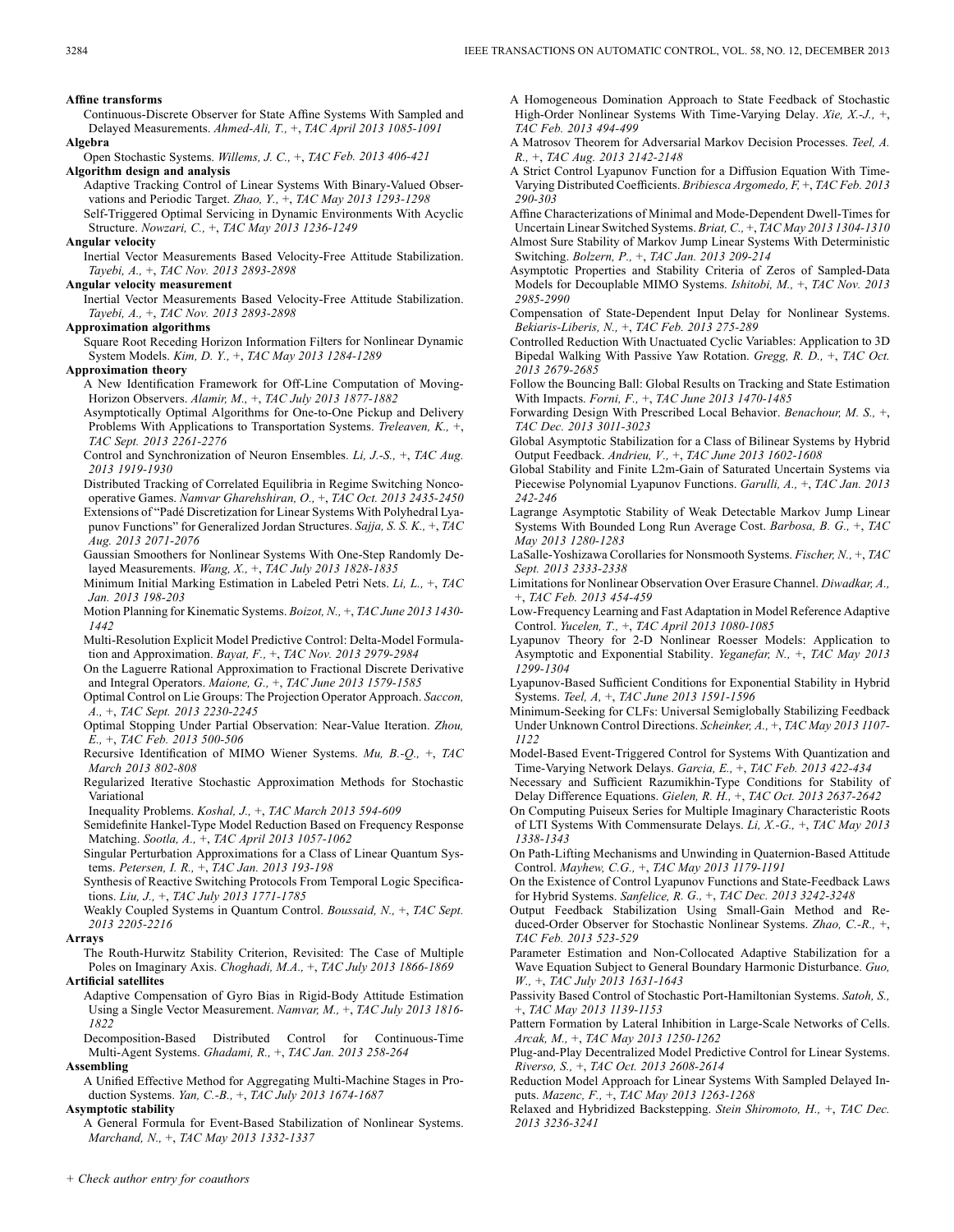Robust Stability and Boundedness of Nonlinear Hybrid Stochastic Differential Delay Equations. *Hu, L.,* +, *TAC Sept. 2013 2319-2332*

Stability and Invariance Analysis of Uncertain Discrete-Time Piecewise Affine Systems. *Rubagotti, M.,* +, *TAC Sept. 2013 2359-2365*

- Stability and Stabilization of Fractional-Order Linear Systems Subject to Input Saturation. *Lim, Y.-H.,* +, *TAC April 2013 1062-1067*
- Stability of Positive Differential Systems With Delay. *Ngoc, P. H. A.,* +, *TAC Jan. 2013 203-209*

Stability of Two-Dimensional Linear Systems With Singularities on the Stability Boundary Using LMIs. *Knorn, S.,* +, *TAC Oct. 2013 2579-2590*

Stabilization of a Class of Switched Linear Neutral Systems Under Asynchronous Switching. *Wang, Y.-E.,* +, *TAC Aug. 2013 2114-2119*

Stabilization of a System of  $n + 1$  Coupled First-Order Hyperbolic Linear PDEs With a Single Boundary Input. *Di Meglio, F.,* +, *TAC Dec. 2013 3097-3111*

Stabilization of Quasi Integrable Hamiltonian Systems With Fractional Derivative Damping by Using Fractional Optimal Control. *Hu, F.,* +, *TAC Nov. 2013 2968-2973*

Stabilization of Time-Varying Nonlinear Systems With Distributed Input Delay by Feedback of Plant's State. *Mazenc, F.,* +, *TAC Jan. 2013 264-269* The Gradient Flow for Control of Closed Quantum Systems. *Long, R.,* +, *TAC Oct. 2013 2665-2669*

Tracking Control for Hybrid Systems With State-Triggered Jumps. *Biemond, J. J. B.,* +, *TAC April 2013 876-890*

### **Asynchronous generators**

The Complex Hurwitz Test for the Analysis of Spontaneous Self-Excitation in Induction Generators. *Bodson, M.,* +, *TAC Feb. 2013 449-454*

### **Attitude control**

Inertial Vector Measurements Based Velocity-Free Attitude Stabilization. *Tayebi, A.,* +, *TAC Nov. 2013 2893-2898*

On Path-Lifting Mechanisms and Unwinding in Quaternion-Based Attitude Control. *Mayhew, C.G.,* +, *TAC May 2013 1179-1191*

Synergistic Hybrid Feedback for Global Rigid-Body Attitude Tracking on SO  $(3)^*$  **SO** $(3)^*$ *. Mayhew, C. G., +, TAC Nov. 2013 2730-2742* 

#### **Attitude measurement**

Adaptive Compensation of Gyro Bias in Rigid-Body Attitude Estimation Using a Single Vector Measurement. *Namvar, M.,* +, *TAC July 2013 1816- 1822*

Minimum-Energy Filtering for Attitude Estimation. *Zamani, M.,* +, *TAC Nov. 2013 2917-2921*

### **Automata**

Optimal Liveness-Enforcing Control for a Class of Petri Nets Arising in Multithreaded Software. *Liao, H.,* +, *TAC May 2013 1123-1138*

### **Automata theory**

Compositional Nonblocking Verification Using Generalized Nonblocking Abstractions. *Malik, R.,* +, *TAC Aug. 2013 1891-1903*

Group and Total Dissipativity and Stability of Multi-Equilibria Hybrid Automata. *Navarro-Lopez, E. M.,* +, *TAC Dec. 2013 3196-3202*

### **Autonomous aerial vehicles**

Bounded Tracking Controllers and Robustness Analysis for UAVs. *Gruszka, A.,* +, *TAC Jan. 2013 180-187*

Minimum-Energy Filtering for Attitude Estimation. *Zamani, M.,* +, *TAC Nov. 2013 2917-2921*

### **Autoregressive moving average processes**

The Circulant Rational Covariance Extension Problem: The Complete Solution. *Lindquist, A. G.,* +, *TAC Nov. 2013 2848-2861*

#### **AWGN channels**

Stabilization of Networked Multi-Input Systems With Channel Resource Allocation. *Qiu, L.,* +, *TAC March 2013 554-568*

## **B**

### **Backstepping**

Disturbance rejection in 2 x 2 linear hyperbolic systems. *Aamo, O. M.,* +, *TAC May 2013 1095-1106*

### **Bandwidth allocation**

Event Triggered Adaptive Differential Modulation: A New Method for Traffic Reduction in Networked Control Systems. *Premaratne, U.,* +, *TAC July 2013 1696-1706*

#### **Bang-bang control**

The Bang-Bang Funnel Controller for Uncertain Nonlinear Systems With Arbitrary Relative Degree. *Liberzon, D.,* +, *TAC Dec. 2013 3126-3141*

#### **Bayes methods**

Filtering Quantized Measurements. *Schottl, A.,* +, *TAC March 2013 809-814* **Bicycles**

Enhancing Robustness and Performance via Switched Second Order Sliding Mode Control. *Tanelli, M.,* +, *TAC April 2013 962-974*

#### **Bifurcation**

On Global Stability of Planar Formations. *Belabbas, M. A.,* +, *TAC Aug. 2013 2148-2153*

#### **Bilinear systems**

Global Asymptotic Stabilization for a Class of Bilinear Systems by Hybrid Output Feedback. *Andrieu, V.,* +, *TAC June 2013 1602-1608*

Matrix Approach to Model Matching of Asynchronous Sequential Machines. *Xu, X.,* +, *TAC Nov. 2013 2974-2979*

Weakly Coupled Systems in Quantum Control. *Boussaid, N.,* +, *TAC Sept. 2013 2205-2216*

### **Biocontrol**

Control and Synchronization of Neuron Ensembles. *Li, J.-S.,* +, *TAC Aug. 2013 1919-1930*

# **Biological system modeling**

Pattern Formation by Lateral Inhibition in Large-Scale Networks of Cells. *Arcak, M.,* +, *TAC May 2013 1250-1262*

#### **Biomedical monitoring**

ARMA Identification of Graphical Models. *Avventi, E.,* +, *TAC May 2013 1167-1178*

#### **Bipartite graph**

Pattern Formation by Lateral Inhibition in Large-Scale Networks of Cells. *Arcak, M.,* +, *TAC May 2013 1250-1262*

### **Bisimulation equivalence**

Finite Abstractions of Max-Plus-Linear Systems. *Adzkiya, D.,* +, *TAC Dec. 2013 3039-3053*

#### **Bismuth**

State-Constrained Iterative Learning Control for a Class Of MIMO Systems. *Xu, J.-X.,* +, *TAC May 2013 1322-1327*

#### **Block codes**

A Nonstochastic Information Theory for Communication and State Estimation. *Nair, G. N.,* +, *TAC June 2013 1497-1510*

# **Boolean algebra**

Observability, Reconstructibility and State Observers of Boolean Control Networks. *Fornasini, E.,* +, *TAC June 2013 1390-1401*

#### **Boolean functions**

Aggregation Algorithm Towards Large-Scale Boolean Network Analysis. *Zhao, Y.,* +, *TAC Aug. 2013 1976-1985*

State Feedback Stabilization for Boolean Control Networks. *Li, R.,* +, *TAC July 2013 1853-1857*

#### **Boundary conditions**

Disturbance rejection in 2 x 2 linear hyperbolic systems. *Aamo, O. M.,* +, *TAC May 2013 1095-1106*

### **Boundary-value problems**

Feedback Particle Filter. *Yang, T.,* +, *TAC Oct. 2013 2465-2480*

#### **Brownian motion**

Linear-Exponential-Quadratic Gaussian Control. *Duncan, T. E.,* +, *TAC Nov. 2013 2910-2911*

#### **Budgeting**

Efficient Computing Budget Allocation for Simulation-Based Optimization With Stochastic Simulation Time. *Jia, Q.-S.,* +, *TAC Feb. 2013 539-544*

#### **C**

#### **Cascade control**

## Task-Space Synchronization of Networked Robotic Systems With Uncertain Kinematics and Dynamics. *Wang, H.,* +, *TAC Dec. 2013 3169-3174*

# **Casimir effect**

On Casimir Functionals for Infinite-Dimensional Port-Hamiltonian Control Systems. *Schoberl, M.,* +, *TAC July 2013 1823-1828*

**Causality**

Bode-like Integral for Continuous-Time Closed-Loop Systems in the Presence of Limited Information. *Li, D.,* +, *TAC June 2013 1457-1469*

#### **Cellular radio**

Input–Output Analysis of Power Control in Wireless Networks. *Moller, A.,* +, *TAC April 2013 834-846*

On the Value of Coordination and Delayed Queue Information in Multicellular Scheduling. *Gopalan, A.,* +, *TAC June 2013 1443-1456*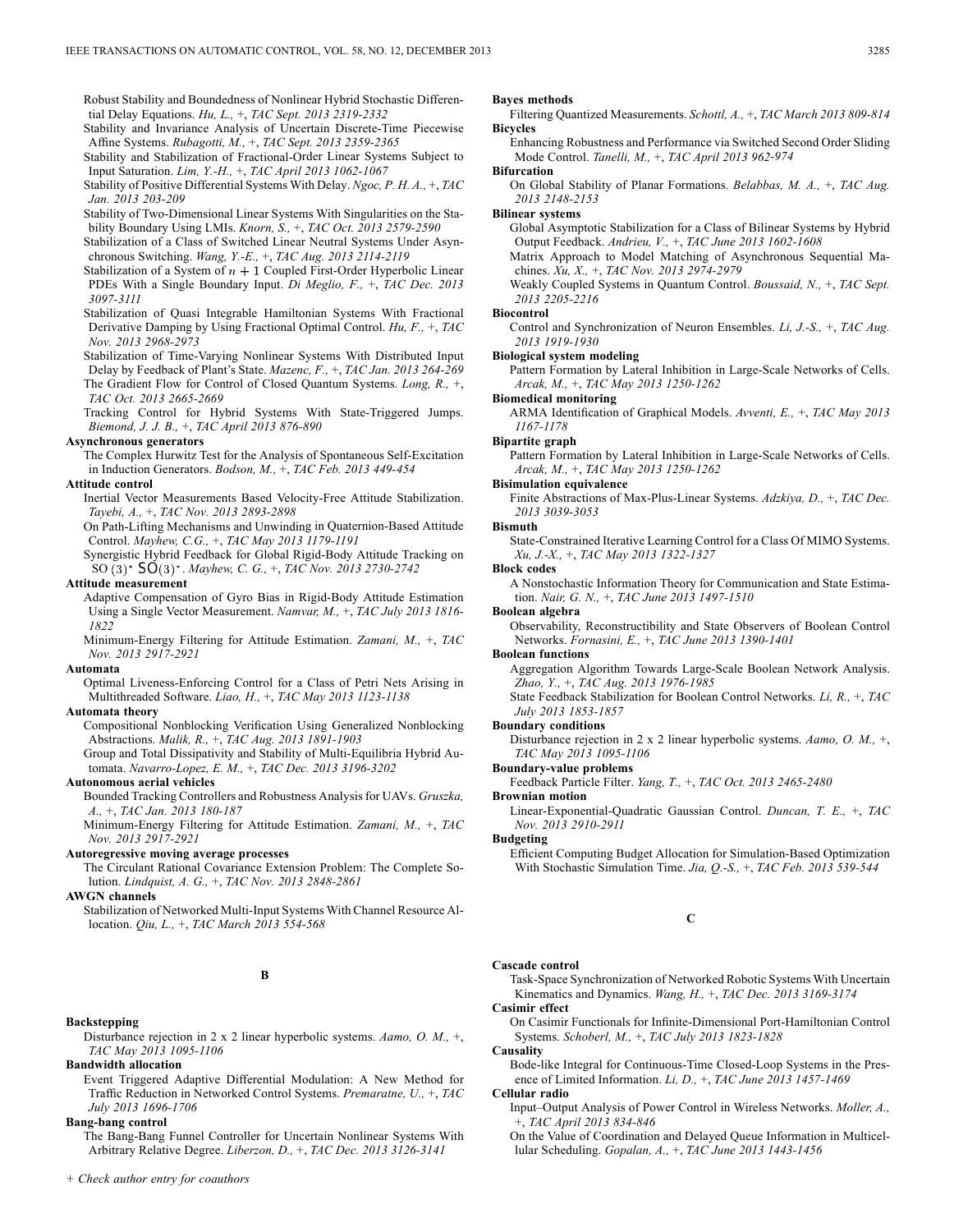Optimum and Equilibrium in Assignment Problems With Congestion: Mobile Terminals Association to Base Stations. *Silva, A.,* +, *TAC Aug. 2013 2018-2031*

### **Centralized control**

Nash, Social and Centralized Solutions to Consensus Problems via Mean

Field Control Theory. *Nourian, M.,* +, *TAC March 2013 639-653* On the Optimal Scheduling of Independent, Symmetric and Time-Sensitive

Tasks. *Iannello, F.,* +, *TAC Sept. 2013 2421-2425* **Channel allocation**

Stabilization of Networked Multi-Input Systems With Channel Resource Allocation. *Qiu, L.,* +, *TAC March 2013 554-568*

### **Channel bank filters**

Uncertainty Bounds for Spectral Estimation. *Karlsson, J.,* +, *TAC July 2013 1659-1673*

### **Channel capacity**

Stabilization of Networked Multi-Input Systems With Channel Resource Allocation. *Qiu, L.,* +, *TAC March 2013 554-568*

### **Channel estimation**

An Alternative Look at the Constant-Gain Kalman Filter for State Estimation Over Erasure Channels. *Silva, E. I.,* +, *TAC Dec. 2013 3259-3265*

### **Channel flow**

Boundary Feedback Stabilization of Periodic Fluid Flows in a Magnetohydrodynamic Channel. *Munteanu, I.,* +, *TAC Aug. 2013 2119-2125*

### **Chebyshev approximation**

Moving Horizon Estimation for Large-Scale Interconnected Systems. *Haber, A.,* +, *TAC Nov. 2013 2834-2847*

### **Closed loop systems**

- A Framework for Extremum Seeking Control of Systems With Parameter Uncertainties. *Nesic, D.,* +, *TAC Feb. 2013 435-448*
- A General Result on the Robust Cooperative Output Regulation for Linear Uncertain Multi-Agent Systems. *Su, Y.,* +, *TAC May 2013 1275-1279*
- A Homogeneous Domination Approach to State Feedback of Stochastic High-Order Nonlinear Systems With Time-Varying Delay. *Xie, X.-J.,* +, *TAC Feb. 2013 494-499*
- Adaptive Tracking Games for Coupled Stochastic Linear Multi-Agent Systems: Stability, Optimality and Robustness. *Zhang, Q.,* +, *TAC Nov. 2013 2862-2877*
- Biased Sinusoidal Disturbance Compensation With Unknown Frequency. *Fedele, G.,* +, *TAC Dec. 2013 3207-3212*
- Bode-like Integral for Continuous-Time Closed-Loop Systems in the Presence of Limited Information. *Li, D.,* +, *TAC June 2013 1457-1469*
- Compensation of State-Dependent Input Delay for Nonlinear Systems. *Bekiaris-Liberis, N.,* +, *TAC Feb. 2013 275-289*
- Design of Optimal Sparse Feedback Gains via the Alternating Direction Method of Multipliers. *Lin, F.,* +, *TAC Sept. 2013 2426-2431*
- Design of Saturation-Based Switching Anti-Windup Gains for the Enlargement of the Domain of Attraction. *Li, Y.,* +, *TAC July 2013 1810-1816*
- Design of State-Based Schedulers for a Network of Control Loops. *Ramesh, C.,* +, *TAC Aug. 2013 1962-1975*
- Distributed Control of Uncertain Networked Systems: A Decoupled Design. *Wang, X.,* +, *TAC Oct. 2013 2536-2549*
- Distributed Output-Feedback Control of Nonlinear Multi-Agent Systems. *Liu, T.,* +, *TAC Nov. 2013 2912-2917*
- Dynamics Modeling and Tracking Control of Robot Manipulators in
- Random Vibration Environment. *Cui, M.-Y.,* +, *TAC June 2013 1540-1545* Enforcing Detectability in Controlled Discrete Event Systems. *Shu, S.,* +, *TAC Aug. 2013 2125-2130*
- Enhancing Robustness and Performance via Switched Second Order Sliding Mode Control. *Tanelli, M.,* +, *TAC April 2013 962-974*
- Forwarding Design With Prescribed Local Behavior. *Benachour, M. S.,* +, *TAC Dec. 2013 3011-3023*
- Lagrange Asymptotic Stability of Weak Detectable Markov Jump Linear Systems With Bounded Long Run Average Cost. *Barbosa, B. G.,* +, *TAC May 2013 1280-1283*
- Multi-Resolution Explicit Model Predictive Control: Delta-Model Formulation and Approximation. *Bayat, F.,* +, *TAC Nov. 2013 2979-2984*
- Normalized Coprime Robust Stability and Performance Guarantees for Reduced-Order Controllers. *Chen, K. K.,* +, *TAC April 2013 1068-1073*
- On Mean-Square Boundedness of Stochastic Linear Systems With Quantized Observations. *Chatterjee, D.,* +, *TAC Aug. 2013 2082-2085*
- On Path-Lifting Mechanisms and Unwinding in Quaternion-Based Attitude Control. *Mayhew, C.G.,* +, *TAC May 2013 1179-1191*
- On Reliable Stabilization via Rectangular Dilated LMIs and Dissipativity-Based Certifications. *Befekadu, G. K.,* +, *TAC March 2013 792-796*

Output Feedback Stabilization Using Small-Gain Method and Reduced-Order Observer for Stochastic Nonlinear Systems. *Zhao, C.-R.,* +, *TAC Feb. 2013 523-529*

- Output Tracking of Stochastic High-Order Nonlinear Systems with Markovian Switching. *Li, W.,* +, *TAC June 2013 1585-1590*
- Parameter Estimation and Non-Collocated Adaptive Stabilization for a Wave Equation Subject to General Boundary Harmonic Disturbance. *Guo, W.,* +, *TAC July 2013 1631-1643*
- Periodic Event-Triggered Control for Linear Systems. *Heemels, W. P. M. H.,* +, *TAC April 2013 847-861*
- Random-Time, State-Dependent Stochastic Drift for Markov Chains and Application to Stochastic Stabilization Over Erasure Channels. *Yuksel, S.,* +, *TAC Jan. 2013 47-59*

Reduction Model Approach for Linear Systems With Sampled Delayed Inputs. *Mazenc, F.,* +, *TAC May 2013 1263-1268*

- Relaxed and Hybridized Backstepping. *Stein Shiromoto, H.,* +, *TAC Dec. 2013 3236-3241*
- Sequence-Based Anytime Control. *Quevedo, D. E.,* +, *TAC Feb. 2013 377-390*
- Singular LQ Control, Optimal PD Controller and Inadmissible Initial Conditions. *Kalaimani, R. K.,* +, *TAC Oct. 2013 2603-2608*
- Sliding Mode and Active Disturbance Rejection Control to Stabilization of One-Dimensional Anti-Stable Wave Equations Subject to Disturbance in Boundary Input. *Guo, B.-Z.,* +, *TAC May 2013 1269-1274*
- Stability Analysis of Stochastic Hybrid Jump Linear Systems Using a Markov Kernel Approach. *Tejada, A.,* +, *TAC Dec. 2013 3156-3168*
- Stabilization of Stochastic Quantum Dynamics via Open- and Closed-Loop Control. *Ticozzi, F.,* +, *TAC Jan. 2013 74-85*
- Sufficient Conditions for Generic Feedback Stabilizability of Switching Systems via Lie-Algebraic Solvability. *Haimovich, H.,* +, *TAC March 2013 814-820*
- The Gradient Flow for Control of Closed Quantum Systems. *Long, R.,* +, *TAC Oct. 2013 2665-2669*

#### **Code division multiple access**

Input–Output Analysis of Power Control in Wireless Networks. *Moller, A.,* +, *TAC April 2013 834-846*

### **Combinatorial mathematics**

Asymptotically Optimal Algorithms for One-to-One Pickup and Delivery Problems With Applications to Transportation Systems. *Treleaven, K.,* +, *TAC Sept. 2013 2261-2276*

Optimal Control for Hybrid Systems With Partitioned State Space. *Passenberg, B.,* +, *TAC Aug. 2013 2131-2136*

#### **Commerce**

Analysis of Decentralized Quantized Auctions on Cooperative Networks. *Jia, P.,* +, *TAC Feb. 2013 529-534*

#### **Compensation**

- Compensation of State-Dependent Input Delay for Nonlinear Systems. *Bekiaris-Liberis, N.,* +, *TAC Feb. 2013 275-289*
- Controller Design for Multivariable Linear Time-Invariant Unknown Systems. *Wang, W. S. W.,* +, *TAC Sept. 2013 2292-2306*
- Robust Adaptive Failure Compensation of Hysteretic Actuators for a Class of Uncertain Nonlinear Systems. *Cai, J.,* +, *TAC Sept. 2013 2388-2394*
- Robustified Anti-Windup via Switching Adaptation. *Bruckner, M.,* +, *TAC March 2013 731-737*

### **Computability**

- Diagnosis of Discrete Event Systems Using Satisfiability Algorithms: A Theoretical and Empirical Study. *Grastien, A.,* +, *TAC Dec. 2013 3070- 3083*
- Finite-Horizon  $H_i n f t y$  Filtering With Missing Measurements and Quantization Effects. *Wang, Z.,* +, *TAC July 2013 1707-1718*
- Monotonic Reach Control on Polytopes. *Helwa, M. K.,* +, *TAC Oct. 2013 2704-2709*

Singular LQ Control, Optimal PD Controller and Inadmissible Initial Conditions. *Kalaimani, R. K.,* +, *TAC Oct. 2013 2603-2608*

### **Computational complexity**

- A New Extension of Newton Algorithm for Nonlinear System Modelling Using RBF Neural Networks. *Zhang, L.,* +, *TAC Nov. 2013 2929-2933*
- Aggregation Algorithm Towards Large-Scale Boolean Network Analysis. *Zhao, Y.,* +, *TAC Aug. 2013 1976-1985*
- Asymptotically Optimal Algorithms for One-to-One Pickup and Delivery Problems With Applications to Transportation Systems. *Treleaven, K.,* +, *TAC Sept. 2013 2261-2276*
- Computational Methods for Distributed Control of Heterogeneous Cyclic Interconnection Structures. *Rice, J,* +, *TAC Aug. 2013 2136-2142*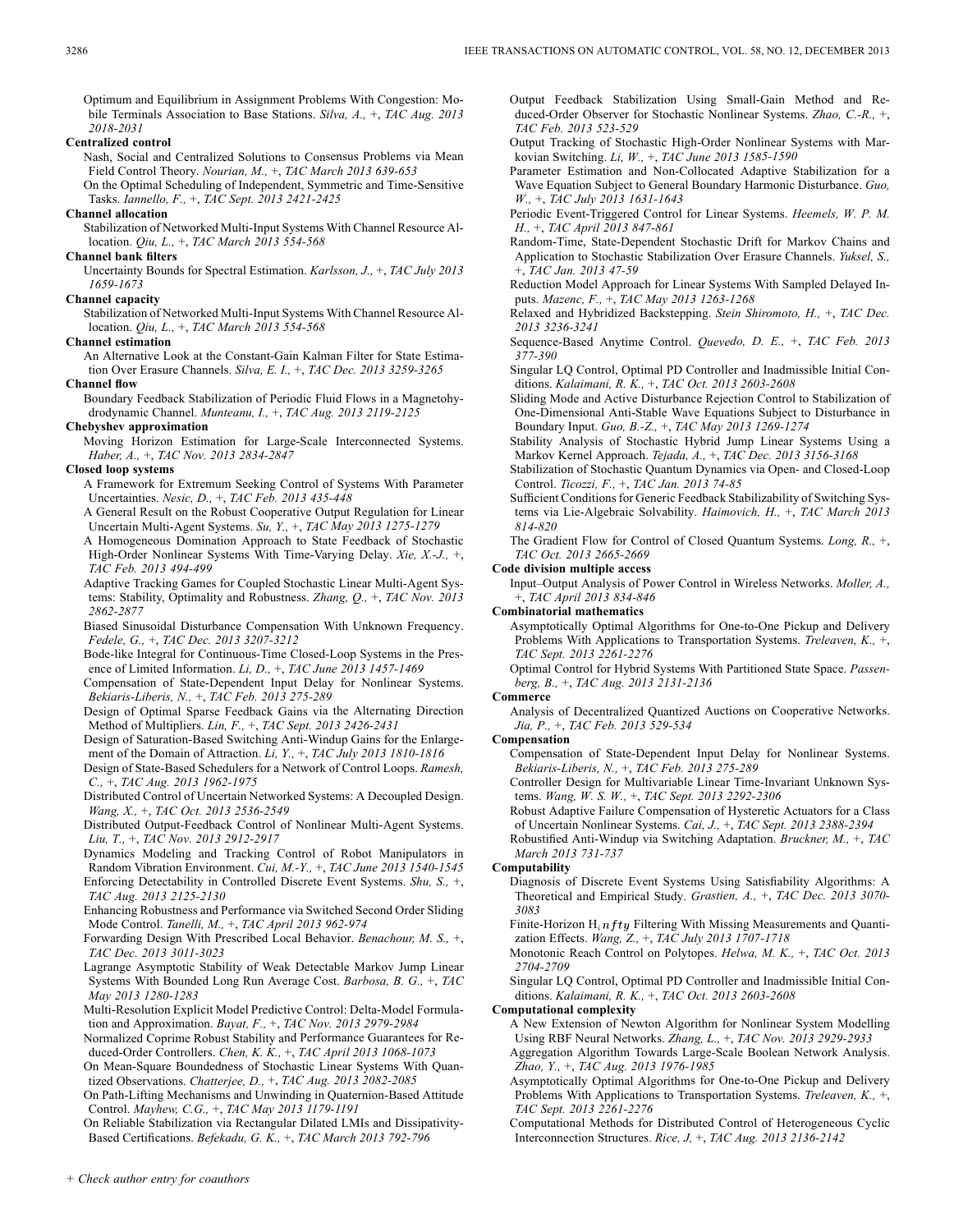Diagnosis of Discrete Event Systems Using Satisfiability Algorithms: A Theoretical and Empirical Study. *Grastien, A.,* +, *TAC Dec. 2013 3070- 3083*

Moving Horizon Estimation for Large-Scale Interconnected Systems. *Haber, A.,* +, *TAC Nov. 2013 2834-2847*

Multi-Resolution Explicit Model Predictive Control: Delta-Model Formulation and Approximation. *Bayat, F.,* +, *TAC Nov. 2013 2979-2984*

On the Extended Luenberger-Type Observer for Semilinear Distributed-Parameter Systems. *Meurer, T.,* +, *TAC July 2013 1732-1743*

Optimal Control for Hybrid Systems With Partitioned State Space. *Passenberg, B.,* +, *TAC Aug. 2013 2131-2136*

Random Coordinate Descent Algorithms for Multi-Agent Convex Optimization Over Networks. *Necoara, I.,* +, *TAC Aug. 2013 2001-2012*

Robust Model Predictive Control via Scenario Optimization. *Calafiore, G. C.,* +, *TAC Jan. 2013 219-224*

Rosenbrock Methods for Solving Riccati Differential Equations. *Benner, P.,* +, *TAC Nov. 2013 2950-2956*

### **Computational modeling**

Optimal Liveness-Enforcing Control for a Class of Petri Nets Arising in Multithreaded Software. *Liao, H.,* +, *TAC May 2013 1123-1138*

### **Concave programming**

An Approximate Dual Subgradient Algorithm for Multi-Agent Non-Convex Optimization. *Zhu, M.,* +, *TAC June 2013 1534-1539*

Convergence of a Multi-Agent Projected Stochastic Gradient Algorithm for Non-Convex Optimization. *Bianchi, P.,* +, *TAC Feb. 2013 391-405*

Max-Min Optimality of Service Rate Control in Closed Queueing Networks. *Xia, L.,* +, *TAC April 2013 1051-1056*

Stabilization of Networked Multi-Input Systems With Channel Resource Allocation. *Qiu, L.,* +, *TAC March 2013 554-568*

#### **Constraint theory**

A Nonlinear Controller for Input Amplitude and Rate Constrained Linear Systems. *Kefferputz, K.,* +, *TAC Oct. 2013 2693-2697*

### **Continuous systems**

Continuous-Discrete Observer for State Affine Systems With Sampled and Delayed Measurements. *Ahmed-Ali, T.,* +, *TAC April 2013 1085-1091* Further Input-to-State Stability Subtleties for Discrete-Time Systems. *Lazar,*

*M.,* +, *TAC June 2013 1609-1613*

Optimal Control for Hybrid Systems With Partitioned State Space. *Passenberg, B.,* +, *TAC Aug. 2013 2131-2136*

Optimal Decentralized Control of Coupled Subsystems With Control Sharing. *Mahajan, A.,* +, *TAC Sept. 2013 2377-2382*

Robust  $\overline{H}^{\infty}$  control for polytopic nonlinear control systems. *Wu, J.-L.,* +, *TAC Nov. 2013 2957-2962*

#### **Continuous time systems**

A Contraction Approach to the Hierarchical Analysis and Design of Networked Systems. *Russo, G.,* +, *TAC May 2013 1328-1331*

A Distributed Fault Detection Filtering Approach for a Class of Interconnected Continuous-Time Nonlinear Systems. *Keliris, C.,* +, *TAC Aug. 2013 2032-2047*

Asymptotic Properties and Stability Criteria of Zeros of Sampled-Data Models for Decouplable MIMO Systems. *Ishitobi, M.,* +, *TAC Nov. 2013 2985-2990*

Bode-like Integral for Continuous-Time Closed-Loop Systems in the Presence of Limited Information. *Li, D.,* +, *TAC June 2013 1457-1469*

Convergence of Type-Symmetric and Cut-Balanced Consensus Seeking Systems. *Hendrickx, J. M.,* +, *TAC Jan. 2013 214-218*

Decomposition-Based Distributed Control for Continuous-Time Multi-Agent Systems. *Ghadami, R.,* +, *TAC Jan. 2013 258-264*

Dissipativity-Based Sliding Mode Control of Switched Stochastic Systems. *Wu, L.,* +, *TAC March 2013 785-791*

Extensions of "Padé Discretization for Linear Systems With Polyhedral Lyapunov Functions" for Generalized Jordan Structures. *Sajja, S. S. K.,* +, *TAC Aug. 2013 2071-2076*

Internal Model Principle for Linear Systems With Periodic State Jumps. *Marconi, L.,* +, *TAC Nov. 2013 2788-2802*

Monotonic Reach Control on Polytopes. *Helwa, M. K.,* +, *TAC Oct. 2013 2704-2709*

Observer Design for Uniformly Observable Systems With Sampled Measurements. *Nadri, M.,* +, *TAC March 2013 757-762*

On Easily Verifiable Conditions for the Existence of Common Linear Copositive Lyapunov Functions. *Wu, Z.,* +, *TAC July 2013 1862-1865*

On Event Triggered Tracking for Nonlinear Systems. *Tallapragada, P.,* +, *TAC Sept. 2013 2343-2348*

Optimal Control on Lie Groups: The Projection Operator Approach. *Saccon, A.,* +, *TAC Sept. 2013 2230-2245* Optimal Filtering for Itô-Stochastic Continuous-Time Systems With Mul-

tiple Delayed Measurements. *Kong, S.,* +, *TAC July 2013 1872-1877*

Reaching an Optimal Consensus: Dynamical Systems That Compute Intersections of Convex Sets. *Shi, G.,* +, *TAC March 2013 610-622*

Robust Kalman-Bucy Filter. *George, J.,* +, *TAC Jan. 2013 174-180*

Robust Sampled – Data Control of Switched Affine Systems. *Hetel, L.,* +, *TAC Nov. 2013 2922-2928*

Sampling Zeros of Discrete Models for Fractional Order Systems. *Yucra, E. A.,* +, *TAC Sept. 2013 2383-2388*

Stability of Two-Dimensional Linear Systems With Singularities on the Stability Boundary Using LMIs. *Knorn, S.,* +, *TAC Oct. 2013 2579-2590*

Stable Interval Observers in BBC for Linear Systems With Time-Varying Input Bounds. *Combastel, C.,* +, *TAC Feb. 2013 481-487*

Stochastic Stability of Markovianly Switched Systems. *Leth, J.,* +, *TAC Aug. 2013 2048-2054*

Suboptimal Switching Control Consistency Analysis for Switched Linear Systems. *Geromel, J.C.,* +, *TAC July 2013 1857-1861*

**Continuous wavelet transforms**

Sliding Mode and Active Disturbance Rejection Control to Stabilization of One-Dimensional Anti-Stable Wave Equations Subject to Disturbance in Boundary Input. *Guo, B.-Z.,* +, *TAC May 2013 1269-1274*

**Control engineering computing**

Event-Based Sensor Data Scheduling: Trade-Off Between Communication Rate and Estimation Quality. *Wu, J.,* +, *TAC April 2013 1041-1046*

Overcoming the Limitations of Utility Design for Multiagent Systems. *Marden, J,* +, *TAC June 2013 1402-1415*

#### **Control nonlinearities**

Exact Tracking Using Backstepping Control Design and High-Order Sliding Modes. *Davila, J.,* +, *TAC Aug. 2013 2077-2081*

Flatness of Semilinear Parabolic PDEs—A Generalized Cauchy–Kowalevski Approach. *Schorkhuber, B.,* +, *TAC Sept. 2013 2277-2291*

Global Adaptive Regulation of Uncertain Nonlinear Systems in Output Feedback Form. *Marino, R.,* +, *TAC Nov. 2013 2904-2909*

LMI-Based Stability Criteria for Discrete-Time Lur'e Systems With Monotonic, Sector- and Slope-Restricted Nonlinearities. *Ahmad, N. S.,* +, *TAC Feb. 2013 459-465*

Synergistic Hybrid Feedback for Global Rigid-Body Attitude Tracking on SO . *Mayhew, C. G.,* +, *TAC Nov. 2013 2730-2742*

#### **Control system analysis**

A Nonstochastic Information Theory for Communication and State Estimation. *Nair, G. N.,* +, *TAC June 2013 1497-1510*

Control-Theoretic Forward Error Analysis of Iterative Numerical Algorithms. *Hasan, A.,* +, *TAC June 2013 1524-1529*

Design of Polynomial Control Laws for Polynomial Systems Subject to Actuator Saturation. *Valmorbida, G.,* +, *TAC July 2013 1758-1770*

Design of State-Based Schedulers for a Network of Control Loops. *Ramesh, C.,* +, *TAC Aug. 2013 1962-1975*

Optimal Filtering for Itô-Stochastic Continuous-Time Systems With Multiple Delayed Measurements. *Kong, S.,* +, *TAC July 2013 1872-1877*

Optimization of Lyapunov Invariants in Verification of Software Systems. *Roozbehani, M.,* +, *TAC March 2013 696-711*

Periodic Memory State-Feedback Controller: New Formulation, Analysis, and Design Results. *Tregouet, J.-F.,* +, *TAC Aug. 2013 1986-2000*

Solving Large-Scale Robust Stability Problems by Exploiting the Parallel Structure of Polya's Theorem. *Kamyar, R.,* +, *TAC Aug. 2013 1931-1947*

Stability and Invariance Analysis of Uncertain Discrete-Time Piecewise Affine Systems. *Rubagotti, M.,* +, *TAC Sept. 2013 2359-2365*

The Routh-Hurwitz Stability Criterion, Revisited: The Case of Multiple Poles on Imaginary Axis. *Choghadi, M.A.,* +, *TAC July 2013 1866-1869*

### **Control system synthesis**

A Contraction Approach to the Hierarchical Analysis and Design of Networked Systems. *Russo, G.,* +, *TAC May 2013 1328-1331*

- A Delay System Method for Designing Event-Triggered Controllers of Networked Control Systems. *Yue, D.,* +, *TAC Feb. 2013 475-481*
- A Homogeneous Domination Approach to State Feedback of Stochastic High-Order Nonlinear Systems With Time-Varying Delay. *Xie, X.-J.,* +, *TAC Feb. 2013 494-499*

A Nonlinear Controller for Input Amplitude and Rate Constrained Linear Systems. *Kefferputz, K.,* +, *TAC Oct. 2013 2693-2697*

A Novel Event-Triggered Transmission Scheme and  $\mathcal{L}_2$  Control Co-Design for Sampled-Data Control Systems. *Peng, C.,* +, *TAC Oct. 2013 2620-2626*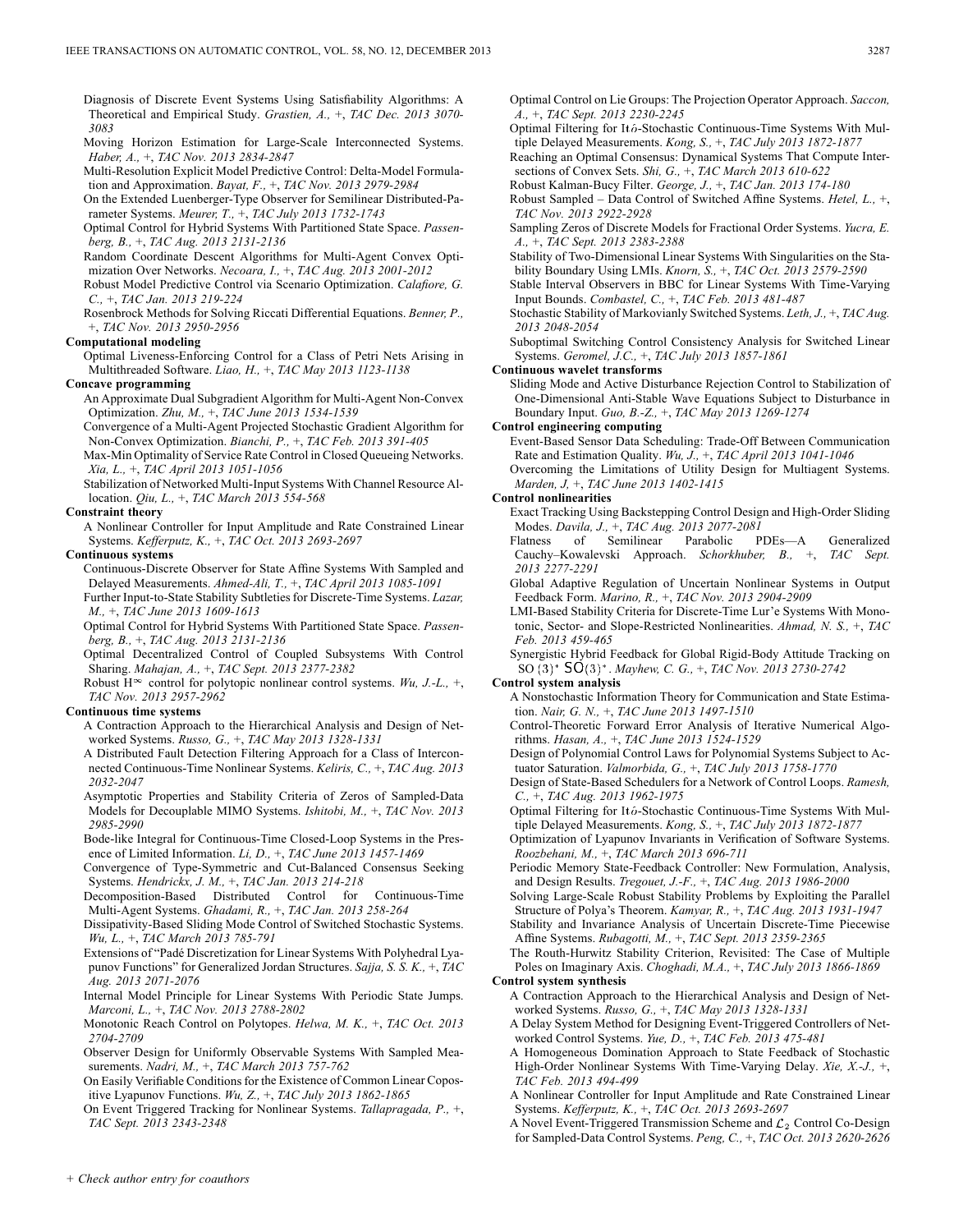A Singular Perturbation Based Global Dynamic High Gain Scaling Control Design for Systems With Nonlinear Input Uncertainties. *Krishnamurthy, P.,* +, *TAC Oct. 2013 2686-2692*

Adaptive Tracking Games for Coupled Stochastic Linear Multi-Agent Systems: Stability, Optimality and Robustness. *Zhang, Q.,* +, *TAC Nov. 2013 2862-2877*

Biased Sinusoidal Disturbance Compensation With Unknown Frequency. *Fedele, G.,* +, *TAC Dec. 2013 3207-3212*

Bottom-Up Symbolic Control: Attractor-Based Planning and Behavior Synthesis. *Fu, J.,* +, *TAC Dec. 2013 3142-3155*

Boundary Stabilization of Equilibrium Solutions to Parabolic Equations. *Barbu, V.,* +, *TAC Sept. 2013 2416-2420*

Bounded Tracking Controllers and Robustness Analysis for UAVs. *Gruszka, A.,* +, *TAC Jan. 2013 180-187*

Connectivity Preservation in Nonholonomic Multi-Agent Systems: A Bounded Distributed Control Strategy. *Ajorlou, A.,* +, *TAC Sept. 2013 2366-2371*

Consensus Output Regulation of a Class of Heterogeneous Nonlinear Systems. *Ding, Z.,* +, *TAC Oct. 2013 2648-2653*

Control of Nonlinear and LPV Systems: Interval Observer-Based Framework. *Efimov, D.,* +, *TAC March 2013 773-778*

Controlled Sensing for Multihypothesis Testing. *Nitinawarat, S.,* +, *TAC Oct. 2013 2451-2464*

Controller Design and the Gauss–Lucas Theorem. *Knap, M. J.,* +, *TAC Nov. 2013 2940-2944*

Controller Design for Multivariable Linear Time-Invariant Unknown Systems. *Wang, W. S. W.,* +, *TAC Sept. 2013 2292-2306*

Decomposition-Based Distributed Control for Continuous-Time Multi-Agent Systems. *Ghadami, R.,* +, *TAC Jan. 2013 258-264*

Design of Polynomial Control Laws for Polynomial Systems Subject to Actuator Saturation. *Valmorbida, G.,* +, *TAC July 2013 1758-1770*

- Design of Saturation-Based Switching Anti-Windup Gains for the Enlargement of the Domain of Attraction. *Li, Y.,* +, *TAC July 2013 1810-1816*
- Designing Output-Feedback Predictive Controllers by Reverse-Engineering Existing LTI Controllers. *Hartley, E. N.,* +, *TAC Nov. 2013 2934-2939*
- Dissipativity-Based Sliding Mode Control of Switched Stochastic Systems. *Wu, L.,* +, *TAC March 2013 785-791*

Distributed Circular Formation Stabilization for Dynamic Unicycles. *El-Hawwary, M. I.,* +, *TAC Jan. 2013 149-162*

Distributed Control of Uncertain Networked Systems: A Decoupled Design. *Wang, X.,* +, *TAC Oct. 2013 2536-2549*

Distributed Output-Feedback Control of Nonlinear Multi-Agent Systems. *Liu, T.,* +, *TAC Nov. 2013 2912-2917*

Enforcing Detectability in Controlled Discrete Event Systems. *Shu, S.,* +, *TAC Aug. 2013 2125-2130*

Exact Tracking Using Backstepping Control Design and High-Order Sliding Modes. *Davila, J.,* +, *TAC Aug. 2013 2077-2081*

Fault Tolerant Control of Multi-Hop Control Networks. *D'Innocenzo, A.,* +, *TAC June 2013 1377-1389*

Forming Circle Formations of Anonymous Mobile Agents With Order Preservation. *Wang, C.,* +, *TAC Dec. 2013 3248-3254*

Forwarding Design With Prescribed Local Behavior. *Benachour, M. S.,* +, *TAC Dec. 2013 3011-3023*

Global Stabilization of Nonlinear Systems Based on Vector Control Lyapunov Functions. *Karafyllis, I.,* +, *TAC Oct. 2013 2550-2562*

Guaranteed Cost Certification for Discrete-Time Linear Switched Systems With a Dwell Time. *Jungers, M.,* +, *TAC March 2013 768-772*

Internal Model Principle for Linear Systems With Periodic State Jumps. *Marconi, L.,* +, *TAC Nov. 2013 2788-2802*

Interval Observers for Time-Varying Discrete-Time Systems. *Efimov, D.,* +, *TAC Dec. 2013 3218-3224*

LMI-Based Stability Criteria for Discrete-Time Lur'e Systems With Monotonic, Sector- and Slope-Restricted Nonlinearities. *Ahmad, N. S.,* +, *TAC Feb. 2013 459-465*

LQ Optimal and Robust Control of Perishable Inventory Systems With Multiple Supply Options. *Ignaciuk, P.,* +, *TAC Aug. 2013 2108-2113*

Matrix Approach to Model Matching of Asynchronous Sequential Machines. *Xu, X.,* +, *TAC Nov. 2013 2974-2979*

Monotonic Reach Control on Polytopes. *Helwa, M. K.,* +, *TAC Oct. 2013 2704-2709*

Normalized Coprime Robust Stability and Performance Guarantees for Reduced-Order Controllers. *Chen, K. K.,* +, *TAC April 2013 1068-1073*

Observer Design for Uniformly Observable Systems With Sampled Measurements. *Nadri, M.,* +, *TAC March 2013 757-762*

On Mean-Square Boundedness of Stochastic Linear Systems With Quantized Observations. *Chatterjee, D.,* +, *TAC Aug. 2013 2082-2085*

On State Feedback  $H_{\infty}$  Control for Discrete-Time Singular Systems. *Feng, Y.,* +, *TAC Oct. 2013 2674-2679*

On the Extended Luenberger-Type Observer for Semilinear Distributed-Parameter Systems. *Meurer, T.,* +, *TAC July 2013 1732-1743*

On the Optimality of Certainty Equivalence for Event-Triggered Control Systems. *Molin, A.,* +, *TAC Feb. 2013 470-474*

Optimal Filtering for Itô-Stochastic Continuous-Time Systems With Multiple Delayed Measurements. *Kong, S.,* +, *TAC July 2013 1872-1877*

Overcoming the Limitations of Utility Design for Multiagent Systems. *Marden, J,* +, *TAC June 2013 1402-1415*

Parameter Estimation and Non-Collocated Adaptive Stabilization for a Wave Equation Subject to General Boundary Harmonic Disturbance. *Guo, W.,* +, *TAC July 2013 1631-1643*

Periodic Memory State-Feedback Controller: New Formulation, Analysis, and Design Results. *Tregouet, J.-F.,* +, *TAC Aug. 2013 1986-2000*

Plug-and-Play Decentralized Model Predictive Control for Linear Systems. *Riverso, S.,* +, *TAC Oct. 2013 2608-2614*

Rapid Stabilization for a Korteweg-de Vries Equation From the Left Dirichlet Boundary Condition. *Cerpa, E.,* +, *TAC July 2013 1688-1695*

Reduction Model Approach for Linear Systems With Sampled Delayed Inputs. *Mazenc, F.,* +, *TAC May 2013 1263-1268*

Relaxed and Hybridized Backstepping. *Stein Shiromoto, H.,* +, *TAC Dec. 2013 3236-3241*

Robust Adaptive Failure Compensation of Hysteretic Actuators for a Class of Uncertain Nonlinear Systems. *Cai, J.,* +, *TAC Sept. 2013 2388-2394*

Robust Control of Linear Systems via Switching. *Allerhand, L. I.,* +, *TAC Feb. 2013 506-512*

Robust Model Predictive Control via Scenario Optimization. *Calafiore, G. C.,* +, *TAC Jan. 2013 219-224*

Robust Sampled – Data Control of Switched Affine Systems. *Hetel, L.,* +, *TAC Nov. 2013 2922-2928*

Robust Self-Triggered Coordination With Ternary Controllers. *De Persis, C.,* +, *TAC Dec. 2013 3024-3038*

Sampled-Data Design for Robust Control of a Single Qubit. *Dong, D.,* +, *TAC Oct. 2013 2654-2659*

Solving Large-Scale Robust Stability Problems by Exploiting the Parallel Structure of Polya's Theorem. *Kamyar, R.,* +, *TAC Aug. 2013 1931-1947*

Stability and Stabilization of Fractional-Order Linear Systems Subject to Input Saturation. *Lim, Y.-H.,* +, *TAC April 2013 1062-1067*

Stability of Stochastic Nonlinear Systems With State-Dependent Switching. *Wu, Z.,* +, *TAC Aug. 2013 1904-1918*

Stabilization of a System of  $n + 1$  Coupled First-Order Hyperbolic Linear PDEs With a Single Boundary Input. *Di Meglio, F.,* +, *TAC Dec. 2013 3097-3111*

Stabilization of Networked Multi-Input Systems With Channel Resource Allocation. *Qiu, L.,* +, *TAC March 2013 554-568*

Stabilization of Quasi Integrable Hamiltonian Systems With Fractional Derivative Damping by Using Fractional Optimal Control. *Hu, F.,* +, *TAC Nov. 2013 2968-2973*

Stable Interval Observers in BBC for Linear Systems With Time-Varying Input Bounds. *Combastel, C.,* +, *TAC Feb. 2013 481-487*

State Feedback Stabilization for Boolean Control Networks. *Li, R.,* +, *TAC July 2013 1853-1857*

Suboptimal Switching Control Consistency Analysis for Switched Linear Systems. *Geromel, J.C.,* +, *TAC July 2013 1857-1861*

Task-Space Synchronization of Networked Robotic Systems With Uncertain Kinematics and Dynamics. *Wang, H.,* +, *TAC Dec. 2013 3169-3174*

Tracking Control for Hybrid Systems With State-Triggered Jumps. *Biemond, J. J. B.,* +, *TAC April 2013 876-890*

#### **Control systems**

Further Results on Stabilizing Control of Quantum Systems. *Qi, B.,* +, *TAC May 2013 1349-1354*

Minimum-Seeking for CLFs: Universal Semiglobally Stabilizing Feedback Under Unknown Control Directions. *Scheinker, A.,* +, *TAC May 2013 1107- 1122*

### **Control theory**

Control-Theoretic Forward Error Analysis of Iterative Numerical Algorithms. *Hasan, A.,* +, *TAC June 2013 1524-1529*

Lyapunov Theory for 2-D Nonlinear Roesser Models: Application to Asymptotic and Exponential Stability. *Yeganefar, N.,* +, *TAC May 2013 1299-1304*

*+ Check author entry for coauthors*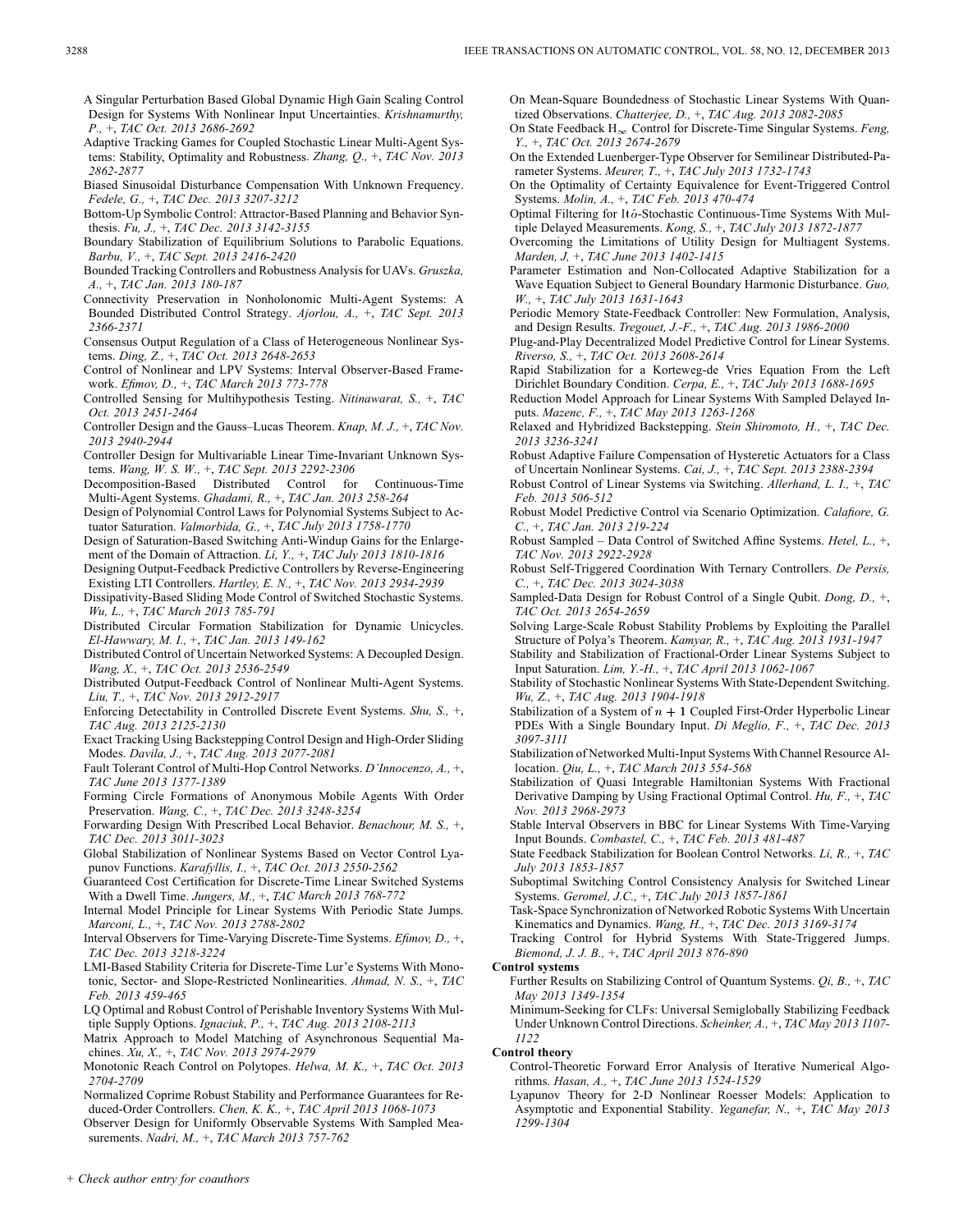On Functional Observers for Linear Time-Varying Systems. *Rotella, F.,* +, *TAC May 2013 1354-1360*

### **Controllability**

- A Class of Uncontrollable Diffusively Coupled Multiagent Systems with Multichain Topologies. *Cao, M.,* +, *TAC Feb. 2013 465-469*
- A Sufficient Condition for Arbitrary Eigenvalue Assignment in Linear Descriptor Systems by Output Feedback. *Zhang, B.,* +, *TAC Aug. 2013 2060- 2064*
- Control and Synchronization of Neuron Ensembles. *Li, J.-S.,* +, *TAC Aug. 2013 1919-1930*
- Controllability and Observability of Grid Graphs via Reduction and Symmetries. *Notarstefano, G.,* +, *TAC July 2013 1719-1731*
- Enforcing Detectability in Controlled Discrete Event Systems. *Shu, S.,* +, *TAC Aug. 2013 2125-2130*
- Exact Tracking Using Backstepping Control Design and High-Order Sliding Modes. *Davila, J.,* +, *TAC Aug. 2013 2077-2081*
- Fault Tolerant Control of Multi-Hop Control Networks. *D'Innocenzo, A.,* +, *TAC June 2013 1377-1389*
- On the Controllability Properties of Circulant Networks. *Nabi-Abdolyousefi, M.,* +, *TAC Dec. 2013 3179-3184*
- Structural Controllability and Observability of Linear Systems Over Finite Fields With Applications to Multi-Agent Systems. *Sundaram, S.,* +, *TAC Jan. 2013 60-73*
- Zero Forcing, Linear and Quantum Controllability for Systems Evolving on Networks. *Burgarth, D.,* +, *TAC Sept. 2013 2349-2354*

### **Controllers**

- Connectivity Preservation in Nonholonomic Multi-Agent Systems: A Bounded Distributed Control Strategy. *Ajorlou, A.,* +, *TAC Sept. 2013 2366-2371*
- Controlled Reduction With Unactuated Cyclic Variables: Application to 3D Bipedal Walking With Passive Yaw Rotation. *Gregg, R. D.,* +, *TAC Oct. 2013 2679-2685*
- H<sub>∞</sub>-Optimal Actuator Location. *Kasinathan, D., +, TAC Oct. 2013 2522-2535*

#### **Convergence**

- A Contraction Theory Approach to Singularly Perturbed Systems. *Del Vecchio, D.,* +, *TAC March 2013 752-757*
- A Distributed Control Strategy for Reactive Power Compensation in Smart Microgrids. *Bolognani, S.,* +, *TAC Nov. 2013 2818-2833*
- A New Extension of Newton Algorithm for Nonlinear System Modelling Using RBF Neural Networks. *Zhang, L.,* +, *TAC Nov. 2013 2929-2933*
- A Nonlinear Controller for Input Amplitude and Rate Constrained Linear Systems. *Kefferputz, K.,* +, *TAC Oct. 2013 2693-2697*
- A Strict Control Lyapunov Function for a Diffusion Equation With Time-Varying Distributed Coefficients. *Bribiesca Argomedo, F,* +, *TAC Feb. 2013 290-303*
- Adaptive Compensation of Gyro Bias in Rigid-Body Attitude Estimation Using a Single Vector Measurement. *Namvar, M.,* +, *TAC July 2013 1816- 1822*
- Adaptive Tracking Control of Linear Systems With Binary-Valued Observations and Periodic Target. *Zhao, Y.,* +, *TAC May 2013 1293-1298*
- Addendum to "Generating Functions of Switched Linear Systems: Analysis, Computation, and Stability Applications" [May 11 1059-1074]. *Hu, J.,* +, *TAC July 2013 1887*
- An Approximate Dual Subgradient Algorithm for Multi-Agent Non-Convex Optimization. *Zhu, M.,* +, *TAC June 2013 1534-1539*
- Analysis of Decentralized Quantized Auctions on Cooperative Networks. *Jia, P.,* +, *TAC Feb. 2013 529-534*
- Continuous-Discrete Observer for State Affine Systems With Sampled and Delayed Measurements. *Ahmed-Ali, T.,* +, *TAC April 2013 1085-1091*
- Control of Nonlinear and LPV Systems: Interval Observer-Based Framework. *Efimov, D.,* +, *TAC March 2013 773-778*
- Convergence of a Multi-Agent Projected Stochastic Gradient Algorithm for Non-Convex Optimization. *Bianchi, P.,* +, *TAC Feb. 2013 391-405*
- Convergence of Type-Symmetric and Cut-Balanced Consensus Seeking Systems. *Hendrickx, J. M.,* +, *TAC Jan. 2013 214-218*
- Enhancing Robustness and Performance via Switched Second Order Sliding Mode Control. *Tanelli, M.,* +, *TAC April 2013 962-974*

Formation Control of Mobile Agents Based on Distributed Position Estimation. *Oh, K.-K.,* +, *TAC March 2013 737-742*

Minimum-Seeking for CLFs: Universal Semiglobally Stabilizing Feedback Under Unknown Control Directions. *Scheinker, A.,* +, *TAC May 2013 1107- 1122*

Observer Design for Uniformly Observable Systems With Sampled Measurements. *Nadri, M.,* +, *TAC March 2013 757-762*

- Robust Distributed Routing in Dynamical Networks—Part I: Locally Responsive Policies and Weak Resilience. *Como, G.,* +, *TAC Feb. 2013 317-332*
- Robust Self-Triggered Coordination With Ternary Controllers. *De Persis, C.,* +, *TAC Dec. 2013 3024-3038*
- State-Constrained Iterative Learning Control for a Class Of MIMO Systems. *Xu, J.-X.,* +, *TAC May 2013 1322-1327*
- Tracking Control for Hybrid Systems With State-Triggered Jumps. *Biemond, J. J. B.,* +, *TAC April 2013 876-890*

#### **Convergence of numerical methods**

- A Distributed Newton Method for Network Utility Maximization–I: Algorithm. *Wei, E.,* +, *TAC Sept. 2013 2162-2175*
- A Distributed Newton Method for Network Utility Maximization—Part II: Convergence. *Wei, E.,* +, *TAC Sept. 2013 2176-2188*
- An Optimal Approximate Dynamic Programming Algorithm for Concave, Scalar Storage Problems With Vector-Valued Controls. *Nascimento, J.,* +, *TAC Dec. 2013 2995-3010*
- Hermite Spectral Method to 1-D Forward Kolmogorov Equation and Its Application to Nonlinear Filtering Problems. *Luo, X.,* +, *TAC Oct. 2013 2495-2507*
- LaSalle-Yoshizawa Corollaries for Nonsmooth Systems. *Fischer, N.,* +, *TAC Sept. 2013 2333-2338*
- Observer Design for Nonlinear Systems Under Unknown Time-Varying Delays. *Ghanes, M.,* +, *TAC June 2013 1529-1534*
- Recursive Identification of MIMO Wiener Systems. *Mu, B.-Q.,* +, *TAC March 2013 802-808*
- Regularized Iterative Stochastic Approximation Methods for Stochastic Variational
- Inequality Problems. *Koshal, J.,* +, *TAC March 2013 594-609*
- Weak Convergence of Nonlinear High-Gain Tracking Differentiator. *Guo, B.-Z.,* +, *TAC April 2013 1074-1080*
- **Convex programming**
	- A Distributed Control Strategy for Reactive Power Compensation in Smart Microgrids. *Bolognani, S.,* +, *TAC Nov. 2013 2818-2833*
	- A Nonlinear Controller for Input Amplitude and Rate Constrained Linear Systems. *Kefferputz, K.,* +, *TAC Oct. 2013 2693-2697*
	- A Stochastic Maximum Principle for Delayed Mean-Field Stochastic Differential Equations and Its Applications. *Du, H.,* +, *TAC Dec. 2013 3212-3217*
	- Infinite Horizon Performance Bounds for Uncertain Constrained Systems. *Van Parys, B. P. G.,* +, *TAC Nov. 2013 2803-2817*
	- Max-Min Optimality of Service Rate Control in Closed Queueing Networks. *Xia, L.,* +, *TAC April 2013 1051-1056*
	- Optimization of Lyapunov Invariants in Verification of Software Systems. *Roozbehani, M.,* +, *TAC March 2013 696-711*
	- Random Coordinate Descent Algorithms for Multi-Agent Convex Optimization Over Networks. *Necoara, I.,* +, *TAC Aug. 2013 2001-2012*
	- Reaching an Optimal Consensus: Dynamical Systems That Compute Intersections of Convex Sets. *Shi, G.,* +, *TAC March 2013 610-622*
	- Robust Distributed Routing in Dynamical Networks–Part II: Strong Resilience, Equilibrium Selection and Cascaded Failures. *Como, G.,* +, *TAC Feb. 2013 333-348*
	- Structural Analysis of Laplacian Spectral Properties of Large-Scale Networks. *Preciado, V. M.,* +, *TAC Sept. 2013 2338-2343*
	- The Circulant Rational Covariance Extension Problem: The Complete Solution. *Lindquist, A. G.,* +, *TAC Nov. 2013 2848-2861*

#### **Correlation**

ARMA Identification of Graphical Models. *Avventi, E.,* +, *TAC May 2013 1167-1178*

### **Cost optimal control**

- Constrained Partially Observed Markov Decision Processes With Probabilistic Criteria for Adaptive Sequential Detection. *Chen, R. C.,* +, *TAC Feb. 2013 487-493*
- Guaranteed Cost Certification for Discrete-Time Linear Switched Systems With a Dwell Time. *Jungers, M.,* +, *TAC March 2013 768-772*
- Nash, Social and Centralized Solutions to Consensus Problems via Mean Field Control Theory. *Nourian, M.,* +, *TAC March 2013 639-653*

#### **Couplings**

Global Analysis of a Continuum Model for Monotone Pulse-Coupled Oscillators. *Mauroy, A.,* +, *TAC May 2013 1154-1166*

#### **Covariance analysis**

Gaussian Smoothers for Nonlinear Systems With One-Step Randomly Delayed Measurements. *Wang, X.,* +, *TAC July 2013 1828-1835*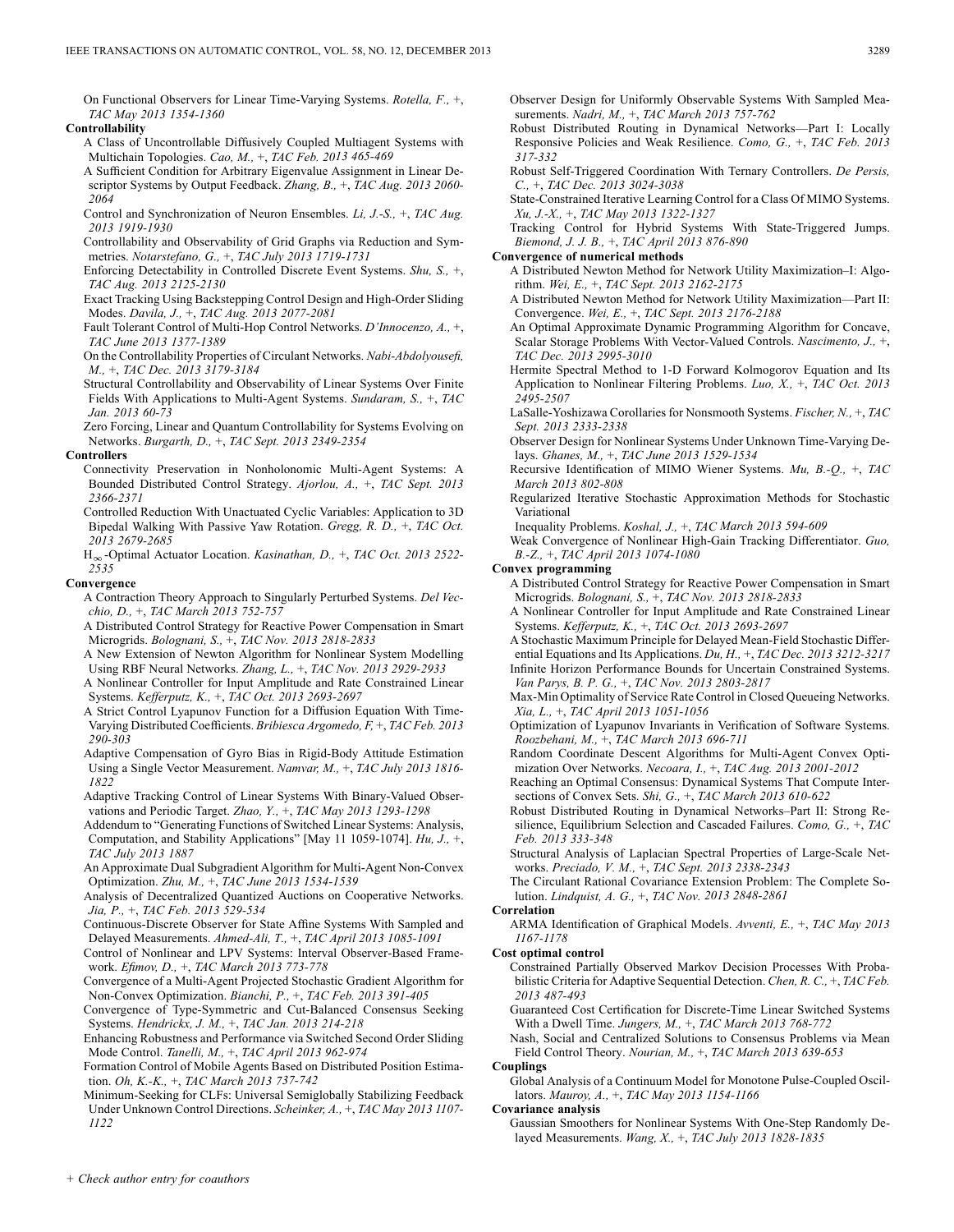### **Covariance matrices**

- A Regularized Estimator For Linear Regression Model With Possibly Singular Covariance. *Hoang, H. S.,* +, *TAC Jan. 2013 236-241*
- Coordinated One-Step Optimal Distributed State Prediction for a Networked Dynamical System. *Zhou, T.,* +, *TAC Nov. 2013 2756-2771*
- Kalman Filter for Discrete-Time Stochastic Linear Systems Subject to Intermittent Unknown Inputs. *Keller, J.-Y.,* +, *TAC July 2013 1882-1887*
- Kalman Filter Sensitivity Evaluation With Orthogonal and J-Orthogonal Transformations. *Kulikova, M.V.,* +, *TAC July 2013 1798-1804*
- Stochastic Gradient Descent on Riemannian Manifolds. *Bonnabel, S.,* +, *TAC Sept. 2013 2217-2229*

The Circulant Rational Covariance Extension Problem: The Complete Solution. *Lindquist, A. G.,* +, *TAC Nov. 2013 2848-2861*

Unscented Kalman Filter Over Unreliable Communication Networks With Markovian Packet Dropouts. *Li, L.,* +, *TAC Dec. 2013 3224-3230*

### **Covariance matrix**

On the Response of Quantum Linear Systems to Single Photon Input Fields. *Zhang, G.,* +, *TAC May 2013 1221-1235*

Square Root Receding Horizon Information Filters for Nonlinear Dynamic System Models. *Kim, D. Y.,* +, *TAC May 2013 1284-1289*

### **Curve fitting**

Semidefinite Hankel-Type Model Reduction Based on Frequency Response Matching. *Sootla, A.,* +, *TAC April 2013 1057-1062*

### **D**

### **Damping**

Controlled Reduction With Unactuated Cyclic Variables: Application to 3D Bipedal Walking With Passive Yaw Rotation. *Gregg, R. D.,* +, *TAC Oct. 2013 2679-2685*

Sampled-Data Design for Robust Control of a Single Qubit. *Dong, D.,* +, *TAC Oct. 2013 2654-2659*

Stabilization of Quasi Integrable Hamiltonian Systems With Fractional Derivative Damping by Using Fractional Optimal Control. *Hu, F.,* +, *TAC Nov. 2013 2968-2973*

#### **Data communication**

Maximizing Information in Unreliable Sensor Networks Under Deadline and Energy Constraints. *Hariharan, S.,* +, *TAC June 2013 1416-1429*

## **Data mining**

Online Homotopy Algorithm for a Generalization of the LASSO. *Hofleitner, A.,* +, *TAC Dec. 2013 3175-3179*

### **Decentralized control**

 $\mathcal{H}_2$ -Optimal Decentralized Control Over Posets: A State-Space Solution for State-Feedback. *Shah, P.,* +, *TAC Dec. 2013 3084-3096*

Approximately Optimal Solutions to the Finite-Dimensional Witsenhausen Counterexample. *Grover, P.,* +, *TAC Sept. 2013 2189-2204*

Decentralized Stochastic Control with Partial History Sharing: A Common Information Approach. *Nayyar, A.,* +, *TAC July 2013 1644-1658*

Formation Control of Mobile Agents Based on Distributed Position Estimation. *Oh, K.-K.,* +, *TAC March 2013 737-742*

Nash, Social and Centralized Solutions to Consensus Problems via Mean Field Control Theory. *Nourian, M.,* +, *TAC March 2013 639-653*

Optimal Decentralized Control of Coupled Subsystems With Control Sharing. *Mahajan, A.,* +, *TAC Sept. 2013 2377-2382*

Plug-and-Play Decentralized Model Predictive Control for Linear Systems. *Riverso, S.,* +, *TAC Oct. 2013 2608-2614*

Reaching an Optimal Consensus: Dynamical Systems That Compute Intersections of Convex Sets. *Shi, G.,* +, *TAC March 2013 610-622*

Solving Large-Scale Robust Stability Problems by Exploiting the Parallel Structure of Polya's Theorem. *Kamyar, R.,* +, *TAC Aug. 2013 1931-1947* **Decision making**

### Controlled Sensing for Multihypothesis Testing. *Nitinawarat, S.,* +, *TAC Oct. 2013 2451-2464*

Decentralized Stochastic Control with Partial History Sharing: A Common Information Approach. *Nayyar, A.,* +, *TAC July 2013 1644-1658*

Dynamic Optimization and Learning for Renewal Systems. *Neely, M. J.,* +, *TAC Jan. 2013 32-46*

Ergodic Control and Polyhedral Approaches to PageRank Optimization. *Fercoq, O.,* +, *TAC Jan. 2013 134-148*

Optimal Strategies for Communication and Remote Estimation With an Energy Harvesting Sensor. *Nayyar, A.,* +, *TAC Sept. 2013 2246-2260*

Optimum and Equilibrium in Assignment Problems With Congestion: Mobile Terminals Association to Base Stations. *Silva, A.,* +, *TAC Aug. 2013 2018-2031*

Reducing the Conservativeness of Fully Sequential Indifference-Zone Procedures. *Wang, H.,* +, *TAC June 2013 1613-1619*

### **Decision support systems**

Computational Load Reduction in Bounded Error Identification of Hammerstein Systems. *Cerone, V.,* +, *TAC May 2013 1317-1322*

#### **Decision theory**

Constrained Partially Observed Markov Decision Processes With Probabilistic Criteria for Adaptive Sequential Detection. *Chen, R. C.,* +, *TAC Feb. 2013 487-493*

#### **Delay systems**

LQ Optimal and Robust Control of Perishable Inventory Systems With Multiple Supply Options. *Ignaciuk, P.,* +, *TAC Aug. 2013 2108-2113*

Optimal Linear Filters for Discrete-Time Systems With Randomly Delayed and Lost Measurements With/Without Time Stamps. *Sun, S.,* +, *TAC June 2013 1551-1556*

Stabilization of a Class of Switched Linear Neutral Systems Under Asynchronous Switching. *Wang, Y.-E.,* +, *TAC Aug. 2013 2114-2119*

### **Delay-differential systems**

Stability of Positive Differential Systems With Delay. *Ngoc, P. H. A.,* +, *TAC Jan. 2013 203-209*

**Delays**

- A Delay System Method for Designing Event-Triggered Controllers of Networked Control Systems. *Yue, D.,* +, *TAC Feb. 2013 475-481*
- A Homogeneous Domination Approach to State Feedback of Stochastic High-Order Nonlinear Systems With Time-Varying Delay. *Xie, X.-J.,* +, *TAC Feb. 2013 494-499*
- A Novel Event-Triggered Transmission Scheme and  $\mathcal{L}_2$  Control Co-Design for Sampled-Data Control Systems. *Peng, C.,* +, *TAC Oct. 2013 2620-2626* A Stochastic Maximum Principle for Delayed Mean-Field Stochastic Differential Equations and Its Applications. *Du, H.,* +, *TAC Dec. 2013 3212-3217* Compensation of State-Dependent Input Delay for Nonlinear Systems. *Bekiaris-Liberis, N.,* +, *TAC Feb. 2013 275-289*
- Consensus of Discrete-Time Linear Networked Multi-Agent Systems With Communication Delays. *Tan, C.,* +, *TAC Nov. 2013 2962-2968*
- Continuous-Discrete Observer for State Affine Systems With Sampled and Delayed Measurements. *Ahmed-Ali, T.,* +, *TAC April 2013 1085-1091*
- Delay Robustness of Interconnected Passive Systems: An Integral Quadratic Constraint Approach. *Summers, E.,* +, *TAC March 2013 712-724*
- Delayed Detectability of Discrete Event Systems. *Shu, S.,* +, *TAC April 2013 862-875*

Distributed Output-Feedback Control of Nonlinear Multi-Agent Systems. *Liu, T.,* +, *TAC Nov. 2013 2912-2917*

- Event Triggered Adaptive Differential Modulation: A New Method for Traffic Reduction in Networked Control Systems. *Premaratne, U.,* +, *TAC July 2013 1696-1706*
- Gaussian Smoothers for Nonlinear Systems With One-Step Randomly Delayed Measurements. *Wang, X.,* +, *TAC July 2013 1828-1835*

Input–Output Analysis of Power Control in Wireless Networks. *Moller, A.,* +, *TAC April 2013 834-846*

Lyapunov Technique and Backstepping for Nonlinear Neutral Systems. *Mazenc, F.,* +, *TAC Feb. 2013 512-517*

Model-Based Event-Triggered Control for Systems With Quantization and Time-Varying Network Delays. *Garcia, E.,* +, *TAC Feb. 2013 422-434*

Necessary and Sufficient Razumikhin-Type Conditions for Stability of Delay Difference Equations. *Gielen, R. H.,* +, *TAC Oct. 2013 2637-2642*

Observer Design for Nonlinear Systems Under Unknown Time-Varying Delays. *Ghanes, M.,* +, *TAC June 2013 1529-1534*

On Computing Puiseux Series for Multiple Imaginary Characteristic Roots of LTI Systems With Commensurate Delays. *Li, X.-G.,* +, *TAC May 2013 1338-1343*

On the Value of Coordination and Delayed Queue Information in Multicellular Scheduling. *Gopalan, A.,* +, *TAC June 2013 1443-1456*

- Optimal Filtering for Itô-Stochastic Continuous-Time Systems With Multiple Delayed Measurements. *Kong, S.,* +, *TAC July 2013 1872-1877*
- Reduction Model Approach for Linear Systems With Sampled Delayed Inputs. *Mazenc, F.,* +, *TAC May 2013 1263-1268*
- Robust Self-Triggered Coordination With Ternary Controllers. *De Persis, C.,* +, *TAC Dec. 2013 3024-3038*

Stability Analysis of Second-Order Sliding Mode Control Systems With Input-Delay Using Poincaré Map. *Li, X.,* +, *TAC Sept. 2013 2410-2415*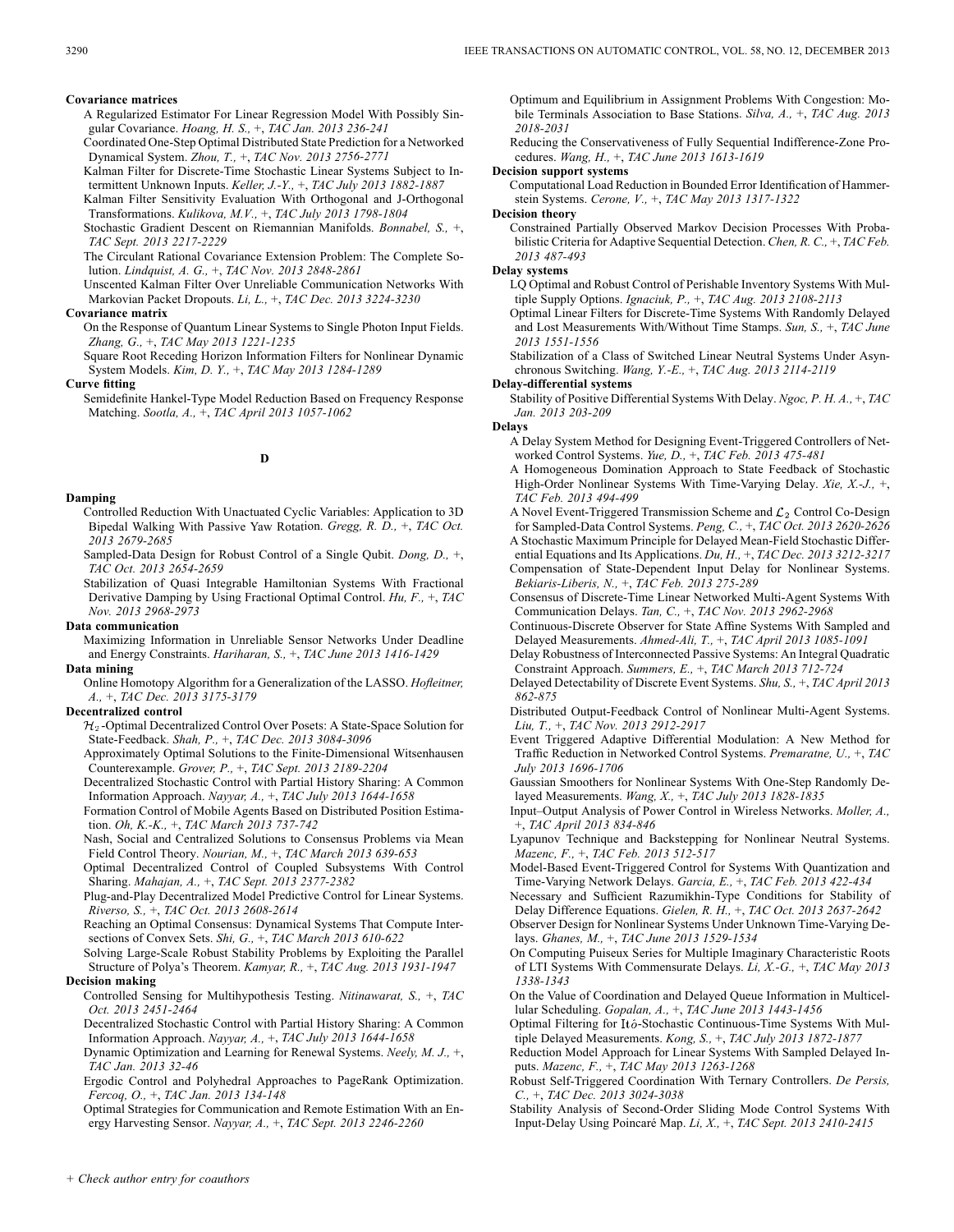Stabilization of Time-Varying Nonlinear Systems With Distributed Input Delay by Feedback of Plant's State. *Mazenc, F.,* +, *TAC Jan. 2013 264-269* State and Parameter Estimation for Nonlinear Delay Systems Using Sliding Mode Techniques. *Yan, X.-G.,* +, *TAC April 2013 1023-1029*

### **Design engineering**

Realization of a Special Class of Admittances with One Damper and One Inerter for Mechanical Control. *Chen, M. Z. Q.,* +, *TAC July 2013 1841- 1846*

### **Difference equations**

Finite-Horizon  $H_{\infty}$  Filtering With Missing Measurements and Quantization Effects. *Wang, Z.,* +, *TAC July 2013 1707-1718*

Necessary and Sufficient Razumikhin-Type Conditions for Stability of Delay Difference Equations. *Gielen, R. H.,* +, *TAC Oct. 2013 2637-2642*

On the Existence of Control Lyapunov Functions and State-Feedback Laws for Hybrid Systems. *Sanfelice, R. G.,* +, *TAC Dec. 2013 3242-3248*

Optimal Linear Filters for Discrete-Time Systems With Randomly Delayed and Lost Measurements With/Without Time Stamps. *Sun, S.,* +, *TAC June 2013 1551-1556*

The Extended Symplectic Pencil and the Finite-Horizon LQ Problem With Two-Sided Boundary Conditions. *Ferrante, A.,* +, *TAC Aug. 2013 2102- 2107*

### **Differential equations**

A Matrosov Theorem for Adversarial Markov Decision Processes. *Teel, A. R.,* +, *TAC Aug. 2013 2142-2148*

A Stochastic Maximum Principle for Delayed Mean-Field Stochastic Differential Equations and Its Applications. *Du, H.,* +, *TAC Dec. 2013 3212-3217* On Functional Observers for Linear Time-Varying Systems. *Rotella, F.,* +,

*TAC May 2013 1354-1360*

Optimal Filtering for Itô-Stochastic Continuous-Time Systems With Multiple Delayed Measurements. *Kong, S.,* +, *TAC July 2013 1872-1877*

Realization of Lossless Systems Via Constant Matrix Factorizations. *Rapisarda, P.,* +, *TAC Oct. 2013 2632-2636*

Robust Distributed Routing in Dynamical Networks—Part I: Locally Responsive Policies and Weak Resilience. *Como, G.,* +, *TAC Feb. 2013 317-332*

Rosenbrock Methods for Solving Riccati Differential Equations. *Benner, P.,* +, *TAC Nov. 2013 2950-2956*

Sampling Zeros of Discrete Models for Fractional Order Systems. *Yucra, E. A.,* +, *TAC Sept. 2013 2383-2388*

### **Differential geometry**

On Casimir Functionals for Infinite-Dimensional Port-Hamiltonian Control Systems. *Schoberl, M.,* +, *TAC July 2013 1823-1828*

Stochastic Gradient Descent on Riemannian Manifolds. *Bonnabel, S.,* +, *TAC Sept. 2013 2217-2229*

#### **Differentiation**

Geometric Criteria for the Quasi-Linearization of the Equations of Motion of Mechanical Systems. *Chang, D. E.,* +, *TAC April 2013 1046-1050* Robust Identification-Based State Derivative Estimation for Nonlinear Sys-

tems. *Bhasin, S.,* +, *TAC Jan. 2013 187-192*

Weak Convergence of Nonlinear High-Gain Tracking Differentiator. *Guo, B.-Z.,* +, *TAC April 2013 1074-1080*

#### **Diffusion**

A Strict Control Lyapunov Function for a Diffusion Equation With Time-Varying Distributed Coefficients. *Bribiesca Argomedo, F,* +, *TAC Feb. 2013 290-303*

#### **Digital control**

On the Optimality of Certainty Equivalence for Event-Triggered Control Systems. *Molin, A.,* +, *TAC Feb. 2013 470-474*

### **Directed graphs**

Distributed Circular Formation Stabilization for Dynamic Unicycles. *El-Hawwary, M. I.,* +, *TAC Jan. 2013 149-162*

Distributed Matrix Scaling and Application to Average Consensus in Directed Graphs. *Dominguez-Garcia, A. D.,* +, *TAC March 2013 667-681*

Observability, Reconstructibility and State Observers of Boolean Control Networks. *Fornasini, E.,* +, *TAC June 2013 1390-1401*

Robust Distributed Routing in Dynamical Networks—Part I: Locally Responsive Policies and Weak Resilience. *Como, G.,* +, *TAC Feb. 2013 317-332*

#### **Discrete event systems**

Compositional Nonblocking Verification Using Generalized Nonblocking Abstractions. *Malik, R.,* +, *TAC Aug. 2013 1891-1903*

Delayed Detectability of Discrete Event Systems. *Shu, S.,* +, *TAC April 2013 862-875*

Diagnosis of Discrete Event Systems Using Satisfiability Algorithms: A Theoretical and Empirical Study. *Grastien, A.,* +, *TAC Dec. 2013 3070- 3083*

Enforcing Detectability in Controlled Discrete Event Systems. *Shu, S.,* +, *TAC Aug. 2013 2125-2130*

Finite Abstractions of Max-Plus-Linear Systems. *Adzkiya, D.,* +, *TAC Dec. 2013 3039-3053*

#### **Discrete systems**

Approximately Optimal Solutions to the Finite-Dimensional Witsenhausen Counterexample. *Grover, P.,* +, *TAC Sept. 2013 2189-2204*

Continuous-Discrete Observer for State Affine Systems With Sampled and Delayed Measurements. *Ahmed-Ali, T.,* +, *TAC April 2013 1085-1091*

Controllability and Observability of Grid Graphs via Reduction and Symmetries. *Notarstefano, G.,* +, *TAC July 2013 1719-1731*

Finite-Horizon  $H_{\infty}$  Filtering With Missing Measurements and Quantization Effects. *Wang, Z.,* +, *TAC July 2013 1707-1718*

Identification of Unknown Parameters for a Class of Two-Level Quantum Systems. *Xue, Z.,* +, *TAC July 2013 1805-1810*

Optimal Control for Hybrid Systems With Partitioned State Space. *Passenberg, B.,* +, *TAC Aug. 2013 2131-2136*

Sampled-Data Design for Robust Control of a Single Qubit. *Dong, D.,* +, *TAC Oct. 2013 2654-2659*

Stability Analysis of Quadratic MPC With a Discrete Input Alphabet. *Aguilera, R. P.,* +, *TAC Dec. 2013 3190-3196*

Stability of Two-Dimensional Linear Systems With Singularities on the Stability Boundary Using LMIs. *Knorn, S.,* +, *TAC Oct. 2013 2579-2590*

The Gradient Flow for Control of Closed Quantum Systems. *Long, R.,* +, *TAC Oct. 2013 2665-2669*

Weakly Coupled Systems in Quantum Control. *Boussaid, N.,* +, *TAC Sept. 2013 2205-2216*

Zero Forcing, Linear and Quantum Controllability for Systems Evolving on Networks. *Burgarth, D.,* +, *TAC Sept. 2013 2349-2354*

#### **Discrete time systems**

Bode-like Integral for Continuous-Time Closed-Loop Systems in the Presence of Limited Information. *Li, D.,* +, *TAC June 2013 1457-1469*

Bounded Real Lemma for Nonhomogeneous Markovian Jump Linear Systems. *Aberkane, S.,* +, *TAC March 2013 797-801*

Consensus of Discrete-Time Linear Networked Multi-Agent Systems With Communication Delays. *Tan, C.,* +, *TAC Nov. 2013 2962-2968*

Dead-Beat Functional Observers for Discrete-Time LPV Systems With Unknown Inputs. *Fiacchini, M.,* +, *TAC Dec. 2013 3230-3235*

Discrete Time Linear Quadratic Control With Arbitrary Correlated Noise. *Duncan, T.E.,* +, *TAC May 2013 1290-1293*

Further Input-to-State Stability Subtleties for Discrete-Time Systems. *Lazar, M.,* +, *TAC June 2013 1609-1613*

Guaranteed Cost Certification for Discrete-Time Linear Switched Systems With a Dwell Time. *Jungers, M.,* +, *TAC March 2013 768-772*

 $H_{\infty}$  Control for Discrete-Time Markov Jump Systems With Uncertain Transition Probabilities. *Luan, X.,* +, *TAC June 2013 1566-1572*

Interval Observers for Time-Varying Discrete-Time Systems. *Efimov, D.,* +, *TAC Dec. 2013 3218-3224*

Kalman Filter for Discrete-Time Stochastic Linear Systems Subject to Intermittent Unknown Inputs. *Keller, J.-Y.,* +, *TAC July 2013 1882-1887*

Lagrange Asymptotic Stability of Weak Detectable Markov Jump Linear Systems With Bounded Long Run Average Cost. *Barbosa, B. G.,* +, *TAC May 2013 1280-1283*

LMI-Based Stability Criteria for Discrete-Time Lur'e Systems With Monotonic, Sector- and Slope-Restricted Nonlinearities. *Ahmad, N. S.,* +, *TAC Feb. 2013 459-465*

LQ Optimal and Robust Control of Perishable Inventory Systems With Multiple Supply Options. *Ignaciuk, P.,* +, *TAC Aug. 2013 2108-2113*

Matrix Approach to Model Matching of Asynchronous Sequential Machines. *Xu, X.,* +, *TAC Nov. 2013 2974-2979*

Observability of a Linear System Under Sparsity Constraints. *Dai, W.,* +, *TAC Sept. 2013 2372-2376*

Observer Design for Uniformly Observable Systems With Sampled Measurements. *Nadri, M.,* +, *TAC March 2013 757-762*

On Mean-Square Boundedness of Stochastic Linear Systems With Quantized Observations. *Chatterjee, D.,* +, *TAC Aug. 2013 2082-2085*

On Stability of Systems With Aperiodic Sampling Devices. *Kao, C.-Y.,* +, *TAC Aug. 2013 2085-2090*

On State Feedback H<sub>∞</sub> Control for Discrete-Time Singular Systems. *Feng, Y.,* +, *TAC Oct. 2013 2674-2679*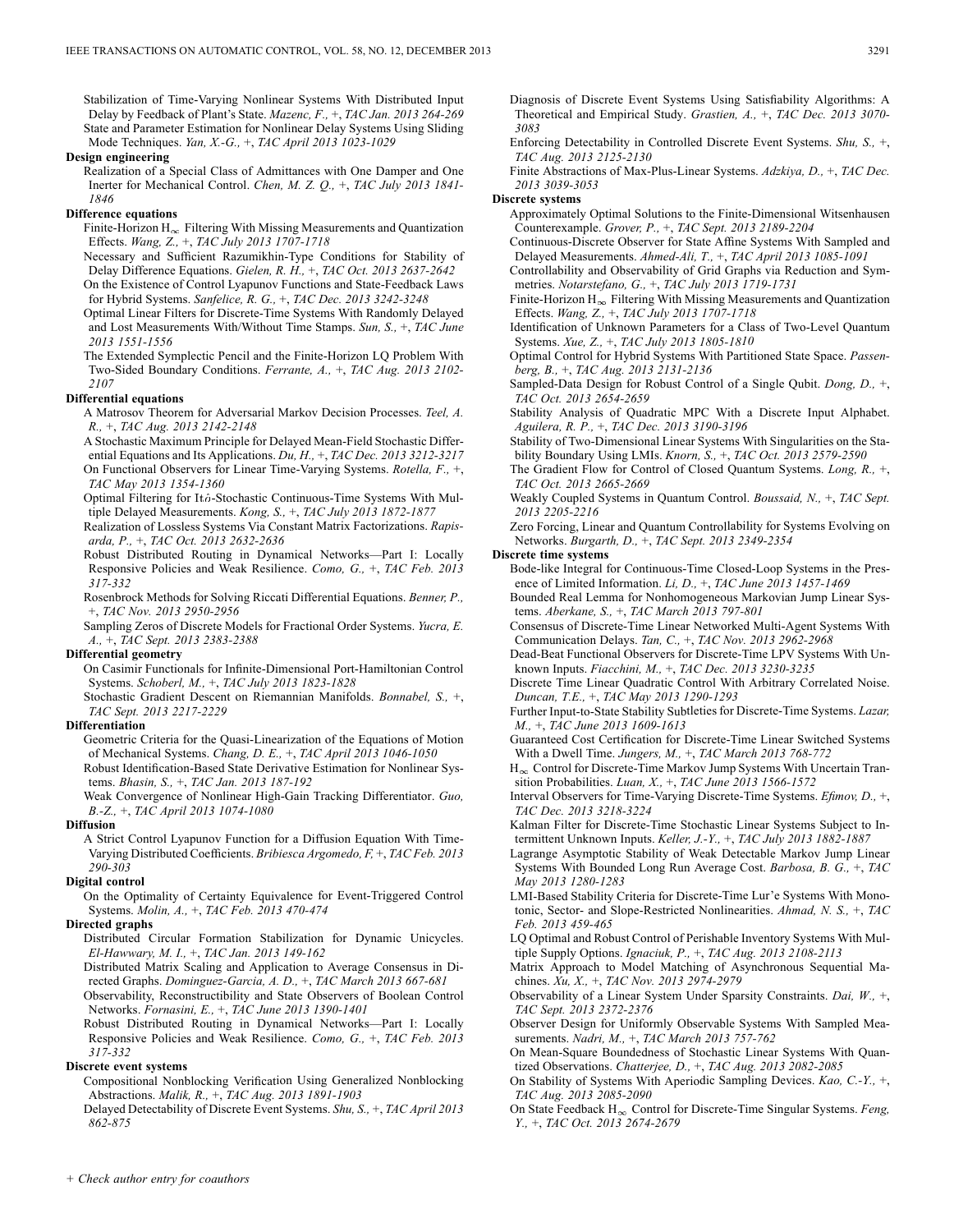On the Optimal Scheduling of Independent, Symmetric and Time-Sensitive Tasks. *Iannello, F.,* +, *TAC Sept. 2013 2421-2425*

Optimal Filtering for Discrete-Time Linear Systems With Multiplicative White Noise Perturbations and Periodic Coefficients. *Dragan, V.,* +, *TAC April 2013 1029-1034*

Optimal Linear Filters for Discrete-Time Systems With Randomly Delayed and Lost Measurements With/Without Time Stamps. *Sun, S.,* +, *TAC June 2013 1551-1556*

Periodic Memory State-Feedback Controller: New Formulation, Analysis, and Design Results. *Tregouet, J.-F.,* +, *TAC Aug. 2013 1986-2000*

Reduced-Order Quadratic Kalman-Like Filtering of Non-Gaussian Systems. *Fasano, A.,* +, *TAC July 2013 1744-1757*

Robust Model Predictive Control via Scenario Optimization. *Calafiore, G. C.,* +, *TAC Jan. 2013 219-224*

Sampling Zeros of Discrete Models for Fractional Order Systems. *Yucra, E. A.,* +, *TAC Sept. 2013 2383-2388*

Simple Sufficient Conditions for Reachability of Discrete-Time Polynomial Systems. *Kawano, Y.,* +, *TAC Dec. 2013 3203-3206*

Singular Perturbation Approximations for a Class of Linear Quantum Systems. *Petersen, I. R.,* +, *TAC Jan. 2013 193-198*

Stability Analysis of Sampled-Data Systems Using Sum of Squares. *Seuret, A.,* +, *TAC June 2013 1620-1625*

Stability and Invariance Analysis of Uncertain Discrete-Time Piecewise Affine Systems. *Rubagotti, M.,* +, *TAC Sept. 2013 2359-2365*

Stabilization of Networked Multi-Input Systems With Channel Resource Allocation. *Qiu, L.,* +, *TAC March 2013 554-568*

Stabilization of Stochastic Quantum Dynamics via Open- and Closed-Loop Control. *Ticozzi, F.,* +, *TAC Jan. 2013 74-85*

Stabilization Over Markov Feedback Channels: The General Case. *Minero, P.,* +, *TAC Feb. 2013 349-362*

Stochastic Stability of Markovianly Switched Systems. *Leth, J.,* +, *TAC Aug. 2013 2048-2054*

Synchronization of Coupled Discrete-Time Harmonic Oscillators With Rational Frequency. *Wang, X.,* +, *TAC June 2013 1573-1579*

The Extended Symplectic Pencil and the Finite-Horizon LQ Problem With Two-Sided Boundary Conditions. *Ferrante, A.,* +, *TAC Aug. 2013 2102- 2107*

#### **Distortion**

Optimal Strategies for Communication and Remote Estimation With an Energy Harvesting Sensor. *Nayyar, A.,* +, *TAC Sept. 2013 2246-2260*

### **Distributed algorithms**

Convergence of a Multi-Agent Projected Stochastic Gradient Algorithm for Non-Convex Optimization. *Bianchi, P.,* +, *TAC Feb. 2013 391-405*

Convergence of Distributed Randomized PageRank Algorithms. *Zhao, W.,* +, *TAC Dec. 2013 3255-3259*

Distributed Estimation for Moving Target Based on State-Consensus Strategy. *Zhou, Z.,* +, *TAC Aug. 2013 2096-2101*

Distributed Matrix Scaling and Application to Average Consensus in Directed Graphs. *Dominguez-Garcia, A. D.,* +, *TAC March 2013 667-681*

Moving Horizon Estimation for Large-Scale Interconnected Systems. *Haber, A.,* +, *TAC Nov. 2013 2834-2847*

### **Distributed control**

A Delay System Method for Designing Event-Triggered Controllers of Networked Control Systems. *Yue, D.,* +, *TAC Feb. 2013 475-481*

A Distributed Control Strategy for Reactive Power Compensation in Smart Microgrids. *Bolognani, S.,* +, *TAC Nov. 2013 2818-2833*

A General Result on the Robust Cooperative Output Regulation for Linear Uncertain Multi-Agent Systems. *Su, Y.,* +, *TAC May 2013 1275-1279*

A Strict Control Lyapunov Function for a Diffusion Equation With Time-Varying Distributed Coefficients. *Bribiesca Argomedo, F,* +, *TAC Feb. 2013 290-303*

Computational Methods for Distributed Control of Heterogeneous Cyclic Interconnection Structures. *Rice, J,* +, *TAC Aug. 2013 2136-2142*

Connectivity Preservation in Nonholonomic Multi-Agent Systems: A Bounded Distributed Control Strategy. *Ajorlou, A.,* +, *TAC Sept. 2013 2366-2371*

Consensus of Multi-Agent Systems With General Linear and Lipschitz Nonlinear Dynamics Using Distributed Adaptive Protocols. *Li, Z.,* +, *TAC July 2013 1786-1791*

Decomposition-Based Distributed Control for Continuous-Time Multi-Agent Systems. *Ghadami, R.,* +, *TAC Jan. 2013 258-264*

Degree Fluctuations and the Convergence Time of Consensus Algorithms. *Olshevsky, A.,* +, *TAC Oct. 2013 2626-2631*

Design of Optimal Sparse Feedback Gains via the Alternating Direction Method of Multipliers. *Lin, F.,* +, *TAC Sept. 2013 2426-2431*

Distributed Circular Formation Stabilization for Dynamic Unicycles. *El-Hawwary, M. I.,* +, *TAC Jan. 2013 149-162*

Distributed Control of Uncertain Networked Systems: A Decoupled Design. *Wang, X.,* +, *TAC Oct. 2013 2536-2549*

Distributed Output-Feedback Control of Nonlinear Multi-Agent Systems. *Liu, T.,* +, *TAC Nov. 2013 2912-2917*

Distributed Tracking Control for Linear Multiagent Systems With a Leader of Bounded Unknown Input. *Li, Z.,* +, *TAC Feb. 2013 518-523*

Finite Horizon LQR Control With Limited Controller-System Communication. *Shi, L.,* +, *TAC July 2013 1835-1841*

Forming Circle Formations of Anonymous Mobile Agents With Order Preservation. *Wang, C.,* +, *TAC Dec. 2013 3248-3254*

Nonuniform coverage control on the line. *Leonard, N.E.,* +, *TAC Nov. 2013 2743-2755*

On the Formation Patterns Under Generalized Cyclic Pursuit. *Juang, J.-C.,* +, *TAC Sept. 2013 2401-2405*

Reaching an Optimal Consensus: Dynamical Systems That Compute Intersections of Convex Sets. *Shi, G.,* +, *TAC March 2013 610-622*

Robust Self-Triggered Coordination With Ternary Controllers. *De Persis, C.,* +, *TAC Dec. 2013 3024-3038*

Stabilization of Time-Varying Nonlinear Systems With Distributed Input Delay by Feedback of Plant's State. *Mazenc, F.,* +, *TAC Jan. 2013 264-269* **Distributed parameter systems**

On the Extended Luenberger-Type Observer for Semilinear Distributed-Parameter Systems. *Meurer, T.,* +, *TAC July 2013 1732-1743*

Parameter Estimation and Non-Collocated Adaptive Stabilization for a Wave Equation Subject to General Boundary Harmonic Disturbance. *Guo, W.,* +, *TAC July 2013 1631-1643*

Reconciling /spl nu/-Gap Metric and IQC Based Robust Stability Analysis. *Khong, S. Z.,* +, *TAC Aug. 2013 2090-2095*

#### **Distributed power generation**

A Distributed Control Strategy for Reactive Power Compensation in Smart Microgrids. *Bolognani, S.,* +, *TAC Nov. 2013 2818-2833*

### **Distributed sensors**

Nonuniform coverage control on the line. *Leonard, N.E.,* +, *TAC Nov. 2013 2743-2755*

#### **Distribution networks**

A Distributed Control Strategy for Reactive Power Compensation in Smart Microgrids. *Bolognani, S.,* +, *TAC Nov. 2013 2818-2833*

#### **Duality (mathematics)**

An Approximate Dual Subgradient Algorithm for Multi-Agent Non-Convex Optimization. *Zhu, M.,* +, *TAC June 2013 1534-1539*

Optimal Stopping of Partially Observable Markov Processes: A Filtering-Based Duality Approach. *Ye, F.,* +, *TAC Oct. 2013 2698-2704*

### **Dynamic programming**

Almost Sure Stability of Markov Jump Linear Systems With Deterministic Switching. *Bolzern, P.,* +, *TAC Jan. 2013 209-214*

An Optimal Approximate Dynamic Programming Algorithm for Concave, Scalar Storage Problems With Vector-Valued Controls. *Nascimento, J.,* +, *TAC Dec. 2013 2995-3010*

Constrained Partially Observed Markov Decision Processes With Probabilistic Criteria for Adaptive Sequential Detection. *Chen, R. C.,* +, *TAC Feb. 2013 487-493*

Decentralized Stochastic Control with Partial History Sharing: A Common Information Approach. *Nayyar, A.,* +, *TAC July 2013 1644-1658*

Maximizing Information in Unreliable Sensor Networks Under Deadline and Energy Constraints. *Hariharan, S.,* +, *TAC June 2013 1416-1429*

Optimal Decentralized Control of Coupled Subsystems With Control Sharing. *Mahajan, A.,* +, *TAC Sept. 2013 2377-2382*

Optimal Strategies for Communication and Remote Estimation With an Energy Harvesting Sensor. *Nayyar, A.,* +, *TAC Sept. 2013 2246-2260*

#### **Dynamics**

Passive Decomposition of Mechanical Systems With Coordination Requirement. *Lee, D.,* +, *TAC Jan. 2013 230-235*

### **E**

### **Eigenvalues and eigenfunctions**

A General Result on the Robust Cooperative Output Regulation for Linear Uncertain Multi-Agent Systems. *Su, Y.,* +, *TAC May 2013 1275-1279*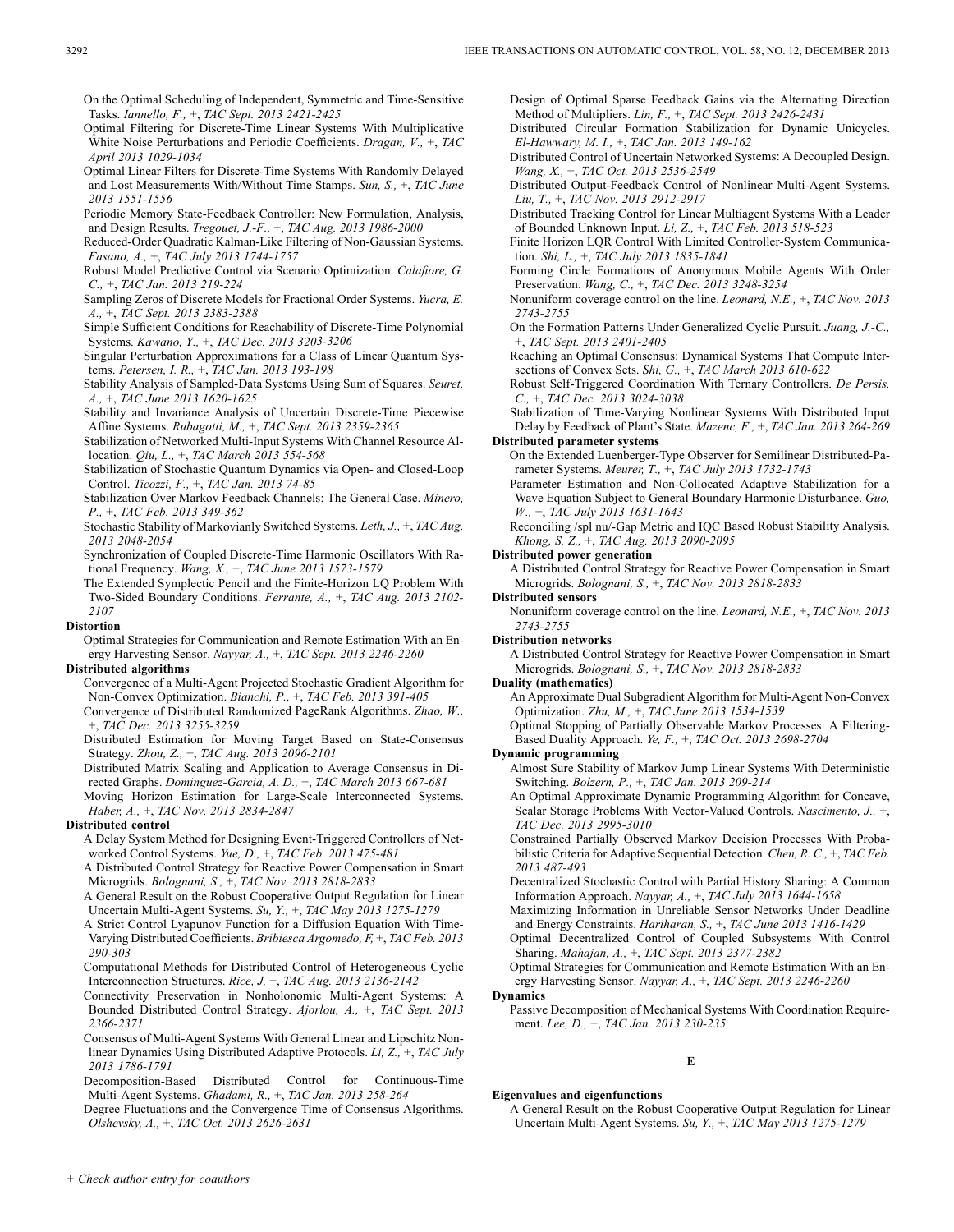- A Sufficient Condition for Arbitrary Eigenvalue Assignment in Linear Descriptor Systems by Output Feedback. *Zhang, B.,* +, *TAC Aug. 2013 2060- 2064*
- Boundary Stabilization of Equilibrium Solutions to Parabolic Equations. *Barbu, V.,* +, *TAC Sept. 2013 2416-2420*
- Controllability and Observability of Grid Graphs via Reduction and Symmetries. *Notarstefano, G.,* +, *TAC July 2013 1719-1731*
- Extensions of "Padé Discretization for Linear Systems With Polyhedral Lyapunov Functions" for Generalized Jordan Structures. *Sajja, S. S. K.,* +, *TAC Aug. 2013 2071-2076*
- Limitations for Nonlinear Observation Over Erasure Channel. *Diwadkar, A.,* +, *TAC Feb. 2013 454-459*
- On the Controllability Properties of Circulant Networks. *Nabi-Abdolyousefi, M.,* +, *TAC Dec. 2013 3179-3184*
- Pattern Formation by Lateral Inhibition in Large-Scale Networks of Cells. *Arcak, M.,* +, *TAC May 2013 1250-1262*
- Random Coordinate Descent Algorithms for Multi-Agent Convex Optimization Over Networks. *Necoara, I.,* +, *TAC Aug. 2013 2001-2012*
- Random-Time, State-Dependent Stochastic Drift for Markov Chains and Application to Stochastic Stabilization Over Erasure Channels. *Yuksel, S.,* +, *TAC Jan. 2013 47-59*
- Robust Synchronization of Uncertain Linear Multi-Agent Systems. *Trentelman, H. L.,* +, *TAC June 2013 1511-1523*
- Sliding Mode and Active Disturbance Rejection Control to Stabilization of One-Dimensional Anti-Stable Wave Equations Subject to Disturbance in Boundary Input. *Guo, B.-Z.,* +, *TAC May 2013 1269-1274*
- Structural Analysis of Laplacian Spectral Properties of Large-Scale Networks. *Preciado, V. M.,* +, *TAC Sept. 2013 2338-2343*

The Complex Hurwitz Test for the Analysis of Spontaneous Self-Excitation in Induction Generators. *Bodson, M.,* +, *TAC Feb. 2013 449-454*

#### **Electric admittance**

Realization of a Special Class of Admittances with One Damper and One Inerter for Mechanical Control. *Chen, M. Z. Q.,* +, *TAC July 2013 1841- 1846*

#### **Energy consumption**

Coverage and Energy Consumption Control in Mobile Heterogeneous Wireless Sensor Networks. *Wang, X.,* +, *TAC April 2013 975-988*

#### **Energy harvesting**

Optimal Routing and Scheduling in Multihop Wireless Renewable Energy Networks. *Sarkar, S.,* +, *TAC July 2013 1792-1798*

Optimal Strategies for Communication and Remote Estimation With an Energy Harvesting Sensor. *Nayyar, A.,* +, *TAC Sept. 2013 2246-2260*

#### **Energy storage**

An Optimal Approximate Dynamic Programming Algorithm for Concave, Scalar Storage Problems With Vector-Valued Controls. *Nascimento, J.,* +, *TAC Dec. 2013 2995-3010*

#### **Entropy**

Limitations for Nonlinear Observation Over Erasure Channel. *Diwadkar, A.,* +, *TAC Feb. 2013 454-459*

Robust State Space Filtering Under Incremental Model Perturbations Subject to a Relative Entropy Tolerance. *Levy, B. C.,* +, *TAC March 2013 682-695*

#### **Equations**

- A General Formula for Event-Based Stabilization of Nonlinear Systems. *Marchand, N.,* +, *TAC May 2013 1332-1337*
- Disturbance rejection in 2 x 2 linear hyperbolic systems. *Aamo, O. M.,* +, *TAC May 2013 1095-1106*
- Further Results on Stabilizing Control of Quantum Systems. *Qi, B.,* +, *TAC May 2013 1349-1354*

Global Analysis of a Continuum Model for Monotone Pulse-Coupled Oscillators. *Mauroy, A.,* +, *TAC May 2013 1154-1166*

On Functional Observers for Linear Time-Varying Systems. *Rotella, F.,* +, *TAC May 2013 1354-1360*

On the Response of Quantum Linear Systems to Single Photon Input Fields. *Zhang, G.,* +, *TAC May 2013 1221-1235*

Passivity Based Control of Stochastic Port-Hamiltonian Systems. *Satoh, S.,* +, *TAC May 2013 1139-1153*

Sliding Mode and Active Disturbance Rejection Control to Stabilization of One-Dimensional Anti-Stable Wave Equations Subject to Disturbance in Boundary Input. *Guo, B.-Z.,* +, *TAC May 2013 1269-1274*

#### **Equivalence classes**

Adaptive Tracking Games for Coupled Stochastic Linear Multi-Agent Systems: Stability, Optimality and Robustness. *Zhang, Q.,* +, *TAC Nov. 2013 2862-2877*

#### **Error analysis**

Conditions for Detectability in Distributed Consensus-Based Observer Networks. *Ugrinovskii, V.,* +, *TAC Oct. 2013 2659-2664*

Control-Theoretic Forward Error Analysis of Iterative Numerical Algorithms. *Hasan, A.,* +, *TAC June 2013 1524-1529*

Optimal Stopping of Partially Observable Markov Processes: A Filtering-Based Duality Approach. *Ye, F.,* +, *TAC Oct. 2013 2698-2704*

#### **Error correction**

Sampled-Data Design for Robust Control of a Single Qubit. *Dong, D.,* +, *TAC Oct. 2013 2654-2659*

#### **Estimation error**

A Decentralized Controller-Observer Scheme for Multi-Agent Weighted Centroid Tracking. *Antonelli, G.,* +, *TAC May 2013 1310-1316*

#### **Estimation theory**

Event-Based Sensor Data Scheduling: Trade-Off Between Communication Rate and Estimation Quality. *Wu, J.,* +, *TAC April 2013 1041-1046*

Modal Trajectory Estimation Using Maximum Gaussian Mixture. *Monin, A.,* +, *TAC March 2013 763-768*

Optimal Filtering for Discrete-Time Linear Systems With Multiplicative White Noise Perturbations and Periodic Coefficients. *Dragan, V.,* +, *TAC April 2013 1029-1034*

Optimal Strategies for Communication and Remote Estimation With an Energy Harvesting Sensor. *Nayyar, A.,* +, *TAC Sept. 2013 2246-2260*

Robust State Space Filtering Under Incremental Model Perturbations Subject to a Relative Entropy Tolerance. *Levy, B. C.,* +, *TAC March 2013 682-695*

Stability and Stabilization of Fractional-Order Linear Systems Subject to Input Saturation. *Lim, Y.-H.,* +, *TAC April 2013 1062-1067*

#### **Evolutionary computation**

Sufficient Conditions for Generic Feedback Stabilizability of Switching Systems via Lie-Algebraic Solvability. *Haimovich, H.,* +, *TAC March 2013 814-820*

#### **F**

#### **Fading channels**

State Estimation Over Sensor Networks With Correlated Wireless Fading Channels. *Quevedo, D. E.,* +, *TAC March 2013 581-593*

### **Failure analysis**

Robust Adaptive Failure Compensation of Hysteretic Actuators for a Class of Uncertain Nonlinear Systems. *Cai, J.,* +, *TAC Sept. 2013 2388-2394*

# **Fast Fourier transforms**

The Circulant Rational Covariance Extension Problem: The Complete Solution. *Lindquist, A. G.,* +, *TAC Nov. 2013 2848-2861*

### **Fault diagnosis**

A Distributed Fault Detection Filtering Approach for a Class of Interconnected Continuous-Time Nonlinear Systems. *Keliris, C.,* +, *TAC Aug. 2013 2032-2047*

Attack Detection and Identification in Cyber-Physical Systems. *Pasqualetti, F.,* +, *TAC Nov. 2013 2715-2729*

#### **Fault tolerance**

Fault Tolerant Control of Multi-Hop Control Networks. *D'Innocenzo, A.,* +, *TAC June 2013 1377-1389*

Information Weighted Consensus Filters and Their Application in Distributed Camera Networks. *Kamal, A. T.,* +, *TAC Dec. 2013 3112-3125*

#### **Feedback**

A Delay System Method for Designing Event-Triggered Controllers of Networked Control Systems. *Yue, D.,* +, *TAC Feb. 2013 475-481*

A Nonlinear High-Gain Observer for Systems With Measurement Noise in a

Feedback Control Framework. *Prasov, A. A.,* +, *TAC March 2013 569-580* A Singular Perturbation Based Global Dynamic High Gain Scaling Control Design for Systems With Nonlinear Input Uncertainties. *Krishnamurthy, P.,* +, *TAC Oct. 2013 2686-2692*

A Sufficient Condition for Arbitrary Eigenvalue Assignment in Linear Descriptor Systems by Output Feedback. *Zhang, B.,* +, *TAC Aug. 2013 2060- 2064*

Boundary Feedback Stabilization of Periodic Fluid Flows in a Magnetohydrodynamic Channel. *Munteanu, I.,* +, *TAC Aug. 2013 2119-2125*

Boundary Stabilization of Equilibrium Solutions to Parabolic Equations. *Barbu, V.,* +, *TAC Sept. 2013 2416-2420*

Consensus of Discrete-Time Linear Networked Multi-Agent Systems With Communication Delays. *Tan, C.,* +, *TAC Nov. 2013 2962-2968*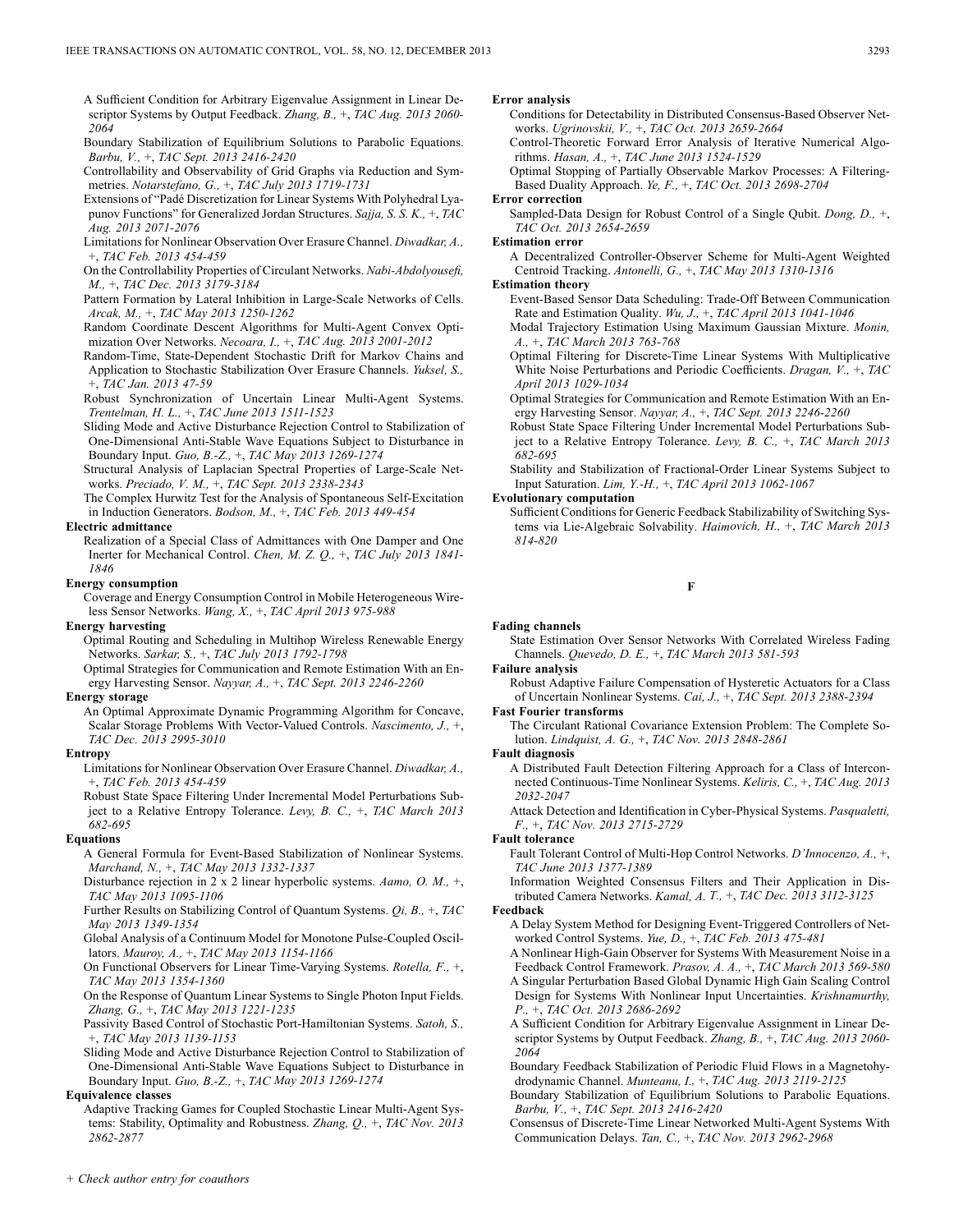Consensus Output Regulation of a Class of Heterogeneous Nonlinear Systems. *Ding, Z.,* +, *TAC Oct. 2013 2648-2653*

Consensus Problems on Networks With Antagonistic Interactions. *Altafini, C.,* +, *TAC April 2013 935-946*

- Controller Design and the Gauss–Lucas Theorem. *Knap, M. J.,* +, *TAC Nov. 2013 2940-2944*
- Design of Optimal Sparse Feedback Gains via the Alternating Direction Method of Multipliers. *Lin, F.,* +, *TAC Sept. 2013 2426-2431*

Design of Saturation-Based Switching Anti-Windup Gains for the Enlargement of the Domain of Attraction. *Li, Y.,* +, *TAC July 2013 1810-1816*

Designing Output-Feedback Predictive Controllers by Reverse-Engineering Existing LTI Controllers. *Hartley, E. N.,* +, *TAC Nov. 2013 2934-2939*

Discrete Time Linear Quadratic Control With Arbitrary Correlated Noise. *Duncan, T.E.,* +, *TAC May 2013 1290-1293*

Distributed Control of Uncertain Networked Systems: A Decoupled Design. *Wang, X.,* +, *TAC Oct. 2013 2536-2549*

Distributed Output-Feedback Control of Nonlinear Multi-Agent Systems. *Liu, T.,* +, *TAC Nov. 2013 2912-2917*

- Event Triggered Adaptive Differential Modulation: A New Method for Traffic Reduction in Networked Control Systems. *Premaratne, U.,* +, *TAC July 2013 1696-1706*
- Exact Tracking Using Backstepping Control Design and High-Order Sliding Modes. *Davila, J.,* +, *TAC Aug. 2013 2077-2081*

Feedback Particle Filter. *Yang, T.,* +, *TAC Oct. 2013 2465-2480*

Forwarding Design With Prescribed Local Behavior. *Benachour, M. S.,* +, *TAC Dec. 2013 3011-3023*

Global Adaptive Regulation of Uncertain Nonlinear Systems in Output Feedback Form. *Marino, R.,* +, *TAC Nov. 2013 2904-2909*

Global Stabilization of Nonlinear Systems Based on Vector Control Lyapunov Functions. *Karafyllis, I.,* +, *TAC Oct. 2013 2550-2562*

On Linear Solutions of the Output Feedback Pole Assignment Problem. *Wang, X. A.,* +, *TAC Sept. 2013 2354-2359*

On Stability of Systems With Aperiodic Sampling Devices. *Kao, C.-Y.,* +, *TAC Aug. 2013 2085-2090*

Output Feedback Stabilization Using Small-Gain Method and Reduced-Order Observer for Stochastic Nonlinear Systems. *Zhao, C.-R.,* +, *TAC Feb. 2013 523-529*

Parameter Estimation and Non-Collocated Adaptive Stabilization for a Wave Equation Subject to General Boundary Harmonic Disturbance. *Guo, W.,* +, *TAC July 2013 1631-1643*

Rapid Stabilization for a Korteweg-de Vries Equation From the Left Dirichlet Boundary Condition. *Cerpa, E.,* +, *TAC July 2013 1688-1695*

Receding Horizon Control With Numerical Solution for Nonlinear Parabolic Partial Differential Equations. *Hashimoto, T.,* +, *TAC March 2013 725-730* Reconciling /spl nu/-Gap Metric and IQC Based Robust Stability Analysis. *Khong, S. Z.,* +, *TAC Aug. 2013 2090-2095*

Reduction Model Approach for Linear Systems With Sampled Delayed Inputs. *Mazenc, F.,* +, *TAC May 2013 1263-1268*

Relaxed and Hybridized Backstepping. *Stein Shiromoto, H.,* +, *TAC Dec. 2013 3236-3241*

Robust Adaptive Failure Compensation of Hysteretic Actuators for a Class of Uncertain Nonlinear Systems. *Cai, J.,* +, *TAC Sept. 2013 2388-2394*

Robust Identification-Based State Derivative Estimation for Nonlinear Systems. *Bhasin, S.,* +, *TAC Jan. 2013 187-192*

Robust Reduced-order  $H_{\infty}$  Output-Feedback Control of Retarded Stochastic Linear Systems. *Gershon, E.,* +, *TAC Nov. 2013 2898-2904*

Robust Synchronization of Uncertain Linear Multi-Agent Systems. *Trentelman, H. L.,* +, *TAC June 2013 1511-1523*

Singular LQ Control, Optimal PD Controller and Inadmissible Initial Conditions. *Kalaimani, R. K.,* +, *TAC Oct. 2013 2603-2608*

Stabilization of Stochastic Quantum Dynamics via Open- and Closed-Loop Control. *Ticozzi, F.,* +, *TAC Jan. 2013 74-85*

Stabilization Over Markov Feedback Channels: The General Case. *Minero, P.,* +, *TAC Feb. 2013 349-362*

Synergistic Hybrid Feedback for Global Rigid-Body Attitude Tracking on SO . *Mayhew, C. G.,* +, *TAC Nov. 2013 2730-2742*

The Separation Principle in Stochastic Control, Redux. *Georgiou, T. T.,* +, *TAC Oct. 2013 2481-2494*

Virtual Holonomic Constraints for Euler–Lagrange Systems. *Maggiore, M.,* +, *TAC April 2013 1001-1008*

### **Feedback control**

Further Results on Stabilizing Control of Quantum Systems. *Qi, B.,* +, *TAC May 2013 1349-1354*

**Feedforward**

Forwarding Design With Prescribed Local Behavior. *Benachour, M. S.,* +, *TAC Dec. 2013 3011-3023*

**Filtering theory**

A Distributed Fault Detection Filtering Approach for a Class of Interconnected Continuous-Time Nonlinear Systems. *Keliris, C.,* +, *TAC Aug. 2013 2032-2047*

Conditions for Detectability in Distributed Consensus-Based Observer Networks. *Ugrinovskii, V.,* +, *TAC Oct. 2013 2659-2664*

Direct Filtering: A New Approach to Optimal Filter Design for Nonlinear Systems. *Novara, C.,* +, *TAC Jan. 2013 86-99*

Distributed Estimation for Moving Target Based on State-Consensus Strategy. *Zhou, Z.,* +, *TAC Aug. 2013 2096-2101*

Filtering a Double Threshold Model With Regime Switching. *Elliott, R. J.,* +, *TAC Dec. 2013 3185-3190*

Filtering Quantized Measurements. *Schottl, A.,* +, *TAC March 2013 809-814* Information Weighted Consensus Filters and Their Application in Distributed Camera Networks. *Kamal, A. T.,* +, *TAC Dec. 2013 3112-3125*

Low-Frequency Learning and Fast Adaptation in Model Reference Adaptive Control. *Yucelen, T.,* +, *TAC April 2013 1080-1085*

Modal Trajectory Estimation Using Maximum Gaussian Mixture. *Monin, A.,* +, *TAC March 2013 763-768*

Optimal Filtering for Discrete-Time Linear Systems With Multiplicative White Noise Perturbations and Periodic Coefficients. *Dragan, V.,* +, *TAC April 2013 1029-1034*

Stabilization of Stochastic Quantum Dynamics via Open- and Closed-Loop Control. *Ticozzi, F.,* +, *TAC Jan. 2013 74-85*

The Generalized Moment-Based Filter. *Benavoli, A.,* +, *TAC Oct. 2013 2642-2647*

# **Finite automata**

Bottom-Up Symbolic Control: Attractor-Based Planning and Behavior Synthesis. *Fu, J.,* +, *TAC Dec. 2013 3142-3155*

**Finite impulse response filter**

Square Root Receding Horizon Information Filters for Nonlinear Dynamic System Models. *Kim, D. Y.,* +, *TAC May 2013 1284-1289*

**Finite state machines**

Matrix Approach to Model Matching of Asynchronous Sequential Machines. *Xu, X.,* +, *TAC Nov. 2013 2974-2979*

Stability Analysis of Stochastic Hybrid Jump Linear Systems Using a Markov Kernel Approach. *Tejada, A.,* +, *TAC Dec. 2013 3156-3168*

### **FIR filters**

New Approach to Noncausal Identification of Nonstationary Stochastic FIR Systems Subject to Both Smooth and Abrupt Parameter Changes. *Niedzwiecki, M.,* +, *TAC July 2013 1847-1853*

### **Flow control**

Boundary Feedback Stabilization of Periodic Fluid Flows in a Magnetohydrodynamic Channel. *Munteanu, I.,* +, *TAC Aug. 2013 2119-2125*

### **Formal specification**

Finite Abstractions of Max-Plus-Linear Systems. *Adzkiya, D.,* +, *TAC Dec. 2013 3039-3053*

Synthesis of Reactive Switching Protocols From Temporal Logic Specifications. *Liu, J.,* +, *TAC July 2013 1771-1785*

### **Formal verification**

Compositional Nonblocking Verification Using Generalized Nonblocking Abstractions. *Malik, R.,* +, *TAC Aug. 2013 1891-1903*

Finite Abstractions of Max-Plus-Linear Systems. *Adzkiya, D.,* +, *TAC Dec. 2013 3039-3053*

### **Frequency estimation**

Biased Sinusoidal Disturbance Compensation With Unknown Frequency. *Fedele, G.,* +, *TAC Dec. 2013 3207-3212*

### **Frequency response**

Biased Sinusoidal Disturbance Compensation With Unknown Frequency. *Fedele, G.,* +, *TAC Dec. 2013 3207-3212*

Semidefinite Hankel-Type Model Reduction Based on Frequency Response Matching. *Sootla, A.,* +, *TAC April 2013 1057-1062*

**Frequency-domain analysis**

Dissipativity of Pseudorational Behaviors. *Ogura, M.,* +, *TAC April 2013 823-833*

### **Function approximation**

An Optimal Approximate Dynamic Programming Algorithm for Concave, Scalar Storage Problems With Vector-Valued Controls. *Nascimento, J.,* +, *TAC Dec. 2013 2995-3010*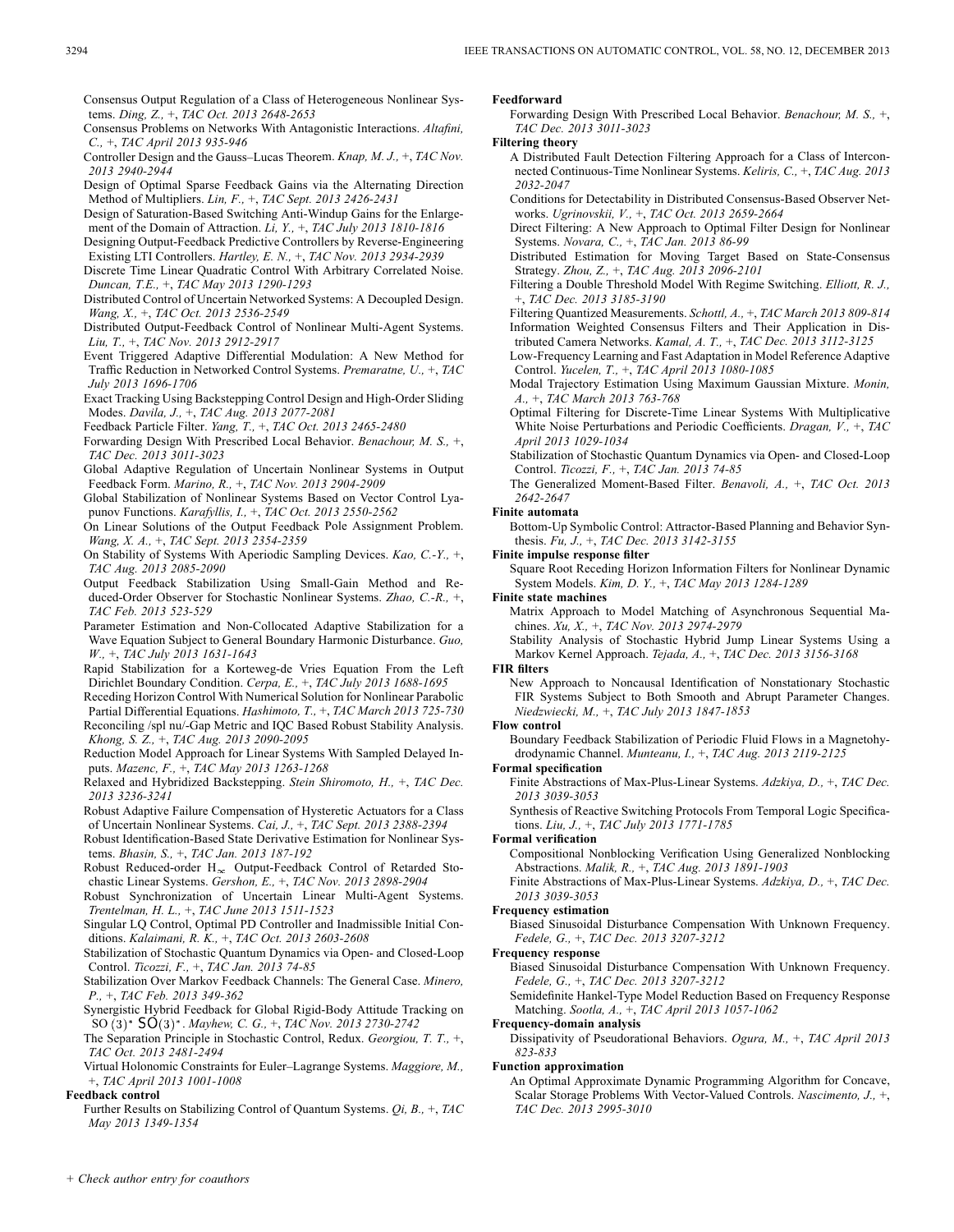#### **Functional analysis**

Synchronization of Coupled Discrete-Time Harmonic Oscillators With Rational Frequency. *Wang, X.,* +, *TAC June 2013 1573-1579*

**Fusion reactor safety**

A Strict Control Lyapunov Function for a Diffusion Equation With Time-Varying Distributed Coefficients. *Bribiesca Argomedo, F,* +, *TAC Feb. 2013 290-303*

**G**

#### **Gain**

Robust Stability of Networks of iISS Systems: Construction of Sum-Type Lyapunov Functions. *Ito, H.,* +, *TAC May 2013 1192-1207*

### **Galerkin method**

Weakly Coupled Systems in Quantum Control. *Boussaid, N.,* +, *TAC Sept. 2013 2205-2216*

**Game theory**

Adaptive Tracking Games for Coupled Stochastic Linear Multi-Agent Systems: Stability, Optimality and Robustness. *Zhang, Q.,* +, *TAC Nov. 2013 2862-2877*

Distributed Tracking of Correlated Equilibria in Regime Switching Noncooperative Games. *Namvar Gharehshiran, O.,* +, *TAC Oct. 2013 2435-2450* Dynamic Coalitional TU Games: Distributed Bargaining Among Players'

Neighbors. *Nedic, A.,* +, *TAC June 2013 1363-1376*

Feedback Particle Filter. *Yang, T.,* +, *TAC Oct. 2013 2465-2480*

Mean Field Stochastic Adaptive Control. *Kizilkale, A. C.,* +, *TAC April 2013 905-920*

Overcoming the Limitations of Utility Design for Multiagent Systems. *Marden, J,* +, *TAC June 2013 1402-1415*

Regularized Iterative Stochastic Approximation Methods for Stochastic Variational

Inequality Problems. *Koshal, J.,* +, *TAC March 2013 594-609*

Robust State Space Filtering Under Incremental Model Perturbations Subject to a Relative Entropy Tolerance. *Levy, B. C.,* +, *TAC March 2013 682-695*

Semi-Autonomous Consensus: Network Measures and Adaptive Trees. *Chapman, A.,* +, *TAC Jan. 2013 19-31*

Synthesis of Reactive Switching Protocols From Temporal Logic Specifications. *Liu, J.,* +, *TAC July 2013 1771-1785*

#### **Gaussian noise**

The Separation Principle in Stochastic Control, Redux. *Georgiou, T. T.,* +, *TAC Oct. 2013 2481-2494*

#### **Gaussian processes**

Feedback Particle Filter. *Yang, T.,* +, *TAC Oct. 2013 2465-2480*

Gaussian Smoothers for Nonlinear Systems With One-Step Randomly Delayed Measurements. *Wang, X.,* +, *TAC July 2013 1828-1835*

 $H_{\infty}$  Control for Discrete-Time Markov Jump Systems With Uncertain Transition Probabilities. *Luan, X.,* +, *TAC June 2013 1566-1572*

Modal Trajectory Estimation Using Maximum Gaussian Mixture. *Monin, A.,* +, *TAC March 2013 763-768*

Optimal Strategies for Communication and Remote Estimation With an Energy Harvesting Sensor. *Nayyar, A.,* +, *TAC Sept. 2013 2246-2260*

Recursive Identification of MIMO Wiener Systems. *Mu, B.-Q.,* +, *TAC March 2013 802-808*

Robust State Space Filtering Under Incremental Model Perturbations Subject to a Relative Entropy Tolerance. *Levy, B. C.,* +, *TAC March 2013 682-695*

#### **Geometry**

Asymptotically Optimal Algorithms for One-to-One Pickup and Delivery Problems With Applications to Transportation Systems. *Treleaven, K.,* +, *TAC Sept. 2013 2261-2276*

Controlled Reduction With Unactuated Cyclic Variables: Application to 3D Bipedal Walking With Passive Yaw Rotation. *Gregg, R. D.,* +, *TAC Oct. 2013 2679-2685*

Motion Planning for Kinematic Systems. *Boizot, N.,* +, *TAC June 2013 1430- 1442*

#### **Global Positioning System**

*+ Check author entry for coauthors*

Bounded Constrained Filtering for GPS/INS Integration. *Einicke, G. A.,* +, *TAC Jan. 2013 125-133*

### **Goods distribution**

Asymptotically Optimal Algorithms for One-to-One Pickup and Delivery Problems With Applications to Transportation Systems. *Treleaven, K.,* +, *TAC Sept. 2013 2261-2276*

Riemannian Consensus for Manifolds With Bounded Curvature. *Tron, R.,* +,

Robust Synchronization of Uncertain Linear Multi-Agent Systems. *Trentelman, H. L.,* +, *TAC June 2013 1511-1523*

Structural Analysis of Laplacian Spectral Properties of Large-Scale Networks. *Preciado, V. M.,* +, *TAC Sept. 2013 2338-2343*

Structural Controllability and Observability of Linear Systems Over Finite Fields With Applications to Multi-Agent Systems. *Sundaram, S.,* +, *TAC Jan. 2013 60-73*

Task-Space Synchronization of Networked Robotic Systems With Uncertain Kinematics and Dynamics. *Wang, H.,* +, *TAC Dec. 2013 3169-3174*

Zero Forcing, Linear and Quantum Controllability for Systems Evolving on Networks. *Burgarth, D.,* +, *TAC Sept. 2013 2349-2354*

#### **Graphical models**

ARMA Identification of Graphical Models. *Avventi, E.,* +, *TAC May 2013 1167-1178*

#### **Graphs**

Controllability and Observability of Grid Graphs via Reduction and Symmetries. *Notarstefano, G.,* +, *TAC July 2013 1719-1731*

LQ Optimal and Robust Control of Perishable Inventory Systems With Multiple Supply Options. *Ignaciuk, P.,* +, *TAC Aug. 2013 2108-2113*

### **Gradient methods**

A Distributed Newton Method for Network Utility Maximization—Part II: Convergence. *Wei, E.,* +, *TAC Sept. 2013 2176-2188*

Adaptive Deployment of Mobile Robotic Networks. *Le Ny, J.,* +, *TAC March 2013 654-666*

An Approximate Dual Subgradient Algorithm for Multi-Agent Non-Convex Optimization. *Zhu, M.,* +, *TAC June 2013 1534-1539*

An Optimal Control Approach to the Multi-Agent Persistent Monitoring Problem. *Cassandras, C. G.,* +, *TAC April 2013 947-961*

Compensation of State-Dependent Input Delay for Nonlinear Systems. *Bekiaris-Liberis, N.,* +, *TAC Feb. 2013 275-289*

Convergence of a Multi-Agent Projected Stochastic Gradient Algorithm for Non-Convex Optimization. *Bianchi, P.,* +, *TAC Feb. 2013 391-405*

Kalman Filter Sensitivity Evaluation With Orthogonal and J-Orthogonal Transformations. *Kulikova, M.V.,* +, *TAC July 2013 1798-1804*

Random Coordinate Descent Algorithms for Multi-Agent Convex Optimization Over Networks. *Necoara, I.,* +, *TAC Aug. 2013 2001-2012*

- State Sensitivity Evaluation Within UD Based Array Covariance Filters. *Tsyganova, J. V.,* +, *TAC Nov. 2013 2944-2950*
- Stochastic Gradient Descent on Riemannian Manifolds. *Bonnabel, S.,* +, *TAC Sept. 2013 2217-2229*

The Gradient Flow for Control of Closed Quantum Systems. *Long, R.,* +, *TAC Oct. 2013 2665-2669*

#### **Graph theory**

A Class of Uncontrollable Diffusively Coupled Multiagent Systems with Multichain Topologies. *Cao, M.,* +, *TAC Feb. 2013 465-469*

Analysis of Noisy Bearing-Only Network Localization. *Shames, I.,* +, *TAC Jan. 2013 247-252*

Attack Detection and Identification in Cyber-Physical Systems. *Pasqualetti, F.,* +, *TAC Nov. 2013 2715-2729*

Consensus of Multi-Agent Systems With General Linear and Lipschitz Nonlinear Dynamics Using Distributed Adaptive Protocols. *Li, Z.,* +, *TAC July 2013 1786-1791*

Consensus Problems on Networks With Antagonistic Interactions. *Altafini, C.,* +, *TAC April 2013 935-946*

Controllability and Observability of Grid Graphs via Reduction and Symmetries. *Notarstefano, G.,* +, *TAC July 2013 1719-1731*

Degree Fluctuations and the Convergence Time of Consensus Algorithms. *Olshevsky, A.,* +, *TAC Oct. 2013 2626-2631*

Distributed Estimation for Moving Target Based on State-Consensus Strategy. *Zhou, Z.,* +, *TAC Aug. 2013 2096-2101*

Distributed Tracking Control for Linear Multiagent Systems With a Leader of Bounded Unknown Input. *Li, Z.,* +, *TAC Feb. 2013 518-523*

Distributed Tracking of Correlated Equilibria in Regime Switching Noncooperative Games. *Namvar Gharehshiran, O.,* +, *TAC Oct. 2013 2435-2450* Fault Tolerant Control of Multi-Hop Control Networks. *D'Innocenzo, A.,* +,

*TAC June 2013 1377-1389* Hierarchical Clustering of Dynamical Networks Using a Saddle-Point Anal-

ysis. *Burger, M.,* +, *TAC Jan. 2013 113-124*

Reconciling /spl nu/-Gap Metric and IQC Based Robust Stability Analysis. *Khong, S. Z.,* +, *TAC Aug. 2013 2090-2095*

*TAC April 2013 921-934*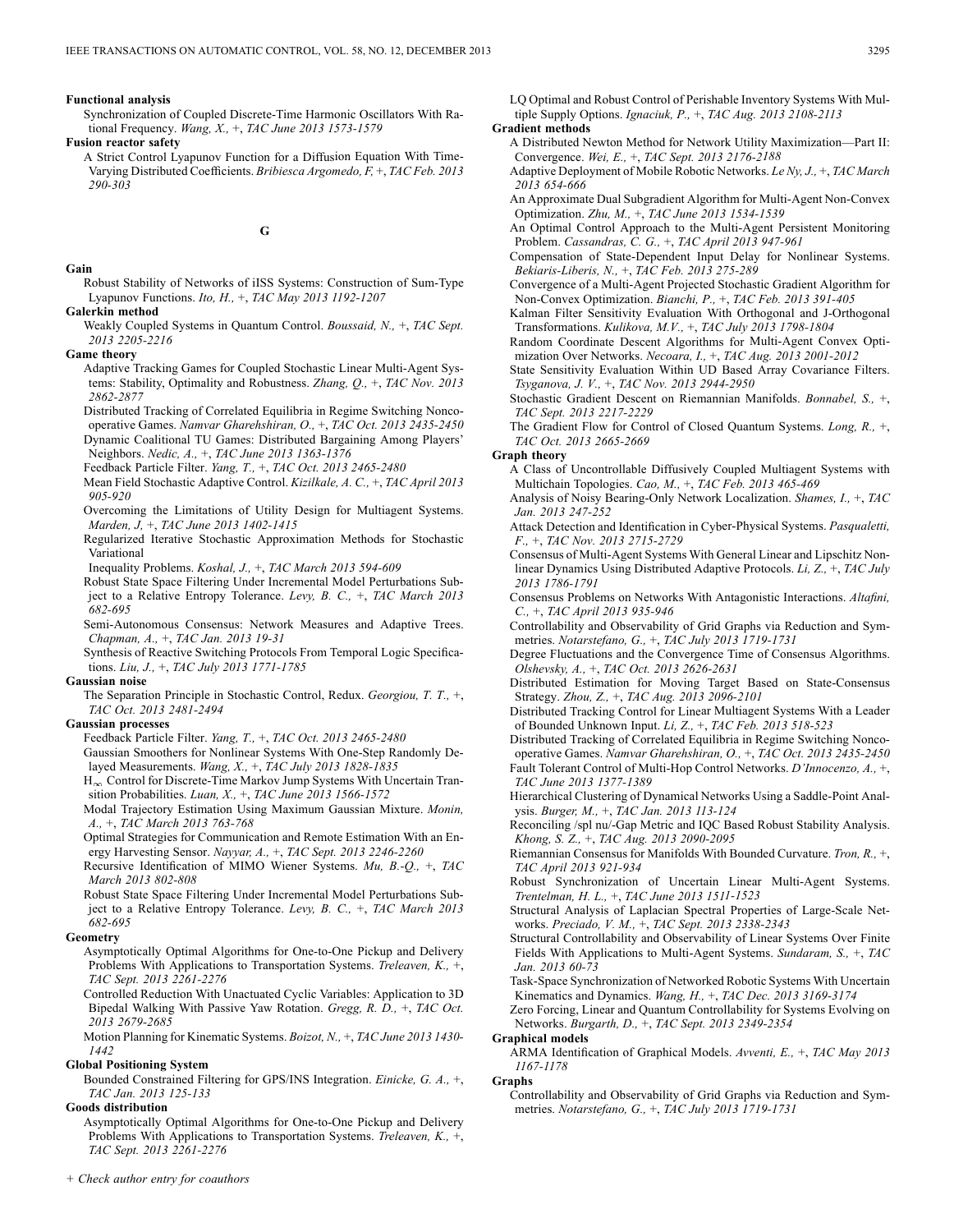Adaptive Compensation of Gyro Bias in Rigid-Body Attitude Estimation Using a Single Vector Measurement. *Namvar, M.,* +, *TAC July 2013 1816- 1822*

#### **H**

### $H_{\infty}$  filters

- Finite-Horizon  $H_{\infty}$  Filtering With Missing Measurements and Quantization Effects. *Wang, Z.,* +, *TAC July 2013 1707-1718*
- $H^{\infty}$  control
	- $\mathcal{H}_2$ -Optimal Decentralized Control Over Posets: A State-Space Solution for State-Feedback. *Shah, P.,* +, *TAC Dec. 2013 3084-3096*

Decomposition-Based Distributed Control for Continuous-Time Multi-Agent Systems. *Ghadami, R.,* +, *TAC Jan. 2013 258-264*

 $H_{\infty}$  Control for Discrete-Time Markov Jump Systems With Uncertain Transition Probabilities. *Luan, X.,* +, *TAC June 2013 1566-1572*

- On State Feedback H<sub>∞</sub> Control for Discrete-Time Singular Systems. *Feng*, *Y.,* +, *TAC Oct. 2013 2674-2679*
- Robust Control of Linear Systems via Switching. *Allerhand, L. I.,* +, *TAC Feb. 2013 506-512*

Robust H<sup> $\infty$ </sup> control for polytopic nonlinear control systems. *Wu, J.-L.*, +, *TAC Nov. 2013 2957-2962*

Robust Reduced-order  $H_{\infty}$  Output-Feedback Control of Retarded Stochastic Linear Systems. *Gershon, E.,* +, *TAC Nov. 2013 2898-2904*

Robust Synchronization of Uncertain Linear Multi-Agent Systems. *Trentelman, H. L.,* +, *TAC June 2013 1511-1523*

Stabilization of Networked Multi-Input Systems With Channel Resource Allocation. *Qiu, L.,* +, *TAC March 2013 554-568*

Suboptimal Switching Control Consistency Analysis for Switched Linear Systems. *Geromel, J.C.,* +, *TAC July 2013 1857-1861*

### **H optimization**

H<sub>oo</sub>-Optimal Actuator Location. *Kasinathan, D., +, TAC Oct. 2013 2522*-*2535*

 $H^2$  control

Decomposition-Based Distributed Control for Continuous-Time Multi-Agent Systems. *Ghadami, R.,* +, *TAC Jan. 2013 258-264*

Stabilization of Networked Multi-Input Systems With Channel Resource Allocation. *Qiu, L.,* +, *TAC March 2013 554-568*

Suboptimal Switching Control Consistency Analysis for Switched Linear Systems. *Geromel, J.C.,* +, *TAC July 2013 1857-1861*

#### **Harmonic analysis**

Parameter Estimation and Non-Collocated Adaptive Stabilization for a Wave Equation Subject to General Boundary Harmonic Disturbance. *Guo, W.,* +, *TAC July 2013 1631-1643*

#### **Harmonics**

Synchronization of Coupled Discrete-Time Harmonic Oscillators With Rational Frequency. *Wang, X.,* +, *TAC June 2013 1573-1579*

#### **Heart rate**

ARMA Identification of Graphical Models. *Avventi, E.,* +, *TAC May 2013 1167-1178*

#### **Height measurement**

Bounded Constrained Filtering for GPS/INS Integration. *Einicke, G. A.,* +, *TAC Jan. 2013 125-133*

#### **Hessian matrices**

Minimum-Energy Filtering for Attitude Estimation. *Zamani, M.,* +, *TAC Nov. 2013 2917-2921*

#### **Heuristic algorithms**

Self-Triggered Optimal Servicing in Dynamic Environments With Acyclic Structure. *Nowzari, C.,* +, *TAC May 2013 1236-1249*

**I**

#### **Identification**

A New Extension of Newton Algorithm for Nonlinear System Modelling Using RBF Neural Networks. *Zhang, L.,* +, *TAC Nov. 2013 2929-2933* On Stability of Systems With Aperiodic Sampling Devices. *Kao, C.-Y.,* +,

*TAC Aug. 2013 2085-2090*

Optimal Decentralized Control of Coupled Subsystems With Control Sharing. *Mahajan, A.,* +, *TAC Sept. 2013 2377-2382*

### **IEEE publishing**

List of Reviewers for 2012. *, TAC March 2013 545-551*

#### **Image motion analysis**

Cooperative Estimation of Averaged 3-D Moving Target Poses via Networked Visual Motion Observer. *Hatanaka, T.,* +, *TAC March 2013 623-638*

#### **Image sensors**

Information Weighted Consensus Filters and Their Application in Distributed Camera Networks. *Kamal, A. T.,* +, *TAC Dec. 2013 3112-3125*

### **Impulse noise**

Semi-Autonomous Consensus: Network Measures and Adaptive Trees. *Chapman, A.,* +, *TAC Jan. 2013 19-31*

#### **Inertial navigation**

Bounded Constrained Filtering for GPS/INS Integration. *Einicke, G. A.,* +, *TAC Jan. 2013 125-133*

#### **Infinite horizon**

Singular LQ Control, Optimal PD Controller and Inadmissible Initial Conditions. *Kalaimani, R. K.,* +, *TAC Oct. 2013 2603-2608*

#### **Information filtering**

Square Root Receding Horizon Information Filters for Nonlinear Dynamic System Models. *Kim, D. Y.,* +, *TAC May 2013 1284-1289*

#### **Information resources**

Efficient Simulation Resource Sharing and Allocation for Selecting the Best. *Peng, Y.,* +, *TAC April 2013 1017-1023*

#### **Information systems**

Decentralized Stochastic Control with Partial History Sharing: A Common Information Approach. *Nayyar, A.,* +, *TAC July 2013 1644-1658*

### **Information theory**

Stabilization Over Markov Feedback Channels: The General Case. *Minero, P.,* +, *TAC Feb. 2013 349-362*

#### **Initial value problems**

Flatness of Semilinear Parabolic PDEs—A Generalized Cauchy–Kowalevski Approach. *Schorkhuber, B.,* +, *TAC Sept. 2013 2277-2291*

#### **Input-output stability**

Bounded Tracking Controllers and Robustness Analysis for UAVs. *Gruszka, A.,* +, *TAC Jan. 2013 180-187*

Distributed Output-Feedback Control of Nonlinear Multi-Agent Systems. *Liu, T.,* +, *TAC Nov. 2013 2912-2917*

Event Triggered Adaptive Differential Modulation: A New Method for Traffic Reduction in Networked Control Systems. *Premaratne, U.,* +, *TAC July 2013 1696-1706*

#### **Integral equations**

Bode-like Integral for Continuous-Time Closed-Loop Systems in the Presence of Limited Information. *Li, D.,* +, *TAC June 2013 1457-1469*

- Dissipativity-Based Sliding Mode Control of Switched Stochastic Systems. *Wu, L.,* +, *TAC March 2013 785-791*
- Finite-Time Stabilization of Fractional Order Uncertain Chain of Integrator: An Integral Sliding Mode Approach. *Kamal, S.,* +, *TAC June 2013 1597- 1602*

Optimal Filtering for Itô-Stochastic Continuous-Time Systems With Multiple Delayed Measurements. *Kong, S.,* +, *TAC July 2013 1872-1877*

Reconciling /spl nu/-Gap Metric and IQC Based Robust Stability Analysis. *Khong, S. Z.,* +, *TAC Aug. 2013 2090-2095*

Stochastic Integration Filter. *Dunik, J.,* +, *TAC June 2013 1561-1566*

#### **Interconnected systems**

A Distributed Fault Detection Filtering Approach for a Class of Interconnected Continuous-Time Nonlinear Systems. *Keliris, C.,* +, *TAC Aug. 2013 2032-2047*

Delay Robustness of Interconnected Passive Systems: An Integral Quadratic Constraint Approach. *Summers, E.,* +, *TAC March 2013 712-724*

- Distributed Control of Uncertain Networked Systems: A Decoupled Design. *Wang, X.,* +, *TAC Oct. 2013 2536-2549*
- Moving Horizon Estimation for Large-Scale Interconnected Systems. *Haber, A.,* +, *TAC Nov. 2013 2834-2847*
- On Casimir Functionals for Infinite-Dimensional Port-Hamiltonian Control Systems. *Schoberl, M.,* +, *TAC July 2013 1823-1828*

#### **Interference (signal)**

Input–Output Analysis of Power Control in Wireless Networks. *Moller, A.,* +, *TAC April 2013 834-846*

### **Interference suppression**

On the Value of Coordination and Delayed Queue Information in Multicellular Scheduling. *Gopalan, A.,* +, *TAC June 2013 1443-1456*

**Hysteresis**

Model-Free Adaptive Switching Control of Time-Varying Plants. *Battistelli, G.,* +, *TAC May 2013 1208-1220*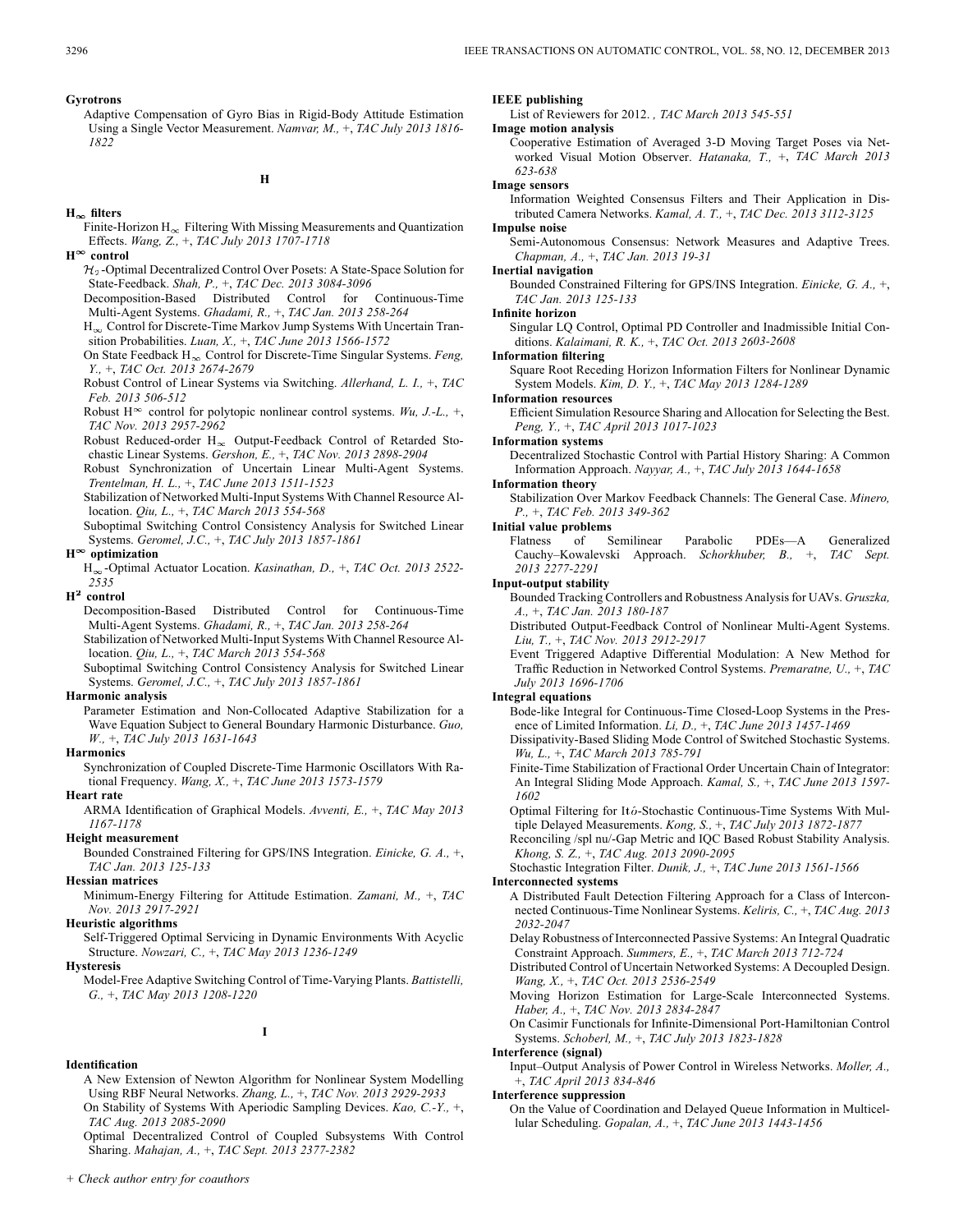#### **Internet**

Convergence of Distributed Randomized PageRank Algorithms. *Zhao, W.,* +, *TAC Dec. 2013 3255-3259*

Delay Robustness of Interconnected Passive Systems: An Integral Quadratic Constraint Approach. *Summers, E.,* +, *TAC March 2013 712-724*

**Internetworking**

State Estimation Over Sensor Networks With Correlated Wireless Fading Channels. *Quevedo, D. E.,* +, *TAC March 2013 581-593*

#### **Invariance**

Stability and Invariance Analysis of Uncertain Discrete-Time Piecewise Affine Systems. *Rubagotti, M.,* +, *TAC Sept. 2013 2359-2365*

### **Invasive software**

Selfish Response to Epidemic Propagation. *Theodorakopoulos, G.,* +, *TAC Feb. 2013 363-376*

#### **Inverse problems**

The Circulant Rational Covariance Extension Problem: The Complete Solution. *Lindquist, A. G.,* +, *TAC Nov. 2013 2848-2861*

#### **Investments**

Self-Triggered Optimal Servicing in Dynamic Environments With Acyclic Structure. *Nowzari, C.,* +, *TAC May 2013 1236-1249*

#### **Iterative methods**

Control-Theoretic Forward Error Analysis of Iterative Numerical Algorithms. *Hasan, A.,* +, *TAC June 2013 1524-1529*

Distributed Matrix Scaling and Application to Average Consensus in Directed Graphs. *Dominguez-Garcia, A. D.,* +, *TAC March 2013 667-681*

Optimal Semistable Control in Ad Hoc Network Systems: A Sequential Two-Stage Approach. *Hui, Q.,* +, *TAC March 2013 779-784*

Optimal Stopping Under Partial Observation: Near-Value Iteration. *Zhou, E.,* +, *TAC Feb. 2013 500-506*

Random Coordinate Descent Algorithms for Multi-Agent Convex Optimization Over Networks. *Necoara, I.,* +, *TAC Aug. 2013 2001-2012*

Regularized Iterative Stochastic Approximation Methods for Stochastic Variational

Inequality Problems. *Koshal, J.,* +, *TAC March 2013 594-609*

Robust Model Predictive Control via Scenario Optimization. *Calafiore, G. C.,* +, *TAC Jan. 2013 219-224*

Semidefinite Hankel-Type Model Reduction Based on Frequency Response Matching. *Sootla, A.,* +, *TAC April 2013 1057-1062*

Structural Controllability and Observability of Linear Systems Over Finite Fields With Applications to Multi-Agent Systems. *Sundaram, S.,* +, *TAC Jan. 2013 60-73*

### **J**

#### **Jacobian matrices**

On the Laguerre Rational Approximation to Fractional Discrete Derivative and Integral Operators. *Maione, G.,* +, *TAC June 2013 1579-1585*

# **K**

#### **Kalman filters**

- Adaptive Compensation of Gyro Bias in Rigid-Body Attitude Estimation Using a Single Vector Measurement. *Namvar, M.,* +, *TAC July 2013 1816- 1822*
- An Alternative Look at the Constant-Gain Kalman Filter for State Estimation Over Erasure Channels. *Silva, E. I.,* +, *TAC Dec. 2013 3259-3265*

Coordinated One-Step Optimal Distributed State Prediction for a Networked Dynamical System. *Zhou, T.,* +, *TAC Nov. 2013 2756-2771*

Feedback Particle Filter. *Yang, T.,* +, *TAC Oct. 2013 2465-2480*

- Gaussian Smoothers for Nonlinear Systems With One-Step Randomly Delayed Measurements. *Wang, X.,* +, *TAC July 2013 1828-1835*
- Kalman Filter for Discrete-Time Stochastic Linear Systems Subject to Intermittent Unknown Inputs. *Keller, J.-Y.,* +, *TAC July 2013 1882-1887*

Kalman Filter Sensitivity Evaluation With Orthogonal and J-Orthogonal Transformations. *Kulikova, M.V.,* +, *TAC July 2013 1798-1804*

Minimum-Energy Filtering for Attitude Estimation. *Zamani, M.,* +, *TAC Nov. 2013 2917-2921*

Observer Design for Uniformly Observable Systems With Sampled Measurements. *Nadri, M.,* +, *TAC March 2013 757-762*

Optimal Linear Filters for Discrete-Time Systems With Randomly Delayed and Lost Measurements With/Without Time Stamps. *Sun, S.,* +, *TAC June 2013 1551-1556*

Reduced-Order Quadratic Kalman-Like Filtering of Non-Gaussian Systems. *Fasano, A.,* +, *TAC July 2013 1744-1757*

Robust Kalman-Bucy Filter. *George, J.,* +, *TAC Jan. 2013 174-180*

Robust State Space Filtering Under Incremental Model Perturbations Subject to a Relative Entropy Tolerance. *Levy, B. C.,* +, *TAC March 2013 682-695*

Square Root Receding Horizon Information Filters for Nonlinear Dynamic System Models. *Kim, D. Y.,* +, *TAC May 2013 1284-1289*

State Estimation Over Sensor Networks With Correlated Wireless Fading Channels. *Quevedo, D. E.,* +, *TAC March 2013 581-593*

State Sensitivity Evaluation Within UD Based Array Covariance Filters. *Tsyganova, J. V.,* +, *TAC Nov. 2013 2944-2950*

Stochastic Integration Filter. *Dunik, J.,* +, *TAC June 2013 1561-1566*

Transformed Unscented Kalman Filter. *Chang, L.,* +, *TAC Jan. 2013 252-257*

Unscented Kalman Filter Over Unreliable Communication Networks With Markovian Packet Dropouts. *Li, L.,* +, *TAC Dec. 2013 3224-3230*

#### **Korteweg-de Vries equation**

Rapid Stabilization for a Korteweg-de Vries Equation From the Left Dirichlet Boundary Condition. *Cerpa, E.,* +, *TAC July 2013 1688-1695*

#### **L**

#### **Labeling**

Modeling and Synthesis of Event-Transferring Communicating Decentralized Supervisors for Discrete-Event Systems. *Mannani, A.,* +, *TAC May 2013 1343-1348*

#### **Laplace equations**

A Decentralized Controller-Observer Scheme for Multi-Agent Weighted Centroid Tracking. *Antonelli, G.,* +, *TAC May 2013 1310-1316*

On the Controllability Properties of Circulant Networks. *Nabi-Abdolyousefi, M.,* +, *TAC Dec. 2013 3179-3184*

Robust Synchronization of Uncertain Linear Multi-Agent Systems. *Trentelman, H. L.,* +, *TAC June 2013 1511-1523*

#### **Large-scale systems**

Distributed Output-Feedback Control of Nonlinear Multi-Agent Systems. *Liu, T.,* +, *TAC Nov. 2013 2912-2917*

Group and Total Dissipativity and Stability of Multi-Equilibria Hybrid Automata. *Navarro-Lopez, E. M.,* +, *TAC Dec. 2013 3196-3202*

Structural Analysis of Laplacian Spectral Properties of Large-Scale Networks. *Preciado, V. M.,* +, *TAC Sept. 2013 2338-2343*

#### **Learning (artificial intelligence)**

Low-Frequency Learning and Fast Adaptation in Model Reference Adaptive Control. *Yucelen, T.,* +, *TAC April 2013 1080-1085*

Online Homotopy Algorithm for a Generalization of the LASSO. *Hofleitner, A.,* +, *TAC Dec. 2013 3175-3179*

### **Least mean squares methods**

Adaptive Tracking Games for Coupled Stochastic Linear Multi-Agent Systems: Stability, Optimality and Robustness. *Zhang, Q.,* +, *TAC Nov. 2013 2862-2877*

Event-Based Sensor Data Scheduling: Trade-Off Between Communication Rate and Estimation Quality. *Wu, J.,* +, *TAC April 2013 1041-1046*

Mean Field Stochastic Adaptive Control. *Kizilkale, A. C.,* +, *TAC April 2013 905-920*

Stability Analysis of Sampled-Data Systems Using Sum of Squares. *Seuret, A.,* +, *TAC June 2013 1620-1625*

Stability Analysis of Stochastic Hybrid Jump Linear Systems Using a Markov Kernel Approach. *Tejada, A.,* +, *TAC Dec. 2013 3156-3168*

### **Least squares approximations**

Robust State Space Filtering Under Incremental Model Perturbations Subject to a Relative Entropy Tolerance. *Levy, B. C.,* +, *TAC March 2013 682-695*

#### **Legged locomotion**

Controlled Reduction With Unactuated Cyclic Variables: Application to 3D Bipedal Walking With Passive Yaw Rotation. *Gregg, R. D.,* +, *TAC Oct. 2013 2679-2685*

Lyapunov Theory for Zeno Stability. *Lamperski, A.,* +, *TAC Jan. 2013 100-112*

### **Lie algebras**

Geometric Criteria for the Quasi-Linearization of the Equations of Motion of Mechanical Systems. *Chang, D. E.,* +, *TAC April 2013 1046-1050*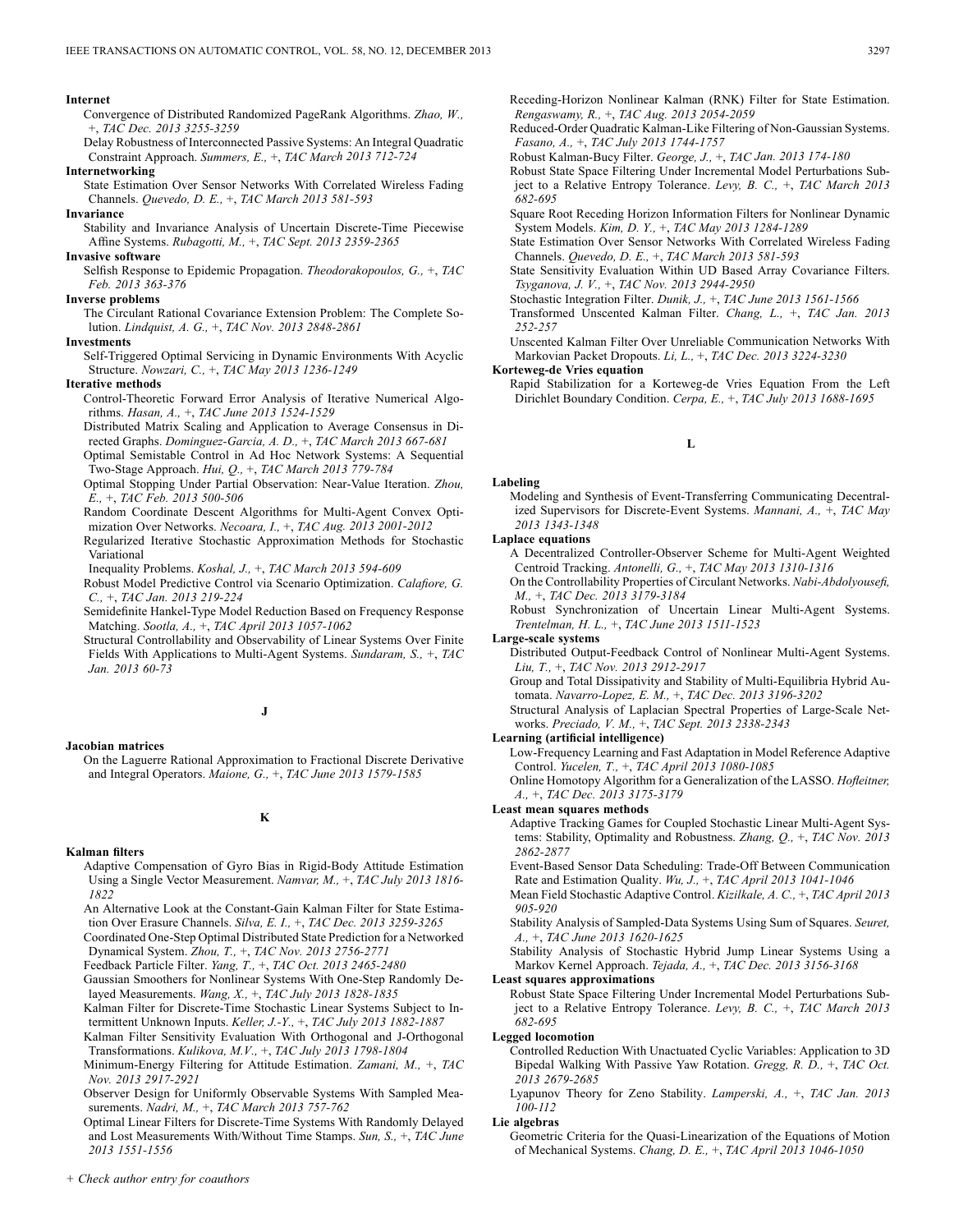Sufficient Conditions for Generic Feedback Stabilizability of Switching Systems via Lie-Algebraic Solvability. *Haimovich, H.,* +, *TAC March 2013 814-820*

Zero Forcing, Linear and Quantum Controllability for Systems Evolving on Networks. *Burgarth, D.,* +, *TAC Sept. 2013 2349-2354*

#### **Lie groups**

Optimal Control on Lie Groups: The Projection Operator Approach. *Saccon, A.,* +, *TAC Sept. 2013 2230-2245*

#### **Linear algebra**

Zero Forcing, Linear and Quantum Controllability for Systems Evolving on Networks. *Burgarth, D.,* +, *TAC Sept. 2013 2349-2354*

#### **Linear matrix inequalities**

A Delay System Method for Designing Event-Triggered Controllers of Networked Control Systems. *Yue, D.,* +, *TAC Feb. 2013 475-481*

A Nonlinear Controller for Input Amplitude and Rate Constrained Linear Systems. *Kefferputz, K.,* +, *TAC Oct. 2013 2693-2697*

Decomposition-Based Distributed Control for Continuous-Time Multi-Agent Systems. *Ghadami, R.,* +, *TAC Jan. 2013 258-264*

- Global Asymptotic Stabilization for a Class of Bilinear Systems by Hybrid Output Feedback. *Andrieu, V.,* +, *TAC June 2013 1602-1608*
- Global Stability and Finite L2m-Gain of Saturated Uncertain Systems via Piecewise Polynomial Lyapunov Functions. *Garulli, A.,* +, *TAC Jan. 2013 242-246*

 $H_{\infty}$  Control for Discrete-Time Markov Jump Systems With Uncertain Transition Probabilities. *Luan, X.,* +, *TAC June 2013 1566-1572*

LMI-Based Stability Criteria for Discrete-Time Lur'e Systems With Monotonic, Sector- and Slope-Restricted Nonlinearities. *Ahmad, N. S.,* +, *TAC Feb. 2013 459-465*

Necessary and Sufficient Razumikhin-Type Conditions for Stability of Delay Difference Equations. *Gielen, R. H.,* +, *TAC Oct. 2013 2637-2642*

On Reliable Stabilization via Rectangular Dilated LMIs and Dissipativity-Based Certifications. *Befekadu, G. K.,* +, *TAC March 2013 792-796*

On State Feedback H<sub>∞</sub> Control for Discrete-Time Singular Systems. *Feng*, *Y.,* +, *TAC Oct. 2013 2674-2679*

Periodic Memory State-Feedback Controller: New Formulation, Analysis, and Design Results. *Tregouet, J.-F.,* +, *TAC Aug. 2013 1986-2000*

Robust Stability of Singularly Perturbed Impulsive Systems Under Nonlinear Perturbation. *Chen, W.-H.,* +, *TAC Jan. 2013 168-174*

Solving Large-Scale Robust Stability Problems by Exploiting the Parallel Structure of Polya's Theorem. *Kamyar, R.,* +, *TAC Aug. 2013 1931-1947*

Stability and Stabilization of Fractional-Order Linear Systems Subject to Input Saturation. *Lim, Y.-H.,* +, *TAC April 2013 1062-1067*

Stability of Two-Dimensional Linear Systems With Singularities on the Stability Boundary Using LMIs. *Knorn, S.,* +, *TAC Oct. 2013 2579-2590*

Sufficient and Necessary LMI Conditions for Robust Stability of Rationally Time-Varying Uncertain Systems. *Chesi, G.,* +, *TAC June 2013 1546-1551*

Symmetric Formulation of the S-Procedure, Kalman–Yakubovich–Popov Lemma and Their Exact Losslessness Conditions. *Tanaka, T.,* +, *TAC June 2013 1486-1496*

### **Linear programming**

Stability and Invariance Analysis of Uncertain Discrete-Time Piecewise Affine Systems. *Rubagotti, M.,* +, *TAC Sept. 2013 2359-2365*

The Generalized Moment-Based Filter. *Benavoli, A.,* +, *TAC Oct. 2013 2642-2647*

### **Linear quadratic control**

Discrete Time Linear Quadratic Control With Arbitrary Correlated Noise. *Duncan, T.E.,* +, *TAC May 2013 1290-1293*

LQ Optimal and Robust Control of Perishable Inventory Systems With Multiple Supply Options. *Ignaciuk, P.,* +, *TAC Aug. 2013 2108-2113*

On a Control Algorithm for Time-Varying Processor Availability. *Gupta, V.,* +, *TAC March 2013 743-748*

On the Optimality of Certainty Equivalence for Event-Triggered Control Systems. *Molin, A.,* +, *TAC Feb. 2013 470-474*

Singular LQ Control, Optimal PD Controller and Inadmissible Initial Conditions. *Kalaimani, R. K.,* +, *TAC Oct. 2013 2603-2608*

The Extended Symplectic Pencil and the Finite-Horizon LQ Problem With Two-Sided Boundary Conditions. *Ferrante, A.,* +, *TAC Aug. 2013 2102- 2107*

The Separation Principle in Stochastic Control, Redux. *Georgiou, T. T.,* +, *TAC Oct. 2013 2481-2494*

### **Linear quadratic Gaussian control**

Finite Horizon LQR Control With Limited Controller-System Communication. *Shi, L.,* +, *TAC July 2013 1835-1841*

Linear-Exponential-Quadratic Gaussian Control. *Duncan, T. E.,* +, *TAC Nov. 2013 2910-2911*

Optimal Decentralized Control of Coupled Subsystems With Control Sharing. *Mahajan, A.,* +, *TAC Sept. 2013 2377-2382*

### **Linear systems**

A Constructive Approach to Linear Lyapunov Functions for Positive Switched Systems Using Collatz-Wielandt Sets. *Doan, T. S.,* +, *TAC March 2013 748-751*

A Modified Riccati Transformation for Decentralized Computation of the Viability Kernel Under LTI Dynamics. *Kaynama, S.,* +, *TAC Nov. 2013 2878-2892*

A Nonlinear Controller for Input Amplitude and Rate Constrained Linear Systems. *Kefferputz, K.,* +, *TAC Oct. 2013 2693-2697*

A Nonstochastic Information Theory for Communication and State Estimation. *Nair, G. N.,* +, *TAC June 2013 1497-1510*

A Sufficient Condition for Arbitrary Eigenvalue Assignment in Linear Descriptor Systems by Output Feedback. *Zhang, B.,* +, *TAC Aug. 2013 2060- 2064*

Adaptive Tracking Games for Coupled Stochastic Linear Multi-Agent Systems: Stability, Optimality and Robustness. *Zhang, Q.,* +, *TAC Nov. 2013 2862-2877*

Addendum to "Generating Functions of Switched Linear Systems: Analysis, Computation, and Stability Applications" [May 11 1059-1074]. *Hu, J.,* +, *TAC July 2013 1887*

Almost Sure Stability of Markov Jump Linear Systems With Deterministic Switching. *Bolzern, P.,* +, *TAC Jan. 2013 209-214*

An Alternative Look at the Constant-Gain Kalman Filter for State Estimation Over Erasure Channels. *Silva, E. I.,* +, *TAC Dec. 2013 3259-3265*

Bounded Real Lemma for Nonhomogeneous Markovian Jump Linear Systems. *Aberkane, S.,* +, *TAC March 2013 797-801*

Compensation of State-Dependent Input Delay for Nonlinear Systems. *Bekiaris-Liberis, N.,* +, *TAC Feb. 2013 275-289*

Consensus of Discrete-Time Linear Networked Multi-Agent Systems With Communication Delays. *Tan, C.,* +, *TAC Nov. 2013 2962-2968*

Control of Nonlinear and LPV Systems: Interval Observer-Based Framework. *Efimov, D.,* +, *TAC March 2013 773-778*

Controllability and Observability of Grid Graphs via Reduction and Symmetries. *Notarstefano, G.,* +, *TAC July 2013 1719-1731*

Controller Design for Multivariable Linear Time-Invariant Unknown Systems. *Wang, W. S. W.,* +, *TAC Sept. 2013 2292-2306*

Dead-Beat Functional Observers for Discrete-Time LPV Systems With Unknown Inputs. *Fiacchini, M.,* +, *TAC Dec. 2013 3230-3235*

Discrete Time Linear Quadratic Control With Arbitrary Correlated Noise. *Duncan, T.E.,* +, *TAC May 2013 1290-1293*

Distributed Tracking Control for Linear Multiagent Systems With a Leader of Bounded Unknown Input. *Li, Z.,* +, *TAC Feb. 2013 518-523*

Event-Based Sensor Data Scheduling: Trade-Off Between Communication Rate and Estimation Quality. *Wu, J.,* +, *TAC April 2013 1041-1046*

Extensions of "Padé Discretization for Linear Systems With Polyhedral Lyapunov Functions" for Generalized Jordan Structures. *Sajja, S. S. K.,* +, *TAC Aug. 2013 2071-2076*

Filtering Quantized Measurements. *Schottl, A.,* +, *TAC March 2013 809-814* Finite Abstractions of Max-Plus-Linear Systems. *Adzkiya, D.,* +, *TAC Dec. 2013 3039-3053*

Flatness of Semilinear Parabolic PDEs—A Generalized Cauchy–Kowalevski Approach. *Schorkhuber, B.,* +, *TAC Sept. 2013 2277-2291*

Geometric Criteria for the Quasi-Linearization of the Equations of Motion of Mechanical Systems. *Chang, D. E.,* +, *TAC April 2013 1046-1050*

Global Stability and Finite L2m-Gain of Saturated Uncertain Systems via Piecewise Polynomial Lyapunov Functions. *Garulli, A.,* +, *TAC Jan. 2013 242-246*

Guaranteed Cost Certification for Discrete-Time Linear Switched Systems With a Dwell Time. *Jungers, M.,* +, *TAC March 2013 768-772*

Infinite Horizon Performance Bounds for Uncertain Constrained Systems. *Van Parys, B. P. G.,* +, *TAC Nov. 2013 2803-2817*

Internal Model Principle for Linear Systems With Periodic State Jumps. *Marconi, L.,* +, *TAC Nov. 2013 2788-2802*

Kalman Filter for Discrete-Time Stochastic Linear Systems Subject to Intermittent Unknown Inputs. *Keller, J.-Y.,* +, *TAC July 2013 1882-1887*

Lagrange Asymptotic Stability of Weak Detectable Markov Jump Linear Systems With Bounded Long Run Average Cost. *Barbosa, B. G.,* +, *TAC May 2013 1280-1283*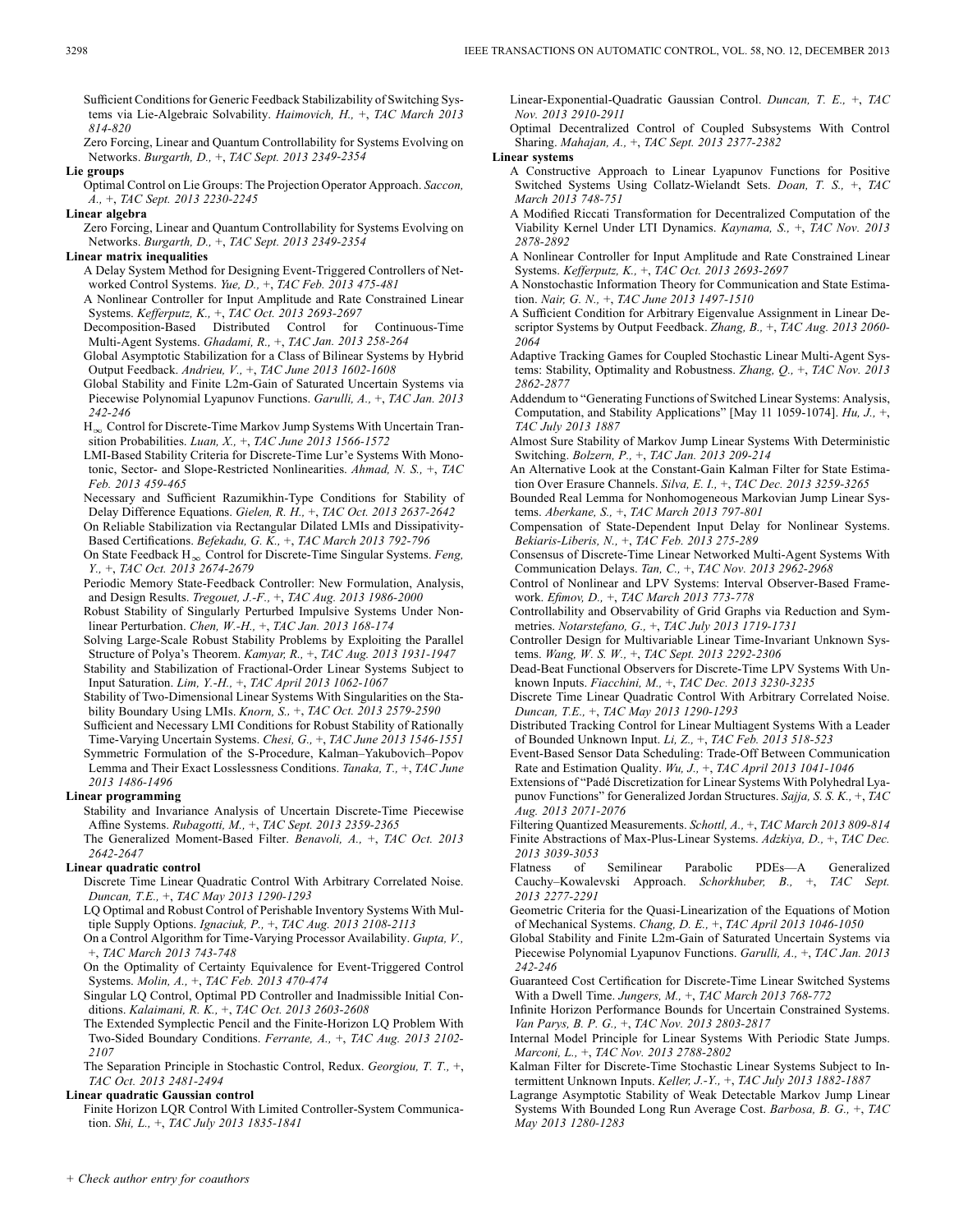- Limitations for Nonlinear Observation Over Erasure Channel. *Diwadkar, A.,* +, *TAC Feb. 2013 454-459*
- Linear-Exponential-Quadratic Gaussian Control. *Duncan, T. E.,* +, *TAC Nov. 2013 2910-2911*
- Lyapunov Theory for 2-D Nonlinear Roesser Models: Application to Asymptotic and Exponential Stability. *Yeganefar, N.,* +, *TAC May 2013 1299-1304*
- Minimal Positive Realizations of Transfer Functions With Real Poles. *Benvenuti, L.,* +, *TAC April 2013 1013-1017*
- Multi-Resolution Explicit Model Predictive Control: Delta-Model Formulation and Approximation. *Bayat, F.,* +, *TAC Nov. 2013 2979-2984*
- New Approach to Noncausal Identification of Nonstationary Stochastic FIR Systems Subject to Both Smooth and Abrupt Parameter Changes. *Niedzwiecki, M.,* +, *TAC July 2013 1847-1853*
- Normalized Coprime Robust Stability and Performance Guarantees for Reduced-Order Controllers. *Chen, K. K.,* +, *TAC April 2013 1068-1073*
- Observability for Switched Linear Systems: Characterization and Observer Design. *Tanwani, A.,* +, *TAC April 2013 891-904*
- Observability of a Linear System Under Sparsity Constraints. *Dai, W.,* +, *TAC Sept. 2013 2372-2376*
- On a Control Algorithm for Time-Varying Processor Availability. *Gupta, V.,* +, *TAC March 2013 743-748*
- On Easily Verifiable Conditions for the Existence of Common Linear Copositive Lyapunov Functions. *Wu, Z.,* +, *TAC July 2013 1862-1865*
- On Linear Solutions of the Output Feedback Pole Assignment Problem. *Wang, X. A.,* +, *TAC Sept. 2013 2354-2359*
- On Mean-Square Boundedness of Stochastic Linear Systems With Quantized Observations. *Chatterjee, D.,* +, *TAC Aug. 2013 2082-2085*
- On the Response of Quantum Linear Systems to Single Photon Input Fields. *Zhang, G.,* +, *TAC May 2013 1221-1235*
- Optimal Filtering for Discrete-Time Linear Systems With Multiplicative White Noise Perturbations and Periodic Coefficients. *Dragan, V.,* +, *TAC April 2013 1029-1034*
- Periodic Event-Triggered Control for Linear Systems. *Heemels, W. P. M. H.,* +, *TAC April 2013 847-861*
- Plug-and-Play Decentralized Model Predictive Control for Linear Systems. *Riverso, S.,* +, *TAC Oct. 2013 2608-2614*
- Recursive Identification of MIMO Wiener Systems. *Mu, B.-Q.,* +, *TAC March 2013 802-808*
- Reduced Order Internal Models in Robust Output Regulation. *Paunonen, L.,* +, *TAC Sept. 2013 2307-2318*
- Reduced-Order Quadratic Kalman-Like Filtering of Non-Gaussian Systems. *Fasano, A.,* +, *TAC July 2013 1744-1757*
- Robust Control of Linear Systems via Switching. *Allerhand, L. I.,* +, *TAC Feb. 2013 506-512*
- Robust Estimation for Discrete-Time Markovian Jump Linear Systems. *Terra, M.H.,* +, *TAC Aug. 2013 2065-2071*
- Robust Model Predictive Control via Scenario Optimization. *Calafiore, G. C.,* +, *TAC Jan. 2013 219-224*
- Robust Reduced-order  $H_{\infty}$  Output-Feedback Control of Retarded Stochastic Linear Systems. *Gershon, E.,* +, *TAC Nov. 2013 2898-2904*
- Robust State-Dependent Switching of Linear Systems With Dwell Time. *Allerhand, L. I.,* +, *TAC April 2013 994-1001*
- Robust Synchronization of Uncertain Linear Multi-Agent Systems. *Trentelman, H. L.,* +, *TAC June 2013 1511-1523*
- Semidefinite Hankel-Type Model Reduction Based on Frequency Response Matching. *Sootla, A.,* +, *TAC April 2013 1057-1062*
- Singular Perturbation Approximations for a Class of Linear Quantum Systems. *Petersen, I. R.,* +, *TAC Jan. 2013 193-198*
- Stability Analysis of Quadratic MPC With a Discrete Input Alphabet. *Aguilera, R. P.,* +, *TAC Dec. 2013 3190-3196*
- Stability Analysis of Sampled-Data Systems Using Sum of Squares. *Seuret, A.,* +, *TAC June 2013 1620-1625*
- Stability Analysis of Stochastic Hybrid Jump Linear Systems Using a Markov Kernel Approach. *Tejada, A.,* +, *TAC Dec. 2013 3156-3168*
- Stability and Stabilization of Fractional-Order Linear Systems Subject to Input Saturation. *Lim, Y.-H.,* +, *TAC April 2013 1062-1067*
- Stability of Two-Dimensional Linear Systems With Singularities on the Stability Boundary Using LMIs. *Knorn, S.,* +, *TAC Oct. 2013 2579-2590*
- Stabilization of a Class of Switched Linear Neutral Systems Under Asynchronous Switching. *Wang, Y.-E.,* +, *TAC Aug. 2013 2114-2119*
- Stabilization of a System of  $n + 1$  Coupled First-Order Hyperbolic Linear PDEs With a Single Boundary Input. *Di Meglio, F.,* +, *TAC Dec. 2013 3097-3111*
- Stabilization of Networked Multi-Input Systems With Channel Resource Allocation. *Qiu, L.,* +, *TAC March 2013 554-568*
- Stable Interval Observers in BBC for Linear Systems With Time-Varying Input Bounds. *Combastel, C.,* +, *TAC Feb. 2013 481-487*
- Structural Controllability and Observability of Linear Systems Over Finite Fields With Applications to Multi-Agent Systems. *Sundaram, S.,* +, *TAC Jan. 2013 60-73*
- Suboptimal Switching Control Consistency Analysis for Switched Linear Systems. *Geromel, J.C.,* +, *TAC July 2013 1857-1861*
- Sufficient Conditions for Generic Feedback Stabilizability of Switching Systems via Lie-Algebraic Solvability. *Haimovich, H.,* +, *TAC March 2013 814-820*
- Symmetric Formulation of the S-Procedure, Kalman–Yakubovich–Popov Lemma and Their Exact Losslessness Conditions. *Tanaka, T.,* +, *TAC June 2013 1486-1496*

Zero Forcing, Linear and Quantum Controllability for Systems Evolving on Networks. *Burgarth, D.,* +, *TAC Sept. 2013 2349-2354*

#### **Linearization techniques**

- Adaptive Compensation of Gyro Bias in Rigid-Body Attitude Estimation Using a Single Vector Measurement. *Namvar, M.,* +, *TAC July 2013 1816- 1822*
- Exact Tracking Using Backstepping Control Design and High-Order Sliding Modes. *Davila, J.,* +, *TAC Aug. 2013 2077-2081*
- Geometric Criteria for the Quasi-Linearization of the Equations of Motion of Mechanical Systems. *Chang, D. E.,* +, *TAC April 2013 1046-1050*

#### **Load flow**

An Optimal Approximate Dynamic Programming Algorithm for Concave, Scalar Storage Problems With Vector-Valued Controls. *Nascimento, J.,* +, *TAC Dec. 2013 2995-3010*

#### **Lyapunov matrix equations**

Sufficient Conditions for Generic Feedback Stabilizability of Switching Systems via Lie-Algebraic Solvability. *Haimovich, H.,* +, *TAC March 2013 814-820*

### **Lyapunov methods**

A Constructive Approach to Linear Lyapunov Functions for Positive Switched Systems Using Collatz-Wielandt Sets. *Doan, T. S.,* +, *TAC March 2013 748-751*

- A General Formula for Event-Based Stabilization of Nonlinear Systems. *Marchand, N.,* +, *TAC May 2013 1332-1337*
- A Matrosov Theorem for Adversarial Markov Decision Processes. *Teel, A. R.,* +, *TAC Aug. 2013 2142-2148*
- A Novel Event-Triggered Transmission Scheme and  $\mathcal{L}_2$  Control Co-Design for Sampled-Data Control Systems. *Peng, C.,* +, *TAC Oct. 2013 2620-2626*
- A Strict Control Lyapunov Function for a Diffusion Equation With Time-Varying Distributed Coefficients. *Bribiesca Argomedo, F,* +, *TAC Feb. 2013 290-303*
- Affine Characterizations of Minimal and Mode-Dependent Dwell-Times for Uncertain Linear Switched Systems. *Briat, C.,* +, *TAC May 2013 1304-1310*
- Compensation of State-Dependent Input Delay for Nonlinear Systems. *Bekiaris-Liberis, N.,* +, *TAC Feb. 2013 275-289*
- Continuous-Discrete Observer for State Affine Systems With Sampled and Delayed Measurements. *Ahmed-Ali, T.,* +, *TAC April 2013 1085-1091*
- Decomposition-Based Distributed Control for Continuous-Time Multi-Agent Systems. *Ghadami, R.,* +, *TAC Jan. 2013 258-264*
- Design of Polynomial Control Laws for Polynomial Systems Subject to Actuator Saturation. *Valmorbida, G.,* +, *TAC July 2013 1758-1770*
- Design of Saturation-Based Switching Anti-Windup Gains for the Enlargement of the Domain of Attraction. *Li, Y.,* +, *TAC July 2013 1810-1816*

Distributed Estimation for Moving Target Based on State-Consensus Strategy. *Zhou, Z.,* +, *TAC Aug. 2013 2096-2101*

Distributed Tracking of Correlated Equilibria in Regime Switching Noncooperative Games. *Namvar Gharehshiran, O.,* +, *TAC Oct. 2013 2435-2450* Dynamic Optimization and Learning for Renewal Systems. *Neely, M. J.,* +, *TAC Jan. 2013 32-46*

- Dynamic Versus Static Weighting of Lyapunov Functions. *Praly, L.,* +, *TAC June 2013 1557-1561*
- Extensions of "Padé Discretization for Linear Systems With Polyhedral Lyapunov Functions" for Generalized Jordan Structures. *Sajja, S. S. K.,* +, *TAC Aug. 2013 2071-2076*
- Forwarding Design With Prescribed Local Behavior. *Benachour, M. S.,* +, *TAC Dec. 2013 3011-3023*
- Further Input-to-State Stability Subtleties for Discrete-Time Systems. *Lazar, M.,* +, *TAC June 2013 1609-1613*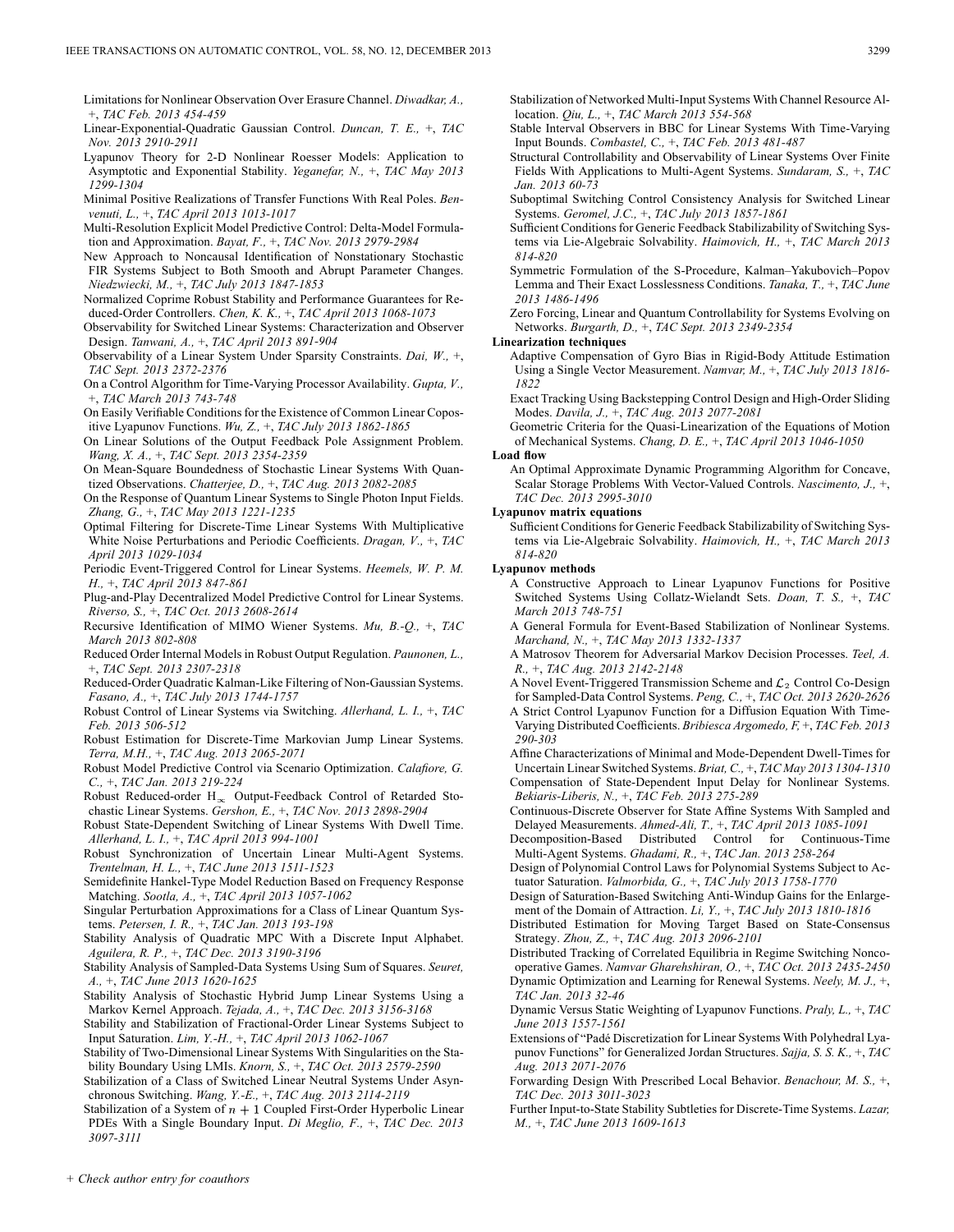Global Analysis of a Continuum Model for Monotone Pulse-Coupled Oscillators. *Mauroy, A.,* +, *TAC May 2013 1154-1166*

- Global Stability and Finite L2m-Gain of Saturated Uncertain Systems via Piecewise Polynomial Lyapunov Functions. *Garulli, A.,* +, *TAC Jan. 2013 242-246*
- Global Stabilization of Nonlinear Systems Based on Vector Control Lyapunov Functions. *Karafyllis, I.,* +, *TAC Oct. 2013 2550-2562*
- Guaranteed Cost Certification for Discrete-Time Linear Switched Systems With a Dwell Time. *Jungers, M.,* +, *TAC March 2013 768-772*
- LaSalle-Yoshizawa Corollaries for Nonsmooth Systems. *Fischer, N.,* +, *TAC Sept. 2013 2333-2338*
- Limitations for Nonlinear Observation Over Erasure Channel. *Diwadkar, A.,* +, *TAC Feb. 2013 454-459*
- LMI-Based Stability Criteria for Discrete-Time Lur'e Systems With Monotonic, Sector- and Slope-Restricted Nonlinearities. *Ahmad, N. S.,* +, *TAC Feb. 2013 459-465*
- Lyapunov Technique and Backstepping for Nonlinear Neutral Systems. *Mazenc, F.,* +, *TAC Feb. 2013 512-517*
- Lyapunov Theory for Zeno Stability. *Lamperski, A.,* +, *TAC Jan. 2013 100-112*
- Lyapunov-Based Sufficient Conditions for Exponential Stability in Hybrid Systems. *Teel, A,* +, *TAC June 2013 1591-1596*
- Necessary and Sufficient Razumikhin-Type Conditions for Stability of Delay Difference Equations. *Gielen, R. H.,* +, *TAC Oct. 2013 2637-2642*
- Observer Design for Nonlinear Systems Under Unknown Time-Varying Delays. *Ghanes, M.,* +, *TAC June 2013 1529-1534*
- Observer Design for Uniformly Observable Systems With Sampled Measurements. *Nadri, M.,* +, *TAC March 2013 757-762*
- On Easily Verifiable Conditions for the Existence of Common Linear Copositive Lyapunov Functions. *Wu, Z.,* +, *TAC July 2013 1862-1865*
- On the Existence of Control Lyapunov Functions and State-Feedback Laws for Hybrid Systems. *Sanfelice, R. G.,* +, *TAC Dec. 2013 3242-3248*
- Optimal Linear Filters for Discrete-Time Systems With Randomly Delayed and Lost Measurements With/Without Time Stamps. *Sun, S.,* +, *TAC June 2013 1551-1556*
- Optimization of Lyapunov Invariants in Verification of Software Systems. *Roozbehani, M.,* +, *TAC March 2013 696-711*
- Passivity Based Control of Stochastic Port-Hamiltonian Systems. *Satoh, S.,* +, *TAC May 2013 1139-1153*
- Random-Time, State-Dependent Stochastic Drift for Markov Chains and Application to Stochastic Stabilization Over Erasure Channels. *Yuksel, S.,* +, *TAC Jan. 2013 47-59*
- Reduction Model Approach for Linear Systems With Sampled Delayed Inputs. *Mazenc, F.,* +, *TAC May 2013 1263-1268*
- Robust Control of Linear Systems via Switching. *Allerhand, L. I.,* +, *TAC Feb. 2013 506-512*
- Robust Stability of Networks of iISS Systems: Construction of Sum-Type Lyapunov Functions. *Ito, H.,* +, *TAC May 2013 1192-1207*
- Robust Stability of Singularly Perturbed Impulsive Systems Under Nonlinear Perturbation. *Chen, W.-H.,* +, *TAC Jan. 2013 168-174*
- Robust State-Dependent Switching of Linear Systems With Dwell Time. *Allerhand, L. I.,* +, *TAC April 2013 994-1001*
- Sequence-Based Anytime Control. *Quevedo, D. E.,* +, *TAC Feb. 2013 377-390*
- Stability Analysis of Sampled-Data Systems Using Sum of Squares. *Seuret, A.,* +, *TAC June 2013 1620-1625*
- Stability and Invariance Analysis of Uncertain Discrete-Time Piecewise Affine Systems. *Rubagotti, M.,* +, *TAC Sept. 2013 2359-2365*
- Stability of Stochastic Nonlinear Systems With State-Dependent Switching. *Wu, Z.,* +, *TAC Aug. 2013 1904-1918*
- Stabilization of a Class of Switched Linear Neutral Systems Under Asynchronous Switching. *Wang, Y.-E.,* +, *TAC Aug. 2013 2114-2119*
- State and Parameter Estimation for Nonlinear Delay Systems Using Sliding Mode Techniques. *Yan, X.-G.,* +, *TAC April 2013 1023-1029*
- State-Constrained Iterative Learning Control for a Class Of MIMO Systems. *Xu, J.-X.,* +, *TAC May 2013 1322-1327*
- Stochastic Stability of Markovianly Switched Systems. *Leth, J.,* +, *TAC Aug. 2013 2048-2054*
- Sufficient and Necessary LMI Conditions for Robust Stability of Rationally Time-Varying Uncertain Systems. *Chesi, G.,* +, *TAC June 2013 1546-1551* Sufficient Conditions for Generic Feedback Stabilizability of Switching Sys-
- tems via Lie-Algebraic Solvability. *Haimovich, H.,* +, *TAC March 2013 814-820*

Tracking Control for Hybrid Systems With State-Triggered Jumps. *Biemond, J. J. B.,* +, *TAC April 2013 876-890*

Weak Convergence of Nonlinear High-Gain Tracking Differentiator. *Guo, B.-Z.,* +, *TAC April 2013 1074-1080*

#### **M**

### **Magnetic fields**

Boundary Feedback Stabilization of Periodic Fluid Flows in a Magnetohydrodynamic Channel. *Munteanu, I.,* +, *TAC Aug. 2013 2119-2125*

### **Magnetohydrodynamics**

Boundary Feedback Stabilization of Periodic Fluid Flows in a Magnetohydrodynamic Channel. *Munteanu, I.,* +, *TAC Aug. 2013 2119-2125*

### **Magnetometers**

Adaptive Compensation of Gyro Bias in Rigid-Body Attitude Estimation Using a Single Vector Measurement. *Namvar, M.,* +, *TAC July 2013 1816- 1822*

#### **Maintenance engineering**

A Unified Effective Method for Aggregating Multi-Machine Stages in Production Systems. *Yan, C.-B.,* +, *TAC July 2013 1674-1687*

#### **Manifolds**

Passive Decomposition of Mechanical Systems With Coordination Requirement. *Lee, D.,* +, *TAC Jan. 2013 230-235*

**Manipulator dynamics**

Dynamics Modeling and Tracking Control of Robot Manipulators in Random Vibration Environment. *Cui, M.-Y.,* +, *TAC June 2013 1540-1545*

**Markov processes**

A Matrosov Theorem for Adversarial Markov Decision Processes. *Teel, A. R.,* +, *TAC Aug. 2013 2142-2148*

Almost Sure Stability of Markov Jump Linear Systems With Deterministic Switching. *Bolzern, P.,* +, *TAC Jan. 2013 209-214*

Bounded Real Lemma for Nonhomogeneous Markovian Jump Linear Systems. *Aberkane, S.,* +, *TAC March 2013 797-801*

Constrained Partially Observed Markov Decision Processes With Probabilistic Criteria for Adaptive Sequential Detection. *Chen, R. C.,* +, *TAC Feb. 2013 487-493*

- Controlled Sensing for Multihypothesis Testing. *Nitinawarat, S.,* +, *TAC Oct. 2013 2451-2464*
- Decentralized Stochastic Control with Partial History Sharing: A Common Information Approach. *Nayyar, A.,* +, *TAC July 2013 1644-1658*

Distributed Tracking of Correlated Equilibria in Regime Switching Noncooperative Games. *Namvar Gharehshiran, O.,* +, *TAC Oct. 2013 2435-2450* Dynamic Markov Decision Policies for Delay Constrained Wireless Scheduling. *Neely, M. J.,* +, *TAC Aug. 2013 1948-1961*

Dynamic Optimization and Learning for Renewal Systems. *Neely, M. J.,* +, *TAC Jan. 2013 32-46*

Ergodic Control and Polyhedral Approaches to PageRank Optimization. *Fercoq, O.,* +, *TAC Jan. 2013 134-148*

Maximum Likelihood Sequence Estimation for Hidden Reciprocal Processes. *White, L. B.,* +, *TAC Oct. 2013 2670-2674*

- On a Control Algorithm for Time-Varying Processor Availability. *Gupta, V.,* +, *TAC March 2013 743-748*
- Optimal Periodic Sensor Schedule for Steady-State Estimation Under Average Transmission Energy Constraint. *Ren, Z.,* +, *TAC Dec. 2013 3265- 3271*
- Optimal Stopping of Partially Observable Markov Processes: A Filtering-Based Duality Approach. *Ye, F.,* +, *TAC Oct. 2013 2698-2704*

Optimal Strategies for Communication and Remote Estimation With an Energy Harvesting Sensor. *Nayyar, A.,* +, *TAC Sept. 2013 2246-2260*

Output Tracking of Stochastic High-Order Nonlinear Systems with Markovian Switching. *Li, W.,* +, *TAC June 2013 1585-1590*

- Random-Time, State-Dependent Stochastic Drift for Markov Chains and Application to Stochastic Stabilization Over Erasure Channels. *Yuksel, S.,* +, *TAC Jan. 2013 47-59*
- Self-Triggered Optimal Servicing in Dynamic Environments With Acyclic Structure. *Nowzari, C.,* +, *TAC May 2013 1236-1249*
- Sequence-Based Anytime Control. *Quevedo, D. E.,* +, *TAC Feb. 2013 377-390*
- Stability Analysis of Stochastic Hybrid Jump Linear Systems Using a Markov Kernel Approach. *Tejada, A.,* +, *TAC Dec. 2013 3156-3168*

Stabilization of Stochastic Quantum Dynamics via Open- and Closed-Loop Control. *Ticozzi, F.,* +, *TAC Jan. 2013 74-85*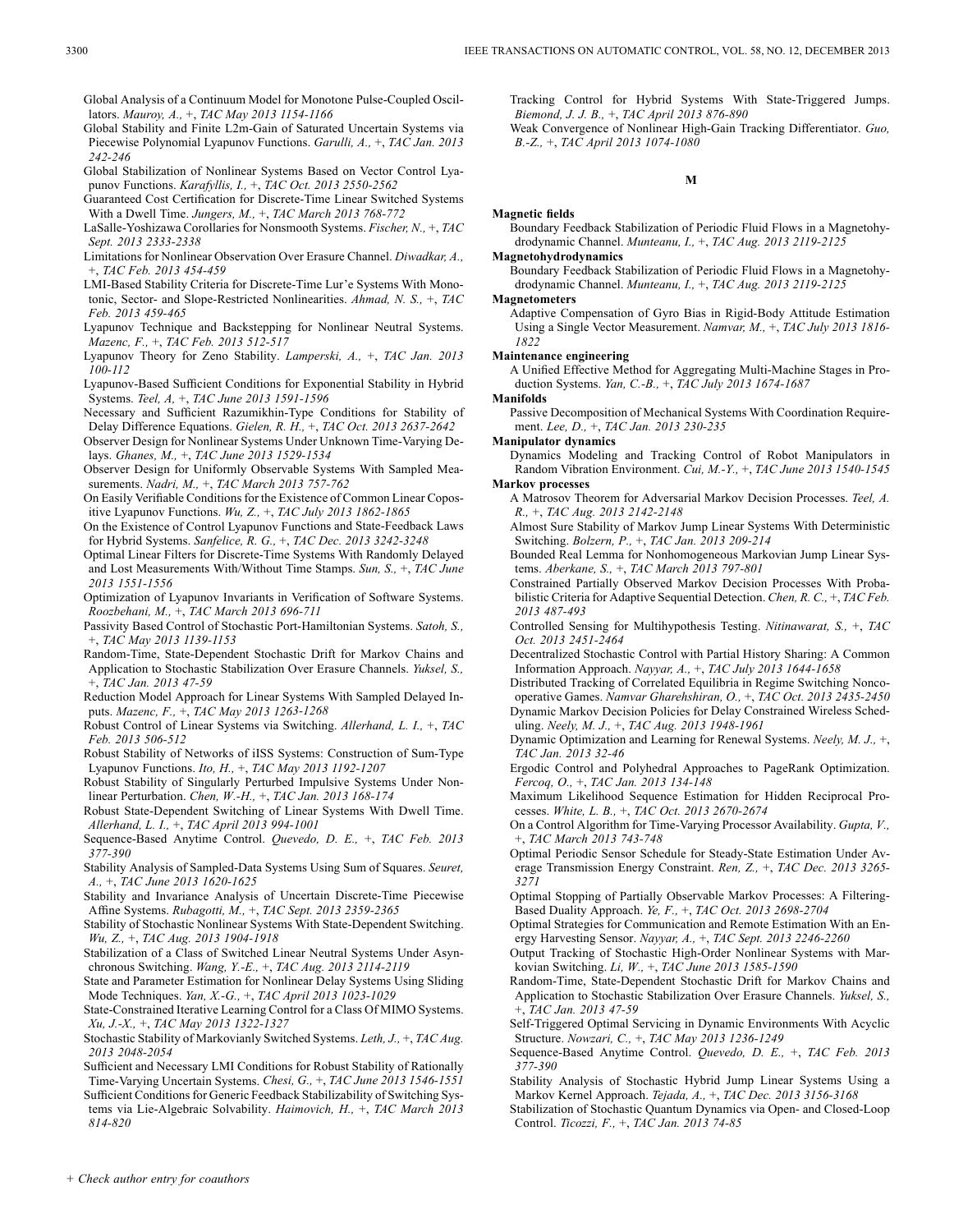State Estimation Over Sensor Networks With Correlated Wireless Fading Channels. *Quevedo, D. E.,* +, *TAC March 2013 581-593*

Stochastic Stability of Markovianly Switched Systems. *Leth, J.,* +, *TAC Aug. 2013 2048-2054*

Unscented Kalman Filter Over Unreliable Communication Networks With Markovian Packet Dropouts. *Li, L.,* +, *TAC Dec. 2013 3224-3230*

### **Mathematical model**

Disturbance rejection in 2 x 2 linear hyperbolic systems. *Aamo, O. M.,* +, *TAC May 2013 1095-1106*

Further Results on Stabilizing Control of Quantum Systems. *Qi, B.,* +, *TAC May 2013 1349-1354*

Global Analysis of a Continuum Model for Monotone Pulse-Coupled Oscillators. *Mauroy, A.,* +, *TAC May 2013 1154-1166*

On Functional Observers for Linear Time-Varying Systems. *Rotella, F.,* +, *TAC May 2013 1354-1360*

Sliding Mode and Active Disturbance Rejection Control to Stabilization of One-Dimensional Anti-Stable Wave Equations Subject to Disturbance in Boundary Input. *Guo, B.-Z.,* +, *TAC May 2013 1269-1274*

### **Mathematical operators**

Minimum-Energy Filtering for Attitude Estimation. *Zamani, M.,* +, *TAC Nov. 2013 2917-2921*

Modal Trajectory Estimation Using Maximum Gaussian Mixture. *Monin, A.,* +, *TAC March 2013 763-768*

Optimal Control on Lie Groups: The Projection Operator Approach. *Saccon, A.,* +, *TAC Sept. 2013 2230-2245*

### **Mathematical programming**

Design of Polynomial Control Laws for Polynomial Systems Subject to Actuator Saturation. *Valmorbida, G.,* +, *TAC July 2013 1758-1770*

Random Coordinate Descent Algorithms for Multi-Agent Convex Optimization Over Networks. *Necoara, I.,* +, *TAC Aug. 2013 2001-2012*

Semidefinite Hankel-Type Model Reduction Based on Frequency Response Matching. *Sootla, A.,* +, *TAC April 2013 1057-1062*

### **Mathematics computing**

Finite Abstractions of Max-Plus-Linear Systems. *Adzkiya, D.,* +, *TAC Dec. 2013 3039-3053*

### **Matrix algebra**

A Contraction Approach to the Hierarchical Analysis and Design of Networked Systems. *Russo, G.,* +, *TAC May 2013 1328-1331*

A Distributed Newton Method for Network Utility Maximization–I: Algorithm. *Wei, E.,* +, *TAC Sept. 2013 2162-2175*

A Distributed Newton Method for Network Utility Maximization—Part II: Convergence. *Wei, E.,* +, *TAC Sept. 2013 2176-2188*

Almost Sure Stability of Markov Jump Linear Systems With Deterministic Switching. *Bolzern, P.,* +, *TAC Jan. 2013 209-214*

Analysis of Decentralized Quantized Auctions on Cooperative Networks. *Jia, P.,* +, *TAC Feb. 2013 529-534*

Computational Methods for Distributed Control of Heterogeneous Cyclic Interconnection Structures. *Rice, J,* +, *TAC Aug. 2013 2136-2142*

Distributed Matrix Scaling and Application to Average Consensus in Directed Graphs. *Dominguez-Garcia, A. D.,* +, *TAC March 2013 667-681*

Extensions of "Padé Discretization for Linear Systems With Polyhedral Lyapunov Functions" for Generalized Jordan Structures. *Sajja, S. S. K.,* +, *TAC Aug. 2013 2071-2076*

Finite-Horizon  $H_{\infty}$  Filtering With Missing Measurements and Quantization Effects. *Wang, Z.,* +, *TAC July 2013 1707-1718*

Interval Observers for Time-Varying Discrete-Time Systems. *Efimov, D.,* +, *TAC Dec. 2013 3218-3224*

Low-Frequency Learning and Fast Adaptation in Model Reference Adaptive Control. *Yucelen, T.,* +, *TAC April 2013 1080-1085*

Minimum-Energy Filtering for Attitude Estimation. *Zamani, M.,* +, *TAC Nov. 2013 2917-2921*

Moving Horizon Estimation for Large-Scale Interconnected Systems. *Haber, A.,* +, *TAC Nov. 2013 2834-2847*

Observability, Reconstructibility and State Observers of Boolean Control Networks. *Fornasini, E.,* +, *TAC June 2013 1390-1401*

On Easily Verifiable Conditions for the Existence of Common Linear Copositive Lyapunov Functions. *Wu, Z.,* +, *TAC July 2013 1862-1865*

Optimal Filtering for Itô-Stochastic Continuous-Time Systems With Multiple Delayed Measurements. *Kong, S.,* +, *TAC July 2013 1872-1877*

Random Coordinate Descent Algorithms for Multi-Agent Convex Optimization Over Networks. *Necoara, I.,* +, *TAC Aug. 2013 2001-2012*

Realization of Lossless Systems Via Constant Matrix Factorizations. *Rapisarda, P.,* +, *TAC Oct. 2013 2632-2636*

Reduced-Order Quadratic Kalman-Like Filtering of Non-Gaussian Systems. *Fasano, A.,* +, *TAC July 2013 1744-1757*

Robust Reduced-order  $H_{\infty}$  Output-Feedback Control of Retarded Stochastic Linear Systems. *Gershon, E.,* +, *TAC Nov. 2013 2898-2904*

Robust Synchronization of Uncertain Linear Multi-Agent Systems. *Trentelman, H. L.,* +, *TAC June 2013 1511-1523*

Rosenbrock Methods for Solving Riccati Differential Equations. *Benner, P.,* +, *TAC Nov. 2013 2950-2956*

Singular LQ Control, Optimal PD Controller and Inadmissible Initial Conditions. *Kalaimani, R. K.,* +, *TAC Oct. 2013 2603-2608*

Stabilization Over Markov Feedback Channels: The General Case. *Minero, P.,* +, *TAC Feb. 2013 349-362*

Structural Analysis of Laplacian Spectral Properties of Large-Scale Networks. *Preciado, V. M.,* +, *TAC Sept. 2013 2338-2343*

The Complex Hurwitz Test for the Analysis of Spontaneous Self-Excitation in Induction Generators. *Bodson, M.,* +, *TAC Feb. 2013 449-454*

#### **Matrix multiplication**

Matrix Approach to Model Matching of Asynchronous Sequential Machines. *Xu, X.,* +, *TAC Nov. 2013 2974-2979*

State Feedback Stabilization for Boolean Control Networks. *Li, R.,* +, *TAC July 2013 1853-1857*

### **Maximum likelihood estimation**

Information Weighted Consensus Filters and Their Application in Distributed Camera Networks. *Kamal, A. T.,* +, *TAC Dec. 2013 3112-3125*

Kalman Filter Sensitivity Evaluation With Orthogonal and J-Orthogonal Transformations. *Kulikova, M.V.,* +, *TAC July 2013 1798-1804*

Maximum Likelihood Sequence Estimation for Hidden Reciprocal Processes. *White, L. B.,* +, *TAC Oct. 2013 2670-2674*

Mean Field Stochastic Adaptive Control. *Kizilkale, A. C.,* +, *TAC April 2013 905-920*

State Sensitivity Evaluation Within UD Based Array Covariance Filters. *Tsyganova, J. V.,* +, *TAC Nov. 2013 2944-2950*

#### **Maximum principle**

A Stochastic Maximum Principle for Delayed Mean-Field Stochastic Differential Equations and Its Applications. *Du, H.,* +, *TAC Dec. 2013 3212-3217* Control and Synchronization of Neuron Ensembles. *Li, J.-S.,* +, *TAC Aug. 2013 1919-1930*

Linear-Exponential-Quadratic Gaussian Control. *Duncan, T. E.,* +, *TAC Nov. 2013 2910-2911*

#### **Maxwell equations**

Boundary Feedback Stabilization of Periodic Fluid Flows in a Magnetohydrodynamic Channel. *Munteanu, I.,* +, *TAC Aug. 2013 2119-2125*

#### **Mean square error methods**

A Recursive Local Linear Estimator for Identification of Nonlinear ARX Systems: Asymptotical Convergence and Applications. *Zhao, W.,* +, *TAC Dec. 2013 3054-3069*

Distributed Estimation for Moving Target Based on State-Consensus Strategy. *Zhou, Z.,* +, *TAC Aug. 2013 2096-2101*

Dynamics Modeling and Tracking Control of Robot Manipulators in Random Vibration Environment. *Cui, M.-Y.,* +, *TAC June 2013 1540-1545* Gaussian Smoothers for Nonlinear Systems With One-Step Randomly Delayed Measurements. *Wang, X.,* +, *TAC July 2013 1828-1835*

On Mean-Square Boundedness of Stochastic Linear Systems With Quantized Observations. *Chatterjee, D.,* +, *TAC Aug. 2013 2082-2085*

### **Mechanical stability**

Boundary Feedback Stabilization of Periodic Fluid Flows in a Magnetohydrodynamic Channel. *Munteanu, I.,* +, *TAC Aug. 2013 2119-2125*

#### **Memoryless systems**

A Nonstochastic Information Theory for Communication and State Estimation. *Nair, G. N.,* +, *TAC June 2013 1497-1510*

### **MIMO**

Asymptotic Properties and Stability Criteria of Zeros of Sampled-Data Models for Decouplable MIMO Systems. *Ishitobi, M.,* +, *TAC Nov. 2013 2985-2990*

Continuous-Discrete Observer for State Affine Systems With Sampled and Delayed Measurements. *Ahmed-Ali, T.,* +, *TAC April 2013 1085-1091*

Controller Design for Multivariable Linear Time-Invariant Unknown Systems. *Wang, W. S. W.,* +, *TAC Sept. 2013 2292-2306*

Recursive Identification of MIMO Wiener Systems. *Mu, B.-Q.,* +, *TAC March 2013 802-808*

State-Constrained Iterative Learning Control for a Class Of MIMO Systems. *Xu, J.-X.,* +, *TAC May 2013 1322-1327*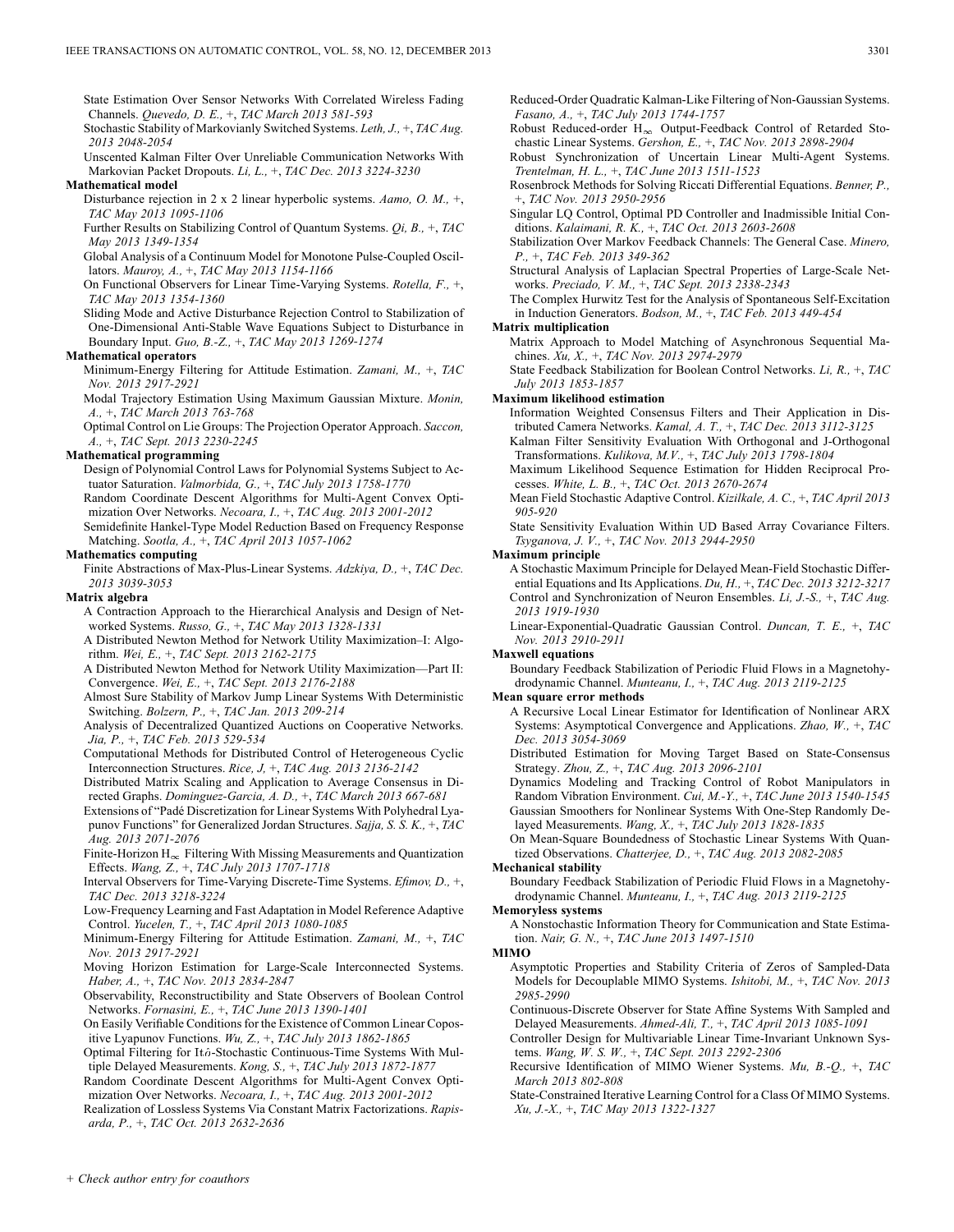#### **Minimax techniques**

A Nonstochastic Information Theory for Communication and State Estimation. *Nair, G. N.,* +, *TAC June 2013 1497-1510*

Infinite Horizon Performance Bounds for Uncertain Constrained Systems. *Van Parys, B. P. G.,* +, *TAC Nov. 2013 2803-2817*

Max-Min Optimality of Service Rate Control in Closed Queueing Networks. *Xia, L.,* +, *TAC April 2013 1051-1056*

Robust State Space Filtering Under Incremental Model Perturbations Subject to a Relative Entropy Tolerance. *Levy, B. C.,* +, *TAC March 2013 682-695*

#### **Minimization**

Constrained Partially Observed Markov Decision Processes With Probabilistic Criteria for Adaptive Sequential Detection. *Chen, R. C.,* +, *TAC Feb. 2013 487-493*

Design of Optimal Sparse Feedback Gains via the Alternating Direction Method of Multipliers. *Lin, F.,* +, *TAC Sept. 2013 2426-2431*

Nash, Social and Centralized Solutions to Consensus Problems via Mean Field Control Theory. *Nourian, M.,* +, *TAC March 2013 639-653*

Robust Distributed Routing in Dynamical Networks–Part II: Strong Resilience, Equilibrium Selection and Cascaded Failures. *Como, G.,* +, *TAC Feb. 2013 333-348*

### **Minimum principle**

Optimal Control for Hybrid Systems With Partitioned State Space. *Passenberg, B.,* +, *TAC Aug. 2013 2131-2136*

### **Mobile ad hoc networks**

Network Integrity in Mobile Robotic Networks. *Zavlanos, M. M.,* +, *TAC Jan. 2013 3-18*

### **Mobile agents**

Formation Control of Mobile Agents Based on Distributed Position Estimation. *Oh, K.-K.,* +, *TAC March 2013 737-742*

Forming Circle Formations of Anonymous Mobile Agents With Order Preservation. *Wang, C.,* +, *TAC Dec. 2013 3248-3254*

Nonuniform coverage control on the line. *Leonard, N.E.,* +, *TAC Nov. 2013 2743-2755*

#### **Mobile radio**

Coverage and Energy Consumption Control in Mobile Heterogeneous Wireless Sensor Networks. *Wang, X.,* +, *TAC April 2013 975-988*

#### **Mobile robots**

A Class of Uncontrollable Diffusively Coupled Multiagent Systems with Multichain Topologies. *Cao, M.,* +, *TAC Feb. 2013 465-469*

Adaptive Deployment of Mobile Robotic Networks. *Le Ny, J.,* +, *TAC March 2013 654-666*

Finite-Horizon  $H_{\infty}$  Filtering With Missing Measurements and Quantization Effects. *Wang, Z.,* +, *TAC July 2013 1707-1718*

Forming Circle Formations of Anonymous Mobile Agents With Order Preservation. *Wang, C.,* +, *TAC Dec. 2013 3248-3254*

Network Integrity in Mobile Robotic Networks. *Zavlanos, M. M.,* +, *TAC Jan. 2013 3-18*

### **Model reference adaptive control systems**

A Framework for Extremum Seeking Control of Systems With Parameter Uncertainties. *Nesic, D.,* +, *TAC Feb. 2013 435-448*

Hybrid Model Reference Adaptive Control of Piecewise Affine Systems. *di Bernardo, M.,* +, *TAC Feb. 2013 304-316*

Low-Frequency Learning and Fast Adaptation in Model Reference Adaptive Control. *Yucelen, T.,* +, *TAC April 2013 1080-1085*

#### **Momentum**

Controlled Reduction With Unactuated Cyclic Variables: Application to 3D Bipedal Walking With Passive Yaw Rotation. *Gregg, R. D.,* +, *TAC Oct. 2013 2679-2685*

#### **Monitoring**

Optimal Liveness-Enforcing Control for a Class of Petri Nets Arising in Multithreaded Software. *Liao, H.,* +, *TAC May 2013 1123-1138*

### **Monte Carlo methods**

A Regularized Estimator For Linear Regression Model With Possibly Singular Covariance. *Hoang, H. S.,* +, *TAC Jan. 2013 236-241* Stochastic Integration Filter. *Dunik, J.,* +, *TAC June 2013 1561-1566*

Variance Reduction Techniques on Generating M/M/1 Processes in Simulation Output Analysis. *Song, W. T.,* +, *TAC April 2013 1035-1040*

### **Motion control**

Geometric Criteria for the Quasi-Linearization of the Equations of Motion of Mechanical Systems. *Chang, D. E.,* +, *TAC April 2013 1046-1050* Network Integrity in Mobile Robotic Networks. *Zavlanos, M. M.,* +, *TAC Jan. 2013 3-18*

#### **Multi-agent systems**

A Class of Uncontrollable Diffusively Coupled Multiagent Systems with Multichain Topologies. *Cao, M.,* +, *TAC Feb. 2013 465-469*

An Approximate Dual Subgradient Algorithm for Multi-Agent Non-Convex Optimization. *Zhu, M.,* +, *TAC June 2013 1534-1539*

An Optimal Control Approach to the Multi-Agent Persistent Monitoring Problem. *Cassandras, C. G.,* +, *TAC April 2013 947-961*

Connectivity Preservation in Nonholonomic Multi-Agent Systems: A Bounded Distributed Control Strategy. *Ajorlou, A.,* +, *TAC Sept. 2013 2366-2371*

Consensus of Multi-Agent Systems With General Linear and Lipschitz Nonlinear Dynamics Using Distributed Adaptive Protocols. *Li, Z.,* +, *TAC July 2013 1786-1791*

Consensus Output Regulation of a Class of Heterogeneous Nonlinear Systems. *Ding, Z.,* +, *TAC Oct. 2013 2648-2653*

Convergence of a Multi-Agent Projected Stochastic Gradient Algorithm for Non-Convex Optimization. *Bianchi, P.,* +, *TAC Feb. 2013 391-405*

Convergence of Type-Symmetric and Cut-Balanced Consensus Seeking Systems. *Hendrickx, J. M.,* +, *TAC Jan. 2013 214-218*

Decomposition-Based Distributed Control for Continuous-Time Multi-Agent Systems. *Ghadami, R.,* +, *TAC Jan. 2013 258-264* Distributed Output-Feedback Control of Nonlinear Multi-Agent Systems.

*Liu, T.,* +, *TAC Nov. 2013 2912-2917*

Distributed Tracking Control for Linear Multiagent Systems With a Leader of Bounded Unknown Input. *Li, Z.,* +, *TAC Feb. 2013 518-523*

Distributed Tracking of Correlated Equilibria in Regime Switching Noncooperative Games. *Namvar Gharehshiran, O.,* +, *TAC Oct. 2013 2435-2450* Nash, Social and Centralized Solutions to Consensus Problems via Mean Field Control Theory. *Nourian, M.,* +, *TAC March 2013 639-653*

On the Formation Patterns Under Generalized Cyclic Pursuit. *Juang, J.-C.,* +, *TAC Sept. 2013 2401-2405*

Overcoming the Limitations of Utility Design for Multiagent Systems. *Marden, J,* +, *TAC June 2013 1402-1415*

Semi-Autonomous Consensus: Network Measures and Adaptive Trees. *Chapman, A.,* +, *TAC Jan. 2013 19-31*

Structural Controllability and Observability of Linear Systems Over Finite Fields With Applications to Multi-Agent Systems. *Sundaram, S.,* +, *TAC Jan. 2013 60-73*

### **Multi-robot systems**

A Class of Uncontrollable Diffusively Coupled Multiagent Systems with Multichain Topologies. *Cao, M.,* +, *TAC Feb. 2013 465-469*

Adaptive Tracking Games for Coupled Stochastic Linear Multi-Agent Systems: Stability, Optimality and Robustness. *Zhang, Q.,* +, *TAC Nov. 2013 2862-2877*

Consensus of Discrete-Time Linear Networked Multi-Agent Systems With Communication Delays. *Tan, C.,* +, *TAC Nov. 2013 2962-2968*

Network Integrity in Mobile Robotic Networks. *Zavlanos, M. M.,* +, *TAC Jan. 2013 3-18*

On Global Stability of Planar Formations. *Belabbas, M. A.,* +, *TAC Aug. 2013 2148-2153*

Reaching an Optimal Consensus: Dynamical Systems That Compute Intersections of Convex Sets. *Shi, G.,* +, *TAC March 2013 610-622*

Semi-Autonomous Consensus: Network Measures and Adaptive Trees. *Chapman, A.,* +, *TAC Jan. 2013 19-31*

Structural Controllability and Observability of Linear Systems Over Finite Fields With Applications to Multi-Agent Systems. *Sundaram, S.,* +, *TAC Jan. 2013 60-73*

Task-Space Synchronization of Networked Robotic Systems With Uncertain Kinematics and Dynamics. *Wang, H.,* +, *TAC Dec. 2013 3169-3174*

#### **Multiagent systems**

A General Result on the Robust Cooperative Output Regulation for Linear Uncertain Multi-Agent Systems. *Su, Y.,* +, *TAC May 2013 1275-1279*

#### **Multidimensional systems**

A Modified Riccati Transformation for Decentralized Computation of the Viability Kernel Under LTI Dynamics. *Kaynama, S.,* +, *TAC Nov. 2013 2878-2892*

Approximately Optimal Solutions to the Finite-Dimensional Witsenhausen Counterexample. *Grover, P.,* +, *TAC Sept. 2013 2189-2204*

Compensation of State-Dependent Input Delay for Nonlinear Systems. *Bekiaris-Liberis, N.,* +, *TAC Feb. 2013 275-289*

Dissipativity of Pseudorational Behaviors. *Ogura, M.,* +, *TAC April 2013 823-833*

On Casimir Functionals for Infinite-Dimensional Port-Hamiltonian Control Systems. *Schoberl, M.,* +, *TAC July 2013 1823-1828*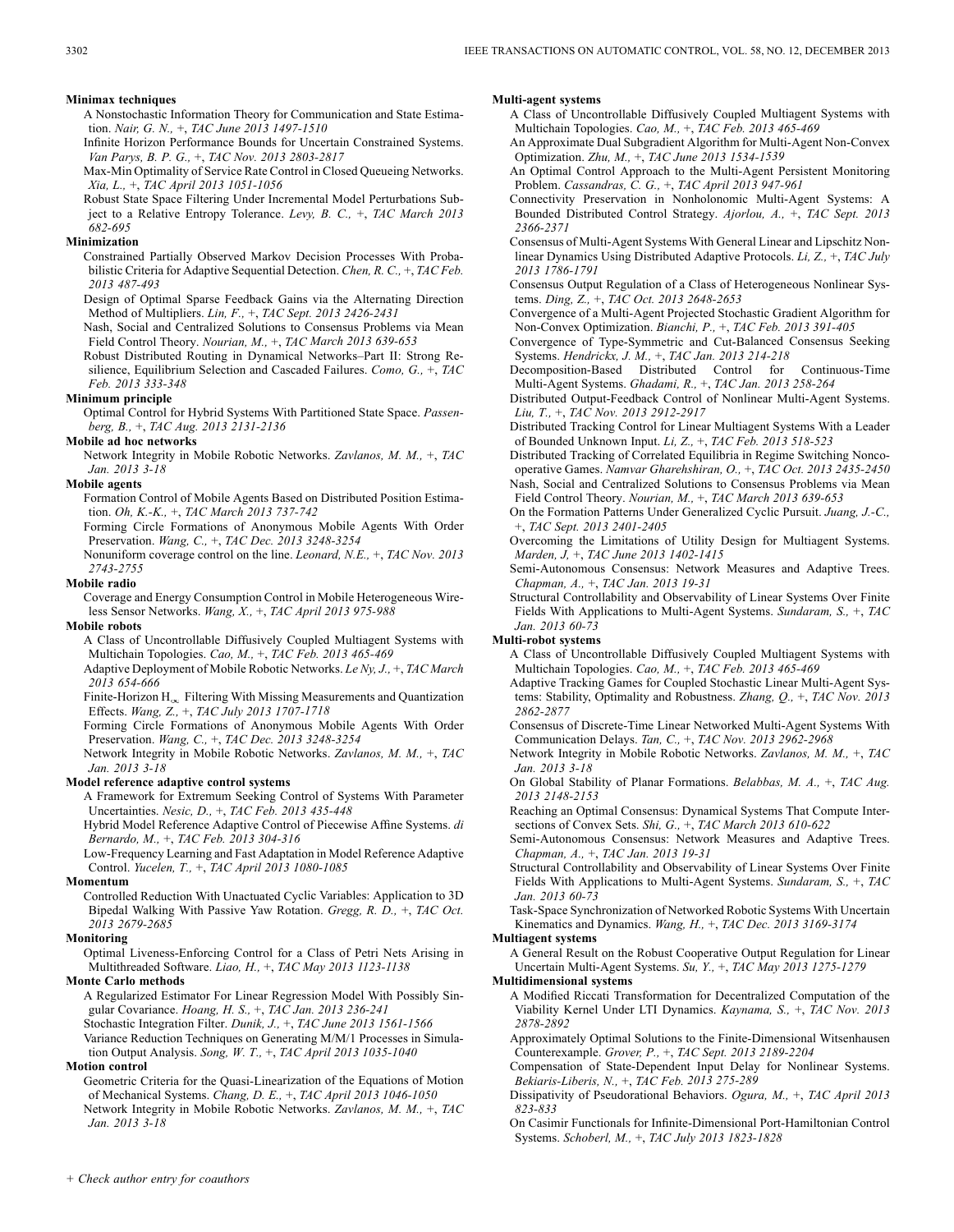Parameter Estimation and Non-Collocated Adaptive Stabilization for a Wave Equation Subject to General Boundary Harmonic Disturbance. *Guo, W.,* +, *TAC July 2013 1631-1643*

Reduced Order Internal Models in Robust Output Regulation. *Paunonen, L.,* +, *TAC Sept. 2013 2307-2318*

Stability of Two-Dimensional Linear Systems With Singularities on the Stability Boundary Using LMIs. *Knorn, S.,* +, *TAC Oct. 2013 2579-2590*

The Circulant Rational Covariance Extension Problem: The Complete Solution. *Lindquist, A. G.,* +, *TAC Nov. 2013 2848-2861*

The Gradient Flow for Control of Closed Quantum Systems. *Long, R.,* +, *TAC Oct. 2013 2665-2669*

Weakly Coupled Systems in Quantum Control. *Boussaid, N.,* +, *TAC Sept. 2013 2205-2216*

### **Multivariable control systems**

A Delay System Method for Designing Event-Triggered Controllers of Networked Control Systems. *Yue, D.,* +, *TAC Feb. 2013 475-481*

Computational Methods for Distributed Control of Heterogeneous Cyclic Interconnection Structures. *Rice, J,* +, *TAC Aug. 2013 2136-2142*

Controller Design for Multivariable Linear Time-Invariant Unknown Systems. *Wang, W. S. W.,* +, *TAC Sept. 2013 2292-2306*

**Multivariable systems**

Vector Measures of Accuracy for Sampled Data Models of Nonlinear Systems. *Carrasco, D. S.,* +, *TAC Jan. 2013 224-230*

### **N**

### **Navier-Stokes equations**

Boundary Feedback Stabilization of Periodic Fluid Flows in a Magnetohydrodynamic Channel. *Munteanu, I.,* +, *TAC Aug. 2013 2119-2125*

#### **Network theory (graphs)**

A Distributed Newton Method for Network Utility Maximization—Part II: Convergence. *Wei, E.,* +, *TAC Sept. 2013 2176-2188*

Aggregation Algorithm Towards Large-Scale Boolean Network Analysis. *Zhao, Y.,* +, *TAC Aug. 2013 1976-1985*

Attack Detection and Identification in Cyber-Physical Systems. *Pasqualetti, F.,* +, *TAC Nov. 2013 2715-2729*

Conditions for Detectability in Distributed Consensus-Based Observer Networks. *Ugrinovskii, V.,* +, *TAC Oct. 2013 2659-2664*

Connectivity Preservation in Nonholonomic Multi-Agent Systems: A Bounded Distributed Control Strategy. *Ajorlou, A.,* +, *TAC Sept. 2013 2366-2371*

Exponential Synchronization Rate of Kuramoto Oscillators in the Presence of a Pacemaker. *Wang, Y.,* +, *TAC April 2013 989-994*

Hierarchical Clustering of Dynamical Networks Using a Saddle-Point Analysis. *Burger, M.,* +, *TAC Jan. 2013 113-124*

Nash, Social and Centralized Solutions to Consensus Problems via Mean Field Control Theory. *Nourian, M.,* +, *TAC March 2013 639-653*

Optimal Semistable Control in Ad Hoc Network Systems: A Sequential Two-Stage Approach. *Hui, Q.,* +, *TAC March 2013 779-784*

Random Coordinate Descent Algorithms for Multi-Agent Convex Optimization Over Networks. *Necoara, I.,* +, *TAC Aug. 2013 2001-2012*

Robust Distributed Routing in Dynamical Networks–Part II: Strong Resilience, Equilibrium Selection and Cascaded Failures. *Como, G.,* +, *TAC Feb. 2013 333-348*

Robust Distributed Routing in Dynamical Networks—Part I: Locally Responsive Policies and Weak Resilience. *Como, G.,* +, *TAC Feb. 2013 317-332*

Structural Analysis of Laplacian Spectral Properties of Large-Scale Networks. *Preciado, V. M.,* +, *TAC Sept. 2013 2338-2343*

#### **Network topology**

A Decentralized Controller-Observer Scheme for Multi-Agent Weighted Centroid Tracking. *Antonelli, G.,* +, *TAC May 2013 1310-1316*

Nash, Social and Centralized Solutions to Consensus Problems via Mean Field Control Theory. *Nourian, M.,* +, *TAC March 2013 639-653*

#### **Networked control systems**

- A Contraction Approach to the Hierarchical Analysis and Design of Networked Systems. *Russo, G.,* +, *TAC May 2013 1328-1331*
- A Delay System Method for Designing Event-Triggered Controllers of Networked Control Systems. *Yue, D.,* +, *TAC Feb. 2013 475-481*
- Connectivity Preservation in Nonholonomic Multi-Agent Systems: A Bounded Distributed Control Strategy. *Ajorlou, A.,* +, *TAC Sept. 2013 2366-2371*

Consensus of Discrete-Time Linear Networked Multi-Agent Systems With Communication Delays. *Tan, C.,* +, *TAC Nov. 2013 2962-2968*

Controllability and Observability of Grid Graphs via Reduction and Symmetries. *Notarstefano, G.,* +, *TAC July 2013 1719-1731*

Decentralized Stochastic Control with Partial History Sharing: A Common Information Approach. *Nayyar, A.,* +, *TAC July 2013 1644-1658*

Design of State-Based Schedulers for a Network of Control Loops. *Ramesh, C.,* +, *TAC Aug. 2013 1962-1975*

Distributed Control of Uncertain Networked Systems: A Decoupled Design. *Wang, X.,* +, *TAC Oct. 2013 2536-2549*

- Event Triggered Adaptive Differential Modulation: A New Method for Traffic Reduction in Networked Control Systems. *Premaratne, U.,* +, *TAC July 2013 1696-1706*
- Event-Based Sensor Data Scheduling: Trade-Off Between Communication Rate and Estimation Quality. *Wu, J.,* +, *TAC April 2013 1041-1046*

Finite Horizon LQR Control With Limited Controller-System Communication. *Shi, L.,* +, *TAC July 2013 1835-1841*

- Model-Based Event-Triggered Control for Systems With Quantization and Time-Varying Network Delays. *Garcia, E.,* +, *TAC Feb. 2013 422-434*
- Nonuniform coverage control on the line. *Leonard, N.E.,* +, *TAC Nov. 2013 2743-2755*

Robust Self-Triggered Coordination With Ternary Controllers. *De Persis, C.,* +, *TAC Dec. 2013 3024-3038*

Semi-Autonomous Consensus: Network Measures and Adaptive Trees. *Chapman, A.,* +, *TAC Jan. 2013 19-31*

Stabilization of Networked Multi-Input Systems With Channel Resource Allocation. *Qiu, L.,* +, *TAC March 2013 554-568*

Stabilization of Time-Varying Nonlinear Systems With Distributed Input Delay by Feedback of Plant's State. *Mazenc, F.,* +, *TAC Jan. 2013 264-269* State Feedback Stabilization for Boolean Control Networks. *Li, R.,* +, *TAC July 2013 1853-1857*

Task-Space Synchronization of Networked Robotic Systems With Uncertain Kinematics and Dynamics. *Wang, H.,* +, *TAC Dec. 2013 3169-3174*

### **Neural networks**

Control and Synchronization of Neuron Ensembles. *Li, J.-S.,* +, *TAC Aug. 2013 1919-1930*

#### **Neurocontrollers**

A New Extension of Newton Algorithm for Nonlinear System Modelling Using RBF Neural Networks. *Zhang, L.,* +, *TAC Nov. 2013 2929-2933* Robust Identification-Based State Derivative Estimation for Nonlinear Systems. *Bhasin, S.,* +, *TAC Jan. 2013 187-192*

#### **Newton method**

A Distributed Newton Method for Network Utility Maximization–I: Algorithm. *Wei, E.,* +, *TAC Sept. 2013 2162-2175*

A Distributed Newton Method for Network Utility Maximization—Part II: Convergence. *Wei, E.,* +, *TAC Sept. 2013 2176-2188*

A New Extension of Newton Algorithm for Nonlinear System Modelling Using RBF Neural Networks. *Zhang, L.,* +, *TAC Nov. 2013 2929-2933*

Variance Reduction Techniques on Generating M/M/1 Processes in Simulation Output Analysis. *Song, W. T.,* +, *TAC April 2013 1035-1040*

### **Nickel**

Modeling and Synthesis of Event-Transferring Communicating Decentralized Supervisors for Discrete-Event Systems. *Mannani, A.,* +, *TAC May 2013 1343-1348*

**Noise measurement**

Adaptive Tracking Control of Linear Systems With Binary-Valued Observations and Periodic Target. *Zhao, Y.,* +, *TAC May 2013 1293-1298* Computational Load Reduction in Bounded Error Identification of Hammer-

stein Systems. *Cerone, V.,* +, *TAC May 2013 1317-1322* Passivity Based Control of Stochastic Port-Hamiltonian Systems. *Satoh, S.,*

+, *TAC May 2013 1139-1153*

Square Root Receding Horizon Information Filters for Nonlinear Dynamic System Models. *Kim, D. Y.,* +, *TAC May 2013 1284-1289*

#### **Nonlinear control systems**

A Contraction Theory Approach to Singularly Perturbed Systems. *Del Vecchio, D.,* +, *TAC March 2013 752-757*

A Homogeneous Domination Approach to State Feedback of Stochastic High-Order Nonlinear Systems With Time-Varying Delay. *Xie, X.-J.,* +, *TAC Feb. 2013 494-499*

A Nonlinear Controller for Input Amplitude and Rate Constrained Linear Systems. *Kefferputz, K.,* +, *TAC Oct. 2013 2693-2697*

A Singular Perturbation Based Global Dynamic High Gain Scaling Control Design for Systems With Nonlinear Input Uncertainties. *Krishnamurthy, P.,* +, *TAC Oct. 2013 2686-2692*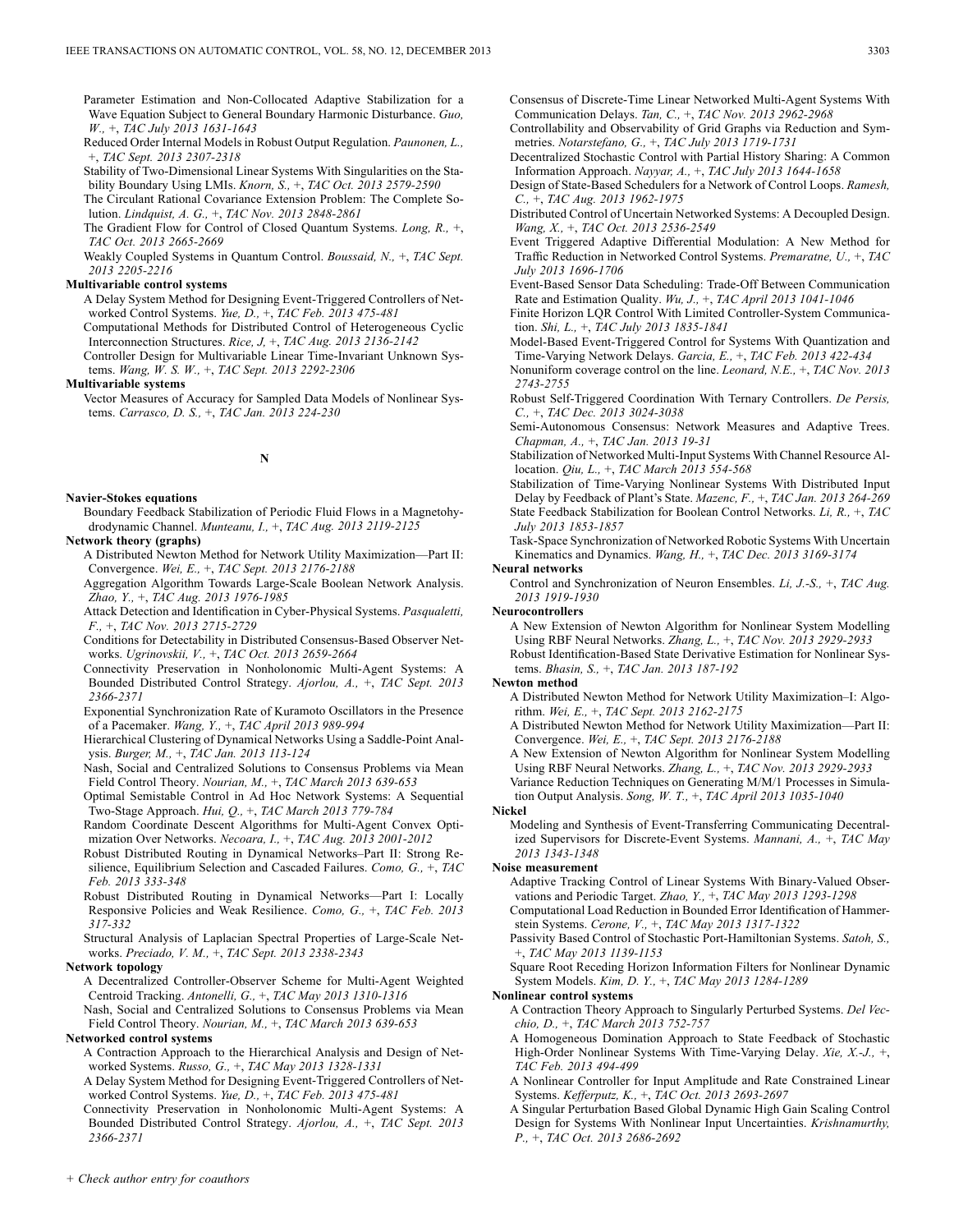Compensation of State-Dependent Input Delay for Nonlinear Systems. *Bekiaris-Liberis, N.,* +, *TAC Feb. 2013 275-289*

Consensus Output Regulation of a Class of Heterogeneous Nonlinear Systems. *Ding, Z.,* +, *TAC Oct. 2013 2648-2653*

Control and Synchronization of Neuron Ensembles. *Li, J.-S.,* +, *TAC Aug. 2013 1919-1930*

Control of Nonlinear and LPV Systems: Interval Observer-Based Framework. *Efimov, D.,* +, *TAC March 2013 773-778*

Distributed Output-Feedback Control of Nonlinear Multi-Agent Systems. *Liu, T.,* +, *TAC Nov. 2013 2912-2917*

Exact Tracking Using Backstepping Control Design and High-Order Sliding Modes. *Davila, J.,* +, *TAC Aug. 2013 2077-2081*

Forwarding Design With Prescribed Local Behavior. *Benachour, M. S.,* +, *TAC Dec. 2013 3011-3023*

Global Adaptive Regulation of Uncertain Nonlinear Systems in Output Feedback Form. *Marino, R.,* +, *TAC Nov. 2013 2904-2909*

Global Stabilization of Nonlinear Systems Based on Vector Control Lyapunov Functions. *Karafyllis, I.,* +, *TAC Oct. 2013 2550-2562*

Group and Total Dissipativity and Stability of Multi-Equilibria Hybrid Automata. *Navarro-Lopez, E. M.,* +, *TAC Dec. 2013 3196-3202*

LQ Optimal and Robust Control of Perishable Inventory Systems With Multiple Supply Options. *Ignaciuk, P.,* +, *TAC Aug. 2013 2108-2113*

Lyapunov Technique and Backstepping for Nonlinear Neutral Systems. *Mazenc, F.,* +, *TAC Feb. 2013 512-517*

Observer Design for Nonlinear Systems Under Unknown Time-Varying Delays. *Ghanes, M.,* +, *TAC June 2013 1529-1534*

Observer Design for Uniformly Observable Systems With Sampled Measurements. *Nadri, M.,* +, *TAC March 2013 757-762*

On Event Triggered Tracking for Nonlinear Systems. *Tallapragada, P.,* +, *TAC Sept. 2013 2343-2348*

Optimal Control on Lie Groups: The Projection Operator Approach. *Saccon, A.,* +, *TAC Sept. 2013 2230-2245*

Output Tracking of Stochastic High-Order Nonlinear Systems with Markovian Switching. *Li, W.,* +, *TAC June 2013 1585-1590*

Robust Adaptive Failure Compensation of Hysteretic Actuators for a Class of Uncertain Nonlinear Systems. *Cai, J.,* +, *TAC Sept. 2013 2388-2394*

Robust H<sup> $\infty$ </sup> control for polytopic nonlinear control systems. *Wu, J.-L.*, +, *TAC Nov. 2013 2957-2962*

Robust Identification-Based State Derivative Estimation for Nonlinear Systems. *Bhasin, S.,* +, *TAC Jan. 2013 187-192*

Sequence-Based Anytime Control. *Quevedo, D. E.,* +, *TAC Feb. 2013 377-390*

Solving Large-Scale Robust Stability Problems by Exploiting the Parallel Structure of Polya's Theorem. *Kamyar, R.,* +, *TAC Aug. 2013 1931-1947*

Stability of Stochastic Nonlinear Systems With State-Dependent Switching. *Wu, Z.,* +, *TAC Aug. 2013 1904-1918*

Stabilization of Time-Varying Nonlinear Systems With Distributed Input Delay by Feedback of Plant's State. *Mazenc, F.,* +, *TAC Jan. 2013 264-269* State and Parameter Estimation for Nonlinear Delay Systems Using Sliding Mode Techniques. *Yan, X.-G.,* +, *TAC April 2013 1023-1029*

The Bang-Bang Funnel Controller for Uncertain Nonlinear Systems With Arbitrary Relative Degree. *Liberzon, D.,* +, *TAC Dec. 2013 3126-3141*

Virtual Holonomic Constraints for Euler–Lagrange Systems. *Maggiore, M.,* +, *TAC April 2013 1001-1008*

Weak Convergence of Nonlinear High-Gain Tracking Differentiator. *Guo, B.-Z.,* +, *TAC April 2013 1074-1080*

#### **Nonlinear differential equations**

LaSalle-Yoshizawa Corollaries for Nonsmooth Systems. *Fischer, N.,* +, *TAC Sept. 2013 2333-2338*

On Synchronous Steady States and Internal Models of Diffusively Coupled Systems. *Wieland, P.,* +, *TAC Oct. 2013 2591-2602*

Receding Horizon Control With Numerical Solution for Nonlinear Parabolic Partial Differential Equations. *Hashimoto, T.,* +, *TAC March 2013 725-730* Robust Stability and Boundedness of Nonlinear Hybrid Stochastic Differential Delay Equations. *Hu, L.,* +, *TAC Sept. 2013 2319-2332*

#### **Nonlinear dynamical systems**

Computational Load Reduction in Bounded Error Identification of Hammerstein Systems. *Cerone, V.,* +, *TAC May 2013 1317-1322*

Consensus of Multi-Agent Systems With General Linear and Lipschitz Nonlinear Dynamics Using Distributed Adaptive Protocols. *Li, Z.,* +, *TAC July 2013 1786-1791*

Consensus Output Regulation of a Class of Heterogeneous Nonlinear Systems. *Ding, Z.,* +, *TAC Oct. 2013 2648-2653*

Low-Frequency Learning and Fast Adaptation in Model Reference Adaptive Control. *Yucelen, T.,* +, *TAC April 2013 1080-1085*

Model-Based Event-Triggered Control for Systems With Quantization and Time-Varying Network Delays. *Garcia, E.,* +, *TAC Feb. 2013 422-434*

On Synchronous Steady States and Internal Models of Diffusively Coupled Systems. *Wieland, P.,* +, *TAC Oct. 2013 2591-2602*

Relaxed and Hybridized Backstepping. *Stein Shiromoto, H.,* +, *TAC Dec. 2013 3236-3241*

Robust Synchronization of Uncertain Linear Multi-Agent Systems. *Trentelman, H. L.,* +, *TAC June 2013 1511-1523*

### **Nonlinear filters**

Complete Real Time Solution of the General Nonlinear Filtering Problem Without Memory. *Luo, X.,* +, *TAC Oct. 2013 2563-2578*

Feedback Particle Filter. *Yang, T.,* +, *TAC Oct. 2013 2465-2480*

Filtering Quantized Measurements. *Schottl, A.,* +, *TAC March 2013 809-814* Gaussian Smoothers for Nonlinear Systems With One-Step Randomly Delayed Measurements. *Wang, X.,* +, *TAC July 2013 1828-1835*

Hermite Spectral Method to 1-D Forward Kolmogorov Equation and Its Application to Nonlinear Filtering Problems. *Luo, X.,* +, *TAC Oct. 2013 2495-2507*

Receding-Horizon Nonlinear Kalman (RNK) Filter for State Estimation. *Rengaswamy, R.,* +, *TAC Aug. 2013 2054-2059*

Transformed Unscented Kalman Filter. *Chang, L.,* +, *TAC Jan. 2013 252-257*

#### **Nonlinear functions**

Consensus Output Regulation of a Class of Heterogeneous Nonlinear Systems. *Ding, Z.,* +, *TAC Oct. 2013 2648-2653*

Recursive Identification of MIMO Wiener Systems. *Mu, B.-Q.,* +, *TAC March 2013 802-808*

#### **Nonlinear programming**

Receding-Horizon Nonlinear Kalman (RNK) Filter for State Estimation. *Rengaswamy, R.,* +, *TAC Aug. 2013 2054-2059*

**Nonlinear systems**

A Distributed Fault Detection Filtering Approach for a Class of Interconnected Continuous-Time Nonlinear Systems. *Keliris, C.,* +, *TAC Aug. 2013 2032-2047*

A General Formula for Event-Based Stabilization of Nonlinear Systems. *Marchand, N.,* +, *TAC May 2013 1332-1337*

A New Extension of Newton Algorithm for Nonlinear System Modelling Using RBF Neural Networks. *Zhang, L.,* +, *TAC Nov. 2013 2929-2933*

A Nonlinear High-Gain Observer for Systems With Measurement Noise in a Feedback Control Framework. *Prasov, A. A.,* +, *TAC March 2013 569-580*

A Recursive Local Linear Estimator for Identification of Nonlinear ARX Systems: Asymptotical Convergence and Applications. *Zhao, W.,* +, *TAC Dec. 2013 3054-3069*

Adaptive Compensation of Gyro Bias in Rigid-Body Attitude Estimation Using a Single Vector Measurement. *Namvar, M.,* +, *TAC July 2013 1816- 1822*

Consensus Problems on Networks With Antagonistic Interactions. *Altafini, C.,* +, *TAC April 2013 935-946*

Delay Robustness of Interconnected Passive Systems: An Integral Quadratic Constraint Approach. *Summers, E.,* +, *TAC March 2013 712-724*

Direct Filtering: A New Approach to Optimal Filter Design for Nonlinear Systems. *Novara, C.,* +, *TAC Jan. 2013 86-99*

Event Triggered Adaptive Differential Modulation: A New Method for Traffic Reduction in Networked Control Systems. *Premaratne, U.,* +, *TAC July 2013 1696-1706*

Gaussian Smoothers for Nonlinear Systems With One-Step Randomly Delayed Measurements. *Wang, X.,* +, *TAC July 2013 1828-1835*

Limitations for Nonlinear Observation Over Erasure Channel. *Diwadkar, A.,* +, *TAC Feb. 2013 454-459*

Minimum-Seeking for CLFs: Universal Semiglobally Stabilizing Feedback Under Unknown Control Directions. *Scheinker, A.,* +, *TAC May 2013 1107- 1122*

Output Feedback Stabilization Using Small-Gain Method and Reduced-Order Observer for Stochastic Nonlinear Systems. *Zhao, C.-R.,* +, *TAC Feb. 2013 523-529*

Robust Stability of Singularly Perturbed Impulsive Systems Under Nonlinear Perturbation. *Chen, W.-H.,* +, *TAC Jan. 2013 168-174*

Stability of Positive Differential Systems With Delay. *Ngoc, P. H. A.,* +, *TAC Jan. 2013 203-209*

Stochastic Integration Filter. *Dunik, J.,* +, *TAC June 2013 1561-1566*

Vector Measures of Accuracy for Sampled Data Models of Nonlinear Systems. *Carrasco, D. S.,* +, *TAC Jan. 2013 224-230*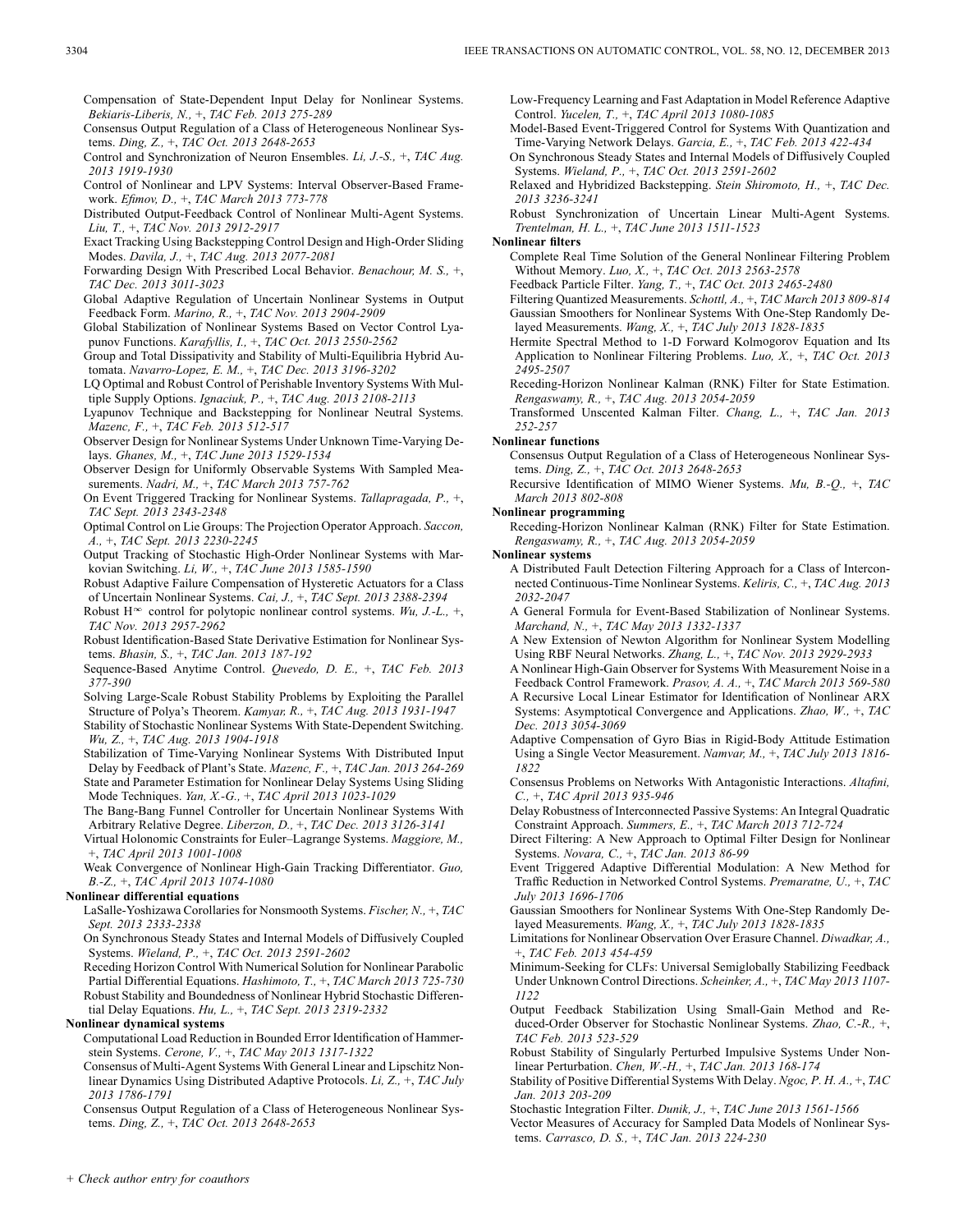#### **Numerical analysis**

Coordinated One-Step Optimal Distributed State Prediction for a Networked Dynamical System. *Zhou, T.,* +, *TAC Nov. 2013 2756-2771*

Efficient Simulation Resource Sharing and Allocation for Selecting the Best. *Peng, Y.,* +, *TAC April 2013 1017-1023*

Finite Abstractions of Max-Plus-Linear Systems. *Adzkiya, D.,* +, *TAC Dec. 2013 3039-3053*

Forming Circle Formations of Anonymous Mobile Agents With Order Preservation. *Wang, C.,* +, *TAC Dec. 2013 3248-3254*

Hybrid Model Reference Adaptive Control of Piecewise Affine Systems. *di Bernardo, M.,* +, *TAC Feb. 2013 304-316*

On a Control Algorithm for Time-Varying Processor Availability. *Gupta, V.,* +, *TAC March 2013 743-748*

Receding Horizon Control With Numerical Solution for Nonlinear Parabolic Partial Differential Equations. *Hashimoto, T.,* +, *TAC March 2013 725-730* Sequence-Based Anytime Control. *Quevedo, D. E.,* +, *TAC Feb. 2013 377-390*

### **Numerical stability**

Rosenbrock Methods for Solving Riccati Differential Equations. *Benner, P.,* +, *TAC Nov. 2013 2950-2956*

State Sensitivity Evaluation Within UD Based Array Covariance Filters. *Tsyganova, J. V.,* +, *TAC Nov. 2013 2944-2950*

### **O**

#### **Observability**

Adaptive Compensation of Gyro Bias in Rigid-Body Attitude Estimation Using a Single Vector Measurement. *Namvar, M.,* +, *TAC July 2013 1816- 1822*

Conditions for Detectability in Distributed Consensus-Based Observer Networks. *Ugrinovskii, V.,* +, *TAC Oct. 2013 2659-2664*

Controllability and Observability of Grid Graphs via Reduction and Symmetries. *Notarstefano, G.,* +, *TAC July 2013 1719-1731*

Decentralized Stochastic Control with Partial History Sharing: A Common Information Approach. *Nayyar, A.,* +, *TAC July 2013 1644-1658*

Delayed Detectability of Discrete Event Systems. *Shu, S.,* +, *TAC April 2013 862-875*

Distributed Estimation for Moving Target Based on State-Consensus Strategy. *Zhou, Z.,* +, *TAC Aug. 2013 2096-2101*

Enforcing Detectability in Controlled Discrete Event Systems. *Shu, S.,* +, *TAC Aug. 2013 2125-2130*

Fault Tolerant Control of Multi-Hop Control Networks. *D'Innocenzo, A.,* +, *TAC June 2013 1377-1389*

Lagrange Asymptotic Stability of Weak Detectable Markov Jump Linear Systems With Bounded Long Run Average Cost. *Barbosa, B. G.,* +, *TAC May 2013 1280-1283*

Lyapunov-Based Sufficient Conditions for Exponential Stability in Hybrid Systems. *Teel, A,* +, *TAC June 2013 1591-1596*

Observability for Switched Linear Systems: Characterization and Observer Design. *Tanwani, A.,* +, *TAC April 2013 891-904*

Observability of a Linear System Under Sparsity Constraints. *Dai, W.,* +, *TAC Sept. 2013 2372-2376*

Observability, Reconstructibility and State Observers of Boolean Control Networks. *Fornasini, E.,* +, *TAC June 2013 1390-1401*

Reduced-Order Quadratic Kalman-Like Filtering of Non-Gaussian Systems. *Fasano, A.,* +, *TAC July 2013 1744-1757*

Simple Sufficient Conditions for Reachability of Discrete-Time Polynomial Systems. *Kawano, Y.,* +, *TAC Dec. 2013 3203-3206*

Structural Controllability and Observability of Linear Systems Over Finite Fields With Applications to Multi-Agent Systems. *Sundaram, S.,* +, *TAC Jan. 2013 60-73*

### **Observers**

A Decentralized Controller-Observer Scheme for Multi-Agent Weighted Centroid Tracking. *Antonelli, G.,* +, *TAC May 2013 1310-1316*

A New Identification Framework for Off-Line Computation of Moving-Horizon Observers. *Alamir, M.,* +, *TAC July 2013 1877-1882*

A Nonlinear High-Gain Observer for Systems With Measurement Noise in a Feedback Control Framework. *Prasov, A. A.,* +, *TAC March 2013 569-580*

A Singular Perturbation Based Global Dynamic High Gain Scaling Control Design for Systems With Nonlinear Input Uncertainties. *Krishnamurthy,*

*P.,* +, *TAC Oct. 2013 2686-2692*

Adaptive Compensation of Gyro Bias in Rigid-Body Attitude Estimation Using a Single Vector Measurement. *Namvar, M.,* +, *TAC July 2013 1816- 1822*

Conditions for Detectability in Distributed Consensus-Based Observer Networks. *Ugrinovskii, V.,* +, *TAC Oct. 2013 2659-2664*

Continuous-Discrete Observer for State Affine Systems With Sampled and Delayed Measurements. *Ahmed-Ali, T.,* +, *TAC April 2013 1085-1091*

Control of Nonlinear and LPV Systems: Interval Observer-Based Framework. *Efimov, D.,* +, *TAC March 2013 773-778*

Dead-Beat Functional Observers for Discrete-Time LPV Systems With Unknown Inputs. *Fiacchini, M.,* +, *TAC Dec. 2013 3230-3235*

Design of State-Based Schedulers for a Network of Control Loops. *Ramesh, C.,* +, *TAC Aug. 2013 1962-1975*

Designing Output-Feedback Predictive Controllers by Reverse-Engineering Existing LTI Controllers. *Hartley, E. N.,* +, *TAC Nov. 2013 2934-2939*

Distributed Output-Feedback Control of Nonlinear Multi-Agent Systems. *Liu, T.,* +, *TAC Nov. 2013 2912-2917*

Disturbance rejection in 2 x 2 linear hyperbolic systems. *Aamo, O. M.,* +, *TAC May 2013 1095-1106*

Follow the Bouncing Ball: Global Results on Tracking and State Estimation With Impacts. *Forni, F.,* +, *TAC June 2013 1470-1485*

Global Asymptotic Stabilization for a Class of Bilinear Systems by Hybrid Output Feedback. *Andrieu, V.,* +, *TAC June 2013 1602-1608*

Interval Observers for Time-Varying Discrete-Time Systems. *Efimov, D.,* +, *TAC Dec. 2013 3218-3224*

Limitations for Nonlinear Observation Over Erasure Channel. *Diwadkar, A.,* +, *TAC Feb. 2013 454-459*

Minimum-Energy Filtering for Attitude Estimation. *Zamani, M.,* +, *TAC Nov. 2013 2917-2921*

Observability for Switched Linear Systems: Characterization and Observer Design. *Tanwani, A.,* +, *TAC April 2013 891-904*

Observability, Reconstructibility and State Observers of Boolean Control Networks. *Fornasini, E.,* +, *TAC June 2013 1390-1401*

Observer Design for Nonlinear Systems Under Unknown Time-Varying Delays. *Ghanes, M.,* +, *TAC June 2013 1529-1534*

Observer Design for Uniformly Observable Systems With Sampled Measurements. *Nadri, M.,* +, *TAC March 2013 757-762*

On Functional Observers for Linear Time-Varying Systems. *Rotella, F.,* +, *TAC May 2013 1354-1360*

On the Extended Luenberger-Type Observer for Semilinear Distributed-Parameter Systems. *Meurer, T.,* +, *TAC July 2013 1732-1743*

Output Feedback Stabilization Using Small-Gain Method and Reduced-Order Observer for Stochastic Nonlinear Systems. *Zhao, C.-R.,* +, *TAC Feb. 2013 523-529*

Parameter Estimation and Non-Collocated Adaptive Stabilization for a Wave Equation Subject to General Boundary Harmonic Disturbance. *Guo, W.,* +, *TAC July 2013 1631-1643*

Robust Identification-Based State Derivative Estimation for Nonlinear Systems. *Bhasin, S.,* +, *TAC Jan. 2013 187-192*

Robust Synchronization of Uncertain Linear Multi-Agent Systems. *Trentelman, H. L.,* +, *TAC June 2013 1511-1523*

Stabilization of a System of  $n + 1$  Coupled First-Order Hyperbolic Linear PDEs With a Single Boundary Input. *Di Meglio, F.,* +, *TAC Dec. 2013 3097-3111*

Stable Interval Observers in BBC for Linear Systems With Time-Varying Input Bounds. *Combastel, C.,* +, *TAC Feb. 2013 481-487*

State and Parameter Estimation for Nonlinear Delay Systems Using Sliding Mode Techniques. *Yan, X.-G.,* +, *TAC April 2013 1023-1029*

#### **Open loop systems**

Controlled Sensing for Multihypothesis Testing. *Nitinawarat, S.,* +, *TAC Oct. 2013 2451-2464*

Stabilization of Stochastic Quantum Dynamics via Open- and Closed-Loop Control. *Ticozzi, F.,* +, *TAC Jan. 2013 74-85*

**Operating systems (computers)**

Designing Optimal Deadlock Avoidance Policies for Sequential Resource Allocation Systems Through Classification Theory: Existence Results and Customized Algorithms. *Cordone, R.,* +, *TAC Nov. 2013 2772-2787*

**Optimal control**

 $\mathcal{H}_2$ -Optimal Decentralized Control Over Posets: A State-Space Solution for State-Feedback. *Shah, P.,* +, *TAC Dec. 2013 3084-3096*

A Distributed Control Strategy for Reactive Power Compensation in Smart Microgrids. *Bolognani, S.,* +, *TAC Nov. 2013 2818-2833*

A Framework for Extremum Seeking Control of Systems With Parameter Uncertainties. *Nesic, D.,* +, *TAC Feb. 2013 435-448*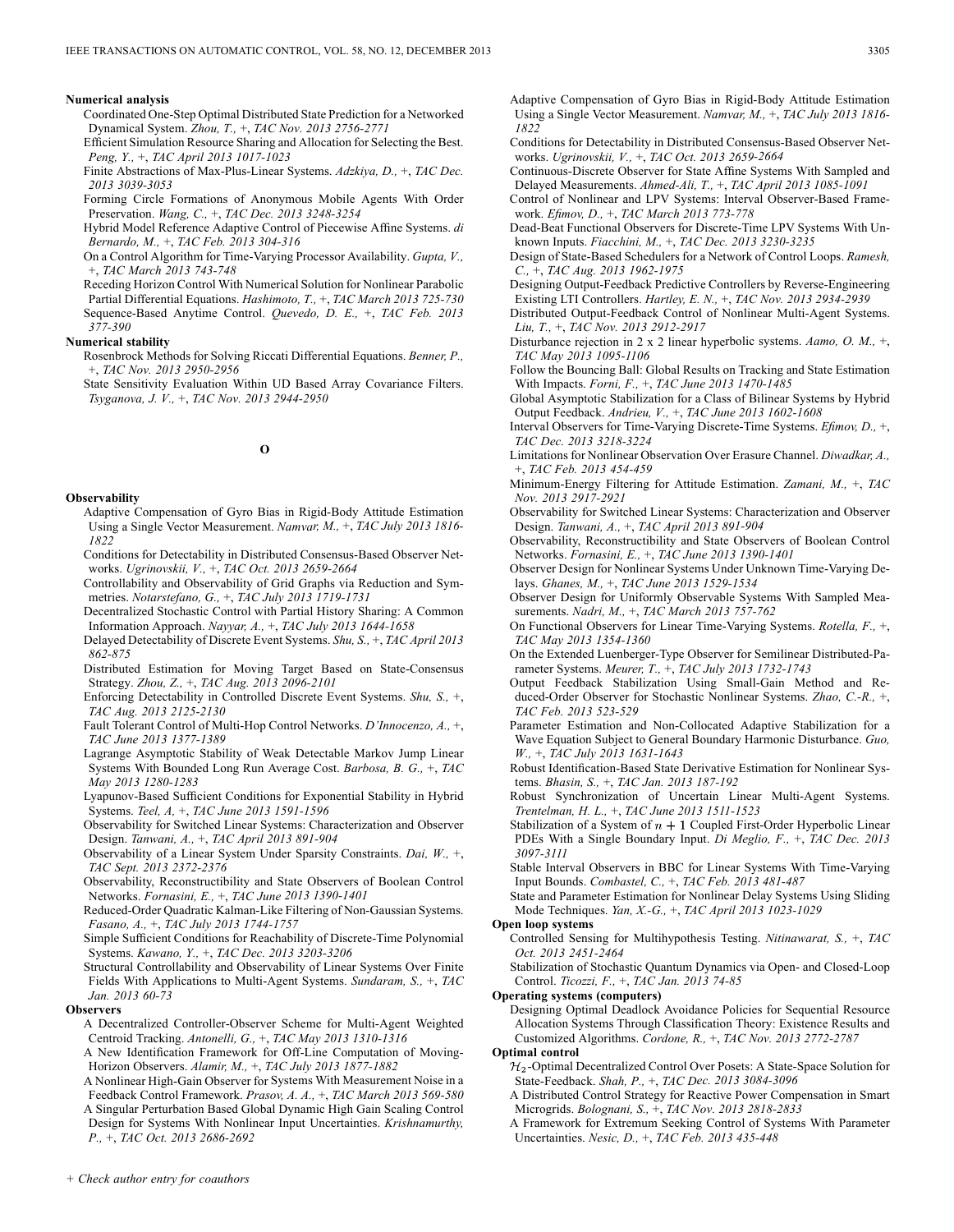Feedback Particle Filter. *Yang, T.,* +, *TAC Oct. 2013 2465-2480* Moving Horizon Estimation for Large-Scale Interconnected Systems.

Multi-Resolution Explicit Model Predictive Control: Delta-Model Formulation and Approximation. *Bayat, F.,* +, *TAC Nov. 2013 2979-2984* On the Optimality of Certainty Equivalence for Event-Triggered Control

Optimal Admission Control for Tandem Queues With Loss. *Zhang, B.,* +,

Optimal Control on Lie Groups: The Projection Operator Approach. *Saccon,*

Optimum and Equilibrium in Assignment Problems With Congestion: Mobile Terminals Association to Base Stations. *Silva, A.,* +, *TAC Aug. 2013*

Reaching an Optimal Consensus: Dynamical Systems That Compute Intersections of Convex Sets. *Shi, G.,* +, *TAC March 2013 610-622* Robust Model Predictive Control via Scenario Optimization. *Calafiore, G.*

Solving Large-Scale Robust Stability Problems by Exploiting the Parallel Structure of Polya's Theorem. *Kamyar, R.,* +, *TAC Aug. 2013 1931-1947* State Sensitivity Evaluation Within UD Based Array Covariance Filters.

The Gradient Flow for Control of Closed Quantum Systems. *Long, R.,* +,

Variance Reduction Techniques on Generating M/M/1 Processes in Simulation Output Analysis. *Song, W. T.,* +, *TAC April 2013 1035-1040*

Control and Synchronization of Neuron Ensembles. *Li, J.-S.,* +, *TAC Aug.*

Exponential Synchronization Rate of Kuramoto Oscillators in the Presence

Global Analysis of a Continuum Model for Monotone Pulse-Coupled Oscil-

Synchronization of Coupled Discrete-Time Harmonic Oscillators With Ra-

A General Result on the Robust Cooperative Output Regulation for Linear Uncertain Multi-Agent Systems. *Su, Y.,* +, *TAC May 2013 1275-1279*

**P**

*Haber, A.,* +, *TAC Nov. 2013 2834-2847*

*TAC Jan. 2013 163-167*

*2018-2031*

**Oscillations**

**Oscillators**

**Output feedback**

**Parabolic equations**

*2013 1919-1930*

*A.,* +, *TAC Sept. 2013 2230-2245*

*C.,* +, *TAC Jan. 2013 219-224*

*TAC Oct. 2013 2665-2669*

Systems. *Molin, A.,* +, *TAC Feb. 2013 470-474*

*Tsyganova, J. V.,* +, *TAC Nov. 2013 2944-2950*

of a Pacemaker. *Wang, Y.,* +, *TAC April 2013 989-994*

tional Frequency. *Wang, X.,* +, *TAC June 2013 1573-1579*

lators. *Mauroy, A.,* +, *TAC May 2013 1154-1166*

*Barbu, V.,* +, *TAC Sept. 2013 2416-2420*

Adaptive Tracking Games for Coupled Stochastic Linear Multi-Agent Systems: Stability, Optimality and Robustness. *Zhang, Q.,* +, *TAC Nov. 2013 2862-2877*

An Optimal Control Approach to the Multi-Agent Persistent Monitoring Problem. *Cassandras, C. G.,* +, *TAC April 2013 947-961*

Computational Methods for Distributed Control of Heterogeneous Cyclic Interconnection Structures. *Rice, J,* +, *TAC Aug. 2013 2136-2142*

Controlled Sensing for Multihypothesis Testing. *Nitinawarat, S.,* +, *TAC Oct. 2013 2451-2464*

Decentralized Stochastic Control with Partial History Sharing: A Common Information Approach. *Nayyar, A.,* +, *TAC July 2013 1644-1658*

Design of Optimal Sparse Feedback Gains via the Alternating Direction Method of Multipliers. *Lin, F.,* +, *TAC Sept. 2013 2426-2431*

Design of State-Based Schedulers for a Network of Control Loops. *Ramesh, C.,* +, *TAC Aug. 2013 1962-1975*

Extremum Seeking for Constrained Inputs. *Tan, Y.,* +, *TAC Sept. 2013 2405- 2410*

Feedback Particle Filter. *Yang, T.,* +, *TAC Oct. 2013 2465-2480*

- Infinite Horizon Performance Bounds for Uncertain Constrained Systems. *Van Parys, B. P. G.,* +, *TAC Nov. 2013 2803-2817*
- Lyapunov Theory for Zeno Stability. *Lamperski, A.,* +, *TAC Jan. 2013 100-112*

Minimum-Energy Filtering for Attitude Estimation. *Zamani, M.,* +, *TAC Nov. 2013 2917-2921*

Motion Planning for Kinematic Systems. *Boizot, N.,* +, *TAC June 2013 1430- 1442*

Optimal Admission Control for Tandem Queues With Loss. *Zhang, B.,* +, *TAC Jan. 2013 163-167*

Optimal Control on Lie Groups: The Projection Operator Approach. *Saccon, A.,* +, *TAC Sept. 2013 2230-2245*

Optimal Filtering for Itô-Stochastic Continuous-Time Systems With Multiple Delayed Measurements. *Kong, S.,* +, *TAC July 2013 1872-1877*

Optimal Filtering for Discrete-Time Linear Systems With Multiplicative White Noise Perturbations and Periodic Coefficients. *Dragan, V.,* +, *TAC April 2013 1029-1034*

Optimal Semistable Control in Ad Hoc Network Systems: A Sequential Two-Stage Approach. *Hui, Q.,* +, *TAC March 2013 779-784*

Reaching an Optimal Consensus: Dynamical Systems That Compute Intersections of Convex Sets. *Shi, G.,* +, *TAC March 2013 610-622*

Receding Horizon Control With Numerical Solution for Nonlinear Parabolic Partial Differential Equations. *Hashimoto, T.,* +, *TAC March 2013 725-730* Robust Model Predictive Control via Scenario Optimization. *Calafiore, G. C.,* +, *TAC Jan. 2013 219-224*

Stabilization of Quasi Integrable Hamiltonian Systems With Fractional Derivative Damping by Using Fractional Optimal Control. *Hu, F.,* +, *TAC Nov. 2013 2968-2973*

### **Optimal systems**

Direct Filtering: A New Approach to Optimal Filter Design for Nonlinear Systems. *Novara, C.,* +, *TAC Jan. 2013 86-99*

#### **Optimization**

A Distributed Newton Method for Network Utility Maximization–I: Algorithm. *Wei, E.,* +, *TAC Sept. 2013 2162-2175*

ARMA Identification of Graphical Models. *Avventi, E.,* +, *TAC May 2013 1167-1178*

A Distributed Newton Method for Network Utility Maximization—Part II: Convergence. *Wei, E.,* +, *TAC Sept. 2013 2176-2188*

A Framework for Extremum Seeking Control of Systems With Parameter Uncertainties. *Nesic, D.,* +, *TAC Feb. 2013 435-448*

A Robust MPC Algorithm for Offset-Free Tracking of Constant Reference Signals. *Betti, G.,* +, *TAC Sept. 2013 2394-2400*

An Optimal Control Approach to the Multi-Agent Persistent Monitoring Problem. *Cassandras, C. G.,* +, *TAC April 2013 947-961*

Controller Design for Multivariable Linear Time-Invariant Unknown Systems. *Wang, W. S. W.,* +, *TAC Sept. 2013 2292-2306*

Computational Load Reduction in Bounded Error Identification of Hammerstein Systems. *Cerone, V.,* +, *TAC May 2013 1317-1322*

Dynamic Optimization and Learning for Renewal Systems. *Neely, M. J.,* +, *TAC Jan. 2013 32-46*

Efficient Computing Budget Allocation for Simulation-Based Optimization With Stochastic Simulation Time. *Jia, Q.-S.,* +, *TAC Feb. 2013 539-544*

Ergodic Control and Polyhedral Approaches to PageRank Optimization. *Fercoq, O.,* +, *TAC Jan. 2013 134-148*

Extremum Seeking for Constrained Inputs. *Tan, Y.,* +, *TAC Sept. 2013 2405- 2410*

*2013 2277-2291*

Receding Horizon Control With Numerical Solution for Nonlinear Parabolic Partial Differential Equations. *Hashimoto, T.,* +, *TAC March 2013 725-730* **Parameter estimation**

Boundary Stabilization of Equilibrium Solutions to Parabolic Equations.

Flatness of Semilinear Parabolic PDEs—A Generalized Cauchy–Kowalevski Approach. *Schorkhuber, B.,* +, *TAC Sept.*

A Framework for Extremum Seeking Control of Systems With Parameter Uncertainties. *Nesic, D.,* +, *TAC Feb. 2013 435-448*

- Adaptive Tracking Control of Linear Systems With Binary-Valued Observations and Periodic Target. *Zhao, Y.,* +, *TAC May 2013 1293-1298*
- Adaptive Tracking Games for Coupled Stochastic Linear Multi-Agent Systems: Stability, Optimality and Robustness. *Zhang, Q.,* +, *TAC Nov. 2013 2862-2877*

Direct Filtering: A New Approach to Optimal Filter Design for Nonlinear Systems. *Novara, C.,* +, *TAC Jan. 2013 86-99*

Identification of Unknown Parameters for a Class of Two-Level Quantum Systems. *Xue, Z.,* +, *TAC July 2013 1805-1810*

New Approach to Noncausal Identification of Nonstationary Stochastic FIR Systems Subject to Both Smooth and Abrupt Parameter Changes. *Niedzwiecki, M.,* +, *TAC July 2013 1847-1853*

Parameter Estimation and Non-Collocated Adaptive Stabilization for a Wave Equation Subject to General Boundary Harmonic Disturbance. *Guo, W.,* +, *TAC July 2013 1631-1643*

State and Parameter Estimation for Nonlinear Delay Systems Using Sliding Mode Techniques. *Yan, X.-G.,* +, *TAC April 2013 1023-1029*

### **Partial differential equations**

Controllability and Observability of Grid Graphs via Reduction and Symmetries. *Notarstefano, G.,* +, *TAC July 2013 1719-1731*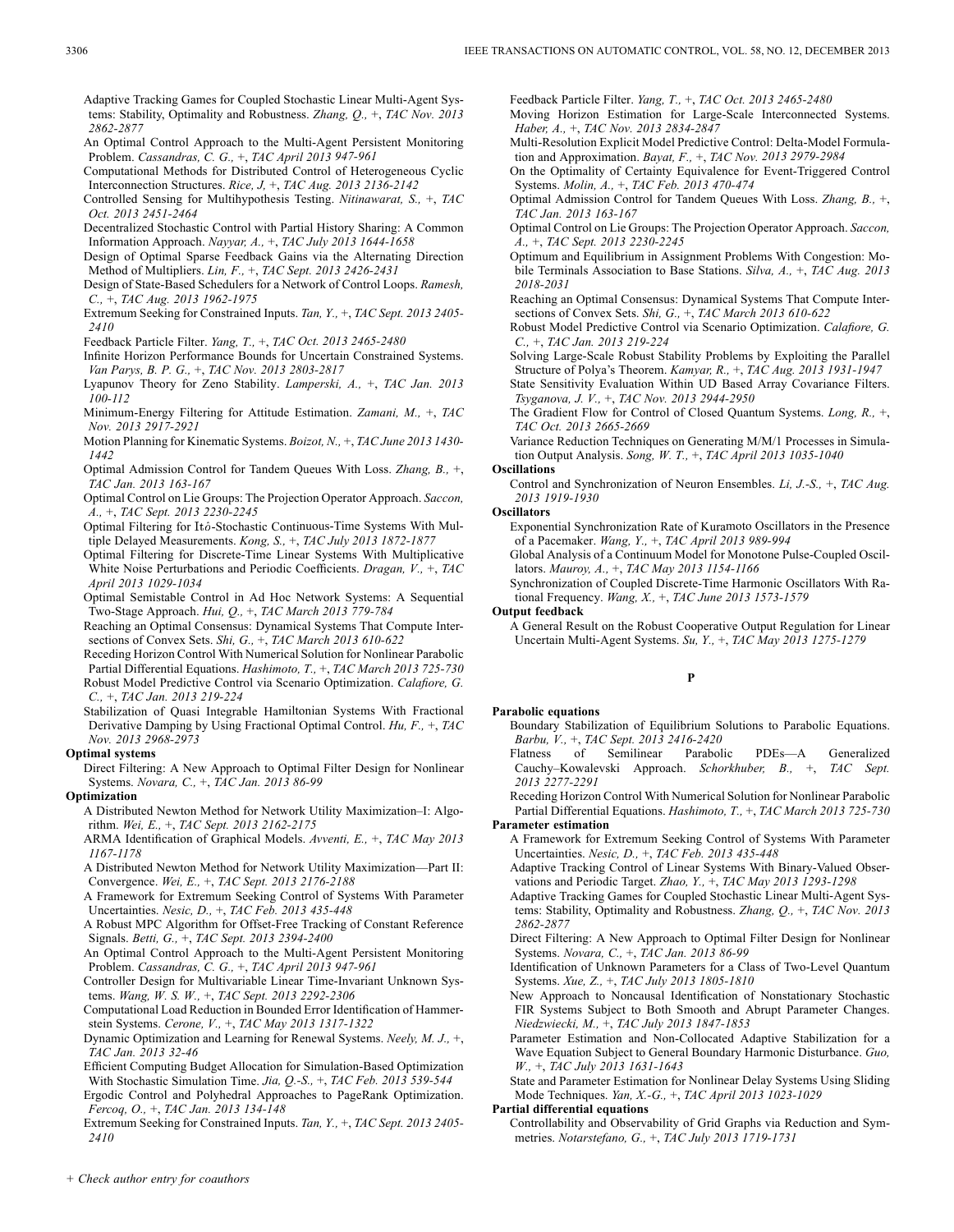Exponential Synchronization Rate of Kuramoto Oscillators in the Presence of a Pacemaker. *Wang, Y.,* +, *TAC April 2013 989-994*

Flatness of Semilinear Parabolic PDEs—A Generalized Cauchy–Kowalevski Approach. *Schorkhuber, B.,* +, *TAC Sept. 2013 2277-2291*

H<sub>∞</sub>-Optimal Actuator Location. *Kasinathan, D.,* +, *TAC Oct. 2013 2522*-*2535*

On Synchronous Steady States and Internal Models of Diffusively Coupled Systems. *Wieland, P.,* +, *TAC Oct. 2013 2591-2602*

On the Extended Luenberger-Type Observer for Semilinear Distributed-Parameter Systems. *Meurer, T.,* +, *TAC July 2013 1732-1743*

Receding Horizon Control With Numerical Solution for Nonlinear Parabolic Partial Differential Equations. *Hashimoto, T.,* +, *TAC March 2013 725-730* Stabilization of a System of  $n + 1$  Coupled First-Order Hyperbolic Linear PDEs With a Single Boundary Input. *Di Meglio, F.,* +, *TAC Dec. 2013 3097-3111*

#### **Particle filtering (numerical methods)**

Feedback Particle Filter. *Yang, T.,* +, *TAC Oct. 2013 2465-2480*

Hermite Spectral Method to 1-D Forward Kolmogorov Equation and Its Application to Nonlinear Filtering Problems. *Luo, X.,* +, *TAC Oct. 2013 2495-2507*

Optimal Stopping of Partially Observable Markov Processes: A Filtering-Based Duality Approach. *Ye, F.,* +, *TAC Oct. 2013 2698-2704*

#### **Path planning**

- Bounded Tracking Controllers and Robustness Analysis for UAVs. *Gruszka, A.,* +, *TAC Jan. 2013 180-187*
- Controlled Reduction With Unactuated Cyclic Variables: Application to 3D Bipedal Walking With Passive Yaw Rotation. *Gregg, R. D.,* +, *TAC Oct. 2013 2679-2685*
- Flatness of Semilinear Parabolic PDEs—A Generalized Cauchy–Kowalevski Approach. *Schorkhuber, B.,* +, *TAC Sept. 2013 2277-2291*
- Motion Planning for Kinematic Systems. *Boizot, N.,* +, *TAC June 2013 1430- 1442*
- Network Integrity in Mobile Robotic Networks. *Zavlanos, M. M.,* +, *TAC Jan. 2013 3-18*

#### **Pattern classification**

Designing Optimal Deadlock Avoidance Policies for Sequential Resource Allocation Systems Through Classification Theory: Existence Results and Customized Algorithms. *Cordone, R.,* +, *TAC Nov. 2013 2772-2787*

### **Pattern clustering**

Hierarchical Clustering of Dynamical Networks Using a Saddle-Point Analysis. *Burger, M.,* +, *TAC Jan. 2013 113-124*

### **Pattern formation**

On the Formation Patterns Under Generalized Cyclic Pursuit. *Juang, J.-C.,* +, *TAC Sept. 2013 2401-2405*

Pattern Formation by Lateral Inhibition in Large-Scale Networks of Cells. *Arcak, M.,* +, *TAC May 2013 1250-1262*

#### **PD control**

- Singular LQ Control, Optimal PD Controller and Inadmissible Initial Conditions. *Kalaimani, R. K.,* +, *TAC Oct. 2013 2603-2608*
- Synergistic Hybrid Feedback for Global Rigid-Body Attitude Tracking on SO . *Mayhew, C. G.,* +, *TAC Nov. 2013 2730-2742*

### **Peer-to-peer computing**

Optimal Semistable Control in Ad Hoc Network Systems: A Sequential Two-Stage Approach. *Hui, Q.,* +, *TAC March 2013 779-784*

#### **Pendulums**

Virtual Holonomic Constraints for Euler–Lagrange Systems. *Maggiore, M.,* +, *TAC April 2013 1001-1008*

#### **Performance evaluation**

Robust State Space Filtering Under Incremental Model Perturbations Subject to a Relative Entropy Tolerance. *Levy, B. C.,* +, *TAC March 2013 682-695*

#### **Performance index**

Controller Design and the Gauss–Lucas Theorem. *Knap, M. J.,* +, *TAC Nov. 2013 2940-2944*

Decomposition-Based Distributed Control for Continuous-Time Multi-Agent Systems. *Ghadami, R.,* +, *TAC Jan. 2013 258-264*

Enhancing Robustness and Performance via Switched Second Order Sliding Mode Control. *Tanelli, M.,* +, *TAC April 2013 962-974*

Low-Frequency Learning and Fast Adaptation in Model Reference Adaptive Control. *Yucelen, T.,* +, *TAC April 2013 1080-1085*

Singular LQ Control, Optimal PD Controller and Inadmissible Initial Conditions. *Kalaimani, R. K.,* +, *TAC Oct. 2013 2603-2608*

### **Periodic control**

- Interval Observers for Time-Varying Discrete-Time Systems. *Efimov, D.,* +, *TAC Dec. 2013 3218-3224*
- Optimal Filtering for Discrete-Time Linear Systems With Multiplicative White Noise Perturbations and Periodic Coefficients. *Dragan, V.,* +, *TAC April 2013 1029-1034*

The Circulant Rational Covariance Extension Problem: The Complete Solution. *Lindquist, A. G.,* +, *TAC Nov. 2013 2848-2861*

### **Perturbation techniques**

An Optimal Control Approach to the Multi-Agent Persistent Monitoring Problem. *Cassandras, C. G.,* +, *TAC April 2013 947-961*

Controller Design for Multivariable Linear Time-Invariant Unknown Systems. *Wang, W. S. W.,* +, *TAC Sept. 2013 2292-2306*

Further Input-to-State Stability Subtleties for Discrete-Time Systems. *Lazar, M.,* +, *TAC June 2013 1609-1613*

Reduced Order Internal Models in Robust Output Regulation. *Paunonen, L.,* +, *TAC Sept. 2013 2307-2318*

#### **Petri nets**

Minimum Initial Marking Estimation in Labeled Petri Nets. *Li, L.,* +, *TAC Jan. 2013 198-203*

Optimal Liveness-Enforcing Control for a Class of Petri Nets Arising in Multithreaded Software. *Liao, H.,* +, *TAC May 2013 1123-1138*

### **Phase space methods**

Hybrid Model Reference Adaptive Control of Piecewise Affine Systems. *di Bernardo, M.,* +, *TAC Feb. 2013 304-316*

**Photonics** On the Response of Quantum Linear Systems to Single Photon Input Fields. *Zhang, G.,* +, *TAC May 2013 1221-1235*

### **Piecewise linear techniques**

Hybrid Model Reference Adaptive Control of Piecewise Affine Systems. *di Bernardo, M.,* +, *TAC Feb. 2013 304-316*

Monotonic Reach Control on Polytopes. *Helwa, M. K.,* +, *TAC Oct. 2013 2704-2709*

Periodic Event-Triggered Control for Linear Systems. *Heemels, W. P. M. H.,* +, *TAC April 2013 847-861*

Robust State-Dependent Switching of Linear Systems With Dwell Time. *Allerhand, L. I.,* +, *TAC April 2013 994-1001*

### **Piecewise polynomial techniques**

Global Stability and Finite L2m-Gain of Saturated Uncertain Systems via Piecewise Polynomial Lyapunov Functions. *Garulli, A.,* +, *TAC Jan. 2013 242-246*

#### **Plasma toroidal confinement**

A Strict Control Lyapunov Function for a Diffusion Equation With Time-Varying Distributed Coefficients. *Bribiesca Argomedo, F,* +, *TAC Feb. 2013 290-303*

#### **Plasma transport processes**

A Strict Control Lyapunov Function for a Diffusion Equation With Time-Varying Distributed Coefficients. *Bribiesca Argomedo, F,* +, *TAC Feb. 2013 290-303*

### **Poincare mapping**

Stability Analysis of Second-Order Sliding Mode Control Systems With Input-Delay Using Poincaré Map. *Li, X.,* +, *TAC Sept. 2013 2410-2415*

#### **Pole assignment**

A Distributed Fault Detection Filtering Approach for a Class of Interconnected Continuous-Time Nonlinear Systems. *Keliris, C.,* +, *TAC Aug. 2013 2032-2047*

On Linear Solutions of the Output Feedback Pole Assignment Problem. *Wang, X. A.,* +, *TAC Sept. 2013 2354-2359*

#### **Poles and towers**

The Routh-Hurwitz Stability Criterion, Revisited: The Case of Multiple Poles on Imaginary Axis. *Choghadi, M.A.,* +, *TAC July 2013 1866-1869* **Poles and zeros**

Minimal Positive Realizations of Transfer Functions With Real Poles. *Benvenuti, L.,* +, *TAC April 2013 1013-1017*

On the Laguerre Rational Approximation to Fractional Discrete Derivative and Integral Operators. *Maione, G.,* +, *TAC June 2013 1579-1585*

#### **Polynomial approximation**

Simple Sufficient Conditions for Reachability of Discrete-Time Polynomial Systems. *Kawano, Y.,* +, *TAC Dec. 2013 3203-3206*

#### **Polynomials**

Computational Load Reduction in Bounded Error Identification of Hammerstein Systems. *Cerone, V.,* +, *TAC May 2013 1317-1322*

Delayed Detectability of Discrete Event Systems. *Shu, S.,* +, *TAC April 2013 862-875*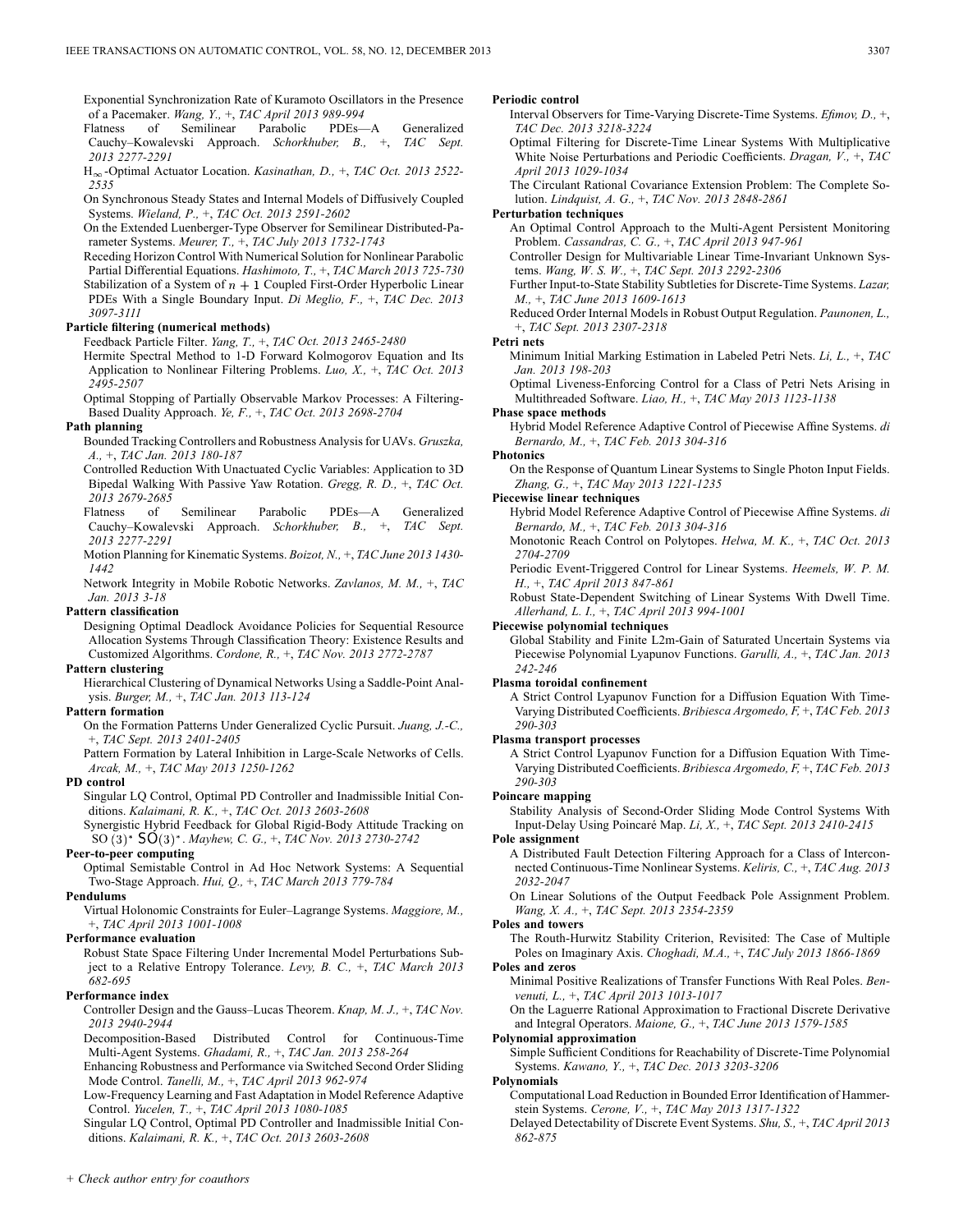Design of Polynomial Control Laws for Polynomial Systems Subject to Actuator Saturation. *Valmorbida, G.,* +, *TAC July 2013 1758-1770*

Ergodic Control and Polyhedral Approaches to PageRank Optimization. *Fercoq, O.,* +, *TAC Jan. 2013 134-148*

Maximizing Information in Unreliable Sensor Networks Under Deadline and Energy Constraints. *Hariharan, S.,* +, *TAC June 2013 1416-1429*

Model-Free Adaptive Switching Control of Time-Varying Plants. *Battistelli, G.,* +, *TAC May 2013 1208-1220*

Modeling and Synthesis of Event-Transferring Communicating Decentralized Supervisors for Discrete-Event Systems. *Mannani, A.,* +, *TAC May 2013 1343-1348*

On Computing Puiseux Series for Multiple Imaginary Characteristic Roots of LTI Systems With Commensurate Delays. *Li, X.-G.,* +, *TAC May 2013 1338-1343*

Polynomial Level-Set Method for Polynomial System Reachable Set Estimation. *Wang, T.-C.,* +, *TAC Oct. 2013 2508-2521*

Sampling Zeros of Discrete Models for Fractional Order Systems. *Yucra, E. A.,* +, *TAC Sept. 2013 2383-2388*

Solving Large-Scale Robust Stability Problems by Exploiting the Parallel Structure of Polya's Theorem. *Kamyar, R.,* +, *TAC Aug. 2013 1931-1947*

Sufficient and Necessary LMI Conditions for Robust Stability of Rationally Time-Varying Uncertain Systems. *Chesi, G.,* +, *TAC June 2013 1546-1551* **Popov criterion**

LMI-Based Stability Criteria for Discrete-Time Lur'e Systems With Monotonic, Sector- and Slope-Restricted Nonlinearities. *Ahmad, N. S.,* +, *TAC Feb. 2013 459-465*

#### **Pose estimation**

Cooperative Estimation of Averaged 3-D Moving Target Poses via Networked Visual Motion Observer. *Hatanaka, T.,* +, *TAC March 2013 623-638*

#### **Position control**

Dynamics Modeling and Tracking Control of Robot Manipulators in Random Vibration Environment. *Cui, M.-Y.,* +, *TAC June 2013 1540-1545* Output Tracking of Stochastic High-Order Nonlinear Systems with Markovian Switching. *Li, W.,* +, *TAC June 2013 1585-1590*

#### **Position measurement**

Parameter Estimation and Non-Collocated Adaptive Stabilization for a Wave Equation Subject to General Boundary Harmonic Disturbance. *Guo, W.,* +, *TAC July 2013 1631-1643*

#### **Power control**

Coverage and Energy Consumption Control in Mobile Heterogeneous Wireless Sensor Networks. *Wang, X.,* +, *TAC April 2013 975-988*

Input–Output Analysis of Power Control in Wireless Networks. *Moller, A.,* +, *TAC April 2013 834-846*

On Casimir Functionals for Infinite-Dimensional Port-Hamiltonian Control Systems. *Schoberl, M.,* +, *TAC July 2013 1823-1828*

#### **Power generation control**

A Distributed Control Strategy for Reactive Power Compensation in Smart Microgrids. *Bolognani, S.,* +, *TAC Nov. 2013 2818-2833*

**Power grids**

An Optimal Approximate Dynamic Programming Algorithm for Concave, Scalar Storage Problems With Vector-Valued Controls. *Nascimento, J.,* +, *TAC Dec. 2013 2995-3010*

### **Prediction theory**

Coordinated One-Step Optimal Distributed State Prediction for a Networked Dynamical System. *Zhou, T.,* +, *TAC Nov. 2013 2756-2771*

### **Predictive control**

A Robust MPC Algorithm for Offset-Free Tracking of Constant Reference Signals. *Betti, G.,* +, *TAC Sept. 2013 2394-2400*

Consensus of Discrete-Time Linear Networked Multi-Agent Systems With Communication Delays. *Tan, C.,* +, *TAC Nov. 2013 2962-2968*

Designing Output-Feedback Predictive Controllers by Reverse-Engineering Existing LTI Controllers. *Hartley, E. N.,* +, *TAC Nov. 2013 2934-2939*

Multi-Resolution Explicit Model Predictive Control: Delta-Model Formulation and Approximation. *Bayat, F.,* +, *TAC Nov. 2013 2979-2984*

Plug-and-Play Decentralized Model Predictive Control for Linear Systems. *Riverso, S.,* +, *TAC Oct. 2013 2608-2614*

Robust Model Predictive Control via Scenario Optimization. *Calafiore, G. C.,* +, *TAC Jan. 2013 219-224*

Stability Analysis of Quadratic MPC With a Discrete Input Alphabet. *Aguilera, R. P.,* +, *TAC Dec. 2013 3190-3196*

**Predictive methods**

Correction to "Packetized Predictive Control of Stochastic Systems Over Bit-Rate Limited Channels With Packet Loss". *Quevedo, D. E.,* +, *TAC July 2013 1869-1872*

#### **Pricing**

Analysis of Decentralized Quantized Auctions on Cooperative Networks. *Jia, P.,* +, *TAC Feb. 2013 529-534*

Optimal Stopping Under Partial Observation: Near-Value Iteration. *Zhou, E.,* +, *TAC Feb. 2013 500-506*

#### **Probability**

A Homogeneous Domination Approach to State Feedback of Stochastic High-Order Nonlinear Systems With Time-Varying Delay. *Xie, X.-J.,* +, *TAC Feb. 2013 494-499*

Bounded Constrained Filtering for GPS/INS Integration. *Einicke, G. A.,* +, *TAC Jan. 2013 125-133*

Bounded Real Lemma for Nonhomogeneous Markovian Jump Linear Systems. *Aberkane, S.,* +, *TAC March 2013 797-801*

Complete Real Time Solution of the General Nonlinear Filtering Problem Without Memory. *Luo, X.,* +, *TAC Oct. 2013 2563-2578*

Controlled Sensing for Multihypothesis Testing. *Nitinawarat, S.,* +, *TAC Oct. 2013 2451-2464*

Dynamics Modeling and Tracking Control of Robot Manipulators in Random Vibration Environment. *Cui, M.-Y.,* +, *TAC June 2013 1540-1545* Efficient Simulation Resource Sharing and Allocation for Selecting the Best. *Peng, Y.,* +, *TAC April 2013 1017-1023*

Filtering a Double Threshold Model With Regime Switching. *Elliott, R. J.,* +, *TAC Dec. 2013 3185-3190*

Probabilistic Lifetime Maximization of Sensor Networks. *Jaleel, H.,* +, *TAC Feb. 2013 534-539*

Random Coordinate Descent Algorithms for Multi-Agent Convex Optimization Over Networks. *Necoara, I.,* +, *TAC Aug. 2013 2001-2012*

Robust Model Predictive Control via Scenario Optimization. *Calafiore, G. C.,* +, *TAC Jan. 2013 219-224*

Selfish Response to Epidemic Propagation. *Theodorakopoulos, G.,* +, *TAC Feb. 2013 363-376*

Stabilization of Quasi Integrable Hamiltonian Systems With Fractional Derivative Damping by Using Fractional Optimal Control. *Hu, F.,* +, *TAC Nov. 2013 2968-2973*

Stabilization of Stochastic Quantum Dynamics via Open- and Closed-Loop Control. *Ticozzi, F.,* +, *TAC Jan. 2013 74-85*

### **Process control**

Optimal Liveness-Enforcing Control for a Class of Petri Nets Arising in Multithreaded Software. *Liao, H.,* +, *TAC May 2013 1123-1138*

**Production facilities**

A Unified Effective Method for Aggregating Multi-Machine Stages in Production Systems. *Yan, C.-B.,* +, *TAC July 2013 1674-1687*

### **Protocols**

Consensus of Multi-Agent Systems With General Linear and Lipschitz Nonlinear Dynamics Using Distributed Adaptive Protocols. *Li, Z.,* +, *TAC July 2013 1786-1791*

Consensus Problems on Networks With Antagonistic Interactions. *Altafini, C.,* +, *TAC April 2013 935-946*

Fault Tolerant Control of Multi-Hop Control Networks. *D'Innocenzo, A.,* +, *TAC June 2013 1377-1389*

Semi-Autonomous Consensus: Network Measures and Adaptive Trees. *Chapman, A.,* +, *TAC Jan. 2013 19-31*

Synthesis of Reactive Switching Protocols From Temporal Logic Specifications. *Liu, J.,* +, *TAC July 2013 1771-1785*

### **Q**

#### **Quadratic programming**

A Distributed Control Strategy for Reactive Power Compensation in Smart Microgrids. *Bolognani, S.,* +, *TAC Nov. 2013 2818-2833*

A New Identification Framework for Off-Line Computation of Moving-Horizon Observers. *Alamir, M.,* +, *TAC July 2013 1877-1882*

Guaranteed Cost Certification for Discrete-Time Linear Switched Systems With a Dwell Time. *Jungers, M.,* +, *TAC March 2013 768-772*

Receding-Horizon Nonlinear Kalman (RNK) Filter for State Estimation. *Rengaswamy, R.,* +, *TAC Aug. 2013 2054-2059*

**Quantisation (signal)**

Control-Theoretic Forward Error Analysis of Iterative Numerical Algorithms. *Hasan, A.,* +, *TAC June 2013 1524-1529*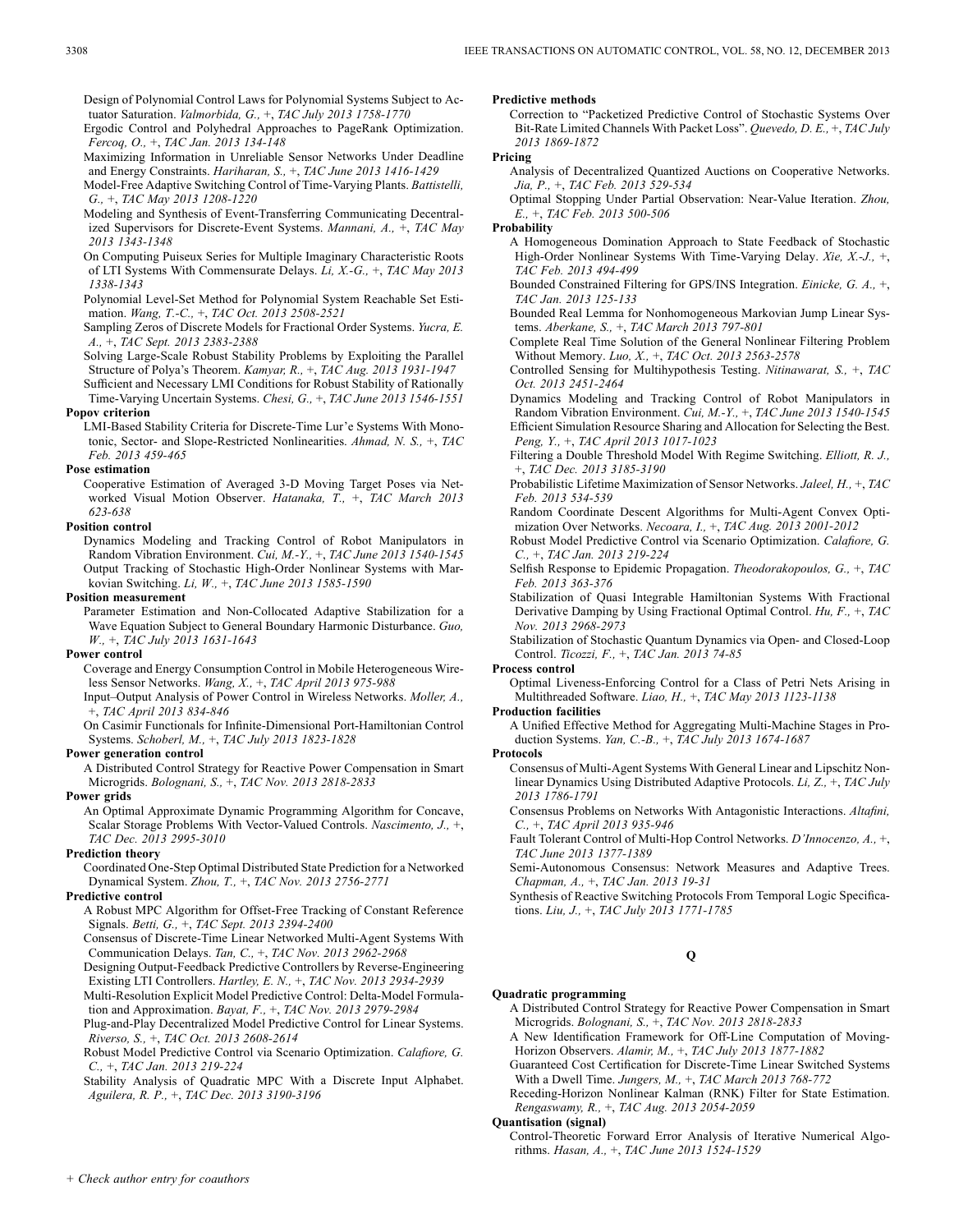Filtering Quantized Measurements. *Schottl, A.,* +, *TAC March 2013 809-814* Finite-Horizon  $H_{\infty}$  Filtering With Missing Measurements and Quantization Effects. *Wang, Z.,* +, *TAC July 2013 1707-1718*

### **Quantum computing**

Controllability and Observability of Grid Graphs via Reduction and Symmetries. *Notarstefano, G.,* +, *TAC July 2013 1719-1731*

#### **Quantum gates**

Sampled-Data Design for Robust Control of a Single Qubit. *Dong, D.,* +, *TAC Oct. 2013 2654-2659*

### **Quantum mechanics**

Further Results on Stabilizing Control of Quantum Systems. *Qi, B.,* +, *TAC May 2013 1349-1354*

On the Response of Quantum Linear Systems to Single Photon Input Fields. *Zhang, G.,* +, *TAC May 2013 1221-1235*

### **Quantum optics**

Singular Perturbation Approximations for a Class of Linear Quantum Systems. *Petersen, I. R.,* +, *TAC Jan. 2013 193-198*

#### **Quantum theory**

Identification of Unknown Parameters for a Class of Two-Level Quantum Systems. *Xue, Z.,* +, *TAC July 2013 1805-1810*

#### **Quaternions**

On Path-Lifting Mechanisms and Unwinding in Quaternion-Based Attitude Control. *Mayhew, C.G.,* +, *TAC May 2013 1179-1191*

#### **Queueing theory**

Asymptotically Optimal Algorithms for One-to-One Pickup and Delivery Problems With Applications to Transportation Systems. *Treleaven, K.,* +, *TAC Sept. 2013 2261-2276*

Max-Min Optimality of Service Rate Control in Closed Queueing Networks. *Xia, L.,* +, *TAC April 2013 1051-1056*

On the Optimal Scheduling of Independent, Symmetric and Time-Sensitive Tasks. *Iannello, F.,* +, *TAC Sept. 2013 2421-2425*

On the Value of Coordination and Delayed Queue Information in Multicellular Scheduling. *Gopalan, A.,* +, *TAC June 2013 1443-1456*

Optimal Admission Control for Tandem Queues With Loss. *Zhang, B.,* +, *TAC Jan. 2013 163-167*

Variance Reduction Techniques on Generating M/M/1 Processes in Simulation Output Analysis. *Song, W. T.,* +, *TAC April 2013 1035-1040*

### **R**

#### **Radar detection**

Constrained Partially Observed Markov Decision Processes With Probabilistic Criteria for Adaptive Sequential Detection. *Chen, R. C.,* +, *TAC Feb. 2013 487-493*

#### **Radial basis function networks**

A New Extension of Newton Algorithm for Nonlinear System Modelling Using RBF Neural Networks. *Zhang, L.,* +, *TAC Nov. 2013 2929-2933* **Radio links**

Fault Tolerant Control of Multi-Hop Control Networks. *D'Innocenzo, A.,* +, *TAC June 2013 1377-1389*

Maximizing Information in Unreliable Sensor Networks Under Deadline and Energy Constraints. *Hariharan, S.,* +, *TAC June 2013 1416-1429*

On the Value of Coordination and Delayed Queue Information in Multicellular Scheduling. *Gopalan, A.,* +, *TAC June 2013 1443-1456*

State Estimation Over Sensor Networks With Correlated Wireless Fading Channels. *Quevedo, D. E.,* +, *TAC March 2013 581-593*

#### **Radio networks**

Dynamic Markov Decision Policies for Delay Constrained Wireless Scheduling. *Neely, M. J.,* +, *TAC Aug. 2013 1948-1961*

Optimal Routing and Scheduling in Multihop Wireless Renewable Energy Networks. *Sarkar, S.,* +, *TAC July 2013 1792-1798*

### **Radiofrequency interference**

Maximizing Information in Unreliable Sensor Networks Under Deadline and Energy Constraints. *Hariharan, S.,* +, *TAC June 2013 1416-1429* On the Value of Coordination and Delayed Queue Information in Multicellular Scheduling. *Gopalan, A.,* +, *TAC June 2013 1443-1456*

### **Radiofrequency power transmission**

State Estimation Over Sensor Networks With Correlated Wireless Fading Channels. *Quevedo, D. E.,* +, *TAC March 2013 581-593*

### **Random processes**

A Nonstochastic Information Theory for Communication and State Estimation. *Nair, G. N.,* +, *TAC June 2013 1497-1510*

Convergence of Distributed Randomized PageRank Algorithms. *Zhao, W.,* +, *TAC Dec. 2013 3255-3259*

Degree Fluctuations and the Convergence Time of Consensus Algorithms. *Olshevsky, A.,* +, *TAC Oct. 2013 2626-2631*

Dynamics Modeling and Tracking Control of Robot Manipulators in Random Vibration Environment. *Cui, M.-Y.,* +, *TAC June 2013 1540-1545* Finite-Horizon  $H_{\infty}$  Filtering With Missing Measurements and Quantization Effects. *Wang, Z.,* +, *TAC July 2013 1707-1718*

Nash, Social and Centralized Solutions to Consensus Problems via Mean Field Control Theory. *Nourian, M.,* +, *TAC March 2013 639-653*

Observability of a Linear System Under Sparsity Constraints. *Dai, W.,* +, *TAC Sept. 2013 2372-2376*

Optimal Linear Filters for Discrete-Time Systems With Randomly Delayed and Lost Measurements With/Without Time Stamps. *Sun, S.,* +, *TAC June 2013 1551-1556*

Recursive Identification of MIMO Wiener Systems. *Mu, B.-Q.,* +, *TAC March 2013 802-808*

### **Randomised algorithms**

Random Coordinate Descent Algorithms for Multi-Agent Convex Optimization Over Networks. *Necoara, I.,* +, *TAC Aug. 2013 2001-2012*

#### **Reachability analysis**

Matrix Approach to Model Matching of Asynchronous Sequential Machines. *Xu, X.,* +, *TAC Nov. 2013 2974-2979*

Simple Sufficient Conditions for Reachability of Discrete-Time Polynomial Systems. *Kawano, Y.,* +, *TAC Dec. 2013 3203-3206*

### **Reactive power control**

A Distributed Control Strategy for Reactive Power Compensation in Smart Microgrids. *Bolognani, S.,* +, *TAC Nov. 2013 2818-2833*

#### **Receivers**

Modeling and Synthesis of Event-Transferring Communicating Decentralized Supervisors for Discrete-Event Systems. *Mannani, A.,* +, *TAC May 2013 1343-1348*

#### **Recurrent neural networks**

Robust Identification-Based State Derivative Estimation for Nonlinear Systems. *Bhasin, S.,* +, *TAC Jan. 2013 187-192*

### **Recursive estimation**

A Recursive Local Linear Estimator for Identification of Nonlinear ARX Systems: Asymptotical Convergence and Applications. *Zhao, W.,* +, *TAC Dec. 2013 3054-3069*

Coordinated One-Step Optimal Distributed State Prediction for a Networked Dynamical System. *Zhou, T.,* +, *TAC Nov. 2013 2756-2771*

Minimum Initial Marking Estimation in Labeled Petri Nets. *Li, L.,* +, *TAC Jan. 2013 198-203*

Recursive Identification of MIMO Wiener Systems. *Mu, B.-Q.,* +, *TAC March 2013 802-808*

Robust Estimation for Discrete-Time Markovian Jump Linear Systems. *Terra, M.H.,* +, *TAC Aug. 2013 2065-2071*

#### **Reduced order systems**

A Contraction Theory Approach to Singularly Perturbed Systems. *Del Vecchio, D.,* +, *TAC March 2013 752-757*

Normalized Coprime Robust Stability and Performance Guarantees for Reduced-Order Controllers. *Chen, K. K.,* +, *TAC April 2013 1068-1073*

Reduced Order Internal Models in Robust Output Regulation. *Paunonen, L.,* +, *TAC Sept. 2013 2307-2318*

Reduced-Order Quadratic Kalman-Like Filtering of Non-Gaussian Systems. *Fasano, A.,* +, *TAC July 2013 1744-1757*

Reduction Model Approach for Linear Systems With Sampled Delayed Inputs. *Mazenc, F.,* +, *TAC May 2013 1263-1268*

Robust Reduced-order  $H_{\infty}$  Output-Feedback Control of Retarded Stochastic Linear Systems. *Gershon, E.,* +, *TAC Nov. 2013 2898-2904*

Semidefinite Hankel-Type Model Reduction Based on Frequency Response Matching. *Sootla, A.,* +, *TAC April 2013 1057-1062*

Singular Perturbation Approximations for a Class of Linear Quantum Systems. *Petersen, I. R.,* +, *TAC Jan. 2013 193-198*

Stabilization of Time-Varying Nonlinear Systems With Distributed Input Delay by Feedback of Plant's State. *Mazenc, F.,* +, *TAC Jan. 2013 264-269* **Regression analysis**

A Regularized Estimator For Linear Regression Model With Possibly Singular Covariance. *Hoang, H. S.,* +, *TAC Jan. 2013 236-241*

Online Homotopy Algorithm for a Generalization of the LASSO. *Hofleitner, A.,* +, *TAC Dec. 2013 3175-3179*

#### **Regulation**

On Synchronous Steady States and Internal Models of Diffusively Coupled Systems. *Wieland, P.,* +, *TAC Oct. 2013 2591-2602*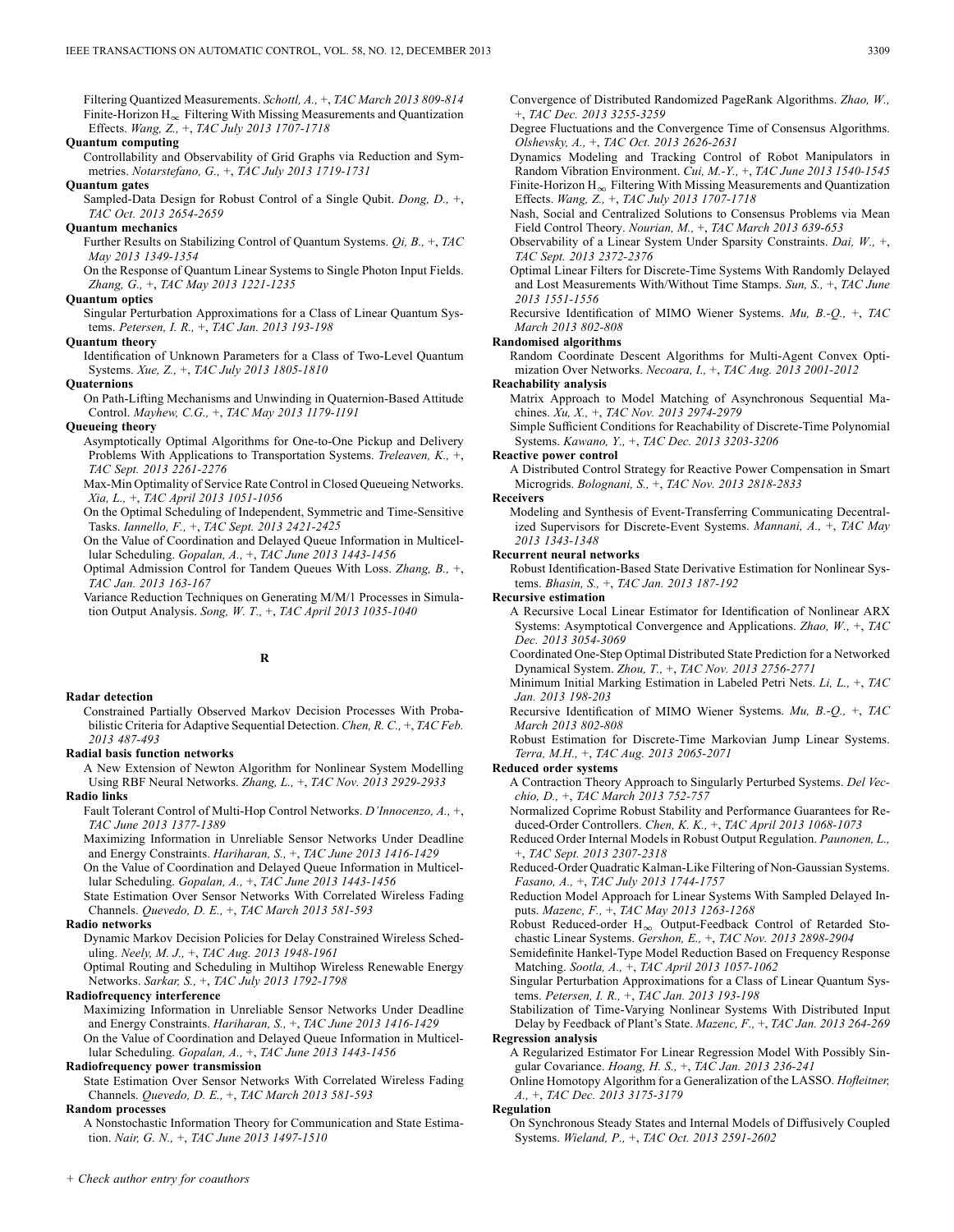**Reliability**

A Unified Effective Method for Aggregating Multi-Machine Stages in Production Systems. *Yan, C.-B.,* +, *TAC July 2013 1674-1687*

**Reliability theory**

Attack Detection and Identification in Cyber-Physical Systems. *Pasqualetti, F.,* +, *TAC Nov. 2013 2715-2729*

**Resource allocation**

- Designing Optimal Deadlock Avoidance Policies for Sequential Resource Allocation Systems Through Classification Theory: Existence Results and Customized Algorithms. *Cordone, R.,* +, *TAC Nov. 2013 2772-2787* Efficient Simulation Resource Sharing and Allocation for Selecting the Best.
- *Peng, Y.,* +, *TAC April 2013 1017-1023*
- Optimal Semistable Control in Ad Hoc Network Systems: A Sequential Two-Stage Approach. *Hui, Q.,* +, *TAC March 2013 779-784*
- Stabilization of Networked Multi-Input Systems With Channel Resource Allocation. *Qiu, L.,* +, *TAC March 2013 554-568*

#### **Reverse engineering**

Designing Output-Feedback Predictive Controllers by Reverse-Engineering Existing LTI Controllers. *Hartley, E. N.,* +, *TAC Nov. 2013 2934-2939*

### **Riccati equations**

- $\mathcal{H}_2$ -Optimal Decentralized Control Over Posets: A State-Space Solution for State-Feedback. *Shah, P.,* +, *TAC Dec. 2013 3084-3096*
- A Modified Riccati Transformation for Decentralized Computation of the Viability Kernel Under LTI Dynamics. *Kaynama, S.,* +, *TAC Nov. 2013 2878-2892*
- Finite-Horizon  $H_{\infty}$  Filtering With Missing Measurements and Quantization Effects. *Wang, Z.,* +, *TAC July 2013 1707-1718*
- Linear-Exponential-Quadratic Gaussian Control. *Duncan, T. E.,* +, *TAC Nov. 2013 2910-2911*
- Minimum-Energy Filtering for Attitude Estimation. *Zamani, M.,* +, *TAC Nov. 2013 2917-2921*
- Optimal Control on Lie Groups: The Projection Operator Approach. *Saccon, A.,* +, *TAC Sept. 2013 2230-2245*
- Optimal Filtering for Discrete-Time Linear Systems With Multiplicative White Noise Perturbations and Periodic Coefficients. *Dragan, V.,* +, *TAC April 2013 1029-1034*
- Optimal Linear Filters for Discrete-Time Systems With Randomly Delayed and Lost Measurements With/Without Time Stamps. *Sun, S.,* +, *TAC June 2013 1551-1556*
- Robust Synchronization of Uncertain Linear Multi-Agent Systems. *Trentelman, H. L.,* +, *TAC June 2013 1511-1523*
- Rosenbrock Methods for Solving Riccati Differential Equations. *Benner, P.,* +, *TAC Nov. 2013 2950-2956*

#### **Road traffic**

Robust Distributed Routing in Dynamical Networks–Part II: Strong Resilience, Equilibrium Selection and Cascaded Failures. *Como, G.,* +, *TAC Feb. 2013 333-348*

### **Road vehicles**

Distributed Circular Formation Stabilization for Dynamic Unicycles. *El-Hawwary, M. I.,* +, *TAC Jan. 2013 149-162*

Realization of a Special Class of Admittances with One Damper and One Inerter for Mechanical Control. *Chen, M. Z. Q.,* +, *TAC July 2013 1841- 1846*

#### **Robot dynamics**

Geometric Criteria for the Quasi-Linearization of the Equations of Motion of Mechanical Systems. *Chang, D. E.,* +, *TAC April 2013 1046-1050*

Lyapunov Theory for Zeno Stability. *Lamperski, A.,* +, *TAC Jan. 2013 100-112*

On Global Stability of Planar Formations. *Belabbas, M. A.,* +, *TAC Aug. 2013 2148-2153*

Task-Space Synchronization of Networked Robotic Systems With Uncertain Kinematics and Dynamics. *Wang, H.,* +, *TAC Dec. 2013 3169-3174*

### **Robot kinematics**

Bounded Tracking Controllers and Robustness Analysis for UAVs. *Gruszka, A.,* +, *TAC Jan. 2013 180-187*

Motion Planning for Kinematic Systems. *Boizot, N.,* +, *TAC June 2013 1430- 1442*

Task-Space Synchronization of Networked Robotic Systems With Uncertain Kinematics and Dynamics. *Wang, H.,* +, *TAC Dec. 2013 3169-3174* **Robust control**

A Robust MPC Algorithm for Offset-Free Tracking of Constant Reference Signals. *Betti, G.,* +, *TAC Sept. 2013 2394-2400*

A Singular Perturbation Based Global Dynamic High Gain Scaling Control Design for Systems With Nonlinear Input Uncertainties. *Krishnamurthy, P.,* +, *TAC Oct. 2013 2686-2692*

- A Strict Control Lyapunov Function for a Diffusion Equation With Time-Varying Distributed Coefficients. *Bribiesca Argomedo, F,* +, *TAC Feb. 2013 290-303*
- Adaptive Tracking Games for Coupled Stochastic Linear Multi-Agent Systems: Stability, Optimality and Robustness. *Zhang, Q.,* +, *TAC Nov. 2013 2862-2877*
- Bounded Tracking Controllers and Robustness Analysis for UAVs. *Gruszka, A.,* +, *TAC Jan. 2013 180-187*
- Control of Nonlinear and LPV Systems: Interval Observer-Based Framework. *Efimov, D.,* +, *TAC March 2013 773-778*
- Delay Robustness of Interconnected Passive Systems: An Integral Quadratic Constraint Approach. *Summers, E.,* +, *TAC March 2013 712-724*
- Distributed Control of Uncertain Networked Systems: A Decoupled Design. *Wang, X.,* +, *TAC Oct. 2013 2536-2549*
- Finite-Time Stabilization of Fractional Order Uncertain Chain of Integrator: An Integral Sliding Mode Approach. *Kamal, S.,* +, *TAC June 2013 1597- 1602*
- LQ Optimal and Robust Control of Perishable Inventory Systems With Multiple Supply Options. *Ignaciuk, P.,* +, *TAC Aug. 2013 2108-2113*
- Lyapunov Technique and Backstepping for Nonlinear Neutral Systems. *Mazenc, F.,* +, *TAC Feb. 2013 512-517*
- On Reliable Stabilization via Rectangular Dilated LMIs and Dissipativity-Based Certifications. *Befekadu, G. K.,* +, *TAC March 2013 792-796*
- Periodic Memory State-Feedback Controller: New Formulation, Analysis, and Design Results. *Tregouet, J.-F.,* +, *TAC Aug. 2013 1986-2000*
- Reconciling /spl nu/-Gap Metric and IQC Based Robust Stability Analysis. *Khong, S. Z.,* +, *TAC Aug. 2013 2090-2095*

Reduced Order Internal Models in Robust Output Regulation. *Paunonen, L.,* +, *TAC Sept. 2013 2307-2318*

- Robust Adaptive Failure Compensation of Hysteretic Actuators for a Class of Uncertain Nonlinear Systems. *Cai, J.,* +, *TAC Sept. 2013 2388-2394*
- Robust Control of Linear Systems via Switching. *Allerhand, L. I.,* +, *TAC Feb. 2013 506-512*
- Robust H<sup> $\infty$ </sup> control for polytopic nonlinear control systems. *Wu, J.-L.*, +, *TAC Nov. 2013 2957-2962*
- Robust Identification-Based State Derivative Estimation for Nonlinear Systems. *Bhasin, S.,* +, *TAC Jan. 2013 187-192*
- Robust Kalman-Bucy Filter. *George, J.,* +, *TAC Jan. 2013 174-180*

Robust Model Predictive Control via Scenario Optimization. *Calafiore, G. C.,* +, *TAC Jan. 2013 219-224*

Robust Reduced-order  $H_{\infty}$  Output-Feedback Control of Retarded Stochastic Linear Systems. *Gershon, E.,* +, *TAC Nov. 2013 2898-2904*

Robust Sampled – Data Control of Switched Affine Systems. *Hetel, L.,* +, *TAC Nov. 2013 2922-2928*

- Robust Stability and Boundedness of Nonlinear Hybrid Stochastic Differential Delay Equations. *Hu, L.,* +, *TAC Sept. 2013 2319-2332*
- Robust Stability of Singularly Perturbed Impulsive Systems Under Nonlinear Perturbation. *Chen, W.-H.,* +, *TAC Jan. 2013 168-174*
- Robust State-Dependent Switching of Linear Systems With Dwell Time. *Allerhand, L. I.,* +, *TAC April 2013 994-1001*
- Robust Synchronization of Uncertain Linear Multi-Agent Systems. *Trentelman, H. L.,* +, *TAC June 2013 1511-1523*
- Robustified Anti-Windup via Switching Adaptation. *Bruckner, M.,* +, *TAC March 2013 731-737*
- Sampled-Data Design for Robust Control of a Single Qubit. *Dong, D.,* +, *TAC Oct. 2013 2654-2659*
- Solving Large-Scale Robust Stability Problems by Exploiting the Parallel Structure of Polya's Theorem. *Kamyar, R.,* +, *TAC Aug. 2013 1931-1947*
- Symmetric Formulation of the S-Procedure, Kalman–Yakubovich–Popov Lemma and Their Exact Losslessness Conditions. *Tanaka, T.,* +, *TAC June 2013 1486-1496*

Synergistic Hybrid Feedback for Global Rigid-Body Attitude Tracking on SO . *Mayhew, C. G.,* +, *TAC Nov. 2013 2730-2742*

**Robustness**

A General Result on the Robust Cooperative Output Regulation for Linear Uncertain Multi-Agent Systems. *Su, Y.,* +, *TAC May 2013 1275-1279* Self-Triggered Optimal Servicing in Dynamic Environments With Acyclic

Structure. *Nowzari, C.,* +, *TAC May 2013 1236-1249*

### **Roundoff errors**

State Sensitivity Evaluation Within UD Based Array Covariance Filters. *Tsyganova, J. V.,* +, *TAC Nov. 2013 2944-2950*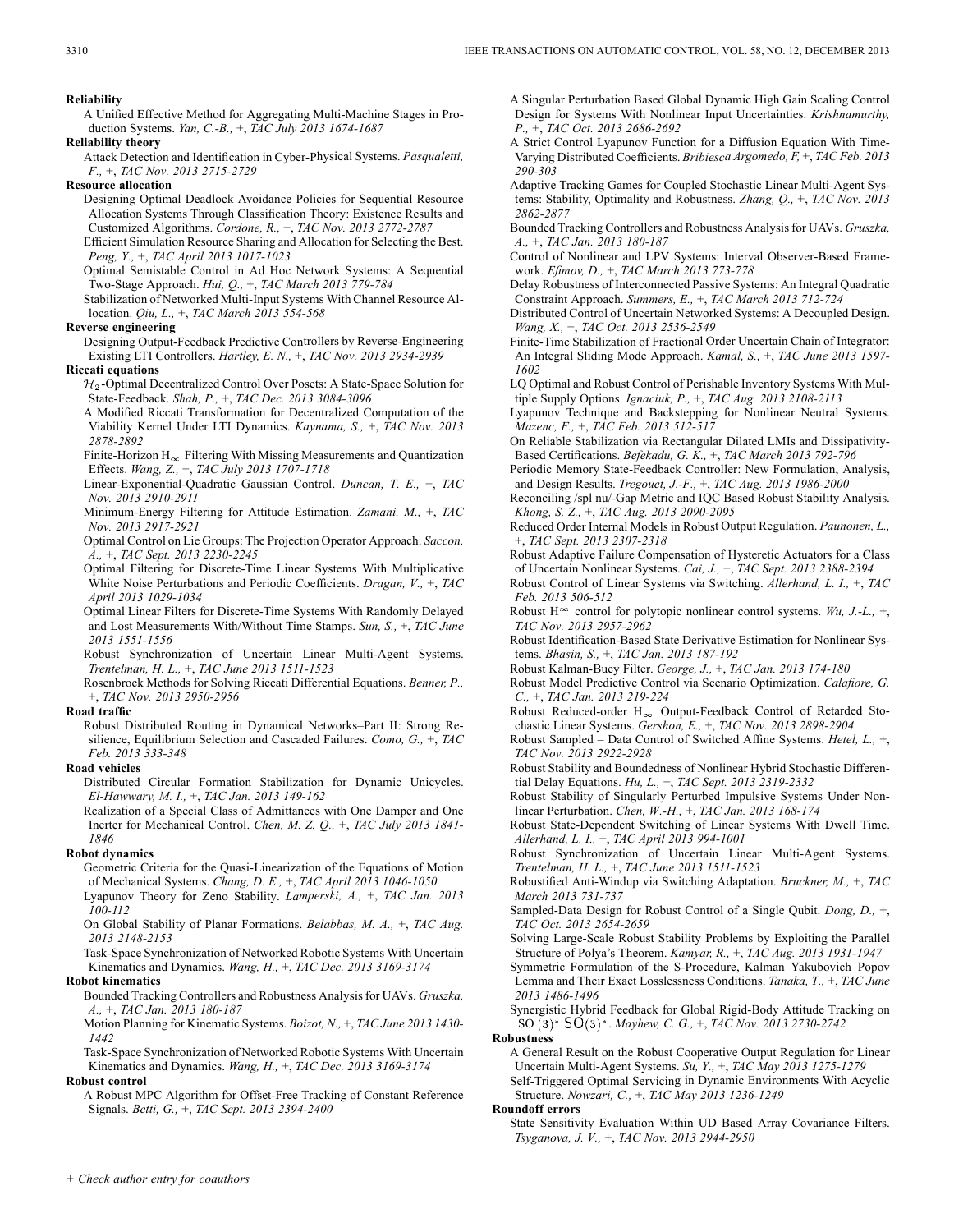#### **Routh methods**

- The Routh-Hurwitz Stability Criterion, Revisited: The Case of Multiple Poles on Imaginary Axis. *Choghadi, M.A.,* +, *TAC July 2013 1866-1869* **Runge-Kutta methods**
	- Rosenbrock Methods for Solving Riccati Differential Equations. *Benner, P.,* +, *TAC Nov. 2013 2950-2956*

**S**

#### **Safety**

A Strict Control Lyapunov Function for a Diffusion Equation With Time-Varying Distributed Coefficients. *Bribiesca Argomedo, F,* +, *TAC Feb. 2013 290-303*

#### **Sampled data systems**

- A Novel Event-Triggered Transmission Scheme and  $\mathcal{L}_2$  Control Co-Design for Sampled-Data Control Systems. *Peng, C.,* +, *TAC Oct. 2013 2620-2626* Asymptotic Properties and Stability Criteria of Zeros of Sampled-Data Models for Decouplable MIMO Systems. *Ishitobi, M.,* +, *TAC Nov. 2013 2985-2990*
- Distributed Tracking Control for Linear Multiagent Systems With a Leader of Bounded Unknown Input. *Li, Z.,* +, *TAC Feb. 2013 518-523*
- Forming Circle Formations of Anonymous Mobile Agents With Order Preservation. *Wang, C.,* +, *TAC Dec. 2013 3248-3254*
- Observer Design for Uniformly Observable Systems With Sampled Measurements. *Nadri, M.,* +, *TAC March 2013 757-762*
- On Event Triggered Tracking for Nonlinear Systems. *Tallapragada, P.,* +, *TAC Sept. 2013 2343-2348*
- On Stability of Systems With Aperiodic Sampling Devices. *Kao, C.-Y.,* +, *TAC Aug. 2013 2085-2090*
- Periodic Event-Triggered Control for Linear Systems. *Heemels, W. P. M. H.,* +, *TAC April 2013 847-861*
- Reduction Model Approach for Linear Systems With Sampled Delayed Inputs. *Mazenc, F.,* +, *TAC May 2013 1263-1268*
- Robust Sampled Data Control of Switched Affine Systems. *Hetel, L.,* +, *TAC Nov. 2013 2922-2928*
- Sampled-Data Design for Robust Control of a Single Qubit. *Dong, D.,* +, *TAC Oct. 2013 2654-2659*
- Sampling Zeros of Discrete Models for Fractional Order Systems. *Yucra, E. A.,* +, *TAC Sept. 2013 2383-2388*
- Stability Analysis of Sampled-Data Systems Using Sum of Squares. *Seuret, A.,* +, *TAC June 2013 1620-1625*
- Vector Measures of Accuracy for Sampled Data Models of Nonlinear Systems. *Carrasco, D. S.,* +, *TAC Jan. 2013 224-230*

#### **Sampling methods**

- Continuous-Discrete Observer for State Affine Systems With Sampled and Delayed Measurements. *Ahmed-Ali, T.,* +, *TAC April 2013 1085-1091*
- Gaussian Smoothers for Nonlinear Systems With One-Step Randomly Delayed Measurements. *Wang, X.,* +, *TAC July 2013 1828-1835*
- Multi-Resolution Explicit Model Predictive Control: Delta-Model Formulation and Approximation. *Bayat, F.,* +, *TAC Nov. 2013 2979-2984*
- On the Optimality of Certainty Equivalence for Event-Triggered Control Systems. *Molin, A.,* +, *TAC Feb. 2013 470-474*
- Reduction Model Approach for Linear Systems With Sampled Delayed Inputs. *Mazenc, F.,* +, *TAC May 2013 1263-1268*
- Robust Self-Triggered Coordination With Ternary Controllers. *De Persis, C.,* +, *TAC Dec. 2013 3024-3038*
- Sampled-Data Design for Robust Control of a Single Qubit. *Dong, D.,* +, *TAC Oct. 2013 2654-2659*
- Transformed Unscented Kalman Filter. *Chang, L.,* +, *TAC Jan. 2013 252-257*

#### **Scheduling**

- Design of State-Based Schedulers for a Network of Control Loops. *Ramesh, C.,* +, *TAC Aug. 2013 1962-1975*
- Finite Horizon LQR Control With Limited Controller-System Communication. *Shi, L.,* +, *TAC July 2013 1835-1841*
- On the Optimal Scheduling of Independent, Symmetric and Time-Sensitive Tasks. *Iannello, F.,* +, *TAC Sept. 2013 2421-2425*
- On the Value of Coordination and Delayed Queue Information in Multicellular Scheduling. *Gopalan, A.,* +, *TAC June 2013 1443-1456*
- Optimal Periodic Sensor Schedule for Steady-State Estimation Under Average Transmission Energy Constraint. *Ren, Z.,* +, *TAC Dec. 2013 3265- 3271*
- Optimal Strategies for Communication and Remote Estimation With an Energy Harvesting Sensor. *Nayyar, A.,* +, *TAC Sept. 2013 2246-2260*
- Probabilistic Lifetime Maximization of Sensor Networks. *Jaleel, H.,* +, *TAC Feb. 2013 534-539*

### **Schrodinger equation**

Weakly Coupled Systems in Quantum Control. *Boussaid, N.,* +, *TAC Sept. 2013 2205-2216*

#### **Search problems**

Kalman Filter Sensitivity Evaluation With Orthogonal and J-Orthogonal Transformations. *Kulikova, M.V.,* +, *TAC July 2013 1798-1804*

State Sensitivity Evaluation Within UD Based Array Covariance Filters. *Tsyganova, J. V.,* +, *TAC Nov. 2013 2944-2950*

#### **Security of data**

Semi-Autonomous Consensus: Network Measures and Adaptive Trees. *Chapman, A.,* +, *TAC Jan. 2013 19-31*

#### **Semantics**

Modeling and Synthesis of Event-Transferring Communicating Decentralized Supervisors for Discrete-Event Systems. *Mannani, A.,* +, *TAC May 2013 1343-1348*

#### **Sensitivity analysis**

- Coordinated One-Step Optimal Distributed State Prediction for a Networked Dynamical System. *Zhou, T.,* +, *TAC Nov. 2013 2756-2771*
- Kalman Filter Sensitivity Evaluation With Orthogonal and J-Orthogonal Transformations. *Kulikova, M.V.,* +, *TAC July 2013 1798-1804*
- State Sensitivity Evaluation Within UD Based Array Covariance Filters. *Tsyganova, J. V.,* +, *TAC Nov. 2013 2944-2950*

#### **Sensor placement**

Analysis of Noisy Bearing-Only Network Localization. *Shames, I.,* +, *TAC Jan. 2013 247-252*

#### **Sensors**

- Adaptive Compensation of Gyro Bias in Rigid-Body Attitude Estimation Using a Single Vector Measurement. *Namvar, M.,* +, *TAC July 2013 1816- 1822*
- Controller Design for Multivariable Linear Time-Invariant Unknown Systems. *Wang, W. S. W.,* +, *TAC Sept. 2013 2292-2306*
- Disturbance rejection in 2 x 2 linear hyperbolic systems. *Aamo, O. M.,* +, *TAC May 2013 1095-1106*

#### **Sequential machines**

- Matrix Approach to Model Matching of Asynchronous Sequential Machines. *Xu, X.,* +, *TAC Nov. 2013 2974-2979*
- **Servomechanisms**
	- Controller Design for Multivariable Linear Time-Invariant Unknown Systems. *Wang, W. S. W.,* +, *TAC Sept. 2013 2292-2306*

#### **Set theory**

- An Approximate Dual Subgradient Algorithm for Multi-Agent Non-Convex Optimization. *Zhu, M.,* +, *TAC June 2013 1534-1539*
- Polynomial Level-Set Method for Polynomial System Reachable Set Estimation. *Wang, T.-C.,* +, *TAC Oct. 2013 2508-2521*
- Reaching an Optimal Consensus: Dynamical Systems That Compute Intersections of Convex Sets. *Shi, G.,* +, *TAC March 2013 610-622*
- Recursive Identification of MIMO Wiener Systems. *Mu, B.-Q.,* +, *TAC March 2013 802-808*
- Stability Analysis of Quadratic MPC With a Discrete Input Alphabet.
- *Aguilera, R. P.,* +, *TAC Dec. 2013 3190-3196*
- The Generalized Moment-Based Filter. *Benavoli, A.,* +, *TAC Oct. 2013 2642-2647*
- Zero Forcing, Linear and Quantum Controllability for Systems Evolving on Networks. *Burgarth, D.,* +, *TAC Sept. 2013 2349-2354*

### **Share prices**

- Optimal Stopping Under Partial Observation: Near-Value Iteration. *Zhou, E.,* +, *TAC Feb. 2013 500-506*
- **Shock absorbers**
	- Realization of a Special Class of Admittances with One Damper and One Inerter for Mechanical Control. *Chen, M. Z. Q.,* +, *TAC July 2013 1841- 1846*

Reduced Order Internal Models in Robust Output Regulation. *Paunonen, L.,* +, *TAC Sept. 2013 2307-2318*

#### **Signal denoising**

A Distributed Fault Detection Filtering Approach for a Class of Interconnected Continuous-Time Nonlinear Systems. *Keliris, C.,* +, *TAC Aug. 2013 2032-2047*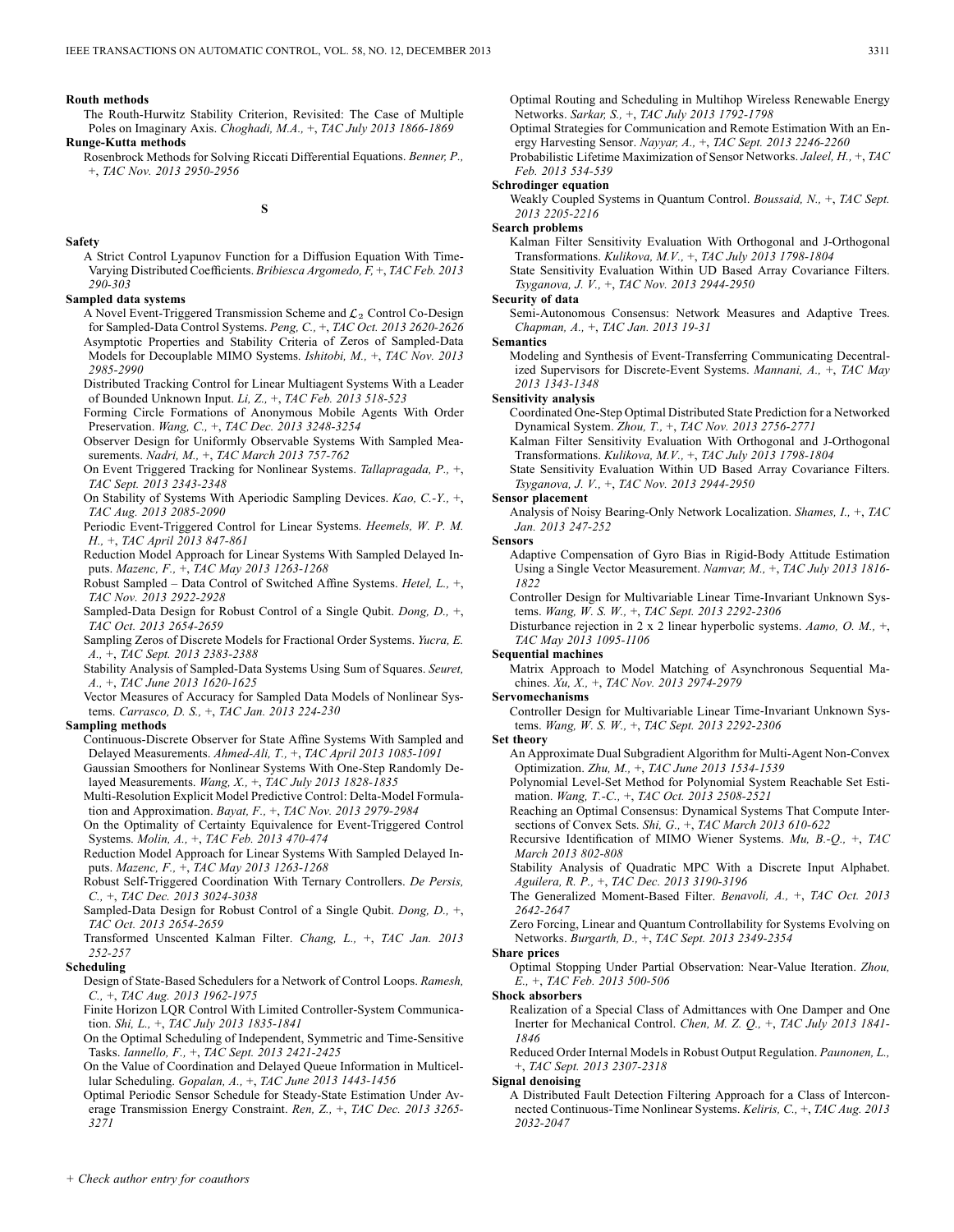#### **Signal processing**

- Bode-like Integral for Continuous-Time Closed-Loop Systems in the Presence of Limited Information. *Li, D.,* +, *TAC June 2013 1457-1469*
- Bounded Constrained Filtering for GPS/INS Integration. *Einicke, G. A.,* +, *TAC Jan. 2013 125-133*
- Identification of Unknown Parameters for a Class of Two-Level Quantum Systems. *Xue, Z.,* +, *TAC July 2013 1805-1810*
- Observability for Switched Linear Systems: Characterization and Observer Design. *Tanwani, A.,* +, *TAC April 2013 891-904*
- Suboptimal Switching Control Consistency Analysis for Switched Linear Systems. *Geromel, J.C.,* +, *TAC July 2013 1857-1861*

#### **Signal reconstruction**

Event Triggered Adaptive Differential Modulation: A New Method for Traffic Reduction in Networked Control Systems. *Premaratne, U.,* +, *TAC July 2013 1696-1706*

#### **Signal sampling**

Event Triggered Adaptive Differential Modulation: A New Method for Traffic Reduction in Networked Control Systems. *Premaratne, U.,* +, *TAC July 2013 1696-1706*

#### **Silicon**

Modeling and Synthesis of Event-Transferring Communicating Decentralized Supervisors for Discrete-Event Systems. *Mannani, A.,* +, *TAC May 2013 1343-1348*

#### **Singular optimal control**

On State Feedback  $H_{\infty}$  Control for Discrete-Time Singular Systems. *Feng, Y.,* +, *TAC Oct. 2013 2674-2679*

Singular LQ Control, Optimal PD Controller and Inadmissible Initial Conditions. *Kalaimani, R. K.,* +, *TAC Oct. 2013 2603-2608*

### **Singularly perturbed systems**

A Contraction Theory Approach to Singularly Perturbed Systems. *Del Vecchio, D.,* +, *TAC March 2013 752-757*

Robust Stability and Boundedness of Nonlinear Hybrid Stochastic Differential Delay Equations. *Hu, L.,* +, *TAC Sept. 2013 2319-2332*

- Robust Stability of Singularly Perturbed Impulsive Systems Under Nonlinear Perturbation. *Chen, W.-H.,* +, *TAC Jan. 2013 168-174*
- Singular Perturbation Approximations for a Class of Linear Quantum Systems. *Petersen, I. R.,* +, *TAC Jan. 2013 193-198*

#### **Slip**

Enhancing Robustness and Performance via Switched Second Order Sliding Mode Control. *Tanelli, M.,* +, *TAC April 2013 962-974*

### **Smart power grids**

A Distributed Control Strategy for Reactive Power Compensation in Smart Microgrids. *Bolognani, S.,* +, *TAC Nov. 2013 2818-2833*

### **Smoothing methods**

Bounded Constrained Filtering for GPS/INS Integration. *Einicke, G. A.,* +, *TAC Jan. 2013 125-133*

Kalman Filter Sensitivity Evaluation With Orthogonal and J-Orthogonal Transformations. *Kulikova, M.V.,* +, *TAC July 2013 1798-1804*

### **Sociology**

Global Analysis of a Continuum Model for Monotone Pulse-Coupled Oscillators. *Mauroy, A.,* +, *TAC May 2013 1154-1166*

#### **Software**

Optimal Liveness-Enforcing Control for a Class of Petri Nets Arising in Multithreaded Software. *Liao, H.,* +, *TAC May 2013 1123-1138*

# **Sparse matrices**

Observability of a Linear System Under Sparsity Constraints. *Dai, W.,* +, *TAC Sept. 2013 2372-2376*

#### **Spectral analysis**

Hermite Spectral Method to 1-D Forward Kolmogorov Equation and Its Application to Nonlinear Filtering Problems. *Luo, X.,* +, *TAC Oct. 2013 2495-2507*

The Circulant Rational Covariance Extension Problem: The Complete Solution. *Lindquist, A. G.,* +, *TAC Nov. 2013 2848-2861*

#### **Speech coding**

Event Triggered Adaptive Differential Modulation: A New Method for Traffic Reduction in Networked Control Systems. *Premaratne, U.,* +, *TAC July 2013 1696-1706*

#### **Springs (mechanical)**

Realization of a Special Class of Admittances with One Damper and One Inerter for Mechanical Control. *Chen, M. Z. Q.,* +, *TAC July 2013 1841- 1846*

#### **Stability**

A Contraction Approach to the Hierarchical Analysis and Design of Networked Systems. *Russo, G.,* +, *TAC May 2013 1328-1331*

A General Formula for Event-Based Stabilization of Nonlinear Systems. *Marchand, N.,* +, *TAC May 2013 1332-1337*

Addendum to "Generating Functions of Switched Linear Systems: Analysis, Computation, and Stability Applications" [May 11 1059-1074]. *Hu, J.,* +, *TAC July 2013 1887*

Minimum-Seeking for CLFs: Universal Semiglobally Stabilizing Feedback Under Unknown Control Directions. *Scheinker, A.,* +, *TAC May 2013 1107- 1122*

A Delay System Method for Designing Event-Triggered Controllers of Networked Control Systems. *Yue, D.,* +, *TAC Feb. 2013 475-481*

A Nonlinear Controller for Input Amplitude and Rate Constrained Linear Systems. *Kefferputz, K.,* +, *TAC Oct. 2013 2693-2697*

Accuracy of Some Popular Non-Homogeneous 2-Sliding Modes. *Levant, A.,* +, *TAC Oct. 2013 2615-2619*

Biased Sinusoidal Disturbance Compensation With Unknown Frequency. *Fedele, G.,* +, *TAC Dec. 2013 3207-3212*

Boundary Stabilization of Equilibrium Solutions to Parabolic Equations. *Barbu, V.,* +, *TAC Sept. 2013 2416-2420*

Control-Theoretic Forward Error Analysis of Iterative Numerical Algorithms. *Hasan, A.,* +, *TAC June 2013 1524-1529*

Controller Design and the Gauss–Lucas Theorem. *Knap, M. J.,* +, *TAC Nov. 2013 2940-2944*

Controller Design for Multivariable Linear Time-Invariant Unknown Systems. *Wang, W. S. W.,* +, *TAC Sept. 2013 2292-2306*

Decomposition-Based Distributed Control for Continuous-Time Multi-Agent Systems. *Ghadami, R.,* +, *TAC Jan. 2013 258-264*

Design of Polynomial Control Laws for Polynomial Systems Subject to Actuator Saturation. *Valmorbida, G.,* +, *TAC July 2013 1758-1770*

Direct Filtering: A New Approach to Optimal Filter Design for Nonlinear Systems. *Novara, C.,* +, *TAC Jan. 2013 86-99*

Distributed Circular Formation Stabilization for Dynamic Unicycles. *El-Hawwary, M. I.,* +, *TAC Jan. 2013 149-162*

Distributed Tracking Control for Linear Multiagent Systems With a Leader of Bounded Unknown Input. *Li, Z.,* +, *TAC Feb. 2013 518-523*

Distributed Tracking of Correlated Equilibria in Regime Switching Noncooperative Games. *Namvar Gharehshiran, O.,* +, *TAC Oct. 2013 2435-2450* Dynamic Versus Static Weighting of Lyapunov Functions. *Praly, L.,* +, *TAC June 2013 1557-1561*

Enhancing Robustness and Performance via Switched Second Order Sliding

Further Input-to-State Stability Subtleties for Discrete-Time Systems. *Lazar,*

Global Adaptive Regulation of Uncertain Nonlinear Systems in Output

Global Stabilization of Nonlinear Systems Based on Vector Control Lyapunov Functions. *Karafyllis, I.,* +, *TAC Oct. 2013 2550-2562*

Group and Total Dissipativity and Stability of Multi-Equilibria Hybrid Automata. *Navarro-Lopez, E. M.,* +, *TAC Dec. 2013 3196-3202*

Hybrid Model Reference Adaptive Control of Piecewise Affine Systems. *di Bernardo, M.,* +, *TAC Feb. 2013 304-316*

Inertial Vector Measurements Based Velocity-Free Attitude Stabilization. *Tayebi, A.,* +, *TAC Nov. 2013 2893-2898*

Input–Output Analysis of Power Control in Wireless Networks. *Moller, A.,* +, *TAC April 2013 834-846*

Internal Model Principle for Linear Systems With Periodic State Jumps. *Marconi, L.,* +, *TAC Nov. 2013 2788-2802*

Kalman Filter for Discrete-Time Stochastic Linear Systems Subject to Intermittent Unknown Inputs. *Keller, J.-Y.,* +, *TAC July 2013 1882-1887*

Lyapunov Theory for Zeno Stability. *Lamperski, A.,* +, *TAC Jan. 2013 100-112*

Moving Horizon Estimation for Large-Scale Interconnected Systems. *Haber, A.,* +, *TAC Nov. 2013 2834-2847*

Multi-Resolution Explicit Model Predictive Control: Delta-Model Formulation and Approximation. *Bayat, F.,* +, *TAC Nov. 2013 2979-2984*

Model-Free Adaptive Switching Control of Time-Varying Plants. *Battistelli, G.,* +, *TAC May 2013 1208-1220*

On Computing Puiseux Series for Multiple Imaginary Characteristic Roots of LTI Systems With Commensurate Delays. *Li, X.-G.,* +, *TAC May 2013 1338-1343*

On Path-Lifting Mechanisms and Unwinding in Quaternion-Based Attitude Control. *Mayhew, C.G.,* +, *TAC May 2013 1179-1191*

Pattern Formation by Lateral Inhibition in Large-Scale Networks of Cells. *Arcak, M.,* +, *TAC May 2013 1250-1262*

Mode Control. *Tanelli, M.,* +, *TAC April 2013 962-974 M.,* +, *TAC June 2013 1609-1613*

Feedback Form. *Marino, R.,* +, *TAC Nov. 2013 2904-2909*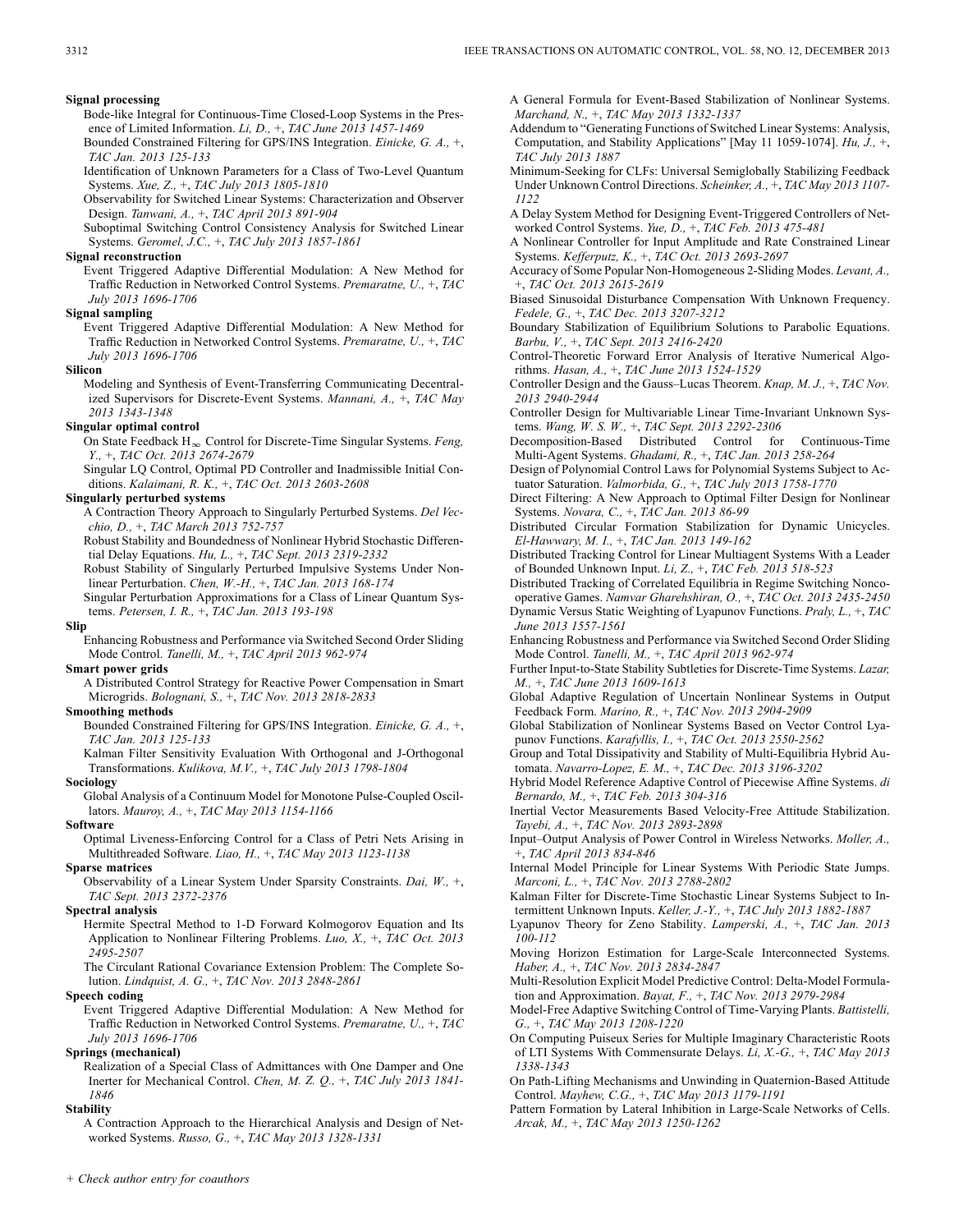Normalized Coprime Robust Stability and Performance Guarantees for Reduced-Order Controllers. *Chen, K. K.,* +, *TAC April 2013 1068-1073*

Observer Design for Nonlinear Systems Under Unknown Time-Varying Delays. *Ghanes, M.,* +, *TAC June 2013 1529-1534*

- On a Control Algorithm for Time-Varying Processor Availability. *Gupta, V.,* +, *TAC March 2013 743-748*
- On Global Stability of Planar Formations. *Belabbas, M. A.,* +, *TAC Aug. 2013 2148-2153*

On the Extended Luenberger-Type Observer for Semilinear Distributed-Parameter Systems. *Meurer, T.,* +, *TAC July 2013 1732-1743*

Optimal Filtering for Discrete-Time Linear Systems With Multiplicative White Noise Perturbations and Periodic Coefficients. *Dragan, V.,* +, *TAC April 2013 1029-1034*

Optimal Semistable Control in Ad Hoc Network Systems: A Sequential Two-Stage Approach. *Hui, Q.,* +, *TAC March 2013 779-784*

Periodic Event-Triggered Control for Linear Systems. *Heemels, W. P. M. H.,* +, *TAC April 2013 847-861*

- Random-Time, State-Dependent Stochastic Drift for Markov Chains and Application to Stochastic Stabilization Over Erasure Channels. *Yuksel, S.,* +, *TAC Jan. 2013 47-59*
- Rapid Stabilization for a Korteweg-de Vries Equation From the Left Dirichlet Boundary Condition. *Cerpa, E.,* +, *TAC July 2013 1688-1695*

Semidefinite Hankel-Type Model Reduction Based on Frequency Response Matching. *Sootla, A.,* +, *TAC April 2013 1057-1062*

Stability Analysis of Quadratic MPC With a Discrete Input Alphabet. *Aguilera, R. P.,* +, *TAC Dec. 2013 3190-3196*

Stability Analysis of Sampled-Data Systems Using Sum of Squares. *Seuret, A.,* +, *TAC June 2013 1620-1625*

Stability Analysis of Second-Order Sliding Mode Control Systems With Input-Delay Using Poincaré Map. *Li, X.,* +, *TAC Sept. 2013 2410-2415*

Stability Analysis of Stochastic Hybrid Jump Linear Systems Using a Markov Kernel Approach. *Tejada, A.,* +, *TAC Dec. 2013 3156-3168*

Stability of Stochastic Nonlinear Systems With State-Dependent Switching. *Wu, Z.,* +, *TAC Aug. 2013 1904-1918*

Stability of Switched Systems With Partial State Reset. *Bras, I.,* +, *TAC April 2013 1008-1012*

Stabilization of Networked Multi-Input Systems With Channel Resource Allocation. *Qiu, L.,* +, *TAC March 2013 554-568*

Stabilization of Stochastic Quantum Dynamics via Open- and Closed-Loop Control. *Ticozzi, F.,* +, *TAC Jan. 2013 74-85*

Stabilization Over Markov Feedback Channels: The General Case. *Minero, P.,* +, *TAC Feb. 2013 349-362*

Stable Interval Observers in BBC for Linear Systems With Time-Varying Input Bounds. *Combastel, C.,* +, *TAC Feb. 2013 481-487*

State Feedback Stabilization for Boolean Control Networks. *Li, R.,* +, *TAC July 2013 1853-1857*

Stochastic Stability of Markovianly Switched Systems. *Leth, J.,* +, *TAC Aug. 2013 2048-2054*

Sufficient and Necessary LMI Conditions for Robust Stability of Rationally Time-Varying Uncertain Systems. *Chesi, G.,* +, *TAC June 2013 1546-1551* The Complex Hurwitz Test for the Analysis of Spontaneous Self-Excitation in Induction Generators. *Bodson, M.,* +, *TAC Feb. 2013 449-454*

Virtual Holonomic Constraints for Euler–Lagrange Systems. *Maggiore, M.,* +, *TAC April 2013 1001-1008*

Weak Convergence of Nonlinear High-Gain Tracking Differentiator. *Guo, B.-Z.,* +, *TAC April 2013 1074-1080*

### **Stability criteria**

- A Novel Event-Triggered Transmission Scheme and  $\mathcal{L}_2$  Control Co-Design for Sampled-Data Control Systems. *Peng, C.,* +, *TAC Oct. 2013 2620-2626* Affine Characterizations of Minimal and Mode-Dependent Dwell-Times for Uncertain Linear Switched Systems. *Briat, C.,* +, *TAC May 2013 1304-1310* Lyapunov Theory for 2-D Nonlinear Roesser Models: Application to Asymptotic and Exponential Stability. *Yeganefar, N.,* +, *TAC May 2013 1299-1304*
- On Stability of Systems With Aperiodic Sampling Devices. *Kao, C.-Y.,* +, *TAC Aug. 2013 2085-2090*

Robust Stability of Networks of iISS Systems: Construction of Sum-Type Lyapunov Functions. *Ito, H.,* +, *TAC May 2013 1192-1207*

Sufficient Conditions for Generic Feedback Stabilizability of Switching Systems via Lie-Algebraic Solvability. *Haimovich, H.,* +, *TAC March 2013 814-820*

The Routh-Hurwitz Stability Criterion, Revisited: The Case of Multiple Poles on Imaginary Axis. *Choghadi, M.A.,* +, *TAC July 2013 1866-1869*

#### **State estimation**

A Nonstochastic Information Theory for Communication and State Estimation. *Nair, G. N.,* +, *TAC June 2013 1497-1510*

An Alternative Look at the Constant-Gain Kalman Filter for State Estimation Over Erasure Channels. *Silva, E. I.,* +, *TAC Dec. 2013 3259-3265*

Bounded Constrained Filtering for GPS/INS Integration. *Einicke, G. A.,* +, *TAC Jan. 2013 125-133*

Coordinated One-Step Optimal Distributed State Prediction for a Networked Dynamical System. *Zhou, T.,* +, *TAC Nov. 2013 2756-2771*

Delayed Detectability of Discrete Event Systems. *Shu, S.,* +, *TAC April 2013 862-875*

Enforcing Detectability in Controlled Discrete Event Systems. *Shu, S.,* +, *TAC Aug. 2013 2125-2130*

Filtering Quantized Measurements. *Schottl, A.,* +, *TAC March 2013 809-814* Information Weighted Consensus Filters and Their Application in Distributed Camera Networks. *Kamal, A. T.,* +, *TAC Dec. 2013 3112-3125*

Kalman Filter for Discrete-Time Stochastic Linear Systems Subject to Intermittent Unknown Inputs. *Keller, J.-Y.,* +, *TAC July 2013 1882-1887*

Moving Horizon Estimation for Large-Scale Interconnected Systems. *Haber, A.,* +, *TAC Nov. 2013 2834-2847*

Optimal Periodic Sensor Schedule for Steady-State Estimation Under Average Transmission Energy Constraint. *Ren, Z.,* +, *TAC Dec. 2013 3265- 3271*

Reduced-Order Quadratic Kalman-Like Filtering of Non-Gaussian Systems. *Fasano, A.,* +, *TAC July 2013 1744-1757*

State Estimation Over Sensor Networks With Correlated Wireless Fading Channels. *Quevedo, D. E.,* +, *TAC March 2013 581-593*

Stochastic Integration Filter. *Dunik, J.,* +, *TAC June 2013 1561-1566*

Vector Measures of Accuracy for Sampled Data Models of Nonlinear Systems. *Carrasco, D. S.,* +, *TAC Jan. 2013 224-230*

#### **State feedback**

 $\mathcal{H}_2$ -Optimal Decentralized Control Over Posets: A State-Space Solution for State-Feedback. *Shah, P.,* +, *TAC Dec. 2013 3084-3096*

A Homogeneous Domination Approach to State Feedback of Stochastic High-Order Nonlinear Systems With Time-Varying Delay. *Xie, X.-J.,* +, *TAC Feb. 2013 494-499*

A Nonlinear Controller for Input Amplitude and Rate Constrained Linear Systems. *Kefferputz, K.,* +, *TAC Oct. 2013 2693-2697*

A Novel Event-Triggered Transmission Scheme and  $\mathcal{L}_2$  Control Co-Design for Sampled-Data Control Systems. *Peng, C.,* +, *TAC Oct. 2013 2620-2626* Decomposition-Based Distributed Control for Continuous-Time Multi-Agent Systems. *Ghadami, R.,* +, *TAC Jan. 2013 258-264*

Dynamics Modeling and Tracking Control of Robot Manipulators in Random Vibration Environment. *Cui, M.-Y.,* +, *TAC June 2013 1540-1545* Global Asymptotic Stabilization for a Class of Bilinear Systems by Hybrid Output Feedback. *Andrieu, V.,* +, *TAC June 2013 1602-1608*

H<sub>∞</sub>-Optimal Actuator Location. *Kasinathan, D., +, TAC Oct. 2013 2522-2535*

On State Feedback  $H_{\infty}$  Control for Discrete-Time Singular Systems. *Feng, Y.,* +, *TAC Oct. 2013 2674-2679*

On the Existence of Control Lyapunov Functions and State-Feedback Laws for Hybrid Systems. *Sanfelice, R. G.,* +, *TAC Dec. 2013 3242-3248*

Output Feedback Stabilization Using Small-Gain Method and Reduced-Order Observer for Stochastic Nonlinear Systems. *Zhao, C.-R.,* +, *TAC Feb. 2013 523-529*

Periodic Event-Triggered Control for Linear Systems. *Heemels, W. P. M. H.,* +, *TAC April 2013 847-861*

Periodic Memory State-Feedback Controller: New Formulation, Analysis, and Design Results. *Tregouet, J.-F.,* +, *TAC Aug. 2013 1986-2000*

Robust Control of Linear Systems via Switching. *Allerhand, L. I.,* +, *TAC Feb. 2013 506-512*

Robust H<sup> $\infty$ </sup> control for polytopic nonlinear control systems. *Wu, J.-L.,* +, *TAC Nov. 2013 2957-2962*

Robust State-Dependent Switching of Linear Systems With Dwell Time. *Allerhand, L. I.,* +, *TAC April 2013 994-1001*

Stability and Stabilization of Fractional-Order Linear Systems Subject to Input Saturation. *Lim, Y.-H.,* +, *TAC April 2013 1062-1067*

Stabilization of Networked Multi-Input Systems With Channel Resource Allocation. *Qiu, L.,* +, *TAC March 2013 554-568*

Stabilization of Time-Varying Nonlinear Systems With Distributed Input Delay by Feedback of Plant's State. *Mazenc, F.,* +, *TAC Jan. 2013 264-269* State Feedback Stabilization for Boolean Control Networks. *Li, R.,* +, *TAC July 2013 1853-1857*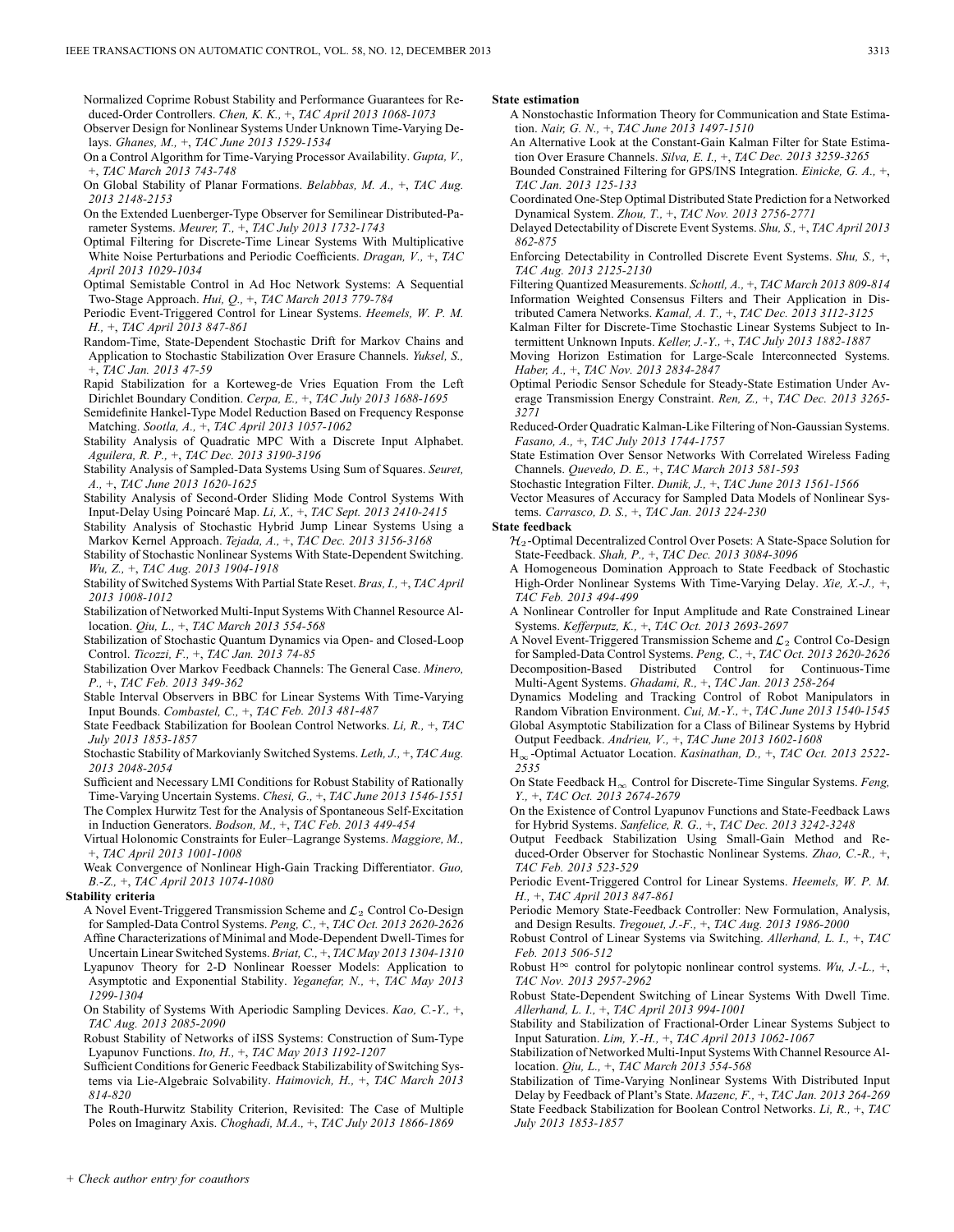- Bit-Rate Limited Channels With Packet Loss". *Quevedo, D. E.,* +, *TAC July 2013 1869-1872*
- Distributed Matrix Scaling and Application to Average Consensus in Directed Graphs. *Dominguez-Garcia, A. D.,* +, *TAC March 2013 667-681*
- Dynamics Modeling and Tracking Control of Robot Manipulators in Random Vibration Environment. *Cui, M.-Y.,* +, *TAC June 2013 1540-1545* Efficient Computing Budget Allocation for Simulation-Based Optimization
- With Stochastic Simulation Time. *Jia, Q.-S.,* +, *TAC Feb. 2013 539-544* Further Results on Stabilizing Control of Quantum Systems. *Qi, B.,* +, *TAC May 2013 1349-1354*
- Maximum Likelihood Sequence Estimation for Hidden Reciprocal Processes. *White, L. B.,* +, *TAC Oct. 2013 2670-2674*
- Modal Trajectory Estimation Using Maximum Gaussian Mixture. *Monin, A.,* +, *TAC March 2013 763-768*

On the Laguerre Rational Approximation to Fractional Discrete Derivative and Integral Operators. *Maione, G.,* +, *TAC June 2013 1579-1585*

On the Optimal Scheduling of Independent, Symmetric and Time-Sensitive Tasks. *Iannello, F.,* +, *TAC Sept. 2013 2421-2425*

Open Stochastic Systems. *Willems, J. C.,* +, *TAC Feb. 2013 406-421*

Optimal Admission Control for Tandem Queues With Loss. *Zhang, B.,* +, *TAC Jan. 2013 163-167*

Passivity Based Control of Stochastic Port-Hamiltonian Systems. *Satoh, S.,* +, *TAC May 2013 1139-1153*

Robust Stability and Boundedness of Nonlinear Hybrid Stochastic Differential Delay Equations. *Hu, L.,* +, *TAC Sept. 2013 2319-2332*

Stochastic Gradient Descent on Riemannian Manifolds. *Bonnabel, S.,* +, *TAC Sept. 2013 2217-2229*

The Separation Principle in Stochastic Control, Redux. *Georgiou, T. T.,* +, *TAC Oct. 2013 2481-2494*

### **Stochastic programming**

- An Optimal Approximate Dynamic Programming Algorithm for Concave, Scalar Storage Problems With Vector-Valued Controls. *Nascimento, J.,* +, *TAC Dec. 2013 2995-3010*
- Regularized Iterative Stochastic Approximation Methods for Stochastic Variational

Inequality Problems. *Koshal, J.,* +, *TAC March 2013 594-609*

### **Stochastic systems**

A Homogeneous Domination Approach to State Feedback of Stochastic High-Order Nonlinear Systems With Time-Varying Delay. *Xie, X.-J.,* +, *TAC Feb. 2013 494-499*

A Matrosov Theorem for Adversarial Markov Decision Processes. *Teel, A. R.,* +, *TAC Aug. 2013 2142-2148*

A Stochastic Maximum Principle for Delayed Mean-Field Stochastic Differential Equations and Its Applications. *Du, H.,* +, *TAC Dec. 2013 3212-3217* Adaptive Tracking Games for Coupled Stochastic Linear Multi-Agent Systems: Stability, Optimality and Robustness. *Zhang, Q.,* +, *TAC Nov. 2013 2862-2877*

Decentralized Stochastic Control with Partial History Sharing: A Common Information Approach. *Nayyar, A.,* +, *TAC July 2013 1644-1658*

Discrete Time Linear Quadratic Control With Arbitrary Correlated Noise. *Duncan, T.E.,* +, *TAC May 2013 1290-1293*

Dissipativity-Based Sliding Mode Control of Switched Stochastic Systems. *Wu, L.,* +, *TAC March 2013 785-791*

Dynamic Optimization and Learning for Renewal Systems. *Neely, M. J.,* +, *TAC Jan. 2013 32-46*

Feedback Particle Filter. *Yang, T.,* +, *TAC Oct. 2013 2465-2480*

 $H_{\infty}$  Control for Discrete-Time Markov Jump Systems With Uncertain Transition Probabilities. *Luan, X.,* +, *TAC June 2013 1566-1572*

Kalman Filter for Discrete-Time Stochastic Linear Systems Subject to Intermittent Unknown Inputs. *Keller, J.-Y.,* +, *TAC July 2013 1882-1887*

Linear-Exponential-Quadratic Gaussian Control. *Duncan, T. E.,* +, *TAC Nov. 2013 2910-2911*

Mean Field Stochastic Adaptive Control. *Kizilkale, A. C.,* +, *TAC April 2013 905-920*

New Approach to Noncausal Identification of Nonstationary Stochastic FIR Systems Subject to Both Smooth and Abrupt Parameter Changes. *Niedzwiecki, M.,* +, *TAC July 2013 1847-1853*

Observability of a Linear System Under Sparsity Constraints. *Dai, W.,* +, *TAC Sept. 2013 2372-2376*

- On Mean-Square Boundedness of Stochastic Linear Systems With Quantized Observations. *Chatterjee, D.,* +, *TAC Aug. 2013 2082-2085*
- On the Optimality of Certainty Equivalence for Event-Triggered Control Systems. *Molin, A.,* +, *TAC Feb. 2013 470-474*
- Optimal Filtering for Itô-Stochastic Continuous-Time Systems With Multiple Delayed Measurements. *Kong, S.,* +, *TAC July 2013 1872-1877*

Output Feedback Stabilization Using Small-Gain Method and Reduced-Order Observer for Stochastic Nonlinear Systems. *Zhao, C.-R.,* +, *TAC Feb. 2013 523-529*

*TAC Sept. 2013 2261-2276*

- $\mathcal{H}_2$ -Optimal Decentralized Control Over Posets: A State-Space Solution for State-Feedback. *Shah, P.,* +, *TAC Dec. 2013 3084-3096*
- A Modified Riccati Transformation for Decentralized Computation of the Viability Kernel Under LTI Dynamics. *Kaynama, S.,* +, *TAC Nov. 2013 2878-2892*
- Computational Methods for Distributed Control of Heterogeneous Cyclic Interconnection Structures. *Rice, J,* +, *TAC Aug. 2013 2136-2142*
- Delay Robustness of Interconnected Passive Systems: An Integral Quadratic Constraint Approach. *Summers, E.,* +, *TAC March 2013 712-724*

Enhancing Robustness and Performance via Switched Second Order Sliding Mode Control. *Tanelli, M.,* +, *TAC April 2013 962-974*

Finite Abstractions of Max-Plus-Linear Systems. *Adzkiya, D.,* +, *TAC Dec. 2013 3039-3053*

Monotonic Reach Control on Polytopes. *Helwa, M. K.,* +, *TAC Oct. 2013 2704-2709*

Optimal Control for Hybrid Systems With Partitioned State Space. *Passenberg, B.,* +, *TAC Aug. 2013 2131-2136*

- Optimal Filtering for Discrete-Time Linear Systems With Multiplicative White Noise Perturbations and Periodic Coefficients. *Dragan, V.,* +, *TAC April 2013 1029-1034*
- Overcoming the Limitations of Utility Design for Multiagent Systems. *Marden, J,* +, *TAC June 2013 1402-1415*

Robust State Space Filtering Under Incremental Model Perturbations Subject to a Relative Entropy Tolerance. *Levy, B. C.,* +, *TAC March 2013 682-695*

Robust Synchronization of Uncertain Linear Multi-Agent Systems. *Trentelman, H. L.,* +, *TAC June 2013 1511-1523*

Singular LQ Control, Optimal PD Controller and Inadmissible Initial Conditions. *Kalaimani, R. K.,* +, *TAC Oct. 2013 2603-2608*

The Complex Hurwitz Test for the Analysis of Spontaneous Self-Excitation in Induction Generators. *Bodson, M.,* +, *TAC Feb. 2013 449-454*

#### **Statistical analysis**

Dynamic Coalitional TU Games: Distributed Bargaining Among Players' Neighbors. *Nedic, A.,* +, *TAC June 2013 1363-1376*

On the Optimal Scheduling of Independent, Symmetric and Time-Sensitive Tasks. *Iannello, F.,* +, *TAC Sept. 2013 2421-2425*

### **Statistical distributions**

A Nonstochastic Information Theory for Communication and State Estimation. *Nair, G. N.,* +, *TAC June 2013 1497-1510*

Adaptive Deployment of Mobile Robotic Networks. *Le Ny, J.,* +, *TAC March 2013 654-666*

Finite-Horizon  $H_{\infty}$  Filtering With Missing Measurements and Quantization Effects. *Wang, Z.,* +, *TAC July 2013 1707-1718*

#### **Statistics**

Global Analysis of a Continuum Model for Monotone Pulse-Coupled Oscillators. *Mauroy, A.,* +, *TAC May 2013 1154-1166*

### **Steady-state**

On the Response of Quantum Linear Systems to Single Photon Input Fields. *Zhang, G.,* +, *TAC May 2013 1221-1235*

Pattern Formation by Lateral Inhibition in Large-Scale Networks of Cells. *Arcak, M.,* +, *TAC May 2013 1250-1262*

**Steering systems**

Controlled Reduction With Unactuated Cyclic Variables: Application to 3D Bipedal Walking With Passive Yaw Rotation. *Gregg, R. D.,* +, *TAC Oct. 2013 2679-2685*

#### **Stochastic games**

Nash, Social and Centralized Solutions to Consensus Problems via Mean Field Control Theory. *Nourian, M.,* +, *TAC March 2013 639-653*

#### **Stochastic processes**

*2013 654-666*

A Nonstochastic Information Theory for Communication and State Estimation. *Nair, G. N.,* +, *TAC June 2013 1497-1510* Adaptive Deployment of Mobile Robotic Networks. *Le Ny, J.,* +, *TAC March*

Asymptotically Optimal Algorithms for One-to-One Pickup and Delivery Problems With Applications to Transportation Systems. *Treleaven, K.,* +,

Bode-like Integral for Continuous-Time Closed-Loop Systems in the Pres-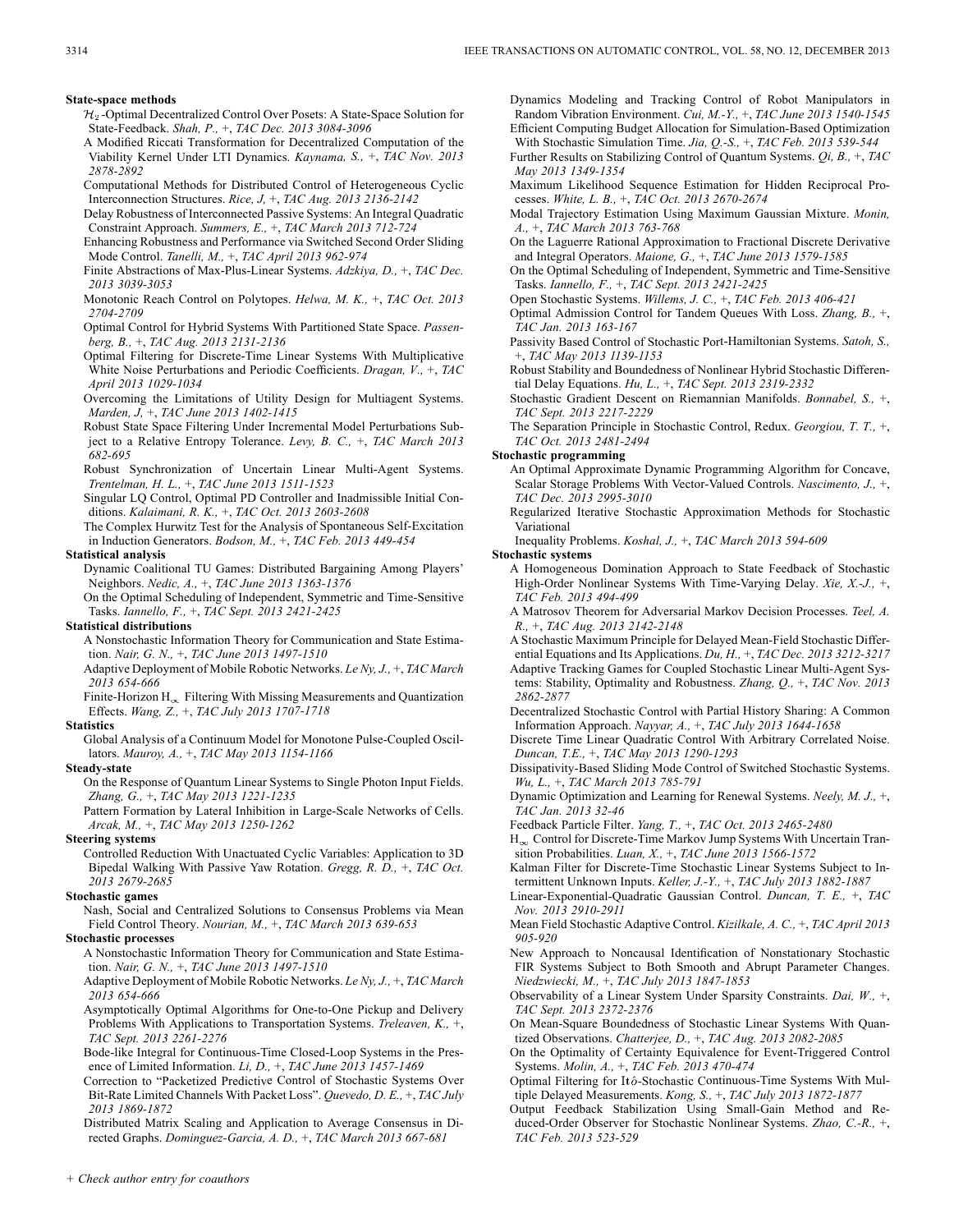Output Tracking of Stochastic High-Order Nonlinear Systems with Markovian Switching. *Li, W.,* +, *TAC June 2013 1585-1590*

Passivity Based Control of Stochastic Port-Hamiltonian Systems. *Satoh, S.,* +, *TAC May 2013 1139-1153*

Robust Estimation for Discrete-Time Markovian Jump Linear Systems. *Terra, M.H.,* +, *TAC Aug. 2013 2065-2071*

Robust Kalman-Bucy Filter. *George, J.,* +, *TAC Jan. 2013 174-180*

Robust Reduced-order  $H_{\infty}$  Output-Feedback Control of Retarded Stochastic Linear Systems. *Gershon, E.,* +, *TAC Nov. 2013 2898-2904*

Stability Analysis of Stochastic Hybrid Jump Linear Systems Using a Markov Kernel Approach. *Tejada, A.,* +, *TAC Dec. 2013 3156-3168* Stability of Stochastic Nonlinear Systems With State-Dependent Switching.

*Wu, Z.,* +, *TAC Aug. 2013 1904-1918*

Stabilization Over Markov Feedback Channels: The General Case. *Minero, P.,* +, *TAC Feb. 2013 349-362*

Stochastic Integration Filter. *Dunik, J.,* +, *TAC June 2013 1561-1566*

Stochastic Stability of Markovianly Switched Systems. *Leth, J.,* +, *TAC Aug. 2013 2048-2054*

The Separation Principle in Stochastic Control, Redux. *Georgiou, T. T.,* +, *TAC Oct. 2013 2481-2494*

### **Stock control**

LQ Optimal and Robust Control of Perishable Inventory Systems With Multiple Supply Options. *Ignaciuk, P.,* +, *TAC Aug. 2013 2108-2113*

### **Suboptimal control**

LQ Optimal and Robust Control of Perishable Inventory Systems With Multiple Supply Options. *Ignaciuk, P.,* +, *TAC Aug. 2013 2108-2113*

Multi-Resolution Explicit Model Predictive Control: Delta-Model Formulation and Approximation. *Bayat, F.,* +, *TAC Nov. 2013 2979-2984*

Suboptimal Switching Control Consistency Analysis for Switched Linear Systems. *Geromel, J.C.,* +, *TAC July 2013 1857-1861*

#### **Supply and demand**

LQ Optimal and Robust Control of Perishable Inventory Systems With Multiple Supply Options. *Ignaciuk, P.,* +, *TAC Aug. 2013 2108-2113*

#### **Suspensions (mechanical components)**

Realization of a Special Class of Admittances with One Damper and One Inerter for Mechanical Control. *Chen, M. Z. Q.,* +, *TAC July 2013 1841- 1846*

#### **Switched systems**

Addendum to "Generating Functions of Switched Linear Systems: Analysis, Computation, and Stability Applications" [May 11 1059-1074]. *Hu, J.,* +, *TAC July 2013 1887*

Affine Characterizations of Minimal and Mode-Dependent Dwell-Times for Uncertain Linear Switched Systems. *Briat, C.,* +, *TAC May 2013 1304-1310* Model-Free Adaptive Switching Control of Time-Varying Plants. *Battistelli, G.,* +, *TAC May 2013 1208-1220*

#### **Switches**

A Decentralized Controller-Observer Scheme for Multi-Agent Weighted Centroid Tracking. *Antonelli, G.,* +, *TAC May 2013 1310-1316*

Affine Characterizations of Minimal and Mode-Dependent Dwell-Times for Uncertain Linear Switched Systems. *Briat, C.,* +, *TAC May 2013 1304-1310* Model-Free Adaptive Switching Control of Time-Varying Plants. *Battistelli, G.,* +, *TAC May 2013 1208-1220*

#### **Switching**

Suboptimal Switching Control Consistency Analysis for Switched Linear Systems. *Geromel, J.C.,* +, *TAC July 2013 1857-1861*

#### **Symmetric matrices**

Affine Characterizations of Minimal and Mode-Dependent Dwell-Times for Uncertain Linear Switched Systems. *Briat, C.,* +, *TAC May 2013 1304-1310* Passivity Based Control of Stochastic Port-Hamiltonian Systems. *Satoh, S.,* +, *TAC May 2013 1139-1153*

#### **Synchronization**

A General Result on the Robust Cooperative Output Regulation for Linear Uncertain Multi-Agent Systems. *Su, Y.,* +, *TAC May 2013 1275-1279*

Control and Synchronization of Neuron Ensembles. *Li, J.-S.,* +, *TAC Aug. 2013 1919-1930*

Exponential Synchronization Rate of Kuramoto Oscillators in the Presence of a Pacemaker. *Wang, Y.,* +, *TAC April 2013 989-994*

Hierarchical Clustering of Dynamical Networks Using a Saddle-Point Analysis. *Burger, M.,* +, *TAC Jan. 2013 113-124*

On Synchronous Steady States and Internal Models of Diffusively Coupled Systems. *Wieland, P.,* +, *TAC Oct. 2013 2591-2602*

Robust Synchronization of Uncertain Linear Multi-Agent Systems. *Trentelman, H. L.,* +, *TAC June 2013 1511-1523*

Synchronization of Coupled Discrete-Time Harmonic Oscillators With Rational Frequency. *Wang, X.,* +, *TAC June 2013 1573-1579*

Task-Space Synchronization of Networked Robotic Systems With Uncertain Kinematics and Dynamics. *Wang, H.,* +, *TAC Dec. 2013 3169-3174*

### **System recovery**

Optimal Liveness-Enforcing Control for a Class of Petri Nets Arising in Multithreaded Software. *Liao, H.,* +, *TAC May 2013 1123-1138*

### **T**

### **Target tracking**

Adaptive Tracking Control of Linear Systems With Binary-Valued Observations and Periodic Target. *Zhao, Y.,* +, *TAC May 2013 1293-1298* **Taylor series**

# On Computing Puiseux Series for Multiple Imaginary Characteristic Roots

of LTI Systems With Commensurate Delays. *Li, X.-G.,* +, *TAC May 2013 1338-1343*

#### **Telecommunication channels**

Stabilization Over Markov Feedback Channels: The General Case. *Minero, P.,* +, *TAC Feb. 2013 349-362*

**Telecommunication congestion control**

Delay Robustness of Interconnected Passive Systems: An Integral Quadratic Constraint Approach. *Summers, E.,* +, *TAC March 2013 712-724*

Event Triggered Adaptive Differential Modulation: A New Method for Traffic Reduction in Networked Control Systems. *Premaratne, U.,* +, *TAC July 2013 1696-1706*

#### **Telecommunication control**

Coverage and Energy Consumption Control in Mobile Heterogeneous Wireless Sensor Networks. *Wang, X.,* +, *TAC April 2013 975-988*

Fault Tolerant Control of Multi-Hop Control Networks. *D'Innocenzo, A.,* +, *TAC June 2013 1377-1389*

Input–Output Analysis of Power Control in Wireless Networks. *Moller, A.,* +, *TAC April 2013 834-846*

Probabilistic Lifetime Maximization of Sensor Networks. *Jaleel, H.,* +, *TAC Feb. 2013 534-539*

#### **Telecommunication network reliability**

Fault Tolerant Control of Multi-Hop Control Networks. *D'Innocenzo, A.,* +, *TAC June 2013 1377-1389*

Maximizing Information in Unreliable Sensor Networks Under Deadline and Energy Constraints. *Hariharan, S.,* +, *TAC June 2013 1416-1429* Probabilistic Lifetime Maximization of Sensor Networks. *Jaleel, H.,* +, *TAC Feb. 2013 534-539*

### **Telecommunication network routing**

Fault Tolerant Control of Multi-Hop Control Networks. *D'Innocenzo, A.,* +, *TAC June 2013 1377-1389*

Network Integrity in Mobile Robotic Networks. *Zavlanos, M. M.,* +, *TAC Jan. 2013 3-18*

Optimal Routing and Scheduling in Multihop Wireless Renewable Energy Networks. *Sarkar, S.,* +, *TAC July 2013 1792-1798*

#### **Telecommunication network topology**

Maximizing Information in Unreliable Sensor Networks Under Deadline and Energy Constraints. *Hariharan, S.,* +, *TAC June 2013 1416-1429*

## **Telecommunication power supplies**

Optimal Routing and Scheduling in Multihop Wireless Renewable Energy Networks. *Sarkar, S.,* +, *TAC July 2013 1792-1798*

#### **Telecommunication terminals**

Optimum and Equilibrium in Assignment Problems With Congestion: Mobile Terminals Association to Base Stations. *Silva, A.,* +, *TAC Aug. 2013 2018-2031*

#### **Temporal logic**

Synthesis of Reactive Switching Protocols From Temporal Logic Specifications. *Liu, J.,* +, *TAC July 2013 1771-1785*

**Tensors**

Geometric Criteria for the Quasi-Linearization of the Equations of Motion of Mechanical Systems. *Chang, D. E.,* +, *TAC April 2013 1046-1050*

Matrix Approach to Model Matching of Asynchronous Sequential Machines. *Xu, X.,* +, *TAC Nov. 2013 2974-2979*

State Feedback Stabilization for Boolean Control Networks. *Li, R.,* +, *TAC July 2013 1853-1857*

#### **Time series**

Uncertainty Bounds for Spectral Estimation. *Karlsson, J.,* +, *TAC July 2013 1659-1673*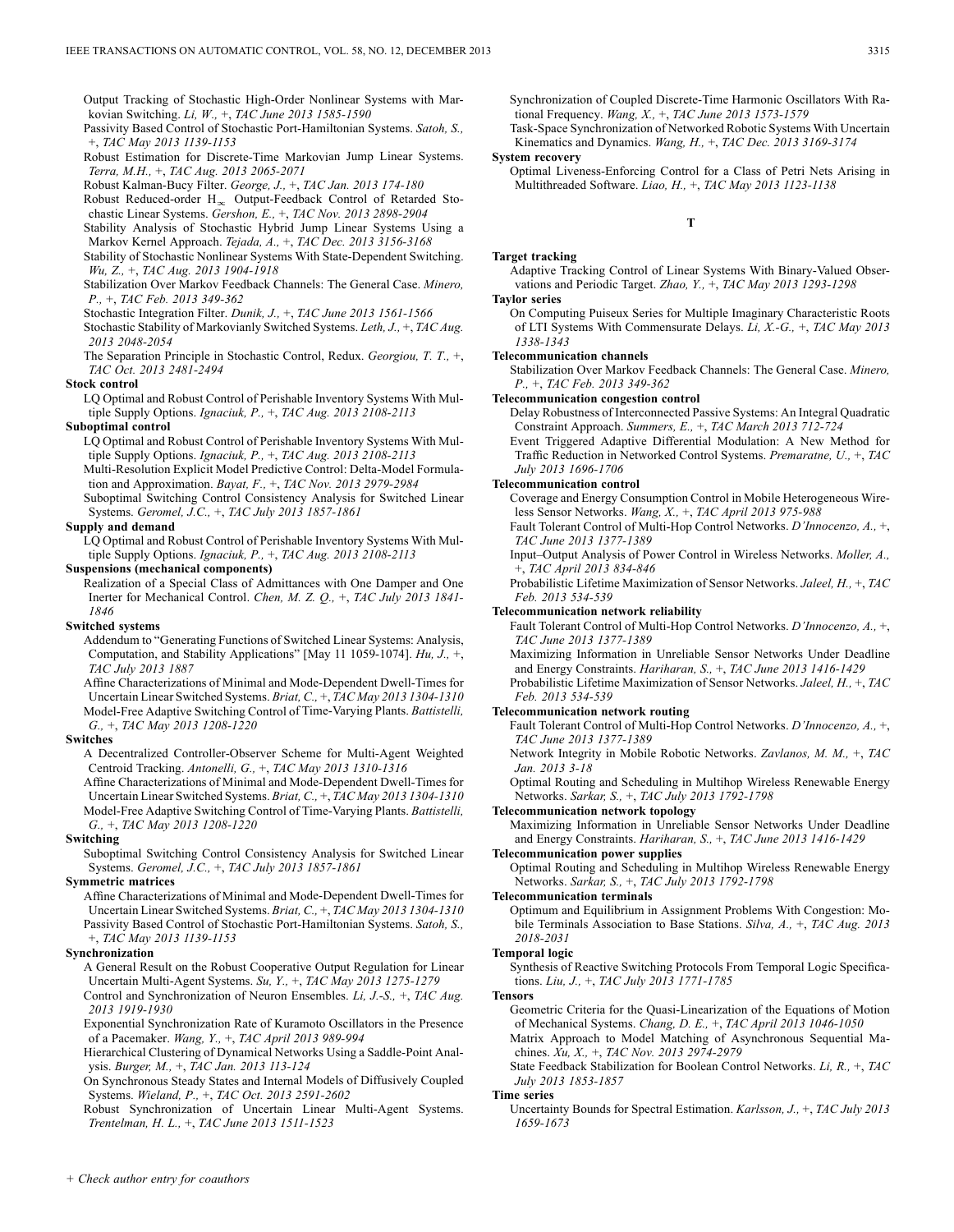**Time varying systems**

Minimum-Seeking for CLFs: Universal Semiglobally Stabilizing Feedback Under Unknown Control Directions. *Scheinker, A.,* +, *TAC May 2013 1107- 1122*

On Functional Observers for Linear Time-Varying Systems. *Rotella, F.,* +, *TAC May 2013 1354-1360*

### **Time-varying channels**

State Estimation Over Sensor Networks With Correlated Wireless Fading Channels. *Quevedo, D. E.,* +, *TAC March 2013 581-593*

### **Time-varying filters**

Finite-Horizon  $H_{\infty}$  Filtering With Missing Measurements and Quantization Effects. *Wang, Z.,* +, *TAC July 2013 1707-1718*

Robust State Space Filtering Under Incremental Model Perturbations Subject to a Relative Entropy Tolerance. *Levy, B. C.,* +, *TAC March 2013 682-695*

### **Time-varying systems**

- A Constructive Approach to Linear Lyapunov Functions for Positive Switched Systems Using Collatz-Wielandt Sets. *Doan, T. S.,* +, *TAC March 2013 748-751*
- A Homogeneous Domination Approach to State Feedback of Stochastic High-Order Nonlinear Systems With Time-Varying Delay. *Xie, X.-J.,* +, *TAC Feb. 2013 494-499*

A Matrosov Theorem for Adversarial Markov Decision Processes. *Teel, A. R.,* +, *TAC Aug. 2013 2142-2148*

- A Strict Control Lyapunov Function for a Diffusion Equation With Time-Varying Distributed Coefficients. *Bribiesca Argomedo, F,* +, *TAC Feb. 2013 290-303*
- Compensation of State-Dependent Input Delay for Nonlinear Systems. *Bekiaris-Liberis, N.,* +, *TAC Feb. 2013 275-289*

Control of Nonlinear and LPV Systems: Interval Observer-Based Framework. *Efimov, D.,* +, *TAC March 2013 773-778*

Controllability and Observability of Grid Graphs via Reduction and Symmetries. *Notarstefano, G.,* +, *TAC July 2013 1719-1731*

- Degree Fluctuations and the Convergence Time of Consensus Algorithms. *Olshevsky, A.,* +, *TAC Oct. 2013 2626-2631*
- Design of Saturation-Based Switching Anti-Windup Gains for the Enlargement of the Domain of Attraction. *Li, Y.,* +, *TAC July 2013 1810-1816*

Distributed Tracking of Correlated Equilibria in Regime Switching Noncooperative Games. *Namvar Gharehshiran, O.,* +, *TAC Oct. 2013 2435-2450* Enhancing Robustness and Performance via Switched Second Order Sliding

Mode Control. *Tanelli, M.,* +, *TAC April 2013 962-974* Finite-Horizon  $H_{\infty}$  Filtering With Missing Measurements and Quantization

Effects. *Wang, Z.,* +, *TAC July 2013 1707-1718*

Finite-Time Stabilization of Fractional Order Uncertain Chain of Integrator: An Integral Sliding Mode Approach. *Kamal, S.,* +, *TAC June 2013 1597- 1602*

Follow the Bouncing Ball: Global Results on Tracking and State Estimation With Impacts. *Forni, F.,* +, *TAC June 2013 1470-1485*

Forming Circle Formations of Anonymous Mobile Agents With Order Preservation. *Wang, C.,* +, *TAC Dec. 2013 3248-3254*

Guaranteed Cost Certification for Discrete-Time Linear Switched Systems With a Dwell Time. *Jungers, M.,* +, *TAC March 2013 768-772*

Internal Model Principle for Linear Systems With Periodic State Jumps. *Marconi, L.,* +, *TAC Nov. 2013 2788-2802*

Interval Observers for Time-Varying Discrete-Time Systems. *Efimov, D.,* +, *TAC Dec. 2013 3218-3224*

- LQ Optimal and Robust Control of Perishable Inventory Systems With Multiple Supply Options. *Ignaciuk, P.,* +, *TAC Aug. 2013 2108-2113*
- Model-Based Event-Triggered Control for Systems With Quantization and Time-Varying Network Delays. *Garcia, E.,* +, *TAC Feb. 2013 422-434*

Observability for Switched Linear Systems: Characterization and Observer Design. *Tanwani, A.,* +, *TAC April 2013 891-904*

Observer Design for Nonlinear Systems Under Unknown Time-Varying Delays. *Ghanes, M.,* +, *TAC June 2013 1529-1534*

On a Control Algorithm for Time-Varying Processor Availability. *Gupta, V.,* +, *TAC March 2013 743-748*

On Easily Verifiable Conditions for the Existence of Common Linear Copositive Lyapunov Functions. *Wu, Z.,* +, *TAC July 2013 1862-1865*

Optimal Control for Hybrid Systems With Partitioned State Space. *Passenberg, B.,* +, *TAC Aug. 2013 2131-2136*

Optimal Semistable Control in Ad Hoc Network Systems: A Sequential Two-Stage Approach. *Hui, Q.,* +, *TAC March 2013 779-784*

Reaching an Optimal Consensus: Dynamical Systems That Compute Intersections of Convex Sets. *Shi, G.,* +, *TAC March 2013 610-622*

Robust Control of Linear Systems via Switching. *Allerhand, L. I.,* +, *TAC Feb. 2013 506-512*

Robust Sampled – Data Control of Switched Affine Systems. *Hetel, L.,* +, *TAC Nov. 2013 2922-2928*

Robust Self-Triggered Coordination With Ternary Controllers. *De Persis, C.,* +, *TAC Dec. 2013 3024-3038*

Robust State-Dependent Switching of Linear Systems With Dwell Time. *Allerhand, L. I.,* +, *TAC April 2013 994-1001*

Robustified Anti-Windup via Switching Adaptation. *Bruckner, M.,* +, *TAC March 2013 731-737*

Sequence-Based Anytime Control. *Quevedo, D. E.,* +, *TAC Feb. 2013 377-390*

Stability Analysis of Second-Order Sliding Mode Control Systems With Input-Delay Using Poincaré Map. *Li, X.,* +, *TAC Sept. 2013 2410-2415*

Stability of Positive Differential Systems With Delay. *Ngoc, P. H. A.,* +, *TAC Jan. 2013 203-209*

Stability of Switched Systems With Partial State Reset. *Bras, I.,* +, *TAC April 2013 1008-1012*

Stabilization of a Class of Switched Linear Neutral Systems Under Asynchronous Switching. *Wang, Y.-E.,* +, *TAC Aug. 2013 2114-2119*

Stabilization of Time-Varying Nonlinear Systems With Distributed Input Delay by Feedback of Plant's State. *Mazenc, F.,* +, *TAC Jan. 2013 264-269* Stable Interval Observers in BBC for Linear Systems With Time-Varying Input Bounds. *Combastel, C.,* +, *TAC Feb. 2013 481-487*

Suboptimal Switching Control Consistency Analysis for Switched Linear Systems. *Geromel, J.C.,* +, *TAC July 2013 1857-1861*

Sufficient and Necessary LMI Conditions for Robust Stability of Rationally Time-Varying Uncertain Systems. *Chesi, G.,* +, *TAC June 2013 1546-1551* Sufficient Conditions for Generic Feedback Stabilizability of Switching Systems via Lie-Algebraic Solvability. *Haimovich, H.,* +, *TAC March 2013 814-820*

Tracking Control for Hybrid Systems With State-Triggered Jumps. *Biemond, J. J. B.,* +, *TAC April 2013 876-890*

Zero Forcing, Linear and Quantum Controllability for Systems Evolving on Networks. *Burgarth, D.,* +, *TAC Sept. 2013 2349-2354*

### **Toeplitz matrices**

The Circulant Rational Covariance Extension Problem: The Complete Solution. *Lindquist, A. G.,* +, *TAC Nov. 2013 2848-2861*

**Tokamak devices**

A Strict Control Lyapunov Function for a Diffusion Equation With Time-Varying Distributed Coefficients. *Bribiesca Argomedo, F,* +, *TAC Feb. 2013 290-303*

#### **Topology**

A Decentralized Controller-Observer Scheme for Multi-Agent Weighted Centroid Tracking. *Antonelli, G.,* +, *TAC May 2013 1310-1316*

An Approximate Dual Subgradient Algorithm for Multi-Agent Non-Convex Optimization. *Zhu, M.,* +, *TAC June 2013 1534-1539*

ARMA Identification of Graphical Models. *Avventi, E.,* +, *TAC May 2013 1167-1178*

Consensus of Discrete-Time Linear Networked Multi-Agent Systems With Communication Delays. *Tan, C.,* +, *TAC Nov. 2013 2962-2968*

Convergence of Type-Symmetric and Cut-Balanced Consensus Seeking Systems. *Hendrickx, J. M.,* +, *TAC Jan. 2013 214-218*

### **Tracking**

On the Formation Patterns Under Generalized Cyclic Pursuit. *Juang, J.-C.,* +, *TAC Sept. 2013 2401-2405*

Synergistic Hybrid Feedback for Global Rigid-Body Attitude Tracking on SO . *Mayhew, C. G.,* +, *TAC Nov. 2013 2730-2742*

Tracking Control for Hybrid Systems With State-Triggered Jumps. *Biemond, J. J. B.,* +, *TAC April 2013 876-890*

#### **Trajectory**

A General Formula for Event-Based Stabilization of Nonlinear Systems. *Marchand, N.,* +, *TAC May 2013 1332-1337*

Lyapunov Theory for 2-D Nonlinear Roesser Models: Application to Asymptotic and Exponential Stability. *Yeganefar, N.,* +, *TAC May 2013 1299-1304*

Robust Stability of Networks of iISS Systems: Construction of Sum-Type Lyapunov Functions. *Ito, H.,* +, *TAC May 2013 1192-1207*

#### **Trajectory control**

Flatness of Semilinear Parabolic PDEs—A Generalized Cauchy–Kowalevski Approach. *Schorkhuber, B.,* +, *TAC Sept. 2013 2277-2291*

On Event Triggered Tracking for Nonlinear Systems. *Tallapragada, P.,* +, *TAC Sept. 2013 2343-2348*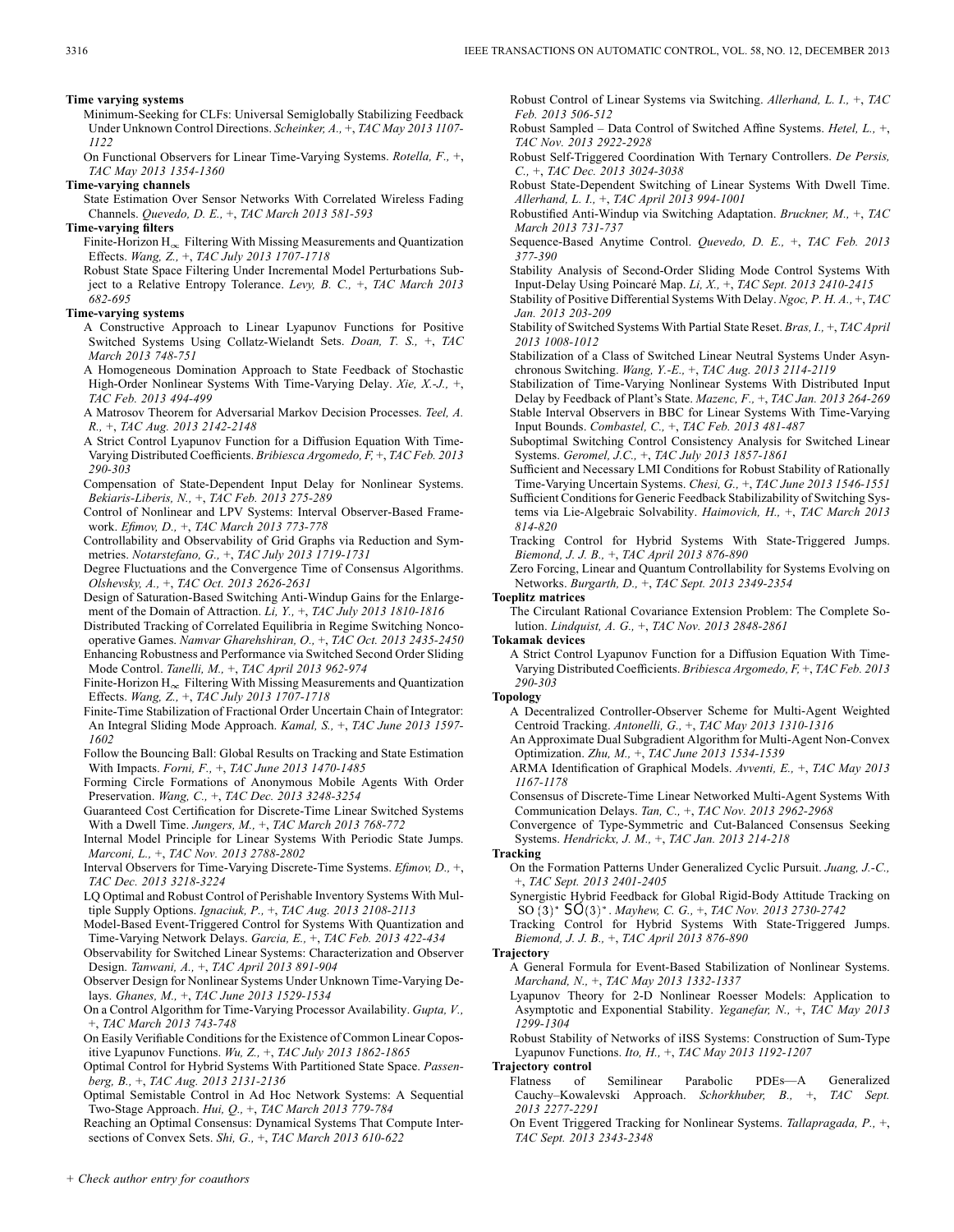On the Formation Patterns Under Generalized Cyclic Pursuit. *Juang, J.-C.,* +, *TAC Sept. 2013 2401-2405*

### **Transfer functions**

Comments on "A Note on Spectral Conditions for Positive Realness of Single-Input-Single-Output Systems With Strictly Proper Transfer Functions". *Hakimi Moghaddam, M.,* +, *TAC April 2013 1091-1092*

Minimal Positive Realizations of Transfer Functions With Real Poles. *Benvenuti, L.,* +, *TAC April 2013 1013-1017*

On the Response of Quantum Linear Systems to Single Photon Input Fields. *Zhang, G.,* +, *TAC May 2013 1221-1235*

Reconciling /spl nu/-Gap Metric and IQC Based Robust Stability Analysis. *Khong, S. Z.,* +, *TAC Aug. 2013 2090-2095*

Reduced Order Internal Models in Robust Output Regulation. *Paunonen, L.,* +, *TAC Sept. 2013 2307-2318*

Sampling Zeros of Discrete Models for Fractional Order Systems. *Yucra, E. A.,* +, *TAC Sept. 2013 2383-2388*

#### **Transient response**

A Nonlinear High-Gain Observer for Systems With Measurement Noise in a Feedback Control Framework. *Prasov, A. A.,* +, *TAC March 2013 569-580* Low-Frequency Learning and Fast Adaptation in Model Reference Adaptive Control. *Yucelen, T.,* +, *TAC April 2013 1080-1085*

#### **Transportation**

Robust Distributed Routing in Dynamical Networks–Part II: Strong Resilience, Equilibrium Selection and Cascaded Failures. *Como, G.,* +, *TAC Feb. 2013 333-348*

### **Trees (mathematics)**

Formation Control of Mobile Agents Based on Distributed Position Estimation. *Oh, K.-K.,* +, *TAC March 2013 737-742*

Semi-Autonomous Consensus: Network Measures and Adaptive Trees. *Chapman, A.,* +, *TAC Jan. 2013 19-31*

**U**

#### **Uncertain systems**

- A Distributed Fault Detection Filtering Approach for a Class of Interconnected Continuous-Time Nonlinear Systems. *Keliris, C.,* +, *TAC Aug. 2013 2032-2047*
- A Framework for Extremum Seeking Control of Systems With Parameter Uncertainties. *Nesic, D.,* +, *TAC Feb. 2013 435-448*
- A Singular Perturbation Based Global Dynamic High Gain Scaling Control Design for Systems With Nonlinear Input Uncertainties. *Krishnamurthy, P.,* +, *TAC Oct. 2013 2686-2692*
- Adaptive Tracking Games for Coupled Stochastic Linear Multi-Agent Systems: Stability, Optimality and Robustness. *Zhang, Q.,* +, *TAC Nov. 2013 2862-2877*
- An Optimal Control Approach to the Multi-Agent Persistent Monitoring Problem. *Cassandras, C. G.,* +, *TAC April 2013 947-961*

Control of Nonlinear and LPV Systems: Interval Observer-Based Framework. *Efimov, D.,* +, *TAC March 2013 773-778*

- Distributed Control of Uncertain Networked Systems: A Decoupled Design. *Wang, X.,* +, *TAC Oct. 2013 2536-2549*
- Finite-Time Stabilization of Fractional Order Uncertain Chain of Integrator: An Integral Sliding Mode Approach. *Kamal, S.,* +, *TAC June 2013 1597- 1602*
- Global Adaptive Regulation of Uncertain Nonlinear Systems in Output Feedback Form. *Marino, R.,* +, *TAC Nov. 2013 2904-2909*
- Global Stability and Finite L2m-Gain of Saturated Uncertain Systems via Piecewise Polynomial Lyapunov Functions. *Garulli, A.,* +, *TAC Jan. 2013 242-246*
- $\rm H_{\infty}$  Control for Discrete-Time Markov Jump Systems With Uncertain Transition Probabilities. *Luan, X.,* +, *TAC June 2013 1566-1572*

Infinite Horizon Performance Bounds for Uncertain Constrained Systems. *Van Parys, B. P. G.,* +, *TAC Nov. 2013 2803-2817*

Low-Frequency Learning and Fast Adaptation in Model Reference Adaptive Control. *Yucelen, T.,* +, *TAC April 2013 1080-1085*

LQ Optimal and Robust Control of Perishable Inventory Systems With Multiple Supply Options. *Ignaciuk, P.,* +, *TAC Aug. 2013 2108-2113*

Model-Based Event-Triggered Control for Systems With Quantization and Time-Varying Network Delays. *Garcia, E.,* +, *TAC Feb. 2013 422-434*

On Stability of Systems With Aperiodic Sampling Devices. *Kao, C.-Y.,* +, *TAC Aug. 2013 2085-2090*

Reconciling /spl nu/-Gap Metric and IQC Based Robust Stability Analysis. *Khong, S. Z.,* +, *TAC Aug. 2013 2090-2095*

Robust Adaptive Failure Compensation of Hysteretic Actuators for a Class of Uncertain Nonlinear Systems. *Cai, J.,* +, *TAC Sept. 2013 2388-2394* Robust Control of Linear Systems via Switching. *Allerhand, L. I.,* +, *TAC Feb. 2013 506-512*

Robust Estimation for Discrete-Time Markovian Jump Linear Systems. *Terra, M.H.,* +, *TAC Aug. 2013 2065-2071*

Robust Identification-Based State Derivative Estimation for Nonlinear Systems. *Bhasin, S.,* +, *TAC Jan. 2013 187-192*

Robust Kalman-Bucy Filter. *George, J.,* +, *TAC Jan. 2013 174-180*

Robust Model Predictive Control via Scenario Optimization. *Calafiore, G. C.,* +, *TAC Jan. 2013 219-224*

Robust Synchronization of Uncertain Linear Multi-Agent Systems. *Trentelman, H. L.,* +, *TAC June 2013 1511-1523*

Robustified Anti-Windup via Switching Adaptation. *Bruckner, M.,* +, *TAC March 2013 731-737*

Stability and Invariance Analysis of Uncertain Discrete-Time Piecewise Affine Systems. *Rubagotti, M.,* +, *TAC Sept. 2013 2359-2365*

Stabilization of Networked Multi-Input Systems With Channel Resource Allocation. *Qiu, L.,* +, *TAC March 2013 554-568*

Sufficient and Necessary LMI Conditions for Robust Stability of Rationally Time-Varying Uncertain Systems. *Chesi, G.,* +, *TAC June 2013 1546-1551* Task-Space Synchronization of Networked Robotic Systems With Uncertain

Kinematics and Dynamics. *Wang, H.,* +, *TAC Dec. 2013 3169-3174* The Bang-Bang Funnel Controller for Uncertain Nonlinear Systems With

Arbitrary Relative Degree. *Liberzon, D.,* +, *TAC Dec. 2013 3126-3141* **Uncertainty**

Computational Load Reduction in Bounded Error Identification of Hammerstein Systems. *Cerone, V.,* +, *TAC May 2013 1317-1322*

Further Results on Stabilizing Control of Quantum Systems. *Qi, B.,* +, *TAC May 2013 1349-1354*

Minimum-Seeking for CLFs: Universal Semiglobally Stabilizing Feedback Under Unknown Control Directions. *Scheinker, A.,* +, *TAC May 2013 1107- 1122*

Model-Free Adaptive Switching Control of Time-Varying Plants. *Battistelli, G.,* +, *TAC May 2013 1208-1220*

Self-Triggered Optimal Servicing in Dynamic Environments With Acyclic Structure. *Nowzari, C.,* +, *TAC May 2013 1236-1249*

State-Constrained Iterative Learning Control for a Class Of MIMO Systems. *Xu, J.-X.,* +, *TAC May 2013 1322-1327*

**Utility theory**

Dynamic Coalitional TU Games: Distributed Bargaining Among Players' Neighbors. *Nedic, A.,* +, *TAC June 2013 1363-1376*

**V**

### **Variable structure systems**

- Accuracy of Some Popular Non-Homogeneous 2-Sliding Modes. *Levant, A.,* +, *TAC Oct. 2013 2615-2619*
- Dissipativity-Based Sliding Mode Control of Switched Stochastic Systems. *Wu, L.,* +, *TAC March 2013 785-791*

Enhancing Robustness and Performance via Switched Second Order Sliding Mode Control. *Tanelli, M.,* +, *TAC April 2013 962-974*

Exact Tracking Using Backstepping Control Design and High-Order Sliding Modes. *Davila, J.,* +, *TAC Aug. 2013 2077-2081*

Finite-Time Stabilization of Fractional Order Uncertain Chain of Integrator: An Integral Sliding Mode Approach. *Kamal, S.,* +, *TAC June 2013 1597- 1602*

On Convergence Time and Disturbance Rejection of Super-Twisting Control. *Utkin, V.,* +, *TAC Aug. 2013 2013-2017*

Robust Identification-Based State Derivative Estimation for Nonlinear Systems. *Bhasin, S.,* +, *TAC Jan. 2013 187-192*

Sampled-Data Design for Robust Control of a Single Qubit. *Dong, D.,* +, *TAC Oct. 2013 2654-2659*

Stability Analysis of Second-Order Sliding Mode Control Systems With Input-Delay Using Poincaré Map. *Li, X.,* +, *TAC Sept. 2013 2410-2415*

State and Parameter Estimation for Nonlinear Delay Systems Using Sliding Mode Techniques. *Yan, X.-G.,* +, *TAC April 2013 1023-1029*

#### **Variational techniques**

On Casimir Functionals for Infinite-Dimensional Port-Hamiltonian Control Systems. *Schoberl, M.,* +, *TAC July 2013 1823-1828*

Regularized Iterative Stochastic Approximation Methods for Stochastic Variational

Inequality Problems. *Koshal, J.,* +, *TAC March 2013 594-609*